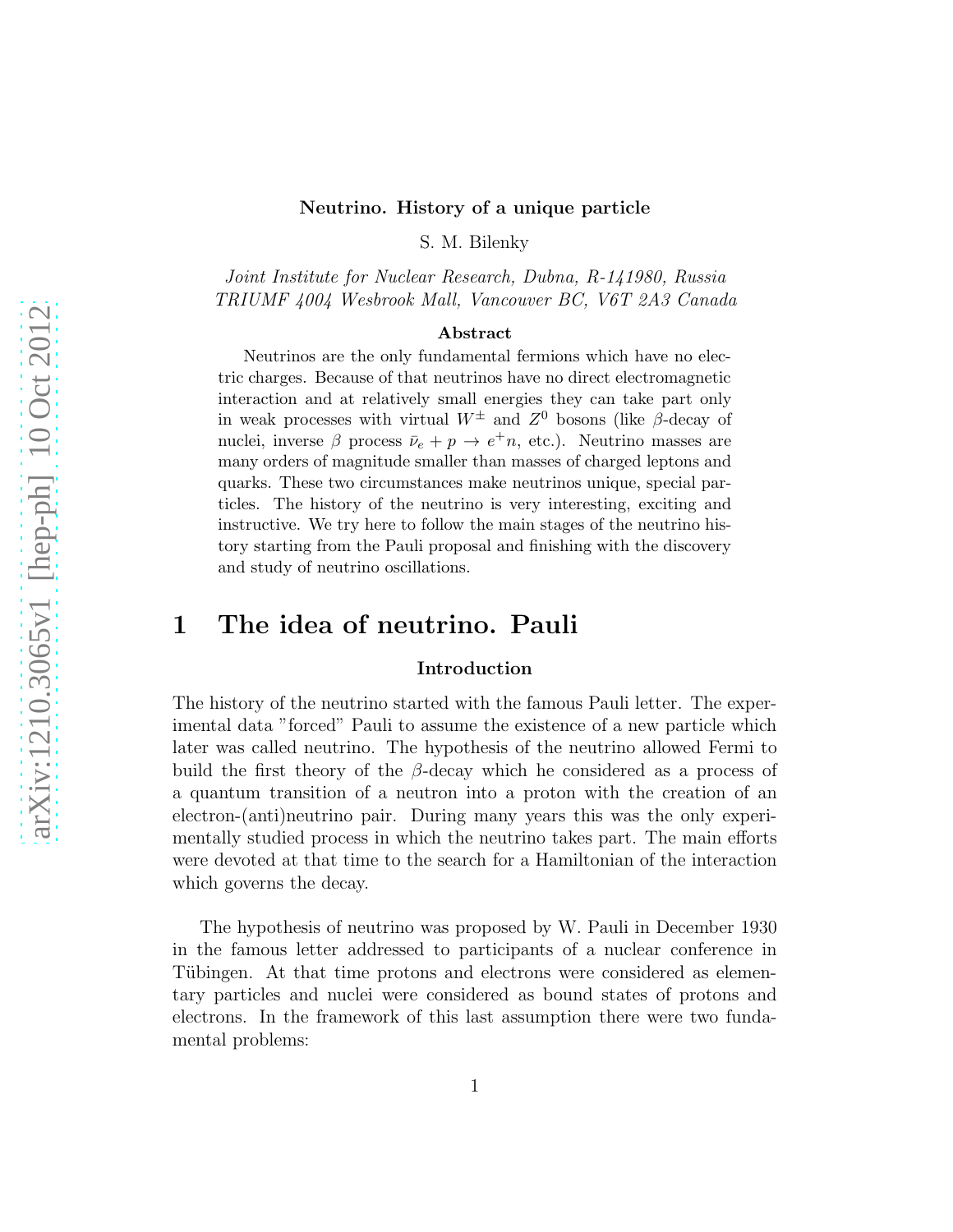- 1. The problem of continuous  $\beta$  spectra.
- 2. The problem of spin of some nuclei.

From the point of view of the proton-electron model the  $\beta$ -decay of a nucleus  $(A, Z)$  is a process of emission of an electron in the nuclear transition  $(A, Z) \rightarrow (A, Z + 1) + e^{-}$ . From the conservation of the energy and momentum it followed in this case that the electron produced in the  $\beta$ decay had a fixed kinetic energy, approximately equal to the released energy  $Q = (M_{A,Z} - M_{A,Z+1}) - m_e$ . In experiments, however, continuous  $\beta$ -spectra with an end-point energy equal to  $Q$  were observed.

There was a belief that continuous  $\beta$ - spectra could be explained by the loss of energy of electrons in the target. However, in 1927 Ellis and Wooster performed a calorimetric β-decay experiment [\[1\]](#page-85-0). They found that the energy per  $\beta$ -decay of a nucleus was equal to the energy averaged over the β-spectrum. Thus, it was proved that the energy detected in the β-decay was smaller than the total released energy.

After the Ellis and Wooster experiment the situation with the continuous β-spectrum became dramatic. Pauli was the first who understood that under the condition of energy-momentum conservation the only possibility to explain the continuous  $\beta$ -spectra was to assume that there existed a new, neutral particle which was emitted in the  $\beta$ -decay together with the electron and is not detected in an experiment. Pauli called the new particle the neutron. Let us notice that there was at that time also an idea that energy in the  $\beta$ -decay is not conserved (A. Bohr).

If the  $\beta$ -decay is a three-body process

$$
(A, Z) \to (A, Z + 1) + e^- + "n",
$$

the released energy is shared between the electron and the "neutron", and a continuous electron spectrum will be observed. As in  $\beta$ -experiments only electrons were detected, Pauli assumed that the absorption length of the "neutron" was "the same or probably 10 times larger than the absorption length of the  $\gamma$ -quantum".<sup>[1](#page-1-0)</sup> Pauli further assumed that "neutrons" had spin 1/2 and together with electrons and protons were constituents of nuclei. This

<span id="page-1-0"></span><sup>&</sup>lt;sup>1</sup>Pauli suggested in the letter that the "neutron" had a magnetic moment  $\mu$ . He wrote: "The experiments seem to require that the ionizing effect of such a neutron can not be bigger than the one of a gamma-ray, and then  $\mu$  is probably not allowed to be larger than  $10^{-13}$  e·cm".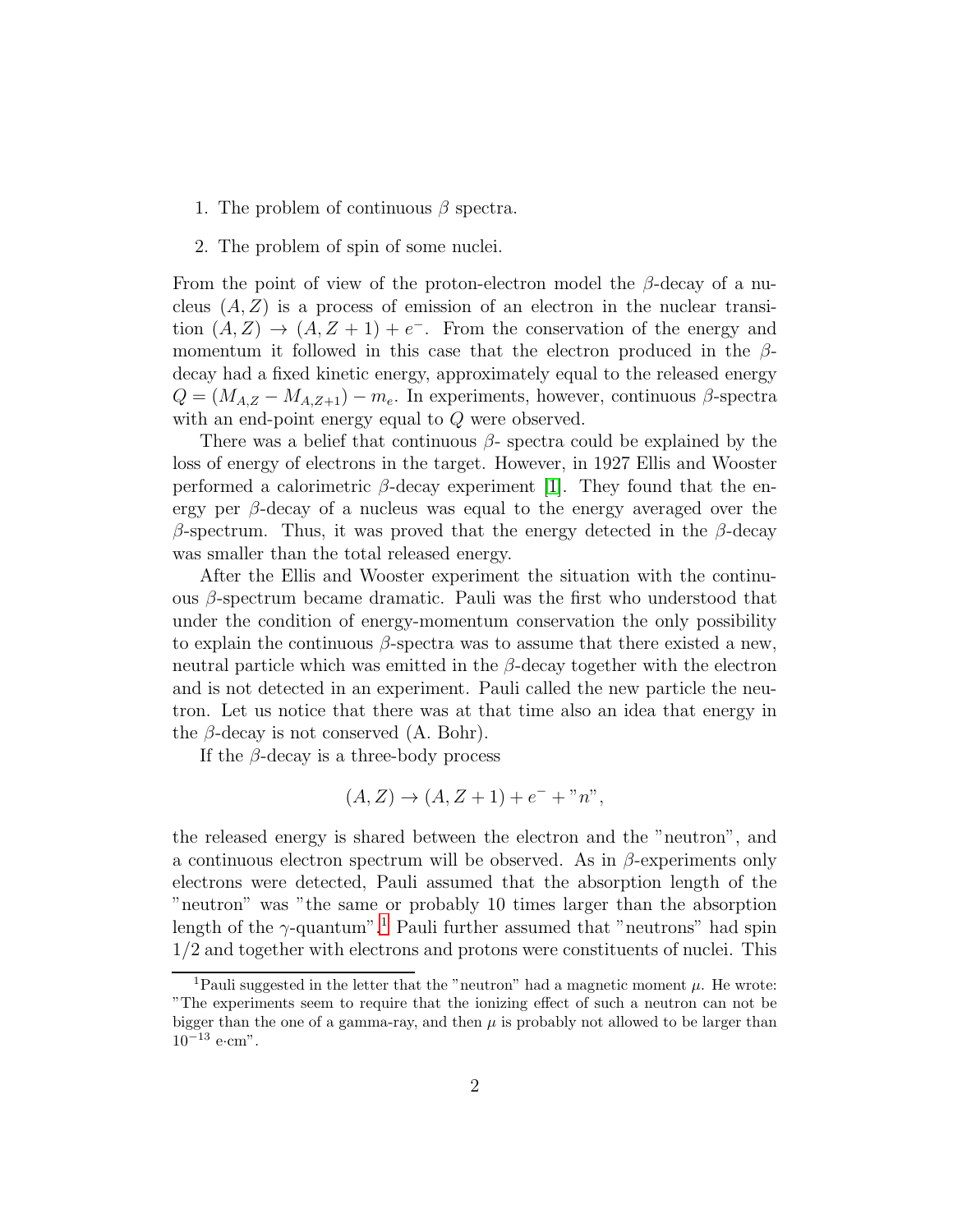allowed him to solve another problem which existed at that time, the problem of the spin of some nuclei.

Let us consider the  $^{14}N_7$  nucleus. From the point of view of the electronproton model this nucleus is a bound state of 14 protons and 7 electrons, i.e. the spin of  $14N_7$  nucleus has to be half-integer. However, from the investigation of spectra of molecular nitrogen it followed that  ${}^{14}N_7$  nuclei satisfied the Bose-Einstein statistics. Thus, according to the general theorem on the connection between spin and statistics the spin of the  ${}^{14}N_7$  nucleus must be integer. If in addition to electrons and protons the spin 1/2 "neutrons" are also constituents of nuclei, the spin of  $^{14}N_7$  can be integer.

Pauli also assumed that the "neutron", a constituent of nuclei, must have a mass different from zero. He wrote in the letter that "the mass of the neutrons should be of the same order of magnitude as the electron mass and in any event not larger than 0.01 of the proton mass".[2](#page-2-0)

In 1932 the neutron, a heavy particle with the mass practically equal to the mass of the proton, was discovered by J. Chadwick [\[2\]](#page-85-1). Soon after this discovery Heisenberg [\[3\]](#page-85-2), Majorana [\[24\]](#page-86-0) and Ivanenko [\[5\]](#page-85-3) put forward a hypothesis that nuclei are bound states of protons and neutrons. This hypothesis could successfully describe all nuclear data. The problem of the spin of  $^{14}N_7$  and other nuclei disappeared  $(^{14}N_7$  nucleus is the bound state of 7 protons and 7 neutrons and has an integer spin in accordance with the theorem on the connection between spin and statistics.)

## 2 Neutrino and the first theory of the  $\beta$ -decay

The next fundamental contribution to the development of the idea of the neutrino was made by E. Fermi in 1934 [\[6\]](#page-85-4). Fermi built the first theory of the  $\beta$ -decay of nuclei. The theory was based on the Pauli assumption that in the  $\beta$ -decay together with the electron a neutral, spin  $1/2$ , light particle was emitted.

After the discovery of the heavy neutron Fermi proposed to call the light

<span id="page-2-0"></span><sup>&</sup>lt;sup>2</sup>Pauli was the first who suggested the existence of a new particle which was not directly observed in an experiment (but was needed for the explanation of the experimental data). Nowadays it is common practice but in Pauli's time it was a very courageous proposal. It is interesting that in the framework of the wrong electron-proton-"neutron" model of nuclei Pauli correctly predicted that the new particle emitted in the  $\beta$ -decay was a particle with spin  $1/2$  and nonzero mass.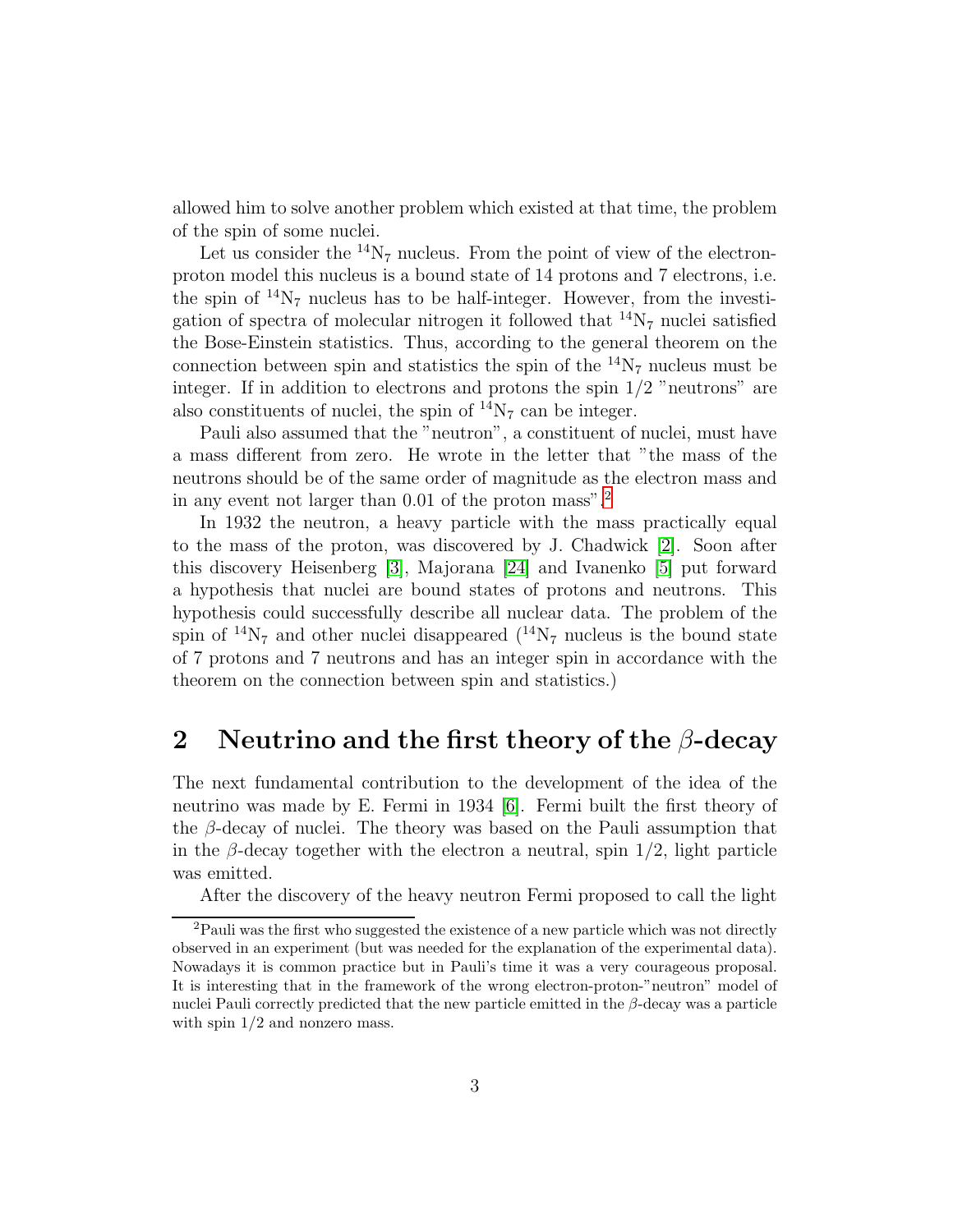Pauli particle the neutrino (from Italian neutral, light). Fermi built the theory of the  $\beta$ -decay assuming that nuclei are bound states of protons and neutrons. There was a problem to understand how an electron-neutrino pair was produced. By analogy with the emission of a photon by an electron Fermi assumed that the electron-neutrino pair is produced in the quantum transition of a neutron into a proton[3](#page-3-0)

<span id="page-3-1"></span>
$$
n \to p + e^- + \bar{\nu} \tag{1}
$$

The simplest electromagnetic Hamiltonian which induces the quantum transition

$$
p \to p + \gamma \tag{2}
$$

has the form of the scalar product of the electromagnetic (vector) current  $\bar{p}(x)\gamma_{\alpha}p(x)$  and vector electromagnetic field  $A^{\alpha}(x)$ 

<span id="page-3-3"></span>
$$
\mathcal{H}^{EM}(x) = e \ \bar{p}(x)\gamma_{\alpha}p(x) \ A^{\alpha}(x) \tag{3}
$$

By analogy Fermi assumed that the Hamiltonian of the decay [\(1\)](#page-3-1) was the scalar product of the vector  $\bar{p}(x)\gamma_\alpha n(x)$  and the vector  $\bar{e}(x)\gamma_\alpha \nu(x)$  which could be built from electron and neutrino fields<sup>[4](#page-3-2)</sup>

<span id="page-3-4"></span>
$$
\mathcal{H}^{\beta}(x) = G_F \ \bar{p}(x) \gamma_{\alpha} n(x) \ \bar{e}(x) \gamma_{\alpha} \nu(x) + \text{h.c.},\tag{4}
$$

where  $G_F$  is a constant (which is called Fermi constant).

Let us stress the fundamental difference between the Hamiltonian of the electromagnetic interaction [\(3\)](#page-3-3) and the Hamiltonian of the  $\beta$ -decay [\(4\)](#page-3-4). The electromagnetic Hamiltonian  $\mathcal{H}^{\text{EM}}$  is the Hamiltonian of the interaction of two fermion fields and a boson field and  $\mathcal{H}^{\beta}$  is the Hamiltonian of the interaction of four fermion fields. As a result of that the constants e and  $G_F$  have different dimensions. In the system of units  $\hbar = c = 1$ , we use, the charge e is a dimensionless quantity and the Fermi constant  $G_F$  has dimension  $M^{-2}$  $(M \t{is a mass})$ . Later we will discuss the origin of the dimension of the constant  $G_F$ . We will see that the dimension of the constant  $G_F$  means that the

<span id="page-3-0"></span><sup>&</sup>lt;sup>3</sup> We know today that in the β-decay together with the electron an antineutrino  $\bar{\nu}$  is produced. Later we will explain the difference between neutrino and antineutrino.

<span id="page-3-2"></span><sup>&</sup>lt;sup>4</sup>The current  $\bar{p}\gamma_{\alpha}n$  induces the transition  $n \to p$ . It changes the electric charge by one  $(\Delta Q = 1)$  and is called the hadronic charged current (CC). The current  $\bar{e}\gamma_{\alpha}\nu$  provides the emission of the pair  $(e^- - \bar{\nu})$ . It is called the leptonic CC.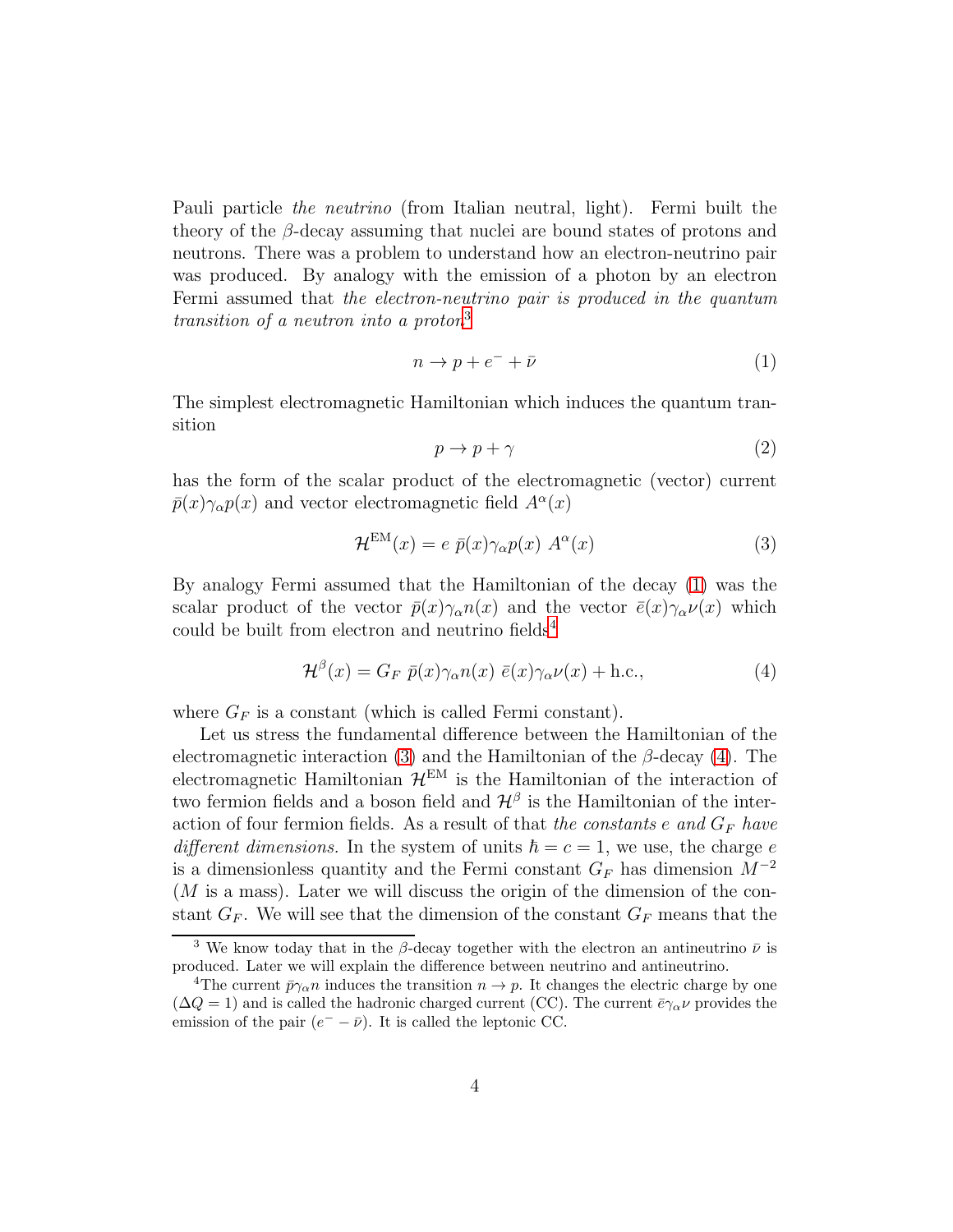Hamiltonian [\(4\)](#page-3-4) is not a fundamental Hamiltonian of interaction but is an effective Hamiltonian.

Applying the methods of the Quantum Field Theory and using the Hamil-tonian [\(4\)](#page-3-4), Fermi calculated the spectrum of electrons emitted in the  $\beta$ -decay and suggested a method of the measurement of the neutrino mass. For that he proposed to investigate the shape of the electron spectrum in the region near the maximal electron energy (which corresponds to the emission of non relativistic neutrinos).<sup>[5](#page-4-0)</sup>

It occurred that the investigation of the  $\beta$ -decay of tritium

<span id="page-4-3"></span>
$$
{}^{3}\text{H} \rightarrow {}^{3}\text{He} + e^{-} + \bar{\nu}
$$
 (5)

is one the most sensitive ways of the measurement of the neutrino mass by the Fermi-Perrin method.<sup>[6](#page-4-1)</sup>

The electron spectrum for the allowed transitions is determined by the phase-space factor

<span id="page-4-2"></span>
$$
p_e E_e \ pE, \tag{6}
$$

where  $E_e$  and  $E$  ( $p_e$  and  $p$ ) are the energies (momenta) of the electron and the neutrino.

If we neglect the recoil of the final nucleus, from the conservation of the energy we have

$$
Q = T_e + E,\t\t(7)
$$

where  $T_e = E_e - m_e$  is the kinetic energy of the electron.

From  $(6)$  we obtain the following expression for the spectrum of the electrons in the decay [\(5\)](#page-4-3)

$$
\frac{d\Gamma}{dE} = C p_e (T_e + m_e)(Q - T_e) \sqrt{(Q - T_e)^2 - m_\nu^2} F(T_e, Z),\tag{8}
$$

where  $m_{\nu}$  is the neutrino mass,  $F(T_e, Z)$  is the Fermi function, which describes the Coulomb interaction of the final electron and nucleus, and C is a constant (which includes the modulus-squared of the nuclear matrix element).

The neutrino mass enters into the expression for the  $\beta$ -spectrum through the neutrino momentum  $p = \sqrt{(Q - T_e)^2 - m_\nu^2}$ . From this expression it is

<span id="page-4-0"></span><sup>&</sup>lt;sup>5</sup>The same method of the measurement of the neutrino mass was proposed by Perrin<sup>[\[7\]](#page-85-5)</sup>.

<span id="page-4-1"></span><sup>&</sup>lt;sup>6</sup>This is connected with the fact that tritium has a convenient half-life  $T_{1/2} = 12.3$ years, the energy release in the process [\(5\)](#page-4-3) is small  $(Q = 18.57 \text{ keV})$ , the nuclear matrix element of the process is a constant  $({}^{3}H \rightarrow {}^{3}He$  is an allowed transition), etc.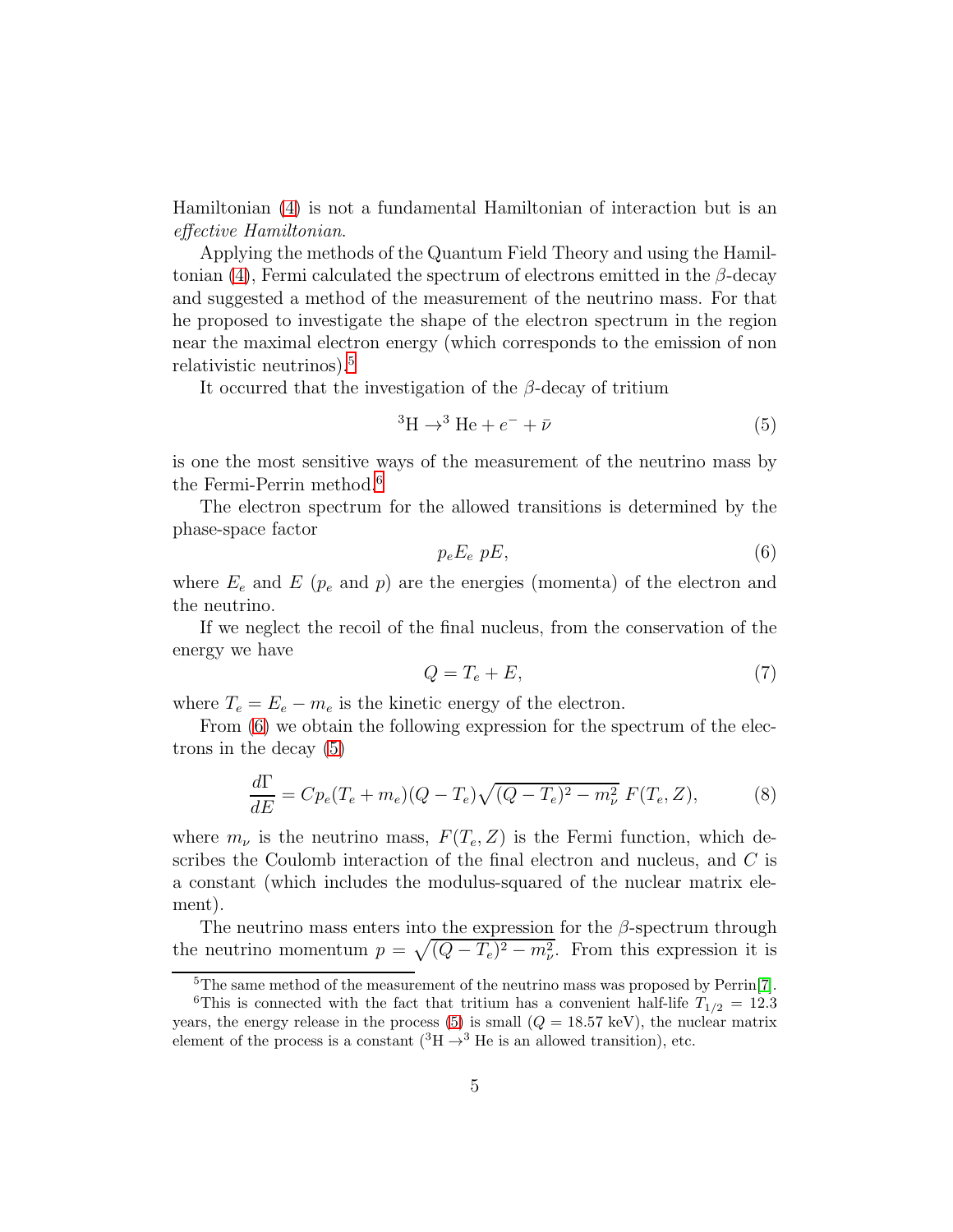obvious that the part of the spectrum in which  $Q - T_e \lesssim m_{\nu}$  is sensitive to the neutrino mass.[7](#page-5-0)

The largest contributions to the  $\beta$ -decay come from transitions in which electron and (anti)neutrino are produced in states with orbital momenta equal to zero  $(S\text{-states})$ .<sup>[8](#page-5-1)</sup> Such transitions are called allowed. For allowed transitions it follows from the Fermi Hamiltonian [\(4\)](#page-3-4) that spins and parities of the initial and final nuclei must be equal (Fermi selection rules):

$$
\Delta J = 0, \quad \pi_i = \pi_f. \tag{9}
$$

Here  $\Delta J = J_f - J_i$   $(J_i(J_f))$  is the spin of the initial (final) nucleus) and  $\pi_i$  $(\pi_f)$  is the parity of the initial (final) nucleus.

From the conservation of the total momentum it follows that in the case of an allowed transition which satisfies the Fermi selection rule electron and (anti)neutrino are produced in a state with the total spin S equal to zero (singlet state). If electron and (anti)neutrino are produced in the triplet state  $(S = 1)$  in this case for the allowed transition the total angular momentum of the final state is equal to  $J_f = J_i \pm 1$  or  $J_f = J_i$  (for  $J_i = 0$  the total final angular momentum is equal to 1). We have in this case

<span id="page-5-2"></span>
$$
\Delta J = \pm 1, 0 \quad \pi_i = \pi_f \quad (0 \to 0 \text{ is forbidden}). \tag{10}
$$

The selection rules [\(10\)](#page-5-2) are called the Gamov-Teller selection rules. They were introduced by Gamov and Teller in 1936 [\[8\]](#page-85-6).

In the  $\beta$ -decay experiments, decays of nuclei which satisfy the Fermi and Gamov-Teller selection rules were observed. Thus, the total Hamiltonian of the  $\beta$ -decay must include not only the Fermi Hamiltonian [\(4\)](#page-3-4) but also an additional term (or terms).

The Fermi Hamiltonian is the product of vector $\times$ vector. The most general Hamiltonian of the Fermi type, in which only fields but not their derivatives enter, has the form of the sum of the products of scalar  $\times$  scalar, vector $\times$ vector,

<span id="page-5-0"></span><sup>&</sup>lt;sup>7</sup>In practice, for a neutrino mass  $m_{\nu} \lesssim 1$  eV a much larger part of the spectrum is used for the analysis of experimental data (in order to increase the luminosity of the experiment).

<span id="page-5-1"></span><sup>&</sup>lt;sup>8</sup>The neutrino and the electron are produced in the  $\beta$ -decay in states with definite momenta. Their wave function has the form  $e^{i\vec{p}_e\vec{x}+i\vec{p}\vec{x}}$ . We have  $\vec{p} \ \vec{x} \leq p R$ . where  $R \simeq 1.2 \cdot 10^{-13}$   $A^{1/3}$  cm is the radius of a nucleus. Taking into account that the energies of the neutrino and the electron produced in the  $\beta$ -decay are not larger than a few MeV, we have  $|\vec{p} \cdot \vec{x}| \ll 1$  and  $|\vec{p}_e \cdot \vec{x}| \ll 1$ . Thus, in the first approximation  $e^{i\vec{p}_e\vec{x}+i\vec{p}\vec{x}} \approx 1$ . This approximation corresponds to the emission of the electron and the neutrino into S-states (allowed transition).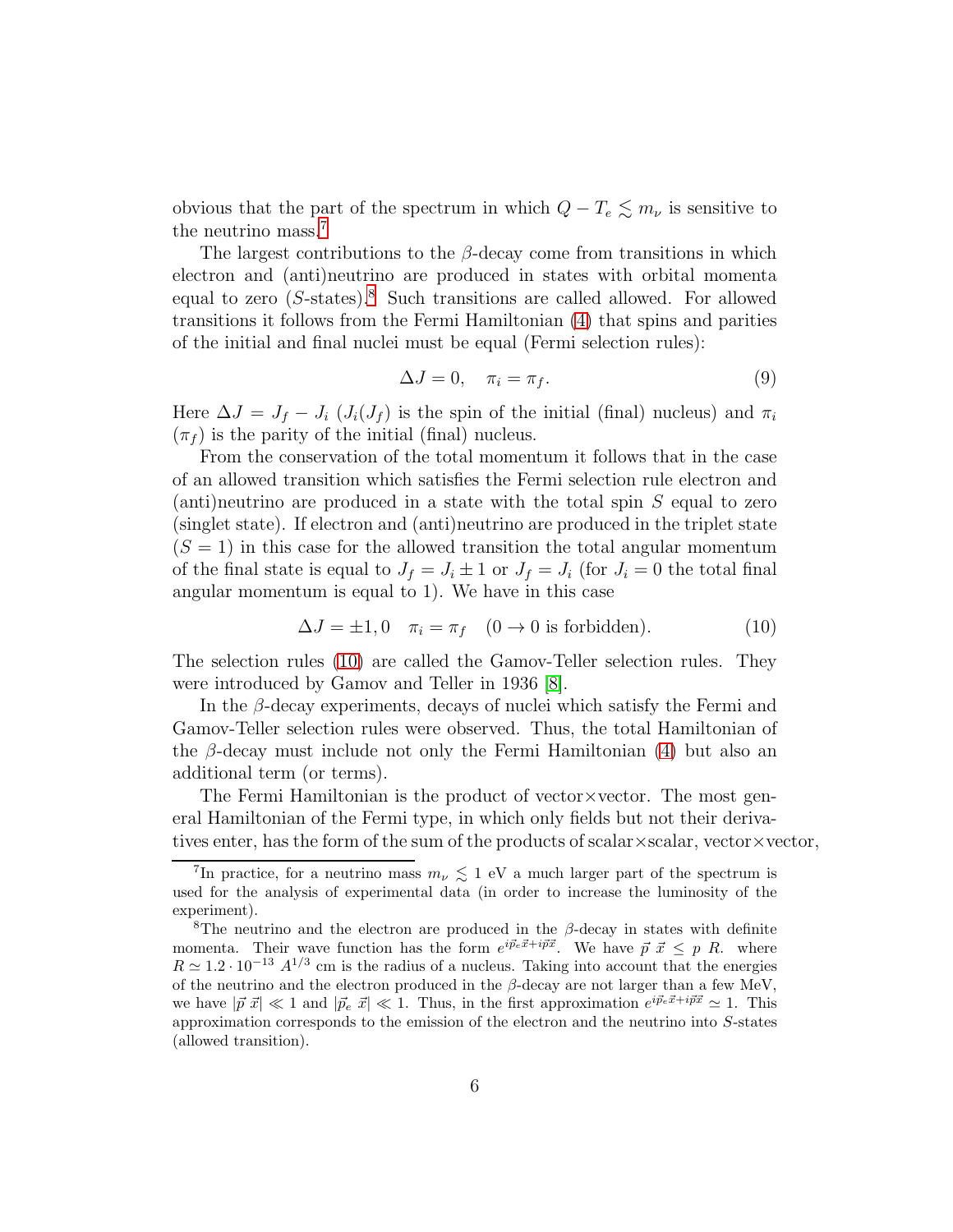tensor×tensor, axial×axial and pseudoscalar×pseudoscalar:

<span id="page-6-1"></span>
$$
\mathcal{H}_I^{\beta}(x) = \sum_{i=S,V,T,A,P} G_i \,\bar{p}(x) O^i n(x) \quad \bar{e}(x) O_i \nu(x) + \text{h.c.} \tag{11}
$$

Here

<span id="page-6-2"></span>
$$
O^i \to 1 \ (S), \ \gamma^{\alpha} \ (V), \ \sigma^{\alpha \beta} \ (T), \ \gamma^{\alpha} \gamma_5 \ (A), \ \gamma_5 \ (P). \tag{12}
$$

and  $G_i$  are coupling constants, which have dimensions  $[M]^{-2}$ . <sup>[9](#page-6-0)</sup> The Hamil-tonian [\(11\)](#page-6-1) describes all  $\beta$ -decay data. Transitions, which satisfy the Fermi selection rules, are due to  $V$  and  $S$  terms and transitions which satisfy the Gamov-Teller selection rules, are due to A and T terms.

In the Fermi Hamiltonian [\(4\)](#page-3-4) only one fundamental constant  $G_F$  enters. The Hamiltonian [\(11\)](#page-6-1) is characterized by five (!) interaction constants. Analogy and economy which were the basis of the Fermi theory were lost.

There was a general belief that there are "dominant" terms in the interaction [\(11\)](#page-6-1). Such terms were searched for many years via analysis of the data of different  $\beta$ -decay experiments. This search did not lead, however, to a definite result: some experiments were in favor of  $V$  and  $A$  terms, other were in favor of S and T terms. Up to 1957 when the violation of parity in the  $\beta$ -decay (and other weak processes) was discovered, the situation with the Hamiltonian of the  $\beta$ -decay remained uncertain.

## 3 The first estimate of the neutrino-nucleus cross section

### Introduction

Very early physicists started to think about a possibility to detect the neutrino and thus to prove directly its existence. However, in the thirties and the forties there were no technical possibilities to do this. We will discuss here the first paper in which the neutrino-nucleous cross section was estimated.

<span id="page-6-0"></span><sup>&</sup>lt;sup>9</sup>Dirac matrices  $\gamma^{\alpha}$  ( $\alpha=0,1,2,3$ ) satisfy the relations  $\gamma^{\alpha}\gamma^{\beta}+\gamma^{\beta}\gamma^{\alpha}=2g^{\alpha\beta}$ , where  $g^{00}=$  $1, g^{ii} = -1$  and non diagonal elements of  $g^{\alpha\beta}$  are equal to zero. The matrix  $\gamma_5$  is determined as follows  $\gamma_5 = -i\gamma_0\gamma_1\gamma_2\gamma_3$ . It satisfies the relations  $\gamma^{\alpha}\gamma_5 + \gamma_5\gamma^{\alpha} = 0$ ,  $\gamma_5\gamma_5 = 1$ . Sixteen matrices 1,  $\gamma^{\alpha}$ ,  $\sigma_{\alpha\beta} = \frac{1}{2}(\gamma^{\alpha}\gamma^{\beta} - \gamma^{\beta}\gamma^{\alpha})$ ,  $\gamma^{\alpha}\gamma_5$ ,  $\gamma_5$  form a complete system of 4×4 matrices.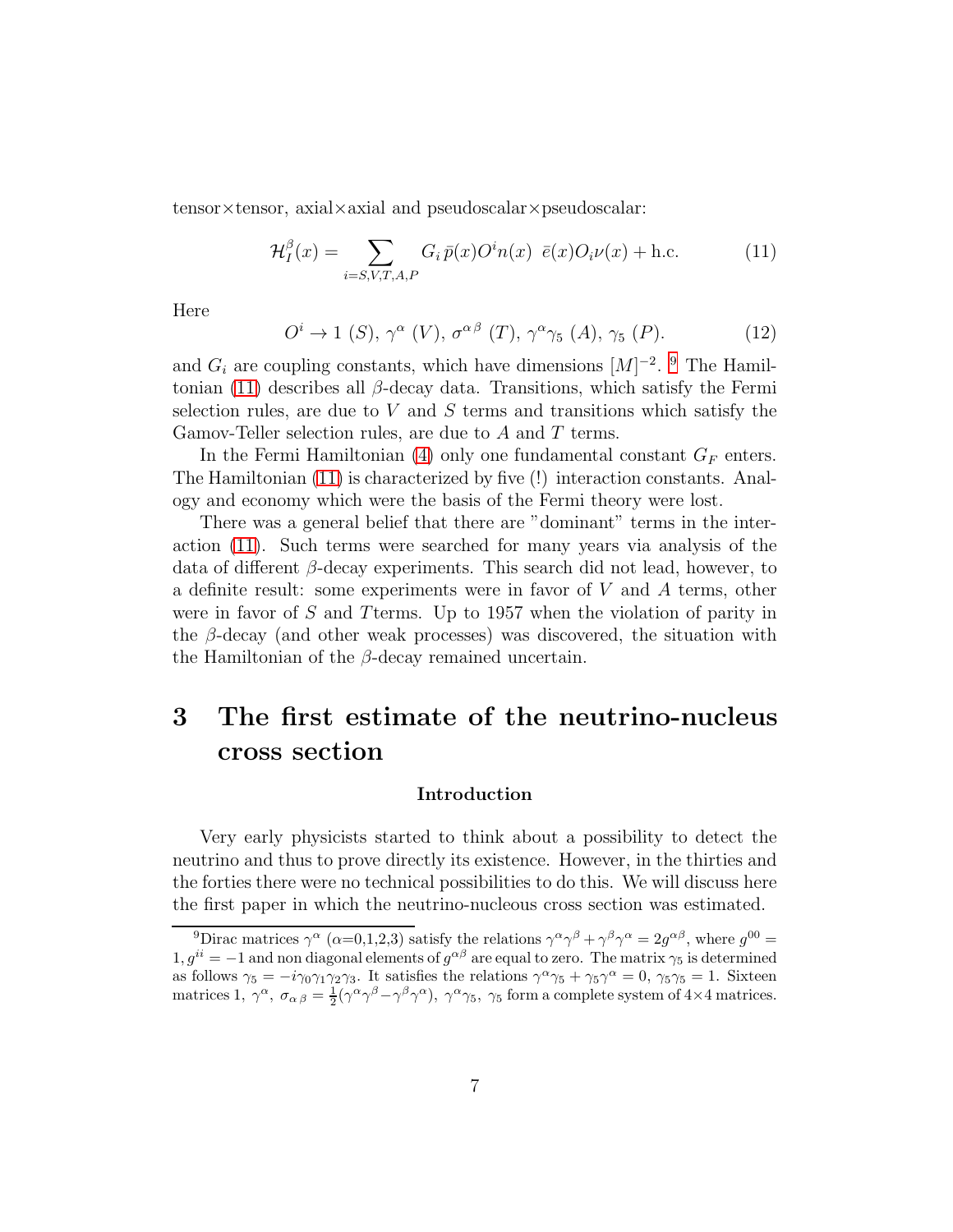In the Fermi Hamiltonian [\(4\)](#page-3-4)  $e(x)$ ,  $\nu(x)$ ,  $n(x)$  and  $p(x)$  are quantum fields. This means that the Hamiltonian [\(4\)](#page-3-4) allows one to calculate not only the probability of the  $\beta^-$ -decay

<span id="page-7-1"></span>
$$
(A, Z) \to (A, Z + 1) + e^- + \bar{\nu}
$$
 (13)

but also the probabilities of the  $\beta^+$  -decay and electron capture

<span id="page-7-2"></span>
$$
(A, Z) \to (A, Z - 1) + e^+ + \nu, \quad e^- + (A, Z) \to \nu + (A, Z - 1), \tag{14}
$$

the cross sections of the neutrino reactions

<span id="page-7-0"></span>
$$
\bar{\nu} + (A, Z) \to e^+ + (A, Z - 1),\tag{15}
$$

$$
\nu + (A, Z) \to e^- + (A, Z + 1) \tag{16}
$$

and other processes.

The first estimation of the cross section of the process [\(15\)](#page-7-0) was obtained by Bethe and Peierls [\[9\]](#page-85-7) soon after the Fermi theory was proposed.

We will present here Bethe's and Peierls's arguments. At relatively small MeV energies the nuclear matrix elements of the processes [\(13\)](#page-7-1) and [\(15\)](#page-7-0) are practically the same. Since the  $\beta$ -decay width  $\Gamma = \frac{1}{T_{1/2}} (T_{1/2}$  is the half-life of the decay) and the cross section  $\sigma$  of the process [\(14\)](#page-7-2) are proportional to the modulus-squared of the nuclear matrix elements, we have

$$
\sigma = \frac{A}{T_{1/2}},\tag{17}
$$

where A has dimension  $(\text{length})^2 \times \text{time}$ . The authors suggested that "the longest length and time which can possibly be involved are  $\frac{\hbar}{m_e c}$  and  $\frac{\hbar}{m_e c^2}$ " and found the following bound

$$
\sigma < \frac{\hbar^3}{m_e^3 c^4 T_{1/2}}\tag{18}
$$

From this inequality for  $T_{1/2} \simeq 3$  min Bethe and Peierls found

$$
\sigma < 10^{-44} \, \text{cm}^2. \tag{19}
$$

This bound corresponds to a neutrino absorption length in solid matter larger than  $10^{14}$  $10^{14}$  km.  $10$  On the basis of this estimate Bethe and Peierls in their

<span id="page-7-3"></span><sup>&</sup>lt;sup>10</sup> It is interesting to compare this number with Pauli's original expectation: "... I trustfully turn first to you, dear radioactive people, with the question of how likely it is to find experimental evidence for such a neutron if it would have the same or perhaps a 10 times larger ability to get through [material] than a gamma-ray" (Pauli letter).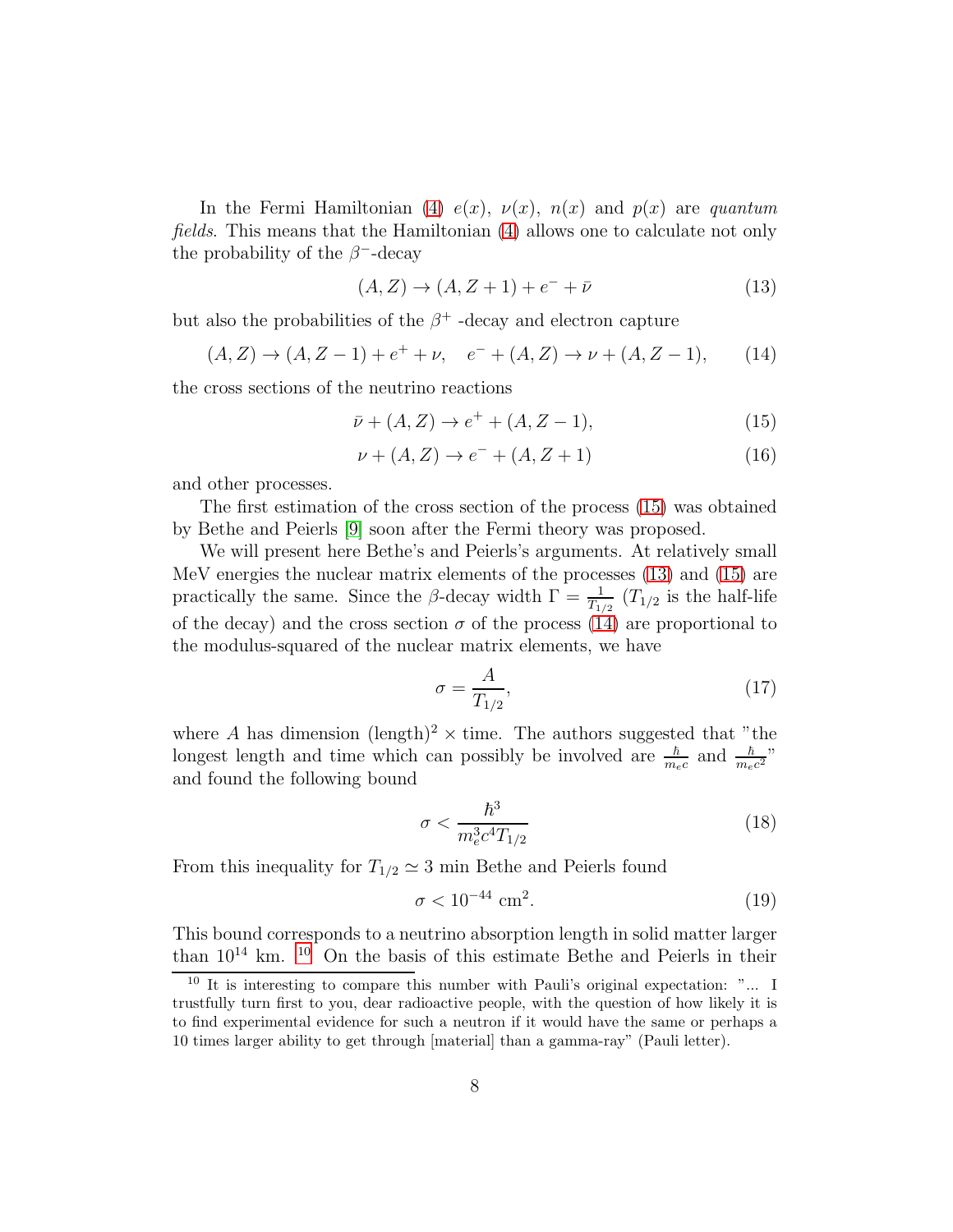paper( with the title The "Neutrino") concluded "...there is no practically possible way of observing the neutrino".

For comparison we will present the current calculations of the neutrino cross section. Let us consider the process

<span id="page-8-0"></span>
$$
\bar{\nu} + p \to e^+ + n. \tag{20}
$$

Using the modern Hamiltonian of the weak interaction for the cross section of the process [\(20\)](#page-8-0) we have

<span id="page-8-1"></span>
$$
\sigma = 4 \frac{G_F^2}{\pi} p_e E_e \simeq 9.5 \cdot 10^{-44} \frac{p_e E_e}{\text{MeV}^2} \text{cm}^2,
$$
\n(21)

where  $E_e$  and  $p_e$  are the positron energy and the momentum. Neglecting the recoil of the final neutron we have for the neutrino energy  $E$ 

$$
E = E_e + \Delta,\tag{22}
$$

where  $\Delta = m_n - m_p \simeq 1.3 \; MeV$  is the neutron-proton mass difference. For (anti)neutrinos with the energy  $E \simeq 3$  MeV we find the value  $\sigma \simeq 2.6$ . 10−<sup>43</sup> cm<sup>2</sup> from [\(21\)](#page-8-1). Correspondingly, the absorption length of (anti)neutrinos in water is given by

$$
L_a = \frac{1}{n\sigma} \simeq 6 \cdot 10^{14} \text{ km},\tag{23}
$$

where *n* is the number density of protons (in the case of water  $n \approx 6.7$ .  $10^{22} \frac{1}{\text{cm}^3}$ ). Thus, present-day calculations confirm the Bethe and Peierls estimate.

After the Bethe and Peierls paper there was a general opinion that the neutrino is an undetectable particle. The first physicist who challenged this opinion was B. Pontecorvo [\[10\]](#page-86-1). In 1946 he proposed a radiochemical method of neutrino detection and in particular the Cl − Ar method which is based on the reaction

$$
\nu + ^{37}Cl \to e^- + ^{37}Ar. \tag{24}
$$

Many years later the  $Cl - Ar$  method of neutrino detection allowed R. Davis to observe solar neutrinos in the first solar neutrino experiment [\[11\]](#page-86-2). We will discuss solar neutrinos and the Pontecorvo radiochemical method later.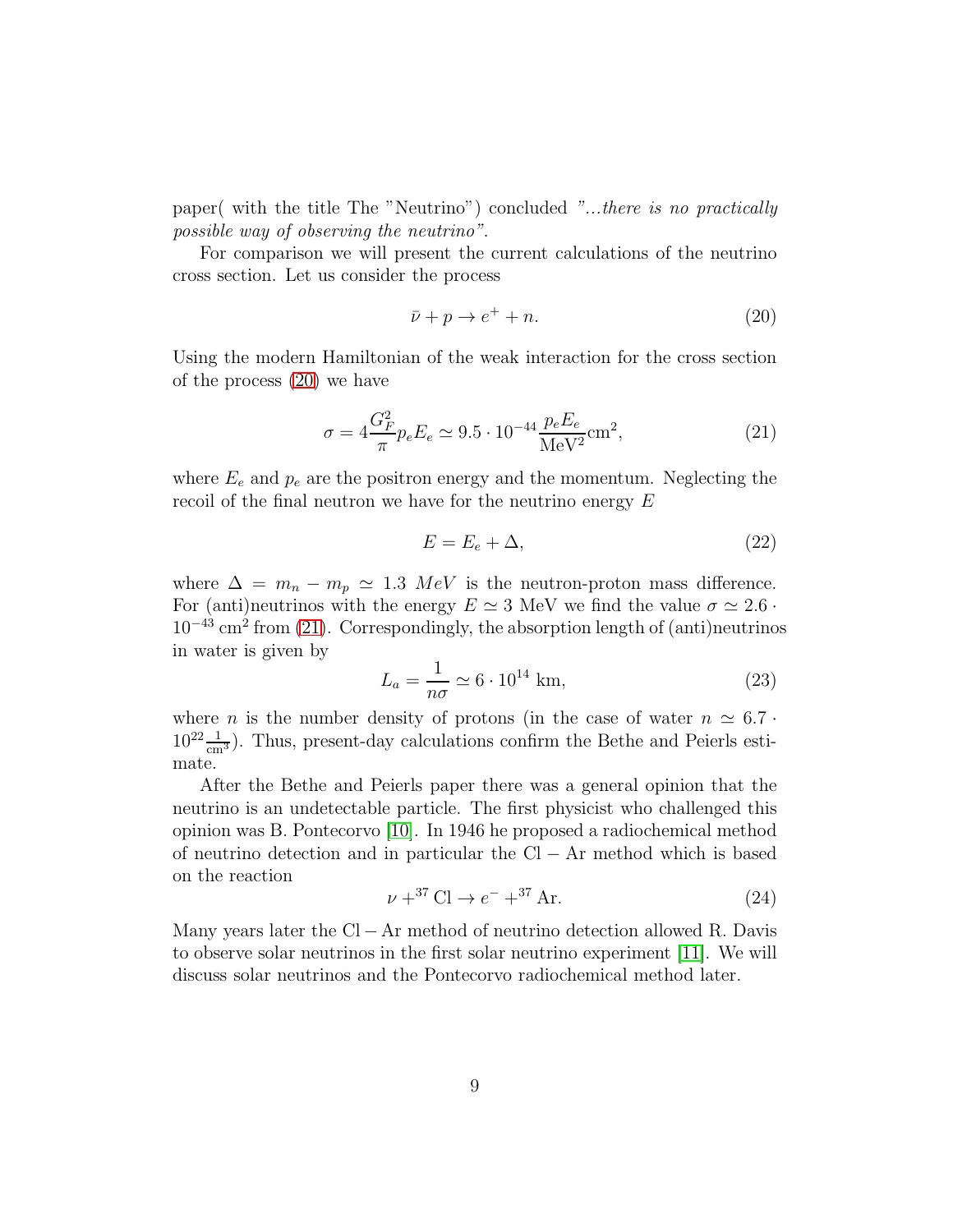## 4 First ideas of  $\mu - e$  universal weak interaction

### Introduction

With the idea of  $\mu - e$  universality there appeared a notion of universal weak interaction. The idea of universality was proposed, however, at the time when the form of the weak interaction was not known. It was, nevertheless, an extremely important general idea. We will see later how it was implemented in the  $V - A$  theory of weak interaction.

In 1947 B. Pontecorvo[\[12\]](#page-86-3) came to an idea of existence of a universal weak interaction which governs not only processes in which the electron-neutrino pair takes part (like the nuclear  $\beta$ -decay) but also processes in which the muon-neutrino pair participates. The process of such a type is  $\mu$ -capture

$$
\mu^- + (A, Z) \to \nu + (A, Z - 1). \tag{25}
$$

B. Pontecorvo compared the probability of this process and the probability of the K-capture

$$
e^- + (A, Z) \to \nu + (A, Z - 1) \tag{26}
$$

and came to the qualitative conclusion that the constant of the interaction of the muon-neutrino pair with nucleons is of the same order as the Fermi constant.

The idea of  $\mu - e$  universality of the weak interaction was also proposed by G. Puppi [\[13\]](#page-86-4). Puppi presented it in the form of a triangle ("Puppi triangle"). He assumed that a universal weak interaction includes not only Hamiltonians of the  $\beta$ -decay and  $\mu$ -capture but also the Hamiltonian of the  $\mu$ -decay

$$
\mu^+ \to e^+ + \nu + \bar{\nu}.\tag{27}
$$

Puppi suggested that different parts of the weak interaction form a triangle with vertices

$$
(\bar{p}n) - (\bar{\nu}e) - (\bar{\nu}\mu) \tag{28}
$$

and the Hamiltonian of the weak interaction is given by a sum of products of different vertices. The idea of a universal weak interaction was proposed also by O.Klein [\[33\]](#page-87-0) and Yang and Tiomno [\[15\]](#page-86-5).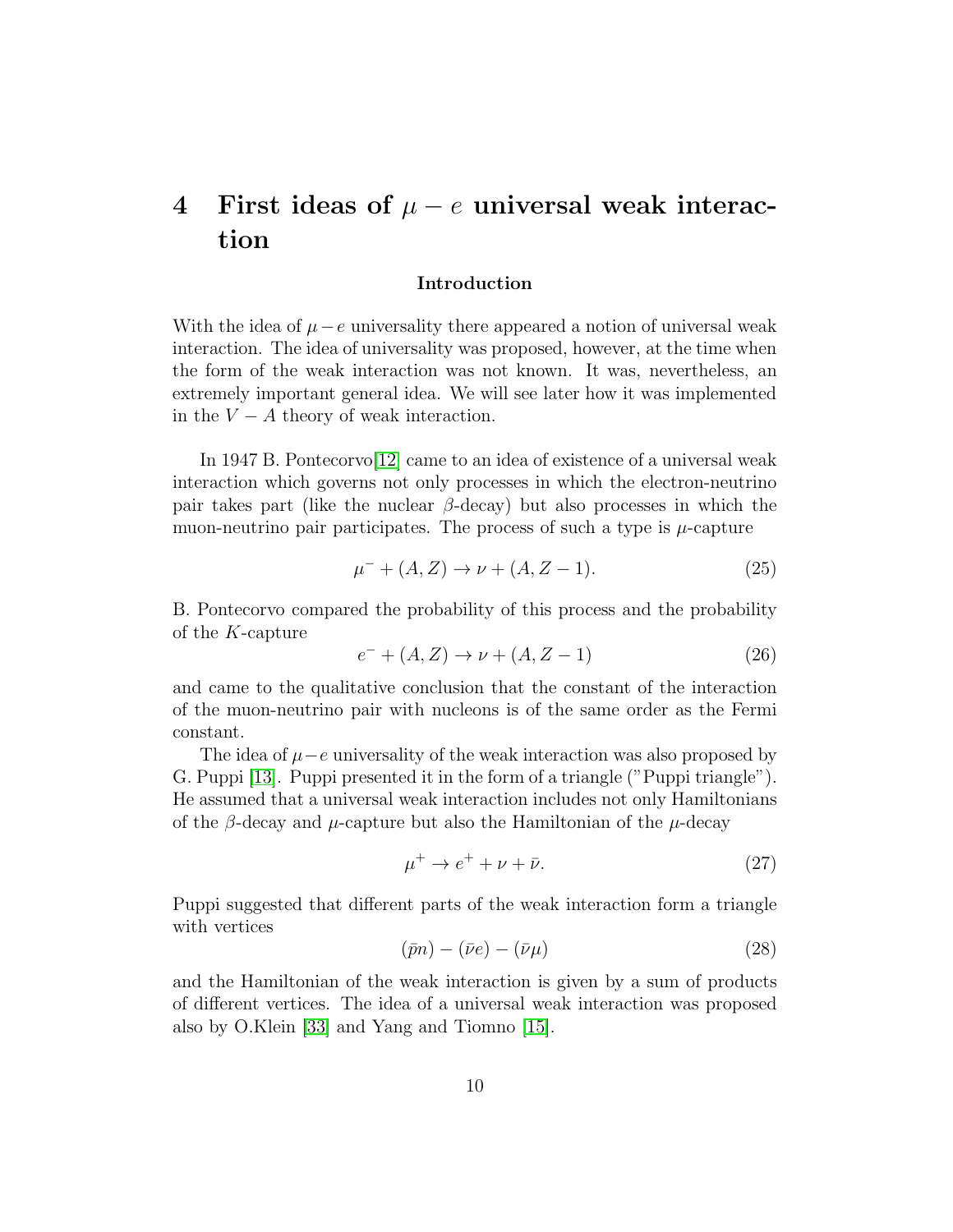## 5 Parity violation in the  $\beta$ -decay and other weak processes

#### Introduction

Conservation of parity (invariance under space inversion, i.e. under transition from a right-handed to a left-handed system) was firmly established for strong (hadronic) and electromagnetic processes. For many years physicists thought that the invariance under space inversion is a general law of nature valid for all interactions. The discovery of violation of parity in the  $\beta$ -decay and other weak processes was a great surprise. In the beginning it looked that this discovery made the theory of the  $\beta$ -decay and other weak processes more complicated. In reality, as we will see later, this discovery allowed building a simple, correct theory of the neutrino and weak interaction.

The violation of parity in the weak interaction was one of the most important discoveries in the physics of the XX century. In 1957 Lee and Yang were awarded the Nobel Prize "for their penetrating investigation of the so-called parity laws which has led to important discoveries regarding the elementary particles".

Our understanding of the neutrino and the weak interaction has drastically changed after it was discovered in 1957 that in the  $\beta$ -decay, the decay  $\mu^+ \to e^+ + \nu + \bar{\nu}$  and other weak processes parity is not conserved.

The investigation of the decays of strange particles at the beginning of the fifties created the so called  $\theta - \tau$  puzzle.<sup>[11](#page-10-0)</sup> As one of the possible solutions of the  $\theta - \tau$  problem Lee and Yang [\[16\]](#page-86-6) put forward the hypothesis of the non-conservation of parity (1956). They analyzed existing experimen-

<span id="page-10-0"></span><sup>&</sup>lt;sup>11</sup> A strange particle which decays into  $\pi^+$  and  $\pi^0$  was called  $\theta^+$  ( $\theta^+$   $\rightarrow \pi^+ + \pi^0$ ) and a strange particle which decays into  $\pi^+$  and  $\pi^-$  and  $\pi^+$  was called  $\tau^+$  ( $\tau^+ \to \pi^+ + \pi^- + \pi^+$ ). From experimental data it followed that the masses and lifetimes of  $\theta^+$  and  $\tau^+$  are the same. The study of the Dalitz plot of the decay of  $\tau^+$  showed that the total momentum of the state of  $(\pi^+,\pi^-,\pi^+)$  was equal to zero and the parity (eigenvalue of the operator of the parity) was equal to -1. If  $\tau^+$  and  $\theta^+$  are the same particle in this case its spin must be equal to zero. However, the parity of the two pions produced in the  $\theta^+$ -decay is equal to +1 (the parity of two pions is equal to  $I_{\pi}^2(-1)^l = (-1)^2(-1)^0 = 1$ , where  $I_{\pi} = -1$  is the internal parity of the pion and l is the orbital momentum of two pions). So if  $\tau^+$  and  $\theta^+$  are the same particle (which is natural to assume because of the equality of masses and lifetimes) we are confronted with the following problem: the same particle decays into states with different parities.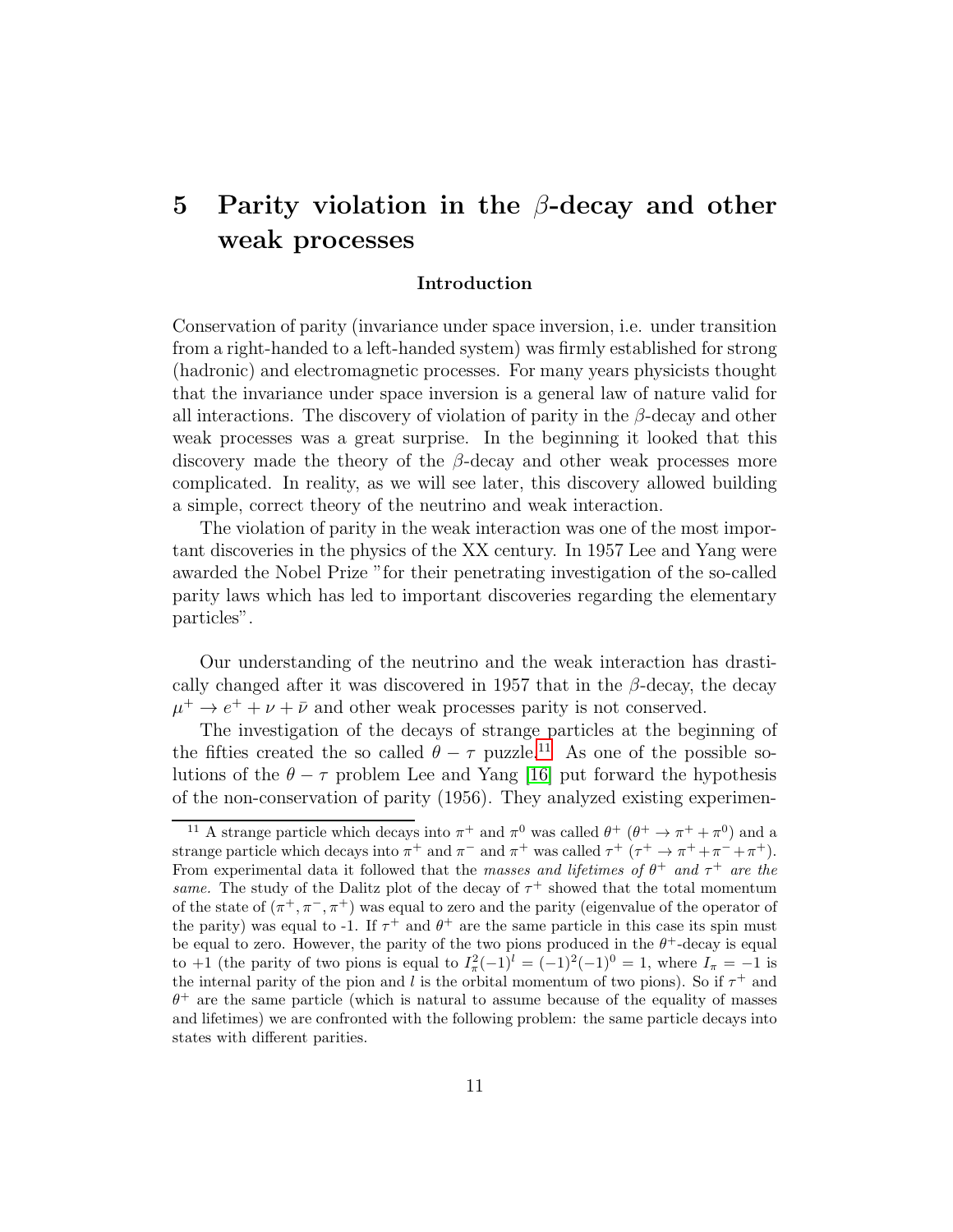tal data and came to the conclusion that there was an evidence that parity is conserved in the strong and electromagnetic interactions, but there were no data which proved that parity was conserved in the  $\beta$ -decay and other weak decays. ("...as for weak interactions parity conservation is so far only extrapolated hypothesis unsupported by experimental evidence" [\[16\]](#page-86-6)). Lee and Yang proposed different experiments which would allow to test the hypothesis of the parity conservation in weak decays. The results of the first experiments in which large violation of parity in weak processes was observed were published by Wu et al. [\[17\]](#page-86-7) and Lederman et al. [\[18\]](#page-86-8) at the beginning of 1957.

We will discuss first the experiment by Wu et al. in which the  $\beta$ -decay of polarized  ${}^{60}Co$  was investigated.<sup>[12](#page-11-0)</sup> Let us consider the emission of the electron with momentum  $\vec{p}$  in the β-decay of a nucleus with polarization P. From the invariance under rotations (conservation of the total momentum) it follows that the decay probability can depend only on the scalar products  $\vec{p}\cdot\vec{p}$ and  $\vec{P} \cdot \vec{p}$ . Taking into account that the decay probability depends linearly on the polarization of a nucleus we obtain the following general expression for the probability of the emission of the electron with momentum  $\vec{p}$  by a nucleus with polarization  $\vec{P}$ 

<span id="page-11-4"></span>
$$
w_{\vec{P}}(\vec{p}) = w_0 \left(1 + \alpha \vec{P} \cdot \vec{k}\right) = w_0 \left(1 + \alpha P \cos \theta\right). \tag{29}
$$

Here  $\vec{k} = \frac{\vec{p}}{n}$  $\frac{p}{p}$  is a unit vector in the direction of the electron momentum,  $\theta$  is the angle between the vectors  $\vec{P}$  and  $\vec{p}$ , and  $w_0$  and  $\alpha$  are functions of  $p^2$ .

Under the inversion of a coordinate system (change of directions of all axes of the coordinate system) momentum  $\vec{p}$  and polarization  $\vec{P}$  are transformed differently. Namely, momentum is transformed as a vector

<span id="page-11-2"></span>
$$
p_i' = -p_i \tag{30}
$$

while polarization is transformed as a pseudovector  $13$ 

<span id="page-11-3"></span>
$$
P_i' = +P_i. \tag{31}
$$

Here  $p_i$  ( $P_i$ ) are components of a vector of momentum (pseudovector of polarization) in some right-handed system and  $p'_{i}$  ( $P'_{i}$ ) are components of the same momentum (same polarization) in the inverted (left-handed) system.

<span id="page-11-0"></span><sup>&</sup>lt;sup>12</sup>Polarization of a nucleus is the average value of its spin.

<span id="page-11-1"></span><sup>&</sup>lt;sup>13</sup>Notice that momentum, coordinates, electric field etc. are vectors while angular momentum, polarization, magnetic field etc. are pseudovectors.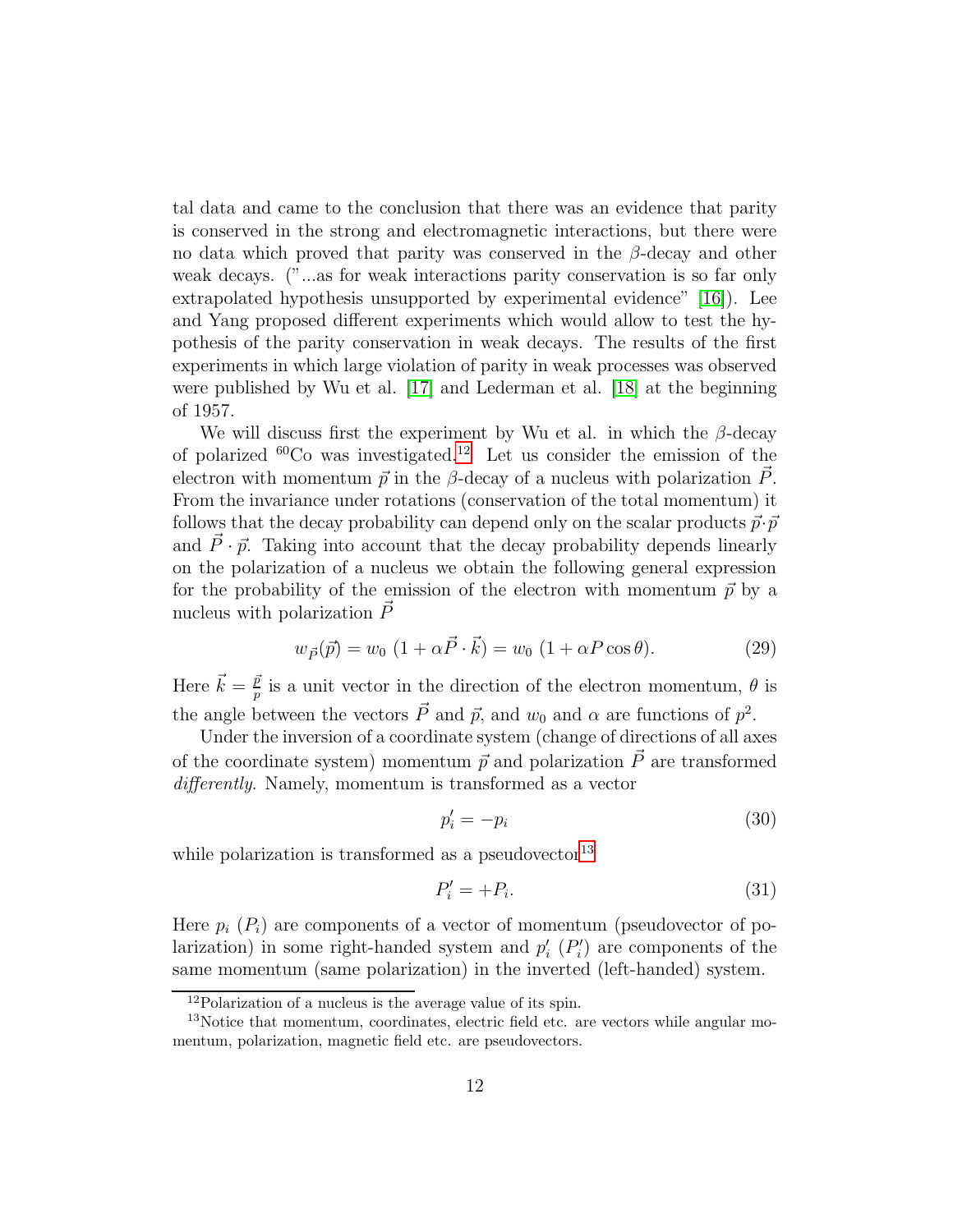Relations [\(30\)](#page-11-2) and [\(31\)](#page-11-3) mean that under the inversion the vector of momentum does not change its position in space while polarization changes its direction to the opposite one.

From [\(30\)](#page-11-2) and [\(31\)](#page-11-3) it follows that under the inversion the scalar product  $\vec{P} \cdot \vec{p}$  is transformed as a pseudoscalar (change sign)

$$
\vec{P'} \cdot \vec{p'} = -\vec{P} \cdot \vec{p} \tag{32}
$$

while  $\vec{p} \cdot \vec{p}$  is transformed as a scalar

$$
\vec{p'} \cdot \vec{p'} = +\vec{p} \cdot \vec{p}.\tag{33}
$$

If the invariance under the inversion holds (parity is conserved), in this case the decay probability in a right-handed system and in an inverted left-handed system is the same

<span id="page-12-0"></span>
$$
w_{\vec{P}'}(\vec{p'}) = w_{\vec{P}}(\vec{p}).
$$
\n(34)

From  $(29)$ ,  $(30)$ ,  $(31)$  and  $(34)$  we conclude that in the case of conservation of parity  $\alpha = 0$  and the probability of the emission of the electron by the polarized nucleus does not depend on the angle  $\theta$ .<sup>[14](#page-12-1)</sup>

In the Wu et al. experiment [\[17\]](#page-86-7) it was found that the parameter  $\alpha$  was negative and  $|\alpha| > 0.7$  (i.e. electrons are emitted mainly in the direction opposite to the polarization of the nucleus).<sup>[15](#page-12-2)</sup> Thus, it was discovered that there was no invariance of the  $\beta$ -decay interaction under inversion (parity in the  $\beta$ -decay is not conserved).

The paper of Wu et al. [\[17\]](#page-86-7) was submitted to Physical Review on January 15, 1957. The same day another experimental paper [\[18\]](#page-86-8) on the observation of the violation of parity in weak decays was submitted to the same journal.

<span id="page-12-1"></span><sup>&</sup>lt;sup>14</sup>Let us consider the emission of electrons by a polarized nucleus at the angle  $\theta$  in a right-handed system. Conservation of parity means that the probability of the emission of electrons at the same angle  $\theta$  in the inverted left-handed system must be the same. However, because polarization is a pseudovector, the probability of the emission of electrons at the angle  $\theta$  in the left-handed system is equal to the probability of the emission of electrons in the right-handed system at the angle  $\pi - \theta$ . Thus, if parity is conserved the probabilities of the emission of the electron at the angles  $\theta$  and  $\pi - \theta$  must be the same. This means that the pseudoscalar  $\vec{P} \cdot \vec{k} = Pk \cos \theta$  can not enter into the probability.

<span id="page-12-2"></span><sup>&</sup>lt;sup>15</sup>The sign of the asymmetry parameter  $\alpha$  depends on the handedness of the system. Conservation of parity means that such parameters can not enter into measurable quantities. After Wu et al. and other experiments we know that this is not the case.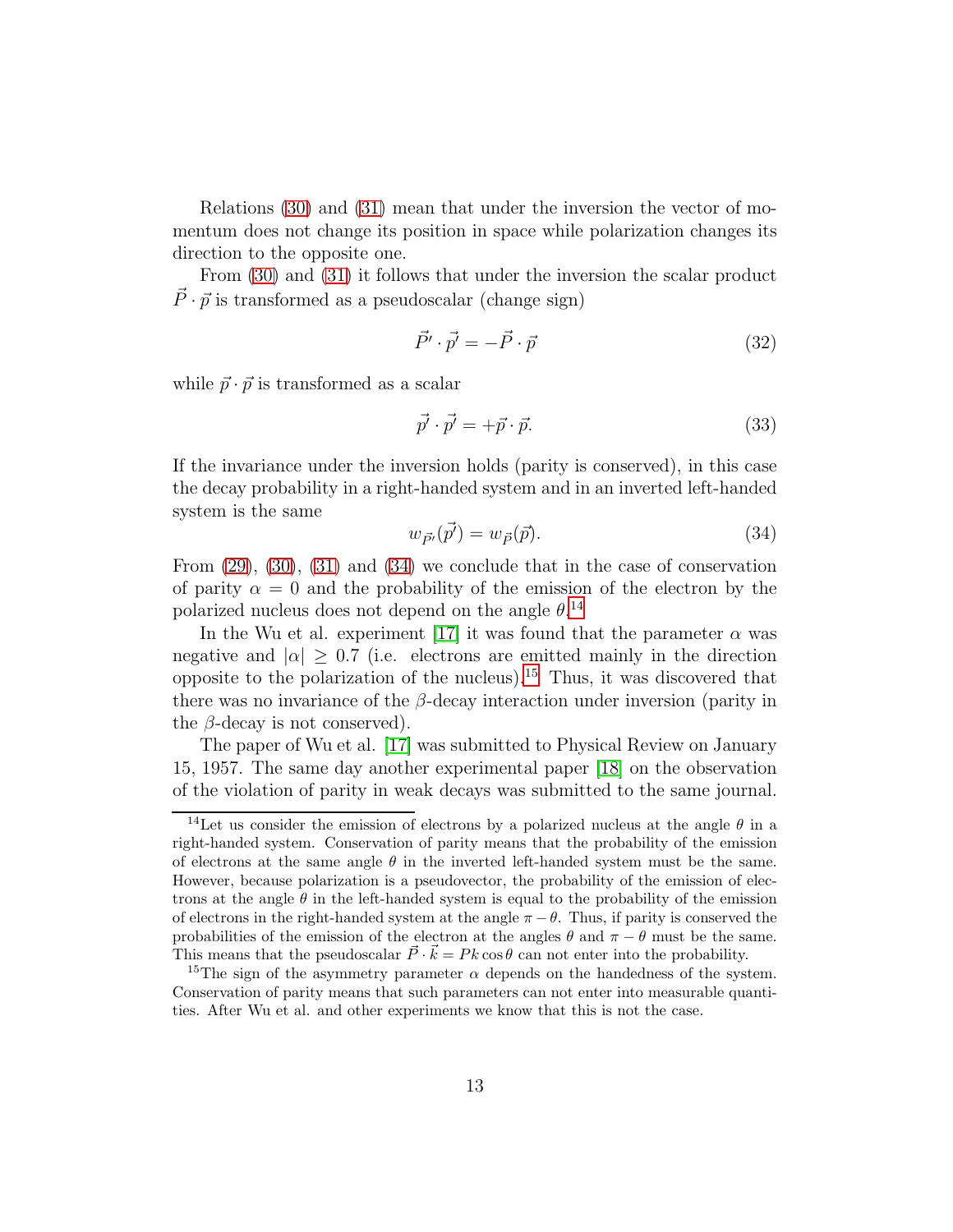In the Lederman et al. experiment [\[18\]](#page-86-8) strong violation of parity in the chain of the decays

<span id="page-13-0"></span>
$$
\pi^+ \to \mu^+ + \nu \tag{35}
$$

and

$$
\mu^+ \to e^+ + \nu + \bar{\nu} \tag{36}
$$

was observed.

If parity is violated, a muon produced in the decay [\(35\)](#page-13-0) will be polarized in the direction of the muon momentum.<sup>[16](#page-13-1)</sup> Like in the case of the  $\beta$ -decay, the dependence of the probability of the decay of polarized muons on the angle  $\theta$  between muon polarization and electron momentum has the general form  $(1 + a \cos \theta)$ , where the second pseudoscalar term  $(\alpha_{\mu} P \cdot k = a \cos \theta)$  is due to non conservation of parity. In the Lederman et al. experiment [\[18\]](#page-86-8) a large asymmetry of  $e^+$  was found  $(a \simeq -\frac{1}{2})$ .

Let us discuss the Hamiltonian of the  $\beta$ -decay. The Hamiltonian [\(11\)](#page-6-1) is a scalar. It conserves the parity. In order to take into account the results of the Wu et al. and other experiments we must assume that the Hamiltonian of the  $\beta$ -decay is the sum of a scalar and a pseudoscalar. In order to build such a Hamiltonian we have to add to five scalars which enter into the Hamiltonian [\(11\)](#page-6-1) additional five pseudoscalars which are formed from products of the scalar  $\bar{p}(x)n(x)$  and pseudoscalar  $\bar{e}(x)\gamma_5\nu(x)$ , vector  $\bar{p}(x)\gamma^{\alpha}n(x)$ and pseudovector  $\bar{e}(x)\gamma^{\alpha}\gamma_5\nu(x)$ , etc. The most general Hamiltonian of the  $\beta$ -decay takes the form

<span id="page-13-2"></span>
$$
\mathcal{H}_I^{\beta}(x) = \sum_{i=S,V,T,A,P} \bar{p}(x) O_i n(x) \quad \bar{e}(x) O^i(G_i + G'_i \gamma_5) \nu(x) + \text{h.c.}, \tag{37}
$$

where the constants  $G_i$  characterize the scalar part of the Hamiltonian, the constants  $G'_{i}$  characterize the pseudoscalar part and the matrices  $O^{i}$  are given by [\(12\)](#page-6-2).

The Hamiltonian [\(37\)](#page-13-2) is characterized by 10 (!) fundamental interaction constants. From the Wu et al. experiment it followed that scalar and pseudoscalar terms of the Hamiltonian must be of the same order. This means that the constants  $|G_i|$  and  $|G'_i|$  (at least for some i) must be of the same order.

<span id="page-13-1"></span><sup>&</sup>lt;sup>16</sup>Muon possesses longitudinal polarization if the probabilities of the emission of the muon with positive and negative helicities are different. This could happen only in the case if parity in the decay [\(35\)](#page-13-0) is violated.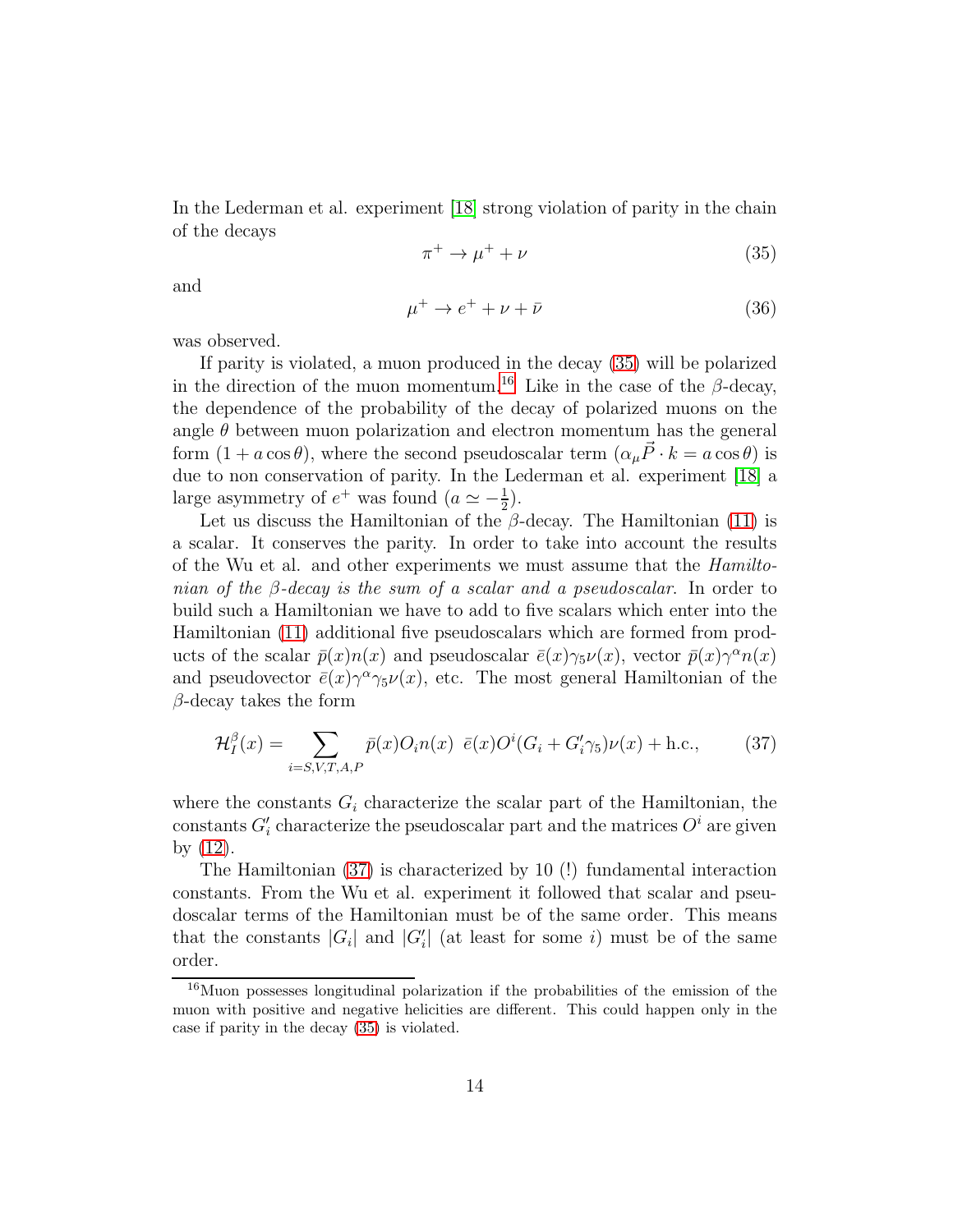In 1957-58 enormous progress in the development of the theory of the  $\beta$ -decay and other weak processes was reached. Soon after the discovery of the violation of parity the Hamiltonian of the weak interaction took a simple form, compatible with the experimental data.

The new development of the theory of the weak interaction started with the two-component theory of the neutrino.

### 6 Massless two-component neutrino

#### Introduction

The discovery of the violation of the parity in the  $\beta$ -decay and other weak processes triggered enormous progress in the understanding of the weak interaction. This progress started with the theory of the two-component neutrino. This theory of the neutrino became part of the universal  $V - A$  theory of the weak interaction and the unified theory of the electromagnetic and weak interaction (Standard Model). The main idea of the two-component theory (left-handed component of the neutrino field in the interaction Hamiltonian) was generalized in the subsequent development of the theory of the weak interaction.

The two-component theory was based on the assumption that the neutrino is a massless particle. We know today that neutrinos have small but different from zero masses and that the two-component theory must be generalized.

Soon after the discovery of the parity violation Landau [\[19\]](#page-86-9), Lee and Yang [\[20\]](#page-86-10) and Salam [\[21\]](#page-86-11) came to an idea of a possible connection of the violation of parity observed in the  $\beta$ -decay and other weak processes with neutrinos.

The neutrino field  $\nu(x)$  satisfies the Dirac equation

<span id="page-14-0"></span>
$$
(i\gamma^{\alpha} \partial_{\alpha} - m_{\nu})\nu(x) = 0 \tag{38}
$$

where  $m_{\nu}$  is the neutrino mass.

Let us present the field  $\nu(x)$  in the form of the sum of the left-handed  $\nu_L(x) = \left(\frac{1-\gamma_5}{2}\right)\nu(x)$  and the right-handed  $\nu_L(x) = \left(\frac{1+\gamma_5}{2}\right)\nu(x)$  components:

<span id="page-14-1"></span>
$$
\nu(x) = \nu_L(x) + \nu_R(x). \tag{39}
$$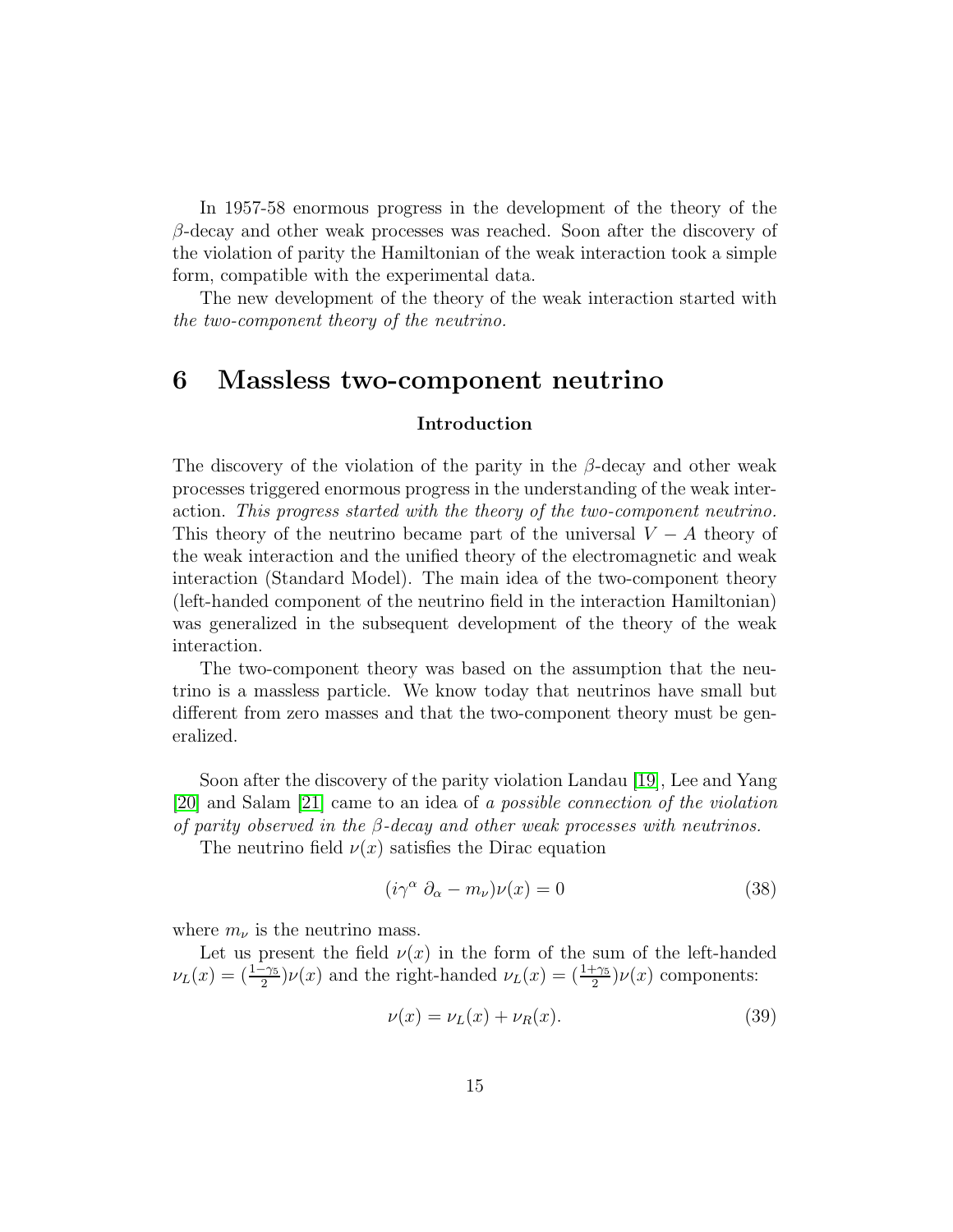From [\(38\)](#page-14-0) and [\(39\)](#page-14-1) we obtain two coupled equations for  $\nu_L(x)$  and  $\nu_R(x)$ 

$$
i\gamma^{\alpha} \partial_{\alpha} \nu_L(x) - m_{\nu} \nu_R(x) = 0 \quad i\gamma^{\alpha} \partial_{\alpha} \nu_R(x) - m_{\nu} \nu_L(x) = 0. \tag{40}
$$

Let us assume that  $m_{\nu} = 0$ . In this case the equations for  $\nu_L(x)$  and  $\nu_R(x)$ are decoupled and we have

<span id="page-15-1"></span>
$$
i\gamma^{\alpha} \partial_{\alpha} \nu_{L,R}(x) = 0. \tag{41}
$$

Thus, for  $m_{\nu} = 0$ , the neutrino field can be  $\nu_L(x)$  (or  $\nu_R(x)$ ). Such a theory can be valid only if parity is violated. In fact, under the inversion of coordinates the field  $\nu(x)$  is transformed as follows:

<span id="page-15-0"></span>
$$
\nu'(x') = \eta \gamma^0 \nu(x). \tag{42}
$$

Here  $x' = (x^0 - \vec{x})$  and  $\eta$  is a phase factor. From [\(42\)](#page-15-0) we have

$$
\nu'_{L(R)}(x') = \eta \gamma^0 \nu_{R(L)}(x). \tag{43}
$$

Thus, under the inversion a left-handed (right-handed ) component of the field is transformed into a (right-handed) (left-handed) component. This means that equations  $(41)$  are not invariant under the inversion.<sup>[17](#page-15-2)</sup>

From the investigation of the high-energy part of the tritium  $\beta$ -spectrum it was found only an upper bound for the neutrino mass which was much smaller than the mass of the electron, a particle emitted in the  $\beta$ -decay together with the neutrino. In 1957 Landau [\[19\]](#page-86-9), Lee and Yang [\[20\]](#page-86-10) and Salam  $\left|21\right|$  assumed that the neutrino mass was equal to zero and that the neutrino field is  $\nu_L(x)$  (or  $\nu_R(x)$ ). For reasons, which will be clear later, this theory is called the two-component neutrino theory.

There were two major consequences of the two-component neutrino theory.

1. Parity is strongly violated in the  $\beta$ -decay and in other processes in which neutrino(s) participate.

The most general Hamiltonian of the  $\beta$ -decay in the case of parity violation is given by expression [\(37\)](#page-13-2). Five interaction constants  $G_i$ 

<span id="page-15-2"></span> $17$ Equations [\(41\)](#page-15-1) for massless spin  $1/2$  particle were considered by H. Weil in 1929 [\[22\]](#page-86-12). However, as they did not conserve parity they were rejected. In [\[23\]](#page-86-13), Pauli wrote "...because the equation for  $\nu_L(x)$  ( $\nu_R(x)$ ) is not invariant under space reflection it is not applicable to the physical reality".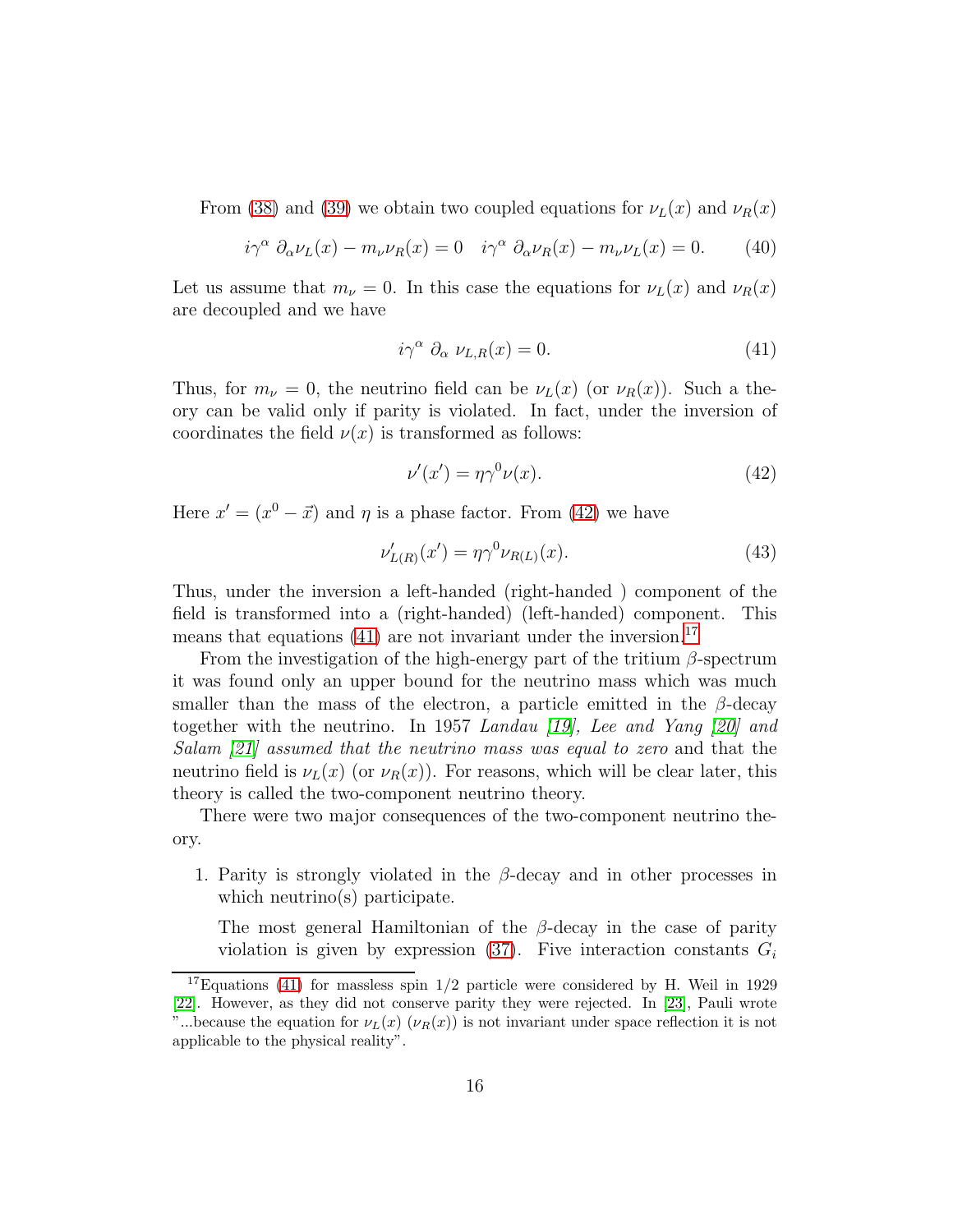characterize the scalar part of the Hamiltonian and five interaction constants  $G'_{i}$  characterize the pseudoscalar part  $(i = S, V, T, A, P)$ .

In the case of the two-component theory these constants are connected by the relations

$$
G_i' = -G_i \quad \text{(if neutrino field is } \nu_{\mathcal{L}}(\mathbf{x})) \tag{44}
$$

and

$$
G_i' = G_i \quad \text{(if neutrino field is } \nu_{\mathcal{R}}(\mathbf{x})).\tag{45}
$$

The most general Hamiltonian of the  $\beta$ -decay takes the form

<span id="page-16-1"></span>
$$
\mathcal{H}_I^{\beta}(x) = \sum_{i=S,V,T,A,P} G_i \,\bar{p}(x) O_i n(x) \quad \bar{e}(x) O^i (1 \mp \gamma_5) \nu(x) + \text{h.c.}. \tag{46}
$$

From this expression it follows that effects of violation of parity in the  $\beta$ -decay will be large (maximal).

2. The neutrino helicity (projection of the spin onto the direction of momentum) is equal to -1 (+1) in the case if the neutrino field is  $\nu_L(x)$  $(\nu_R(x))$ <sup>[18](#page-16-0)</sup>

The theory we are discussing is called the two-component neutrino theory by the following reason. In the general case of a Dirac particle with spin 1/2 there are four states with momentum  $\vec{p}$  and energy  $E_p = \sqrt{p^2 + m^2}$ : two particle states with helicities  $\pm 1$  and two antiparticle states with helicities  $\pm 1$ . In the two-component theory with the neutrino field  $\nu_L(x)$  ( $\nu_R(x)$ ) only the state of the neutrino with helicity  $-1$  ( $+1$ ) and the state of the antineutrino with helicity  $+1$  (-1) are allowed.

It is easy to see that in the processes in which a two-component neutrino is emitted large (maximal) violation of parity will be observed. In fact, let  $w_r^R$  be the probability to emit a neutrino with helicity r in a right-handed

<span id="page-16-0"></span><sup>&</sup>lt;sup>18</sup>The spinor  $u^r(p)$  which describes a massless neutrino with momentum p and helicity r satisfies the equations  $\gamma \cdot p \ u^r(p) = (\gamma^0 p^0 - \vec{\gamma} \vec{p}) \ u^r(p) = 0, \quad \vec{\Sigma} \cdot \vec{k} \ u^r(p) = r \ u^r(p).$  Here  $\vec{\Sigma} = \gamma_5 \gamma^0 \vec{\gamma}$  is the spin operator and  $\vec{k}$  is the unit vector in the direction of the momentum  $\vec{p}$ . From these equations we find  $\gamma_5 u^r(p) = ru^r(p)$ . In  $\nu_L(x) (\nu_R(x))$  the spinor  $u^r(p)$ is multiplied by the projection operator  $\frac{1-\gamma_5}{2}$  ( $\frac{1-\gamma_5}{2}$ ). We have  $\frac{1-\gamma_5}{2}u^r(p) = \frac{1-r}{2}u^r(p)$  $(\frac{1+\gamma_5}{2}u^r(p) = \frac{1+r}{2}u^r(p)$ . Thus,  $r = -1$  ( $r = 1$ ) in the case that the neutrino field is  $\nu_L(x)$  ( $\nu_R(x)$ ).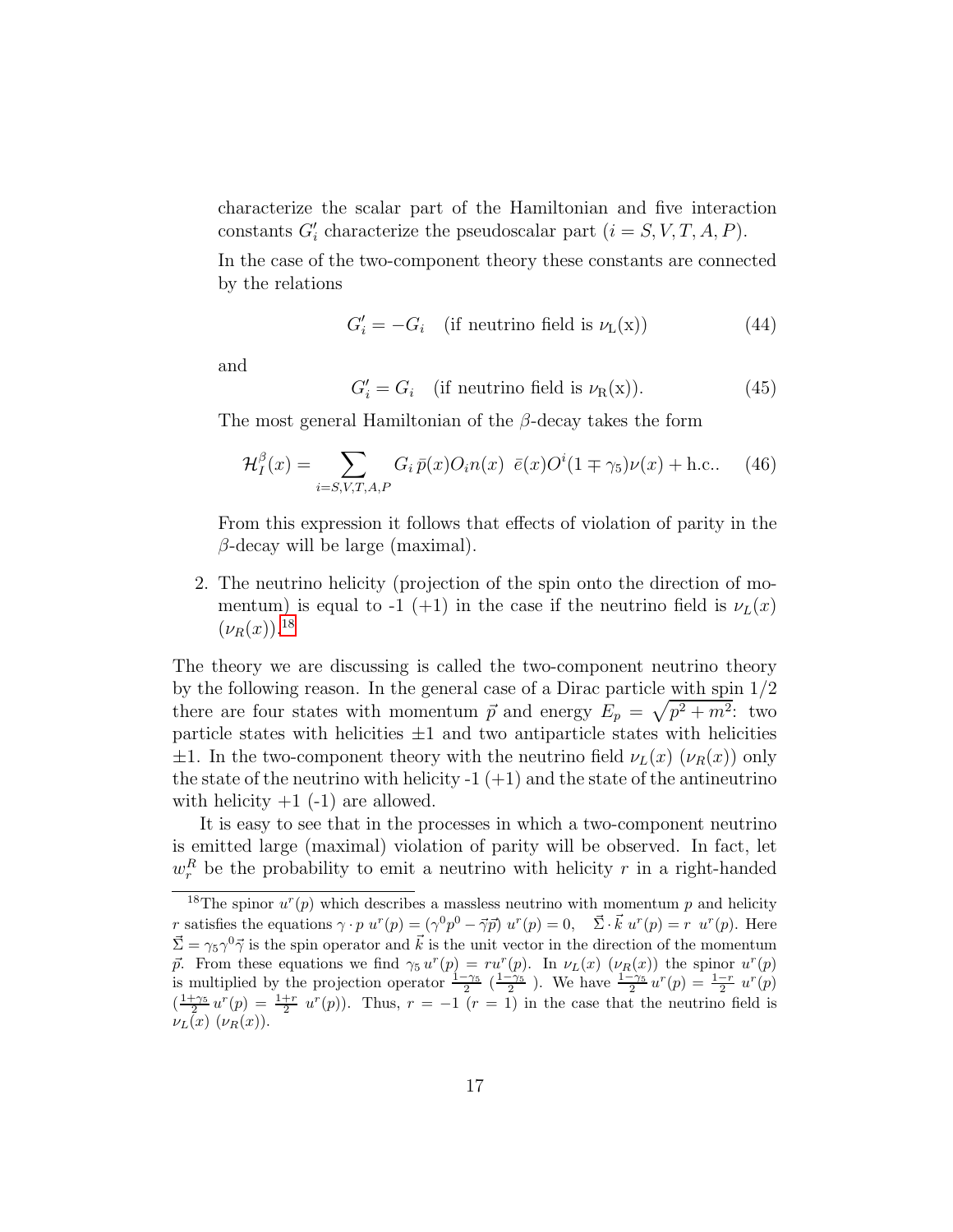system. This probability is equal to the probability of the emission of a neutrino with helicity  $-r$  in a left-handed system

<span id="page-17-0"></span>
$$
w_r^R = w_{-r}^L.\tag{47}
$$

If the parity is conserved

<span id="page-17-1"></span>
$$
w_r^R = w_r^L. \tag{48}
$$

From [\(47\)](#page-17-0) and [\(48\)](#page-17-1) it follows that in the case of the conservation of parity the probabilities of the emission of neutrinos with helicities r and  $-r$  must be equal

<span id="page-17-2"></span>
$$
w_r^{L,R} = w_{-r}^{L,R}, \quad \text{i. e.} \quad w_1^{L,R} = w_{-1}^{L,R} \tag{49}
$$

In the case of the two-component neutrino theory  $w_1 = 0$  (or  $w_{-1} = 0$ ). Thus, in the two-component theory relation [\(49\)](#page-17-2) is maximally violated.

We will discuss now the difference between a neutrino and an antineutrino. In general particles and antiparticles have the same mass but different (in sign) charges. There exist in nature different conserved charges. The most familiar is the electric charge Q. The electric charges of the proton, neutron, electron, neutrino, for example, are equal to 1, 0,  $-1$ , 0, respectively.<sup>[19](#page-17-3)</sup>

Another conserved charge is the baryon number B. The baryon numbers of the proton, neutron, electron, neutrino are equal to 1,1,0,0, respectively.

We will be interested here mainly in the lepton number L. The lepton numbers of the proton, neutron, electron, neutrino are defined as  $0,0,1,1$ , respectively.

Particles like a proton and a neutron which possess a baryon number are called baryons. An electron, a neutrino and other particles which possess the lepton number are called leptons.

According to the Quantum Field Theory, the existence of a particle with a mass  $m$  and some charges implies the existence of an antiparticle which has the same mass m and opposite charges. This general consequence of the Quantum Field Theory was confirmed by numerous experiments. For example, the antiparticles of the proton p and the neutron n are the antiproton  $\bar{p}$  $(Q = -1, B = -1, L = 0)$  and the antineutron  $\bar{n} (Q = 0, B = -1, L = 0)$ . The positron  $e^+$  is the antiparticle of the electron. Its mass is equal to  $m_e$ ,  $Q = 1$ ,  $B = 0$ ,  $L = -1$ . The antiparticle of the neutrino is the antineutrino  $\bar{\nu}$ . It has  $Q = 0$ ,  $B = 0$ ,  $L = -1$ .

<span id="page-17-3"></span><sup>&</sup>lt;sup>19</sup> Usually, charges of particles are expressed in the unit of the proton charge.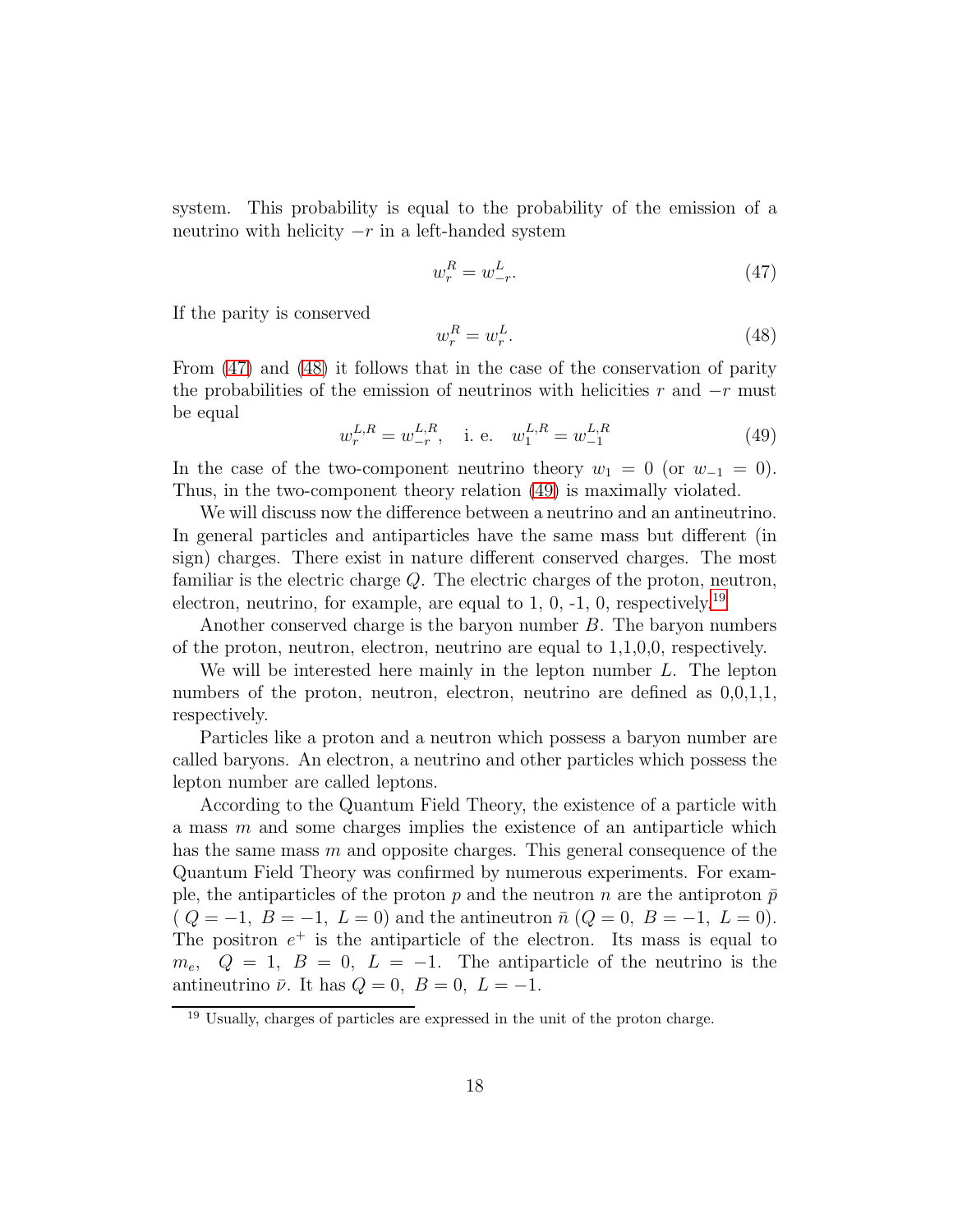Due to the conservation of the lepton number, for example, in the  $\beta$ -decay of the neutron an electron and an antineutrino are emitted

$$
n \to p + e^- + \bar{\nu}.
$$

There exist in nature also neutral particles with all charges equal to zero. Examples are the  $\gamma$ -quantum, the  $\pi$ <sup>0</sup>-meson, etc. In the case of such particles there is no notion of antiparticles (or particles and antiparticles are identical).

In 1937 [\[24\]](#page-86-0) great Italian physicist E. Majorana proposed a theory of truly neutral particles with spin equal to 1/2 (which today are called Majorana particles). E. Majorana was not satisfied with the existing at that time theory of electrons and positrons in which positrons were considered as holes in the Dirac sea of the states of electrons with negative energies. He wanted to formulate the symmetrical theory in which there is no notion of states with negative energies. In the paper "Symmetrical theory of electron and positron" [\[24\]](#page-86-0) he came also to a theory of spin 1/2 particles in which particles and antiparticles are identical. Majorana wrote in the paper [\[24\]](#page-86-0): "A generalization of Jordan-Wigner quantization method allows not only to give symmetrical form to the electron-positron theory but also to construct an essentially new theory for particles without electric charge (neutrons and hypothetical neutrinos)".

It is an open problem if the neutrino is a truly neutral Majorana particle or a Dirac particle which possesses a lepton number. This is one of the most important problems of modern neutrino physics and we will discuss it later. Now we notice that if the lepton number is conserved, the neutrino is a Dirac particle and  $L(\nu) = -L(\bar{\nu}) = 1$ . If there is no conserved lepton number, the neutrino is a truly neutral Majorana particle. In the case of the Majorana neutrino with  $m \neq 0$  there are only two states with momentum  $\vec{p}$  and energy  $E_p = \sqrt{p^2 + m^2}$ : states with helicities  $\pm 1$ . Let us notice that for the massless neutrino the theory of the two-component Dirac neutrino and the Majorana neutrino are equivalent.

Before finishing this section we would like to notice that Landau [\[19\]](#page-86-9), Lee and Yang [\[20\]](#page-86-10) and Salam [\[21\]](#page-86-11) had different arguments in favor of the two-component neutrino theory.

Landau assumed that the neutrino mass was equal to zero and for the neutrino field he chose  $\nu_L(x)$  (or  $\nu_R(x)$ ) assuming CP invariance of the weak interaction  $(C$  is charge conjugation, i.e. the operation of transition from particles to antiparticles). Lee and Yang assumed that the neutrino is a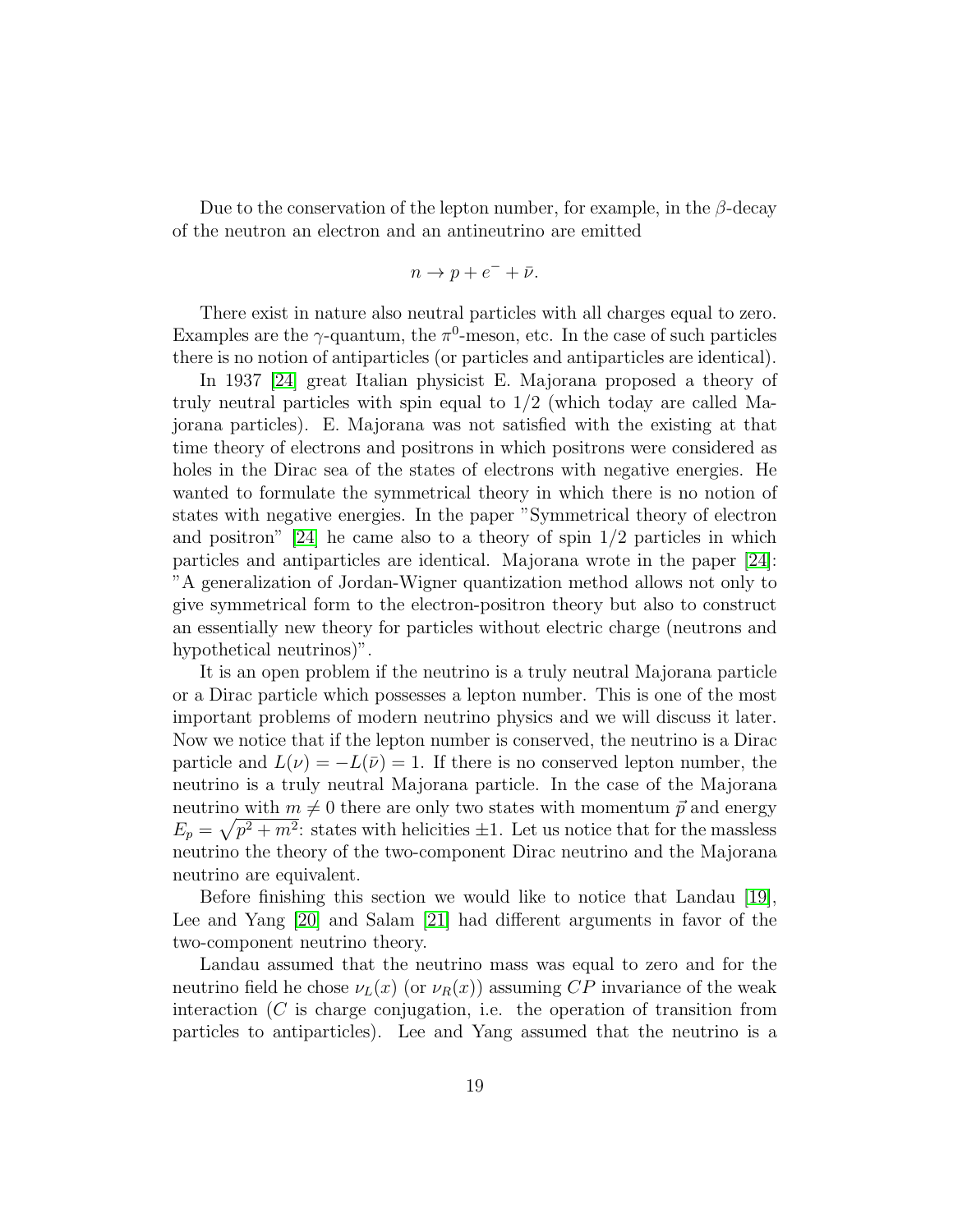particle with helicity equal to -1 (or  $+1$ ). This is possible only if the neutrino mass is equal to zero, parity is violated and the neutrino field is  $\nu_L(x)$  (or  $\nu_R(x)$ . Salam assumed invariance of the equation for the neutrino field under  $\gamma_5$ -transformation  $(\nu \to \gamma_5 \nu)$ . From this requirement it follows that the neutrino mass is equal to zero and the neutrino field is  $\nu_L(x)$  (or  $\nu_R(x)$ ).

# 7 Measurement of neutrino helicity. Goldhaber et al. experiment

Soon after the two-component neutrino theory had been proposed, the neutrino helicity was determined from the results of the spectacular Goldhaber, Grodzins and Sunyar experiment [\[25\]](#page-86-14).

In this experiment the neutrino helicity was obtained from the measurement of the circular polarization of  $\gamma$ 's produced in the chain of reactions

$$
e^{-} + {}^{152}Eu \to \nu + {}^{152}Sm^* + {}^{152}Sm + \gamma.
$$
 (50)

The spins of  $152 \text{Eu}$  and  $152 \text{Sm}$  are equal to zero and the spin of  $152 \text{Sm}^*$  is equal to one. Since the orbital momentum of the initial electron is equal to zero (K-capture), from the conservation of the projection of the total angular momentum on the neutrino momentum we have

$$
\frac{1}{2}h + m = \pm \frac{1}{2},
$$

where h is the neutrino helicity and m is the projection of the spin of  $152 \text{Sm}^*$ . From this relation we have

$$
m = 0, -1
$$
 for  $h = 1$ ,  $m = 0, +1$  for  $h = -1$ . (51)

Thus, the circular polarization of  $\gamma$ 's emitted in the direction of the <sup>152</sup>Sm<sup>\*</sup> momentum is equal to the helicity of the neutrino. In the Goldhaber et al. experiment, the circular polarization of resonantly scattered  $\gamma$ 's was measured (only  $\gamma$ 's emitted in the direction of motion of  $152\text{Sm}^*$  satisfy the resonance condition). The authors concluded "... our result is compatible with 100% negative helicity of neutrino emitted in orbital electron capture".

Thus, the Goldhaber et al. experiment confirmed the two-component neutrino theory. It was established that from the two possibilities for the neutrino field  $(\nu_L(x)$  or  $\nu_R(x))$  the first possibility was realized.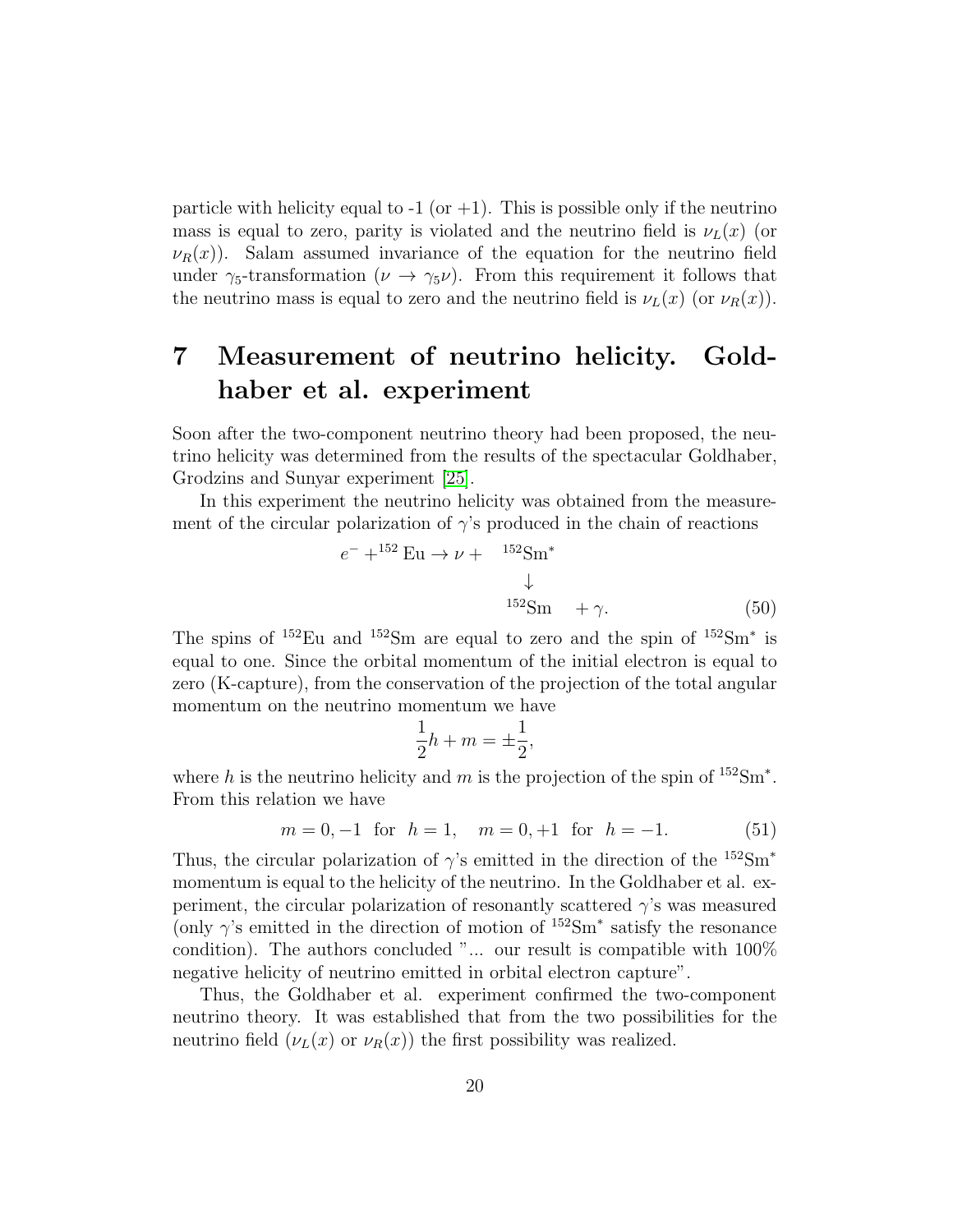# 8 Universal current  $\times$  current V-A theory

### Introduction

The  $V - A$  current×current theory of the weak interaction signified a great progress in the understanding of the weak interaction and neutrino. The Feynman and Gell-Mann, Marshak and Sudarshan idea of the left-handed components of all fields in the CC Hamiltonian was triggered mainly by some experimental data, success of the two-component neutrino theory and great intuition. The idea of the left-handed components complemented with the idea of the universality of the weak interaction made it possible to build the simplest possible CC Hamiltonian of the weak interaction which is characterized by only one (Fermi) constant. The authors of this theory were courageous enough to state that some experimental data which existed at that time but contradicted this theory were wrong. Further experiments showed that the authors were correct: current×current  $V - A$  theory is in perfect agreement with all existing CC data.

The most general Hamiltonian of the  $\beta$ -decay in the case of the twocomponent neutrino is given by expression  $(46)$ . It includes five terms  $(S, V, T, A, P)$ . There were many attempts to determine the dominant terms of the Hamiltonian from the data of different  $\beta$ -decay experiments. However, during many years the situation was contradictory. From the measurement of the angular electron-neutrino correlation in the decay  ${}^{6}$ He  $\rightarrow {}^{6}$  Li +  $e^{-}$  +  $\bar{\nu}$  and from other data it followed that S,T terms must be the dominant ones. On the other hand, the data on the measurement of electron-neutrino correlation in the decay <sup>35</sup>Ar  $\rightarrow$ <sup>35</sup> Cl +  $e^+ + \nu$  and other data were in favor of V,A terms.

In this uncertain experimental situation in 1958 two fundamental theoretical papers by Feynman and Gell-Mann [\[26\]](#page-86-15) and Marshak and Sudarshan [\[27\]](#page-86-16) appeared. These authors proposed a principle which allowed them to build the simplest possible universal theory of the  $\beta$ -decay and other weak processes.

This theory was a generalization of the two-component neutrino theory. Feynman and Gell-Mann, Marshak and Sudarshan assumed that in the Hamiltonian of the weak interaction there enter not only the left-handed component of the massless neutrino field but left-handed components of all fermion fields. Thus, Feynman and Gell-Mann, Marshak and Sudarshan assumed that there has no connection between the mass of a particle and the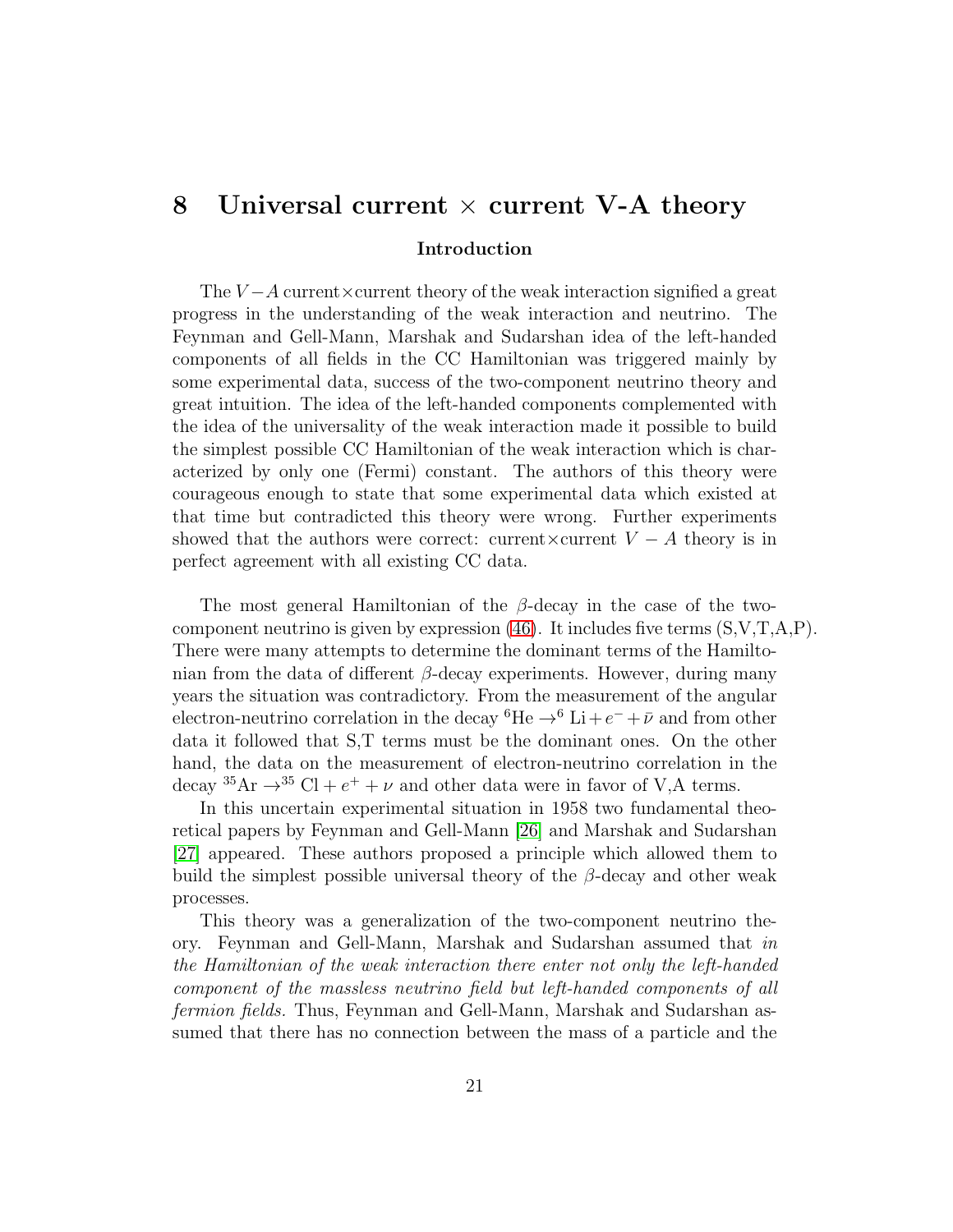fact that the left-handed component of its field enters into the Hamiltonian of the weak interaction. Feynman and Gell-Mann assumed that  $\left(\frac{1-\gamma_5}{2}\right)\psi_a(x)$ enters into the Hamiltonian of the weak interaction because this field satisfies a second order equation and could be considered as a fundamental field. Marshak and Sudarshan came to left-handed components from the requirement of  $\gamma_5$  invariance of the interaction (invariance under the change  $\psi_a(x) \rightarrow -\gamma_5 \psi_a(x)$ .

The Hamiltonian of the  $\beta$ -decay has in this case the form

$$
\mathcal{H}_I^{\beta}(x) = \sum_{i=S,V,T,A,P} G_i \,\bar{p}_L(x) O_i n_L(x) \quad \bar{e}_L(x) O^i \nu_L(x) + \text{h.c.} \tag{52}
$$

We have

<span id="page-21-0"></span>
$$
\bar{p}_L(x)O_i n_L(x) = \bar{p}(x)\frac{1+\gamma_5}{2}O_i \frac{1-\gamma_5}{2} n(x).
$$
\n(53)

Using the algebra of the Dirac matrices  $\gamma$ 's it is easy to show that

$$
\frac{1+\gamma_5}{2}(1; \sigma_{\alpha\beta}; \gamma_5) \frac{1-\gamma_5}{2} = 0.
$$
 (54)

Thus, S, T and P terms do not enter into the Hamiltonian [\(53\)](#page-21-0). Moreover, A and V terms are connected by the relation:

$$
\frac{1+\gamma_5}{2}\gamma_\alpha\gamma_5\frac{1-\gamma_5}{2} = -\frac{1+\gamma_5}{2}\gamma_\alpha\frac{1-\gamma_5}{2}.\tag{55}
$$

The Hamiltonian of the  $\beta$ -decay takes the simplest possible form

<span id="page-21-1"></span>
$$
\mathcal{H}_I^{\beta}(x) = \frac{G_F}{\sqrt{2}} 4 \bar{p}_L(x) \gamma_\alpha n_L(x) \bar{e}_L(x) \gamma^\alpha \nu_L(x) + h.c.
$$
  
= 
$$
\frac{G_F}{\sqrt{2}} \bar{p}(x) \gamma_\alpha (1 - \gamma_5) n(x) \bar{e}(x) \gamma^\alpha (1 - \gamma_5) \nu(x) + h.c.
$$
 (56)

The Hamiltonian [\(56\)](#page-21-1), like the Fermi Hamiltonian[\(4\)](#page-3-4), is characterized by only one interaction constant  $G_F$ . <sup>[20](#page-21-2)</sup> There is, however, a crucial difference between the Hamiltonian [\(56\)](#page-21-1) and the Fermi Hamiltonian. In the Hamiltonian [\(56\)](#page-21-1) left-handed components of all fields enter. This means that the Hamiltonian [\(56\)](#page-21-1) unlike the Fermi Hamiltonian does not conserve parity.

<span id="page-21-2"></span><sup>&</sup>lt;sup>20</sup>Interesting that the title of the Feynman and Gell-Mann paper is "Theory of the Fermi interaction".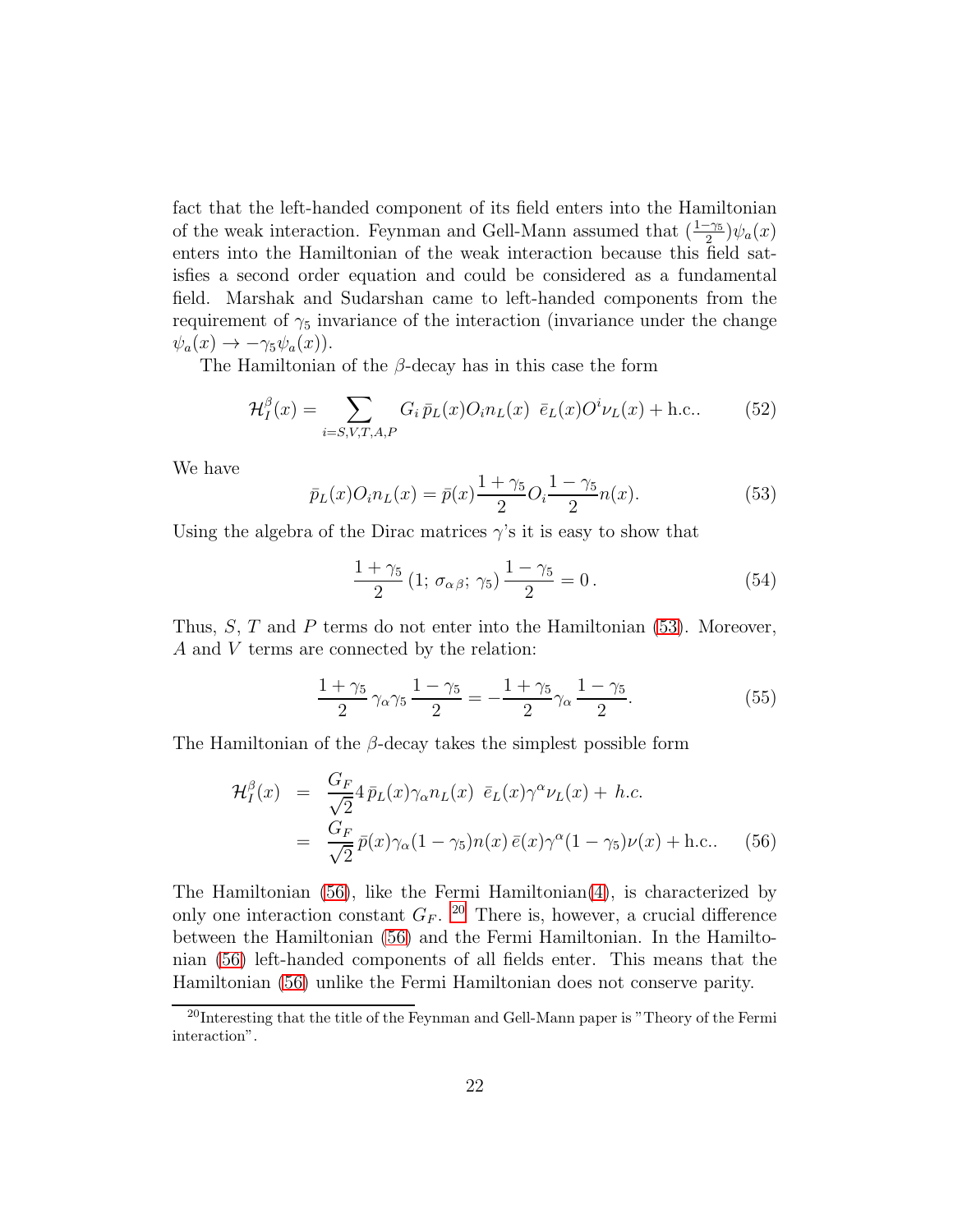What about numerous experiments from which it followed that S and T terms are the dominant terms of the Hamiltonian of the  $\beta$ -decay? In the Feynman and Gell-Mann paper it is written "These theoretical arguments seem to the authors to be strong enough to suggest that the disagreement with <sup>6</sup>He recoil experiment and with some other less accurate experiments indicates that these experiments are wrong". In fact, subsequent experiments did not confirm the results of the experiments which indicated in favor of the dominance of S and T terms. The Hamiltonian [\(56\)](#page-21-1) described data of all experiments concerning the study of the  $\beta$ -decay.

With the Feynman-Gell-Mann, Marshak-Sudarshan prescription (left-handed components of all fields enter into the Hamiltonian of the weak interaction), which lead to the unique expression for the interaction Hamiltonian, it was natural to implement the idea of the universal weak interaction which we discussed before.

For the Hamiltonian of the decay

<span id="page-22-2"></span>
$$
\mu^+ \to e^+ + \nu + \bar{\nu}.\tag{57}
$$

we have in this case

<span id="page-22-0"></span>
$$
\mathcal{H}_I^{\mu \to e\nu\bar{\nu}}(x) = \frac{G_F}{\sqrt{2}} 4 \,\bar{e}_L(x) \gamma_\alpha \nu_L(x) \,\,\bar{\nu}_L(x) \gamma^\alpha \mu_L(x) + h.c. \tag{58}
$$

From [\(58\)](#page-22-0) it follows that the lifetime of the muon is given by the expression  $\tau_{\mu} \, = \, \frac{\dot{1}92 \pi^3}{G_{\pi}^2 m^5}$  $\frac{192\pi^3}{G_F^2 m_\mu^5}$ , where  $m_\mu$  is the mass of the muon. Feynman and Gell-Mann demonstrated that if we take for  $G_F$  the value obtained from the superallowed  $0^+ \rightarrow 0^+$   $\beta$ -decay of <sup>14</sup>O, we will find perfect agreement with the experimental lifetime. This was an important confirmation of the hypothesis of the universality of the weak interaction.

This agreement was also an evidence in favor of the conserved vector current (CVC) hypothesis [\[28\]](#page-86-17). According to this hypothesis the weak vector current is the "charged" component of the isovector current which is conserved due to isotopic invariance. The conservation of the vector current ensures the fact that the Fermi constant is not renormalized by the strong interaction.

From the  $\mu - e$  universality it followed that the Hamiltonian of the  $\mu$ capture and other connected processes can be obtained from [\(56\)](#page-21-1) by the change  $e(x) \to \mu(x)$ . We have

<span id="page-22-1"></span>
$$
\mathcal{H}_I^{\mu}(x) = \frac{G_F}{\sqrt{2}} 4 \,\bar{p}_L(x) \gamma_\alpha n_L(x) \, \bar{\mu}_L(x) \gamma^\alpha \nu_L(x) + \text{h.c.} \tag{59}
$$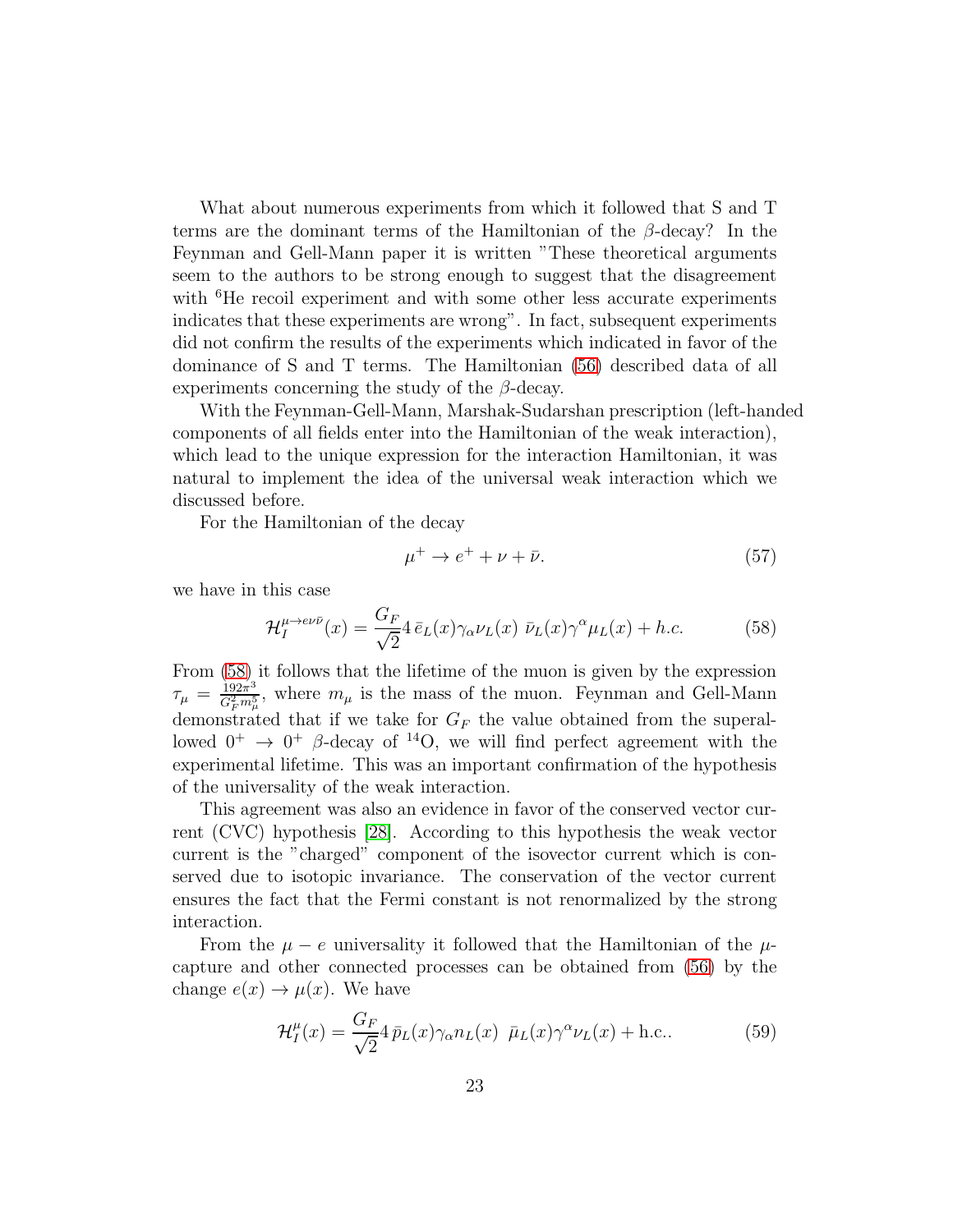At the time when Feynman and Gell-Mann, Marshak and Sudarshan wrote their papers there was a contradiction to the idea of  $\mu - e$  universality of the weak interaction with the data on the measurement of the width of the decay  $\pi^+ \to e^+ + \nu$ . From [\(56\)](#page-21-1) and [\(59\)](#page-22-1)it follows that the ratio of the decay widths  $R = \frac{\Gamma(\pi^+ \to e^+ \nu)}{\Gamma(\pi^+ \to \mu^+ \nu)}$  $\frac{\Gamma(\pi^+ \to e^+ \nu)}{\Gamma(\pi^+ \to \mu^+ \nu)}$  is given by the expression

<span id="page-23-0"></span>
$$
R = \frac{m_e^2}{m_\mu^2} \frac{(1 - \frac{m_e^2}{m_\pi^2})^2}{(1 - \frac{m_\mu^2}{m_\pi^2})^2} \simeq 1.2 \cdot 10^{-4}.
$$
 (60)

On the other hand in the experiment [\[29\]](#page-86-18) the decay  $\pi^+ \to e^+ + \nu$  was not observed and it was found  $R < 10^{-5}$ . Feynman and Gell-Mann wrote "This is a very serious discrepancy. The authors have no idea on how it can be resolved".

In 1958 a new experiment on measurement of the  $\pi^+ \to e^+ + \nu$ -decay was performed at CERN [\[30\]](#page-86-19). In this experiment, perfect agreement with prediction [\(60\)](#page-23-0) of the universal Feynman and Gell-Mann, Marshak and Sudarshan theory was obtained.<sup>[21](#page-23-1)</sup>

In order to unify interactions [\(56\)](#page-21-1), [\(58\)](#page-22-0) and [\(59\)](#page-22-1) Feynman and Gell-Mann introduced the  $\mu - e$  symmetric weak current

<span id="page-23-4"></span>
$$
j^{\alpha} = 2 \left( \bar{p}_L \gamma^{\alpha} n_L + \bar{\nu}_L \gamma^{\alpha} e_L + \bar{\nu}_L \gamma^{\alpha} \mu_L \right) \tag{61}
$$

and assumed that the total Hamiltonian of the weak interaction had the current×current form

<span id="page-23-3"></span>
$$
\mathcal{H}_I = \frac{G_F}{\sqrt{2}} j^{\alpha} j^+_{\alpha},\tag{62}
$$

where  $G_F$  was the Fermi constant. Two remarks are in order.

1. The hadron part of the current has the form

$$
j^{\alpha} = v^{\alpha} - a^{\alpha},
$$

where  $v^{\alpha} = \bar{p}\gamma^{\alpha}n$  and  $a^{\alpha} = \bar{p}\gamma^{\alpha}\gamma_5n$  are the vector and axial currents.<sup>[22](#page-23-2)</sup> Notice that Fermi  $\beta$ -transitions of nuclei are due to the vector current and Gamov-Teller transitions are due to the axial current.

<span id="page-23-1"></span><sup>&</sup>lt;sup>21</sup>When this result was obtained Feynman was visiting CERN. The news reached him when he was queuing in the CERN cafeteria. It is said that when Feynman learnt about the  $\pi \rightarrow e\nu$ -news he started to dance.

<span id="page-23-2"></span> $^{22}$ This is the reason why the Feynman and Gell-Mann, Marshak and Sudarshan theory is called the  $V - A$  theory.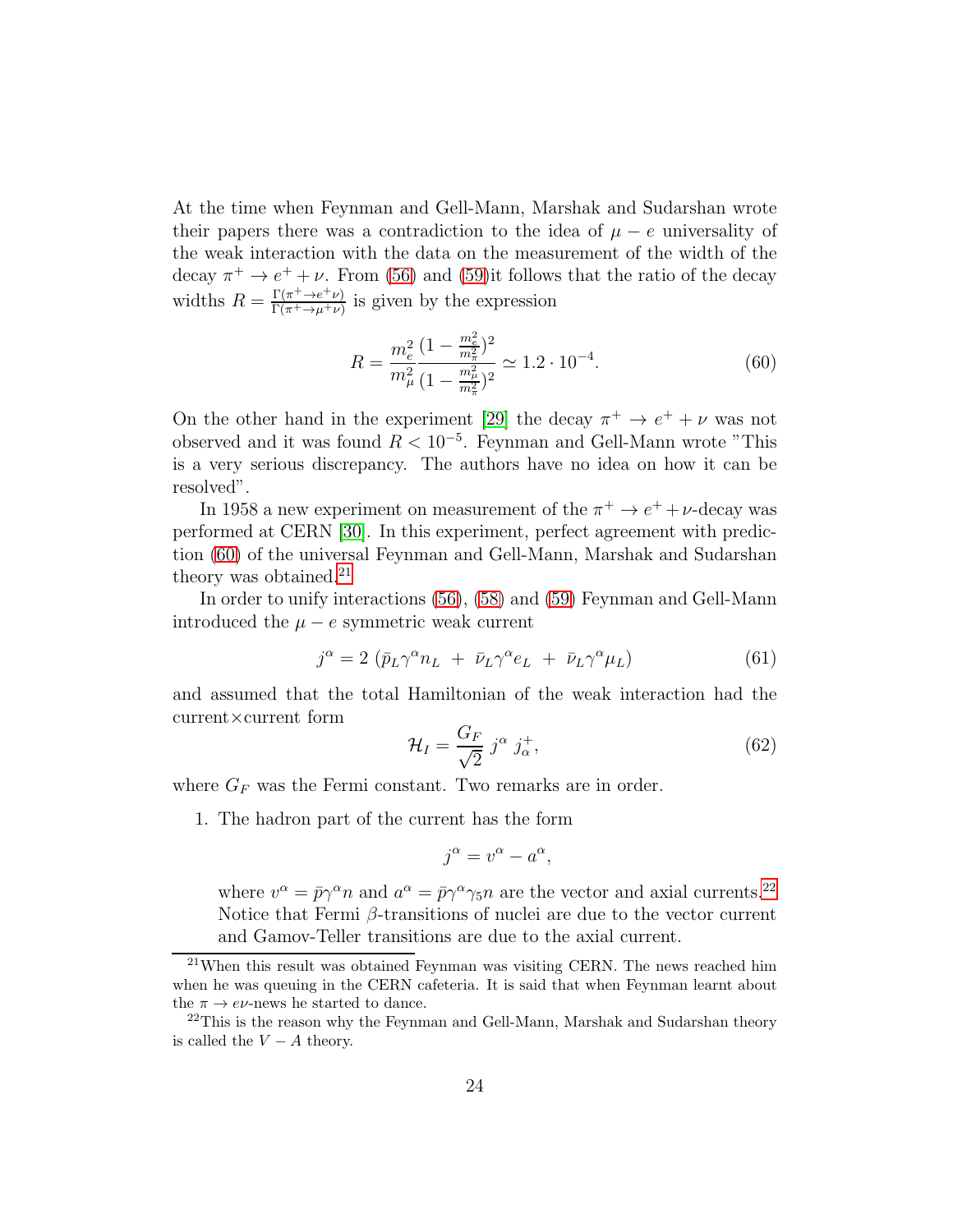2. The current  $j^{\alpha}$  provides transitions  $n \to p$ ,  $e^{-} \to \nu$ , etc. in which  $\Delta Q = Q_f - Q_i = 1$  ( $Q_i(Q_f)$ ) is the initial (final) charge). By this reason the current  $j^{\alpha}$  is called the charged current (CC).

There are two types of terms in the Hamiltonian [\(62\)](#page-23-3): nondiagonal and diagonal. The nondiagonal terms have the form

<span id="page-24-0"></span>
$$
\mathcal{H}_I^{nd} = \frac{G_F}{\sqrt{2}} 4 \left\{ \left[ (\bar{p}_L \gamma^\alpha n_L)(\bar{e}_L \gamma_\alpha \nu_L) + \text{h.c.} \right] + \right. \\ \left. \left[ (\bar{p}_L \gamma^\alpha n_L)(\bar{\mu}_L \gamma_\alpha \nu_L) + \text{h.c.} \right] + \right. \\ \left. \left[ (\bar{e}_L \gamma^\alpha \nu_L)(\bar{\nu}_L \gamma_\alpha \mu_L) + \text{h.c.} \right] \right\} \tag{63}
$$

The first term of this expression is the Hamiltonian of  $\beta$ -decay of the neutron  $n \to p + e^- + \bar{\nu}$ , of the process  $\bar{\nu} + p \to e^+ + n$  and other processes. The second term of [\(63\)](#page-24-0) is the Hamiltonian of the process  $\mu^- + p \to \nu + n$ , of the neutrino process  $\nu + n \rightarrow \mu^- + p$  and other processes. Finally, the third term of [\(63\)](#page-24-0) is the Hamiltonian of the  $\mu$ -decay [\(57\)](#page-22-2), of the process  $\nu + e^- \rightarrow \mu^- + \nu$ and other processes.

The diagonal terms of the Hamiltonian [\(62\)](#page-23-3) are given by

<span id="page-24-1"></span>
$$
\mathcal{H}^{d} = \frac{G_{\rm F}}{\sqrt{2}} \ 4 [(\bar{\nu}_{L} \gamma^{\alpha} e_{L}) (\bar{e}_{L} \gamma_{\alpha} \nu_{L}) + (\bar{\nu}_{L} \gamma^{\alpha} \mu_{L}) (\bar{\mu}_{L} \gamma_{\alpha} \nu_{L}) + (\bar{\rho}_{L} \gamma^{\alpha} n_{L}) (\bar{n}_{L} \gamma_{\alpha} p_{L})]
$$
\n(64)

The first term of [\(64\)](#page-24-1) is the Hamiltonian of the processes of elastic scattering of a neutrino and an antineutrino on an electron

<span id="page-24-2"></span>
$$
\nu + e \to \nu + e \tag{65}
$$

and

<span id="page-24-3"></span>
$$
\bar{\nu} + e \to \bar{\nu} + e,\tag{66}
$$

of the process  $e^+ + e^- \rightarrow \bar{\nu} + \nu$  and other processes. Such processes were not known in the fifties. Their existence and the cross sections of these processes were *predicted by the current* x *current theory*.

The cross sections of the processes [\(65\)](#page-24-2) and [\(66\)](#page-24-3) are very small (at MeV's energies of the order  $10^{-45}$ cm<sup>2</sup>). The observation of such processes was a challenge. After many years of efforts, the cross section of the process [\(66\)](#page-24-3) was measured by F. Reines et al. [\[31\]](#page-87-1) in an experiment with antineutrinos from a reactor. At that time, the Glashow-Weinberg-Salam Standard Model already existed. According to the Standard model, to the matrix elements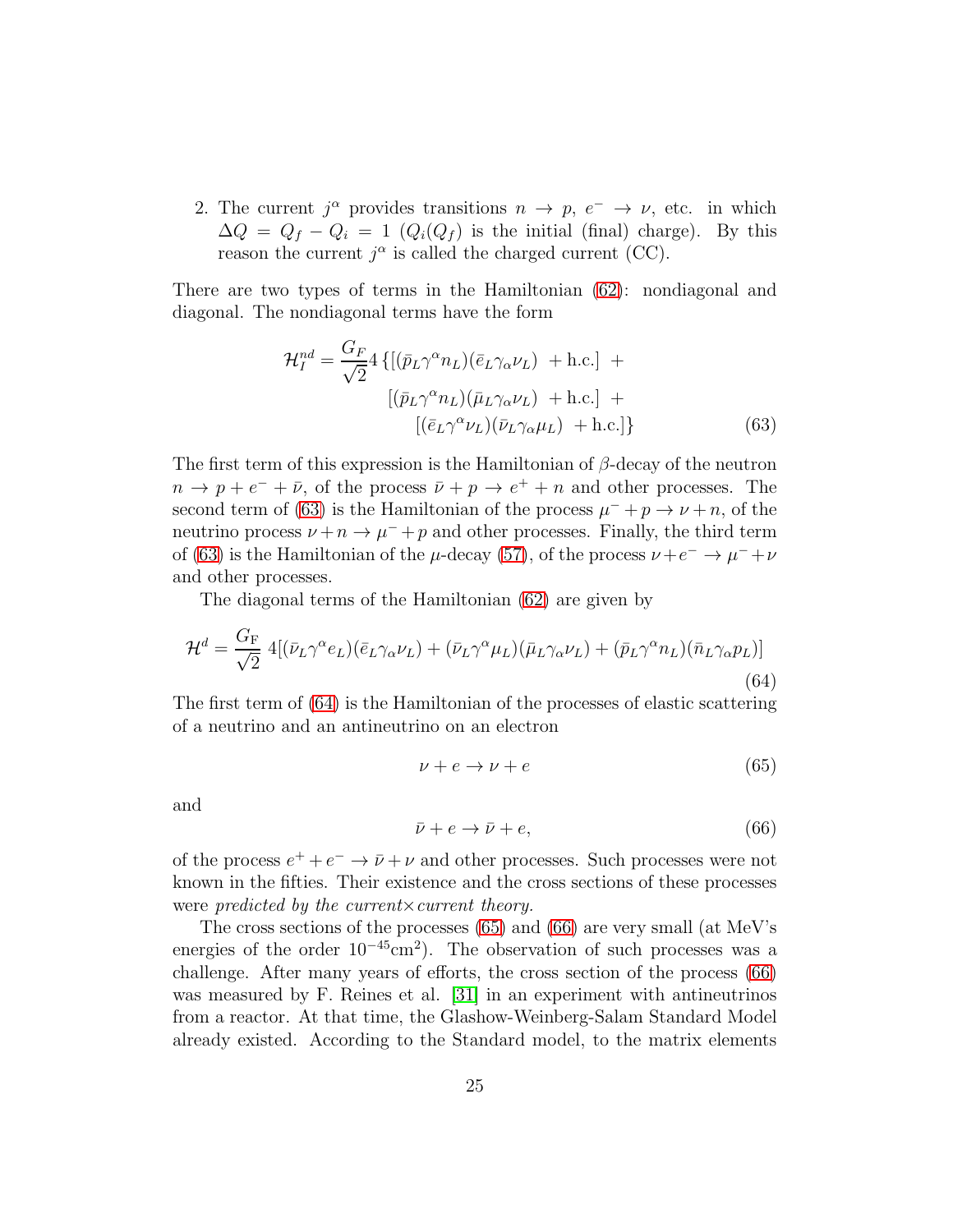of the processes  $(65)$  and  $(66)$ there contribute the Hamiltonian  $(64)$  and an additional (so called neutral current) Hamiltonian. The result of the experiment by F.Reines et al. was in agreement with the Standard Model.

In the Feynman and Gell-Mann and Marshak and Sudarshan papers decays of the Λ-hyperon and other strange particles were also briefly discussed. However, weak interaction of the strange particles was fully included into the current  $\times$  current Hamiltonian in 1963 by N. Cabibbo [\[32\]](#page-87-2). We will discuss Cabibbo's contribution to the theory of weak interaction later.

### 9 Intermediate vector W boson

#### Introduction

The great Yukawa idea that the interaction between nucleons is due to the exchange of a meson (which allowed him to predict the  $\pi$ -meson) was applied by Klein to the short range weak interaction. Klein assumed that the weak decay of the neutron was due to the exchange of a heavy charged vector boson between  $(np)$  and  $(ev)$  pairs. It is impressive that this general quantum idea very early in the thirties allowed one to anticipate the existence of a very heavy particle which could be observed only many years later after modern high-energy accelerators were built.

In the Feynman and Gell-Mann paper, which we discussed in the previous section, it was mentioned that the current × current Hamiltonian of the weak interaction [\(62\)](#page-23-3) could originate from the exchange of a heavy intermediate charged vector meson.( "We have adopted the point of view that the weak interactions all arise from the interaction of a current  $J_{\alpha}$  with itself, possibly via an intermediate charged vector meson of high mass" [\[26\]](#page-86-15).) We will discuss now the hypothesis of a charged intermediate vector boson. Let us assume that there exists a charged vector  $W^{\pm}$  boson and that the Lagrangian of the weak interaction has the form of a scalar product of the current  $j^{\alpha}$  given by Eq.[\(61\)](#page-23-4) and the vector field  $W_{\alpha}$ 

<span id="page-25-0"></span>
$$
\mathcal{L}_{\mathcal{I}} = -\frac{g}{2\sqrt{2}} j_{\alpha} W^{\alpha} + \text{h.c.},\tag{67}
$$

where  $g$  is a dimensionless interaction constant.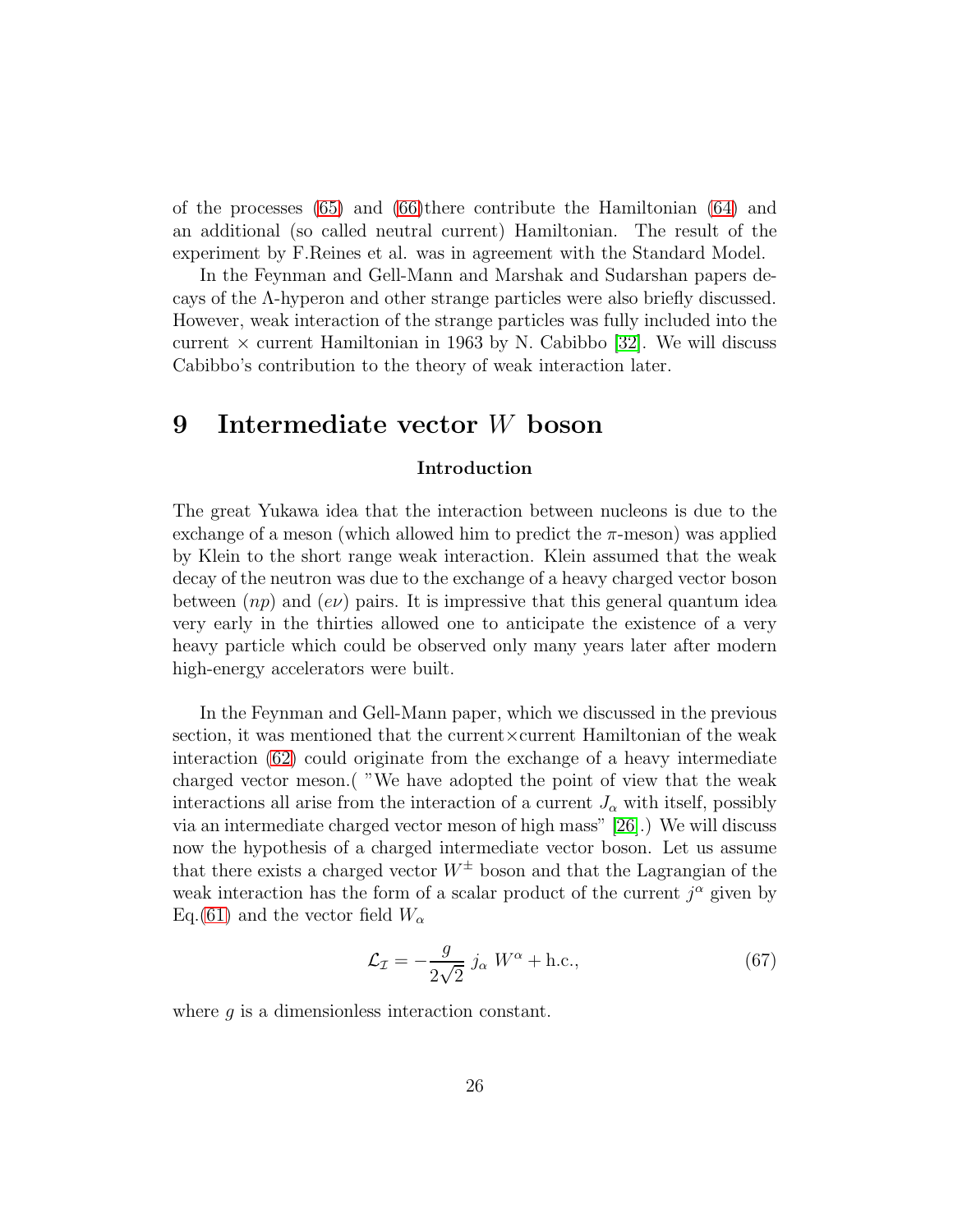Let us notice that the Lagrangian [\(67\)](#page-25-0) has the form analogous to the Lagrangian of the electromagnetic interaction

$$
\mathcal{L}_I^{EM} = -e j_\alpha^{EM} A^\alpha. \tag{68}
$$

where  $j_{\alpha}^{EM}$  is the electromagnetic current,  $A^{\alpha}$  is the electromagnetic field and e is the electric charge.

If the Lagrangian of the weak interaction has the form [\(67\)](#page-25-0), in this case the  $\beta$ -decay of the neutron proceeds in the following three steps: 1. neutron produces the virtual W−-boson and is transferred into proton; 2. the virtual  $W^-$ -boson propagates; 3. the virtual  $W^-$ -boson decays into a electron and an antineutrino. In the Feynman diagram, the propagator of the W-boson contains a factor  $\frac{-1}{Q^2 - m_W^2}$ , where  $Q = p_n - p_p$  is the momentum transfer and  $m_W$  is the mass of the W-boson. If the W-boson is a heavy particle (say, with a mass which is much larger than the mass of the proton), in this case  $Q^2$  in the W-propagator can be safely neglected and the matrix element of the  $\beta$ -decay of the neutron can be obtained from the Hamiltonian [\(62\)](#page-23-3) in which the Fermi constant is given by the relation

<span id="page-26-0"></span>
$$
\frac{G_{\rm F}}{\sqrt{2}} = \frac{g^2}{8 m_W^2}.
$$
\n(69)

In a similar way it can be shown that in the region of relatively small energies, the matrix elements of all weak processes with the virtual (intermediate) charged W-boson can be obtained from the current×current Hamiltonian  $(62)$  in which the Fermi constant is given by relation  $(69)$ <sup>[23](#page-26-1)</sup>

Thus, the theory with the vector  $W^{\pm}$ -boson could explain the current×current structure of the weak interaction Hamiltonian and the fact that the Fermi constant has the dimension  $[M]^{-2}$ .

We know today that the intermediate charged  $W^{\pm}$ -boson exists. The  $W^{\pm}$ boson is one of the heaviest particles: its mass is equal to  $m_W \simeq 80.4 \text{ GeV}$ . For the discovery of the  $W^{\pm}$ -boson and the  $Z^0$ -boson (see later) in 1984 C. Rubbia and S. van der Meer were awarded the Nobel Prize. As we will see later, the Lagrangian [\(67\)](#page-25-0) is part of the total Lagrangian of the Standard Model.

The first idea of the charged vector boson, mediator of the weak interac-tion, was discussed by O. Klein [\[33\]](#page-87-0) in 1938, soon after the Fermi  $\beta$ -decay

<span id="page-26-1"></span><sup>&</sup>lt;sup>23</sup>From the point of view of the theory with the W-boson, the current  $\tt{xcurrent Hamil}$ tonian with the Fermi constant [\(69\)](#page-26-0) is the effective Hamiltonian of the weak interaction.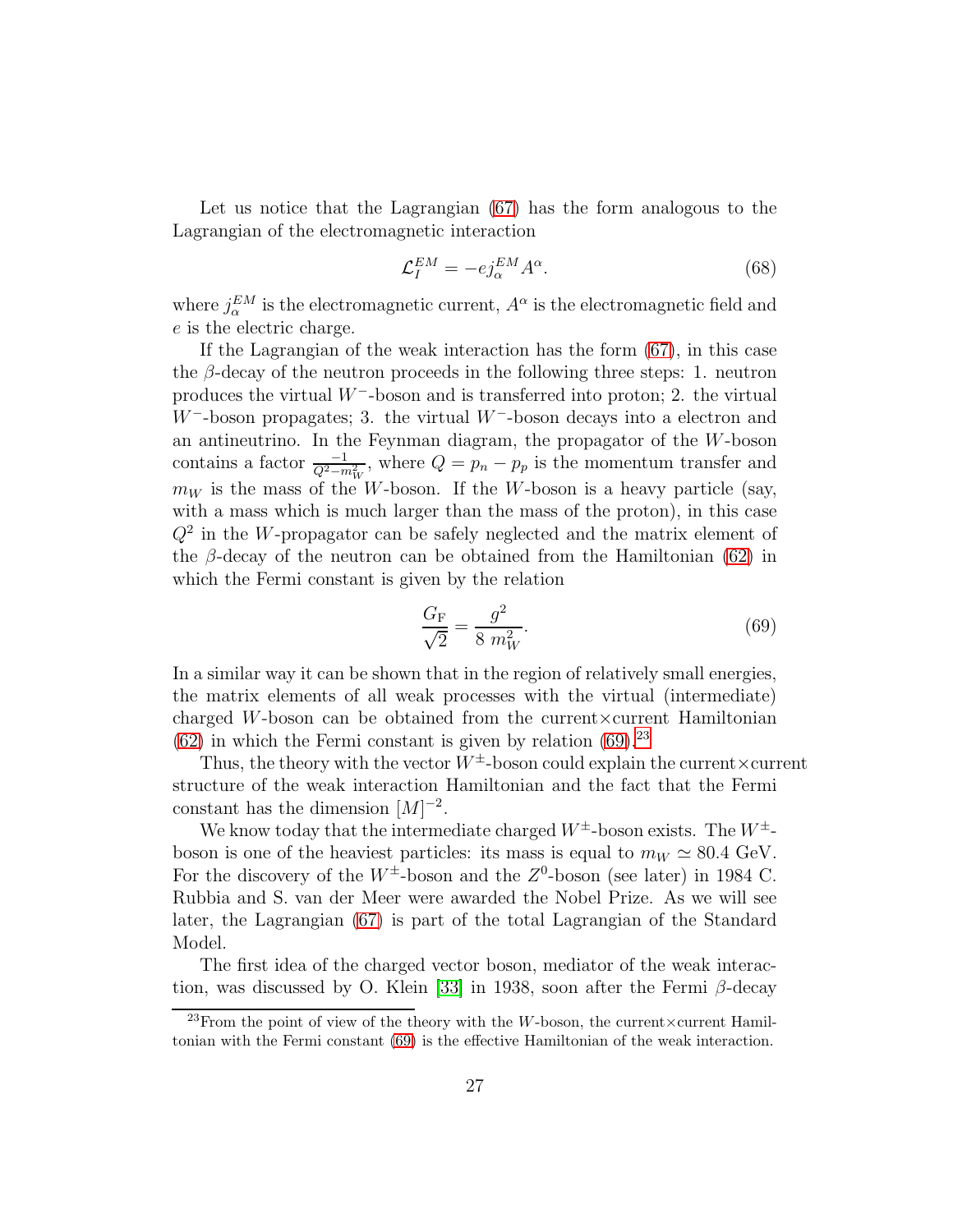paper had appeared. Fermi built the first Hamiltonian of the  $\beta$ -decay by analogy with electrodynamics. O.Klein noticed that the analogy would be more complete if a charged vector boson (analog of the  $\gamma$ -quantum) existed and the weak interaction originated from an interaction which (like the electromagnetic interaction) had the form of a product of a current and a vector field. In order to build such a theory O.Klein assumed gauge invariance.

## 10 The first method of neutrino detection

As we discussed before, because of the extreme smallness of the cross section for the absorption of neutrinos by nuclei for many years most physicists considered the neutrino as an undetectable particle.

The first method of neutrino detection was proposed by B. Pontecorvo in 1946 [\[10\]](#page-86-1). He wrote "The object of this note is to show that the experimental observation of an inverse  $\beta$  process produced by neutrino is not out of the question with the modern experimental facilities, and to suggest a method which might make an experimental observation feasible."

Pontecorvo proposed radiochemical methods of neutrino detection. Let us consider, as an example, the reaction

<span id="page-27-0"></span>
$$
\nu + ^{37}Cl \to e^- + ^{37}Ar. \tag{70}
$$

The <sup>37</sup>Ar atoms decay (via K-capture) with a life-time of about 34 days.

After irradiation of a target (containing  ${}^{37}$ Cl) by neutrinos for a relatively long time (say, one month) a few radioactive atoms of <sup>37</sup>Ar could be produced. As argon is a nobel gas, atoms of  $37\text{Ar}$  can be extracted from the target and can be placed into a proportional counter in which their decay will be detected. This is the main idea of Pontecorvo's radiochemical method. He discussed different reactions. He considered the Cl-Ar reaction [\(70\)](#page-27-0) as very appropriate for the neutrino detection (a large volume of liquid Carbon Tetra-Chloride can be used as a target,  ${}^{37}Ar$  atoms have a convenient lifetime, etc.).

In the report [\[10\]](#page-86-1) B.Pontecorvo also pointed out the following intensive sources of neutrinos which existed at that time:

1. The Sun. The flux of the solar neutrinos is equal to  $6 \cdot 10^{10} \frac{\nu}{\text{cm}^2 \text{sec}}$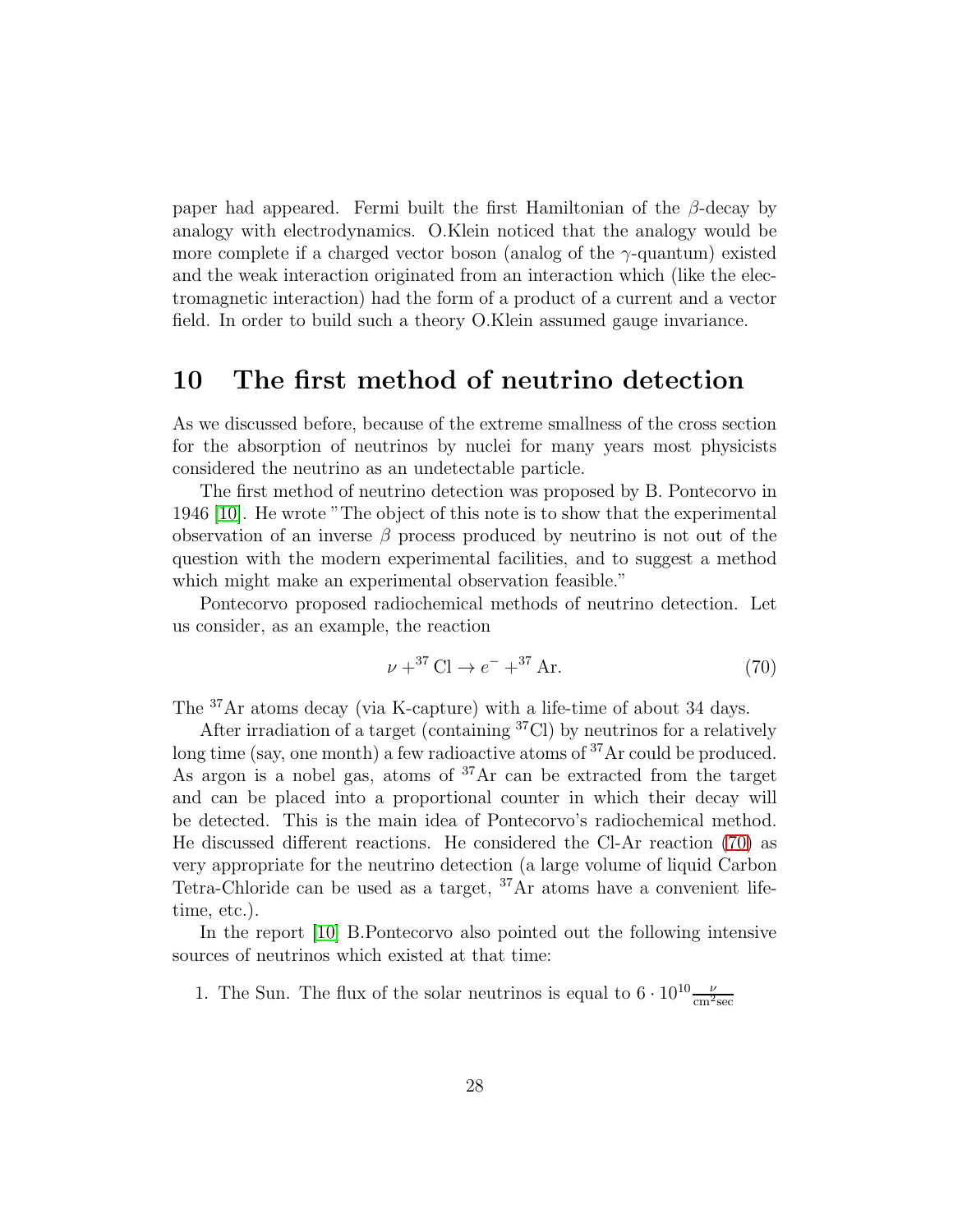- 2. Nuclear reactors during operation.  $24$  The total flux of (anti) neutrinos from a reactor is approximately equal to  $2 \times 10^{20} \frac{\bar{\nu}}{\text{sec}}$  per  $GW_{thermal}$ .
- 3. Radioactive sources which can be prepared in reactors.

Pontecorvo's radiochemical method of neutrino detection was used in solar neutrino experiments. The first experiment in which solar neutrinos were detected was performed by R. Davis and collaborators [\[11\]](#page-86-2). In this experiment solar neutrinos were detected via the observation of the Cl−Ar reaction [\(70\)](#page-27-0). In 2002, R. Davis was awarded the Nobel Prize for this experiment.

# 11 Detection of neutrino. Reines and Cowan experiment

#### Introduction

The pioneering reactor neutrino experiment by Reines and Cowan proved the Pauli-Fermi hypothesis of the neutrino. The value of the cross section measured in this experiment confirmed the correctness of the V-A theory of weak interaction. This experiment opened a new era in neutrino physics: era of experiments with reactor neutrinos.

The first proof of the existence of neutrinos was obtained in 1953-59 in the F.Reines and C.L. Cowan experiments [\[34\]](#page-87-3). In these experiments antineutrinos from the Savannah River reactor<sup>[25](#page-28-1)</sup> were detected through the observation of the process

<span id="page-28-2"></span>
$$
\bar{\nu} + p \to e^+ + n. \tag{71}
$$

Antineutrinos are produced in a reactor in a chain of  $\beta$ -decays of neutronrich nuclei, products of the fission of uranium and plutonium. The energies of antineutrinos from a reactor are  $\lesssim 10$  MeV. About  $2.3 \cdot 10^{20}$  antineutrinos

<span id="page-28-0"></span><sup>24</sup>Pontecorvo wrote "Probably this is the most convenient neutrino source".

<span id="page-28-1"></span><sup>25</sup>In the beginning Reines and Cowan planned to do an experiment with neutrinos from an atomic bomb explosion. Later they understood that an experiment with reactor antineutrinos was simpler and feasible. Reines remembered in his Nobel lecture "I have wondered since why it took so long for us to come to this now obvious conclusion and how it escaped others around us with whom we talked..."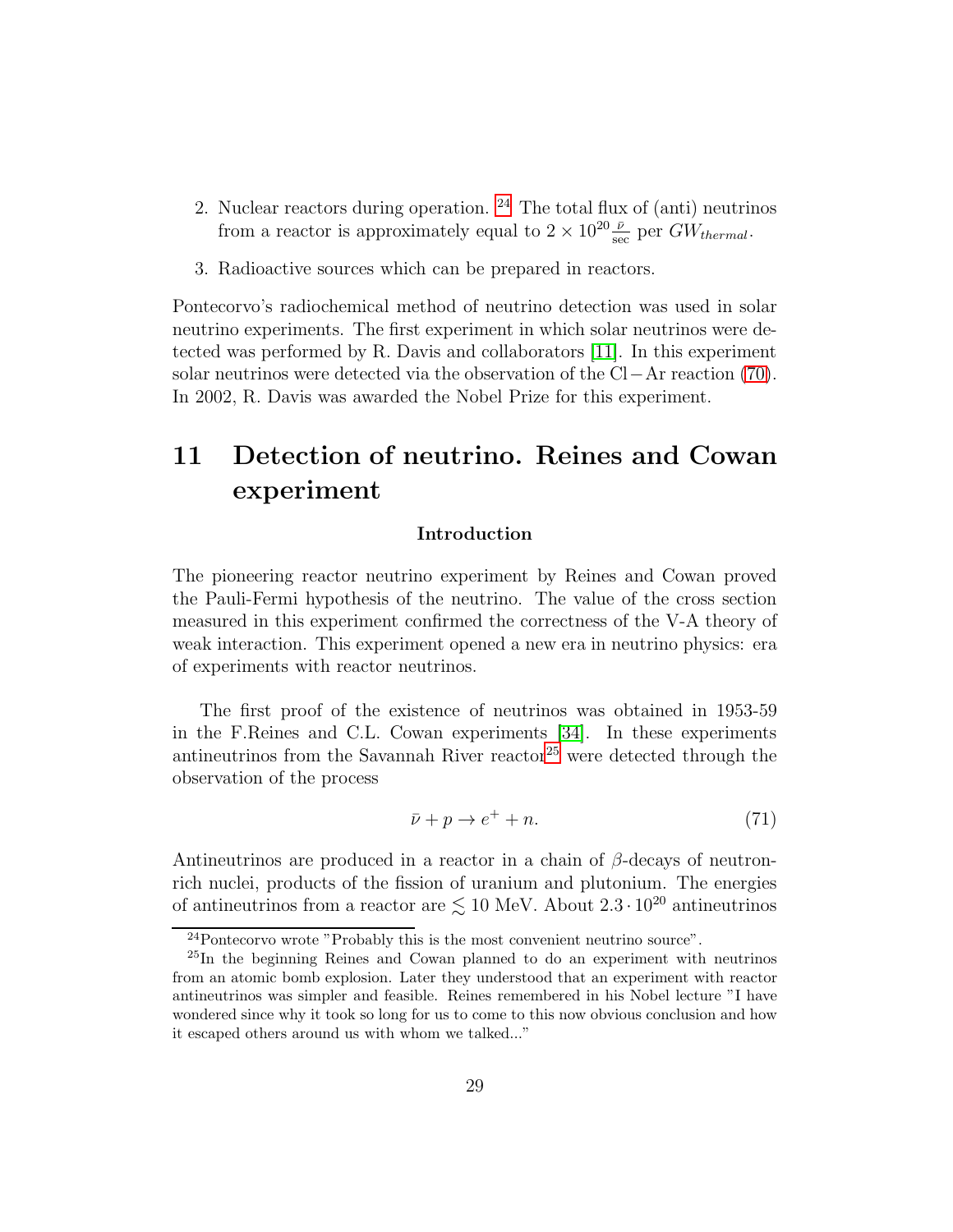per second were emitted by the Savannah River reactor. The flux of  $\bar{\nu}_e$ 's in the Reines and Cowan experiment was about  $10^{13} \text{cm}^{-2} \text{s}^{-1}$ .

A liquid scintillator  $^{26}$  $^{26}$  $^{26}$  (1.4 · 10<sup>3</sup> liters) loaded with CdCl<sub>2</sub> was used as a target in the experiment. A positron produced in the process [\(71\)](#page-28-2), slowed down in the scintillator and annihilated with an electron, producing two  $\gamma$ quanta with energies of  $\simeq 0.51$  MeV and opposite momenta.

A neutron, produced in the process [\(71\)](#page-28-2), slowed down in the target and was captured by Cd within about 5  $\mu$ s, producing a  $\gamma$ -quantum in the process  $n + 108$  Cd  $\rightarrow$  109 Cd +  $\gamma$  (at small energies the cross section of this process is very large). The  $\gamma$ -quanta were detected by 110 photomultipliers. Thus, the signature of the  $\bar{\nu}$ -event in the Reines and Cowan experiment was two  $\gamma$ -quanta from the  $e^+ - e^-$ -annihilation in coincidence with a delayed  $\gamma$ quantum from the neutron capture by cadmium. For the cross section of the process [\(71\)](#page-28-2) the value

$$
\sigma_{\nu} = (11 \pm 2.6) \, 10^{-44} \, \text{cm}^2 \tag{72}
$$

was obtained in the latest measurements [\[34\]](#page-87-3). This value was in agreement with the predicted value.

In the V-A current×current theory the cross section of the process  $(71)$ is connected with the life-time  $\tau_n$  of the neutron by the relation

<span id="page-29-1"></span>
$$
\sigma(\bar{\nu}_e p \to e^+ n) = \frac{2\pi^2}{m_e^5 f \tau_n} p_e E_e,\tag{73}
$$

where  $E_e \simeq E_{\bar{\nu}} - (m_n - m_p)$  is the energy of the positron,  $p_e$  is the positron momentum, f=1.686 is the phase-space factor,  $m_n, m_p, m_e$  are the masses of the neutron, proton and electron, respectively. From [\(73\)](#page-29-1) for the cross section of the process [\(71\)](#page-28-2), averaged over the antineutrino spectrum, the value

$$
\bar{\sigma}(\bar{\nu}_e p \to e^+ n) \simeq 9.5 \cdot 10^{-44} \text{ cm}^2 \tag{74}
$$

was found. In 1995 the Nobel Prize in Physics was awarded to F. Reines "for the detection of the neutrino".[27](#page-29-2)

<span id="page-29-0"></span><sup>&</sup>lt;sup>26</sup>Reines and Cowan were the first who understood that the phenomenon of scintillation of organic liquids, discovered at that time, could be employed in order to build a big (1  $(m<sup>3</sup>)$  detector which was necessary to detect neutrinos.

<span id="page-29-2"></span><sup>27</sup>Clyde Cowan died in 1974.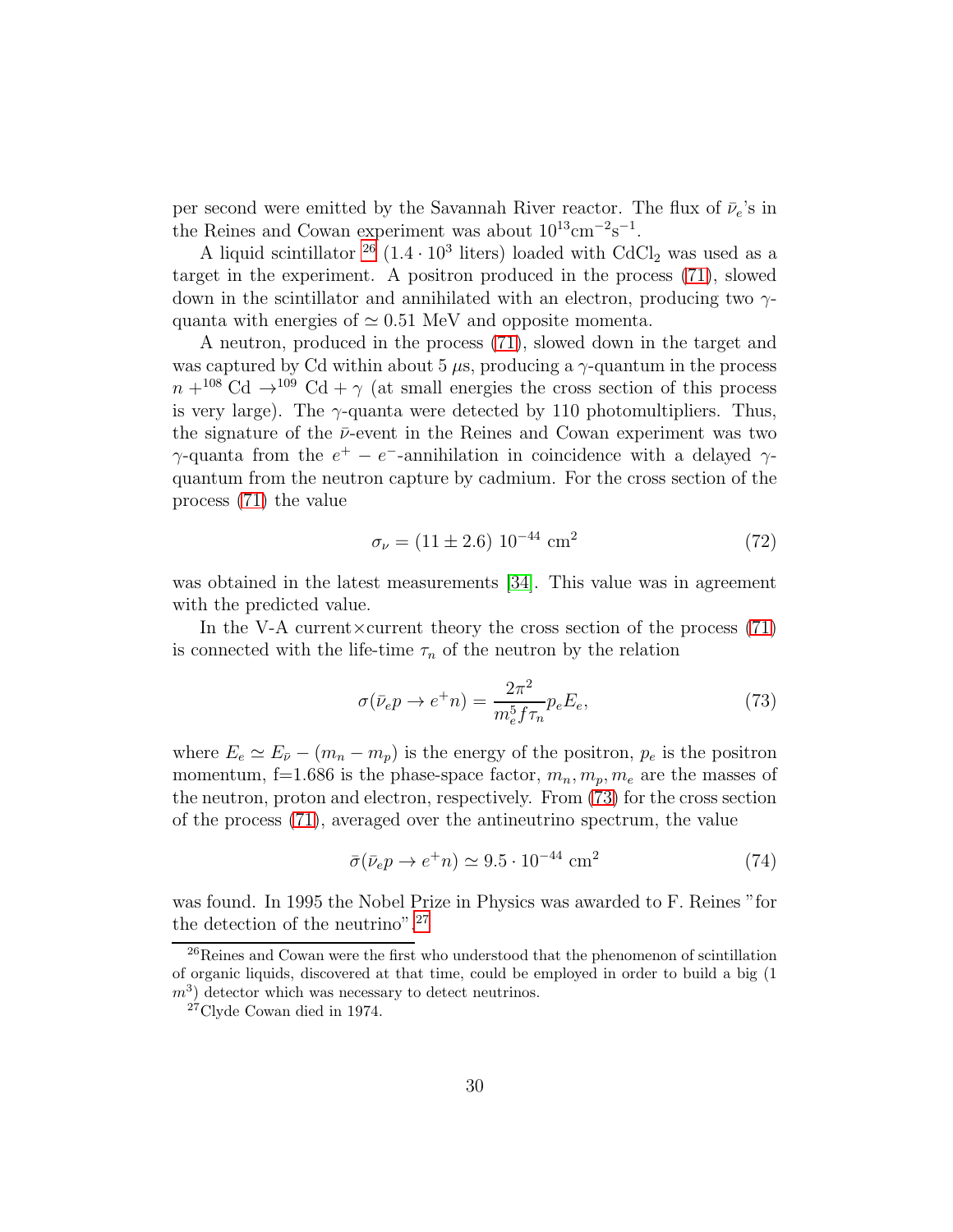# 12 Lepton number conservation. Davis experiment

The particle which is produced in the  $\beta$ -decay together with the electron is called the antineutrino. It is a direct consequence of the quantum field theory that an antineutrino can produce a positron in the process [\(71\)](#page-28-2) and other similar processes. Can antineutrinos produce electrons in weak-interaction processes with nucleons? This question was studied in an experiment which was performed in 1956 by Davis [\[35\]](#page-87-4) at the Savannah River reactor. This was the first application of Pontecorvo's radiochemical method. Radioactive <sup>37</sup>Ar atoms which could be produced in the process

<span id="page-30-0"></span>
$$
\bar{\nu} + ^{37}Cl \to e^- + ^{37}Ar
$$
 (75)

were searched for in this experiment. No <sup>37</sup>Ar atoms were found. For the cross section of the process [\(75\)](#page-30-0) the following upper bound was obtained:

$$
\sigma(\bar{\nu} + ^{37}Cl \to e^- + ^{37}Ar) < 0.9 \cdot 10^{-45} \text{ cm}^2.
$$

This bound is about five times smaller than the cross section of the corresponding reaction with the neutrino.

Thus, it was established that antineutrinos from a reactor can produce positrons (the Reines-Cowan experiment) but can not produce electrons (the Davis experiment).

This result can be explained if we assume that there exists *conserving* lepton number L and  $\nu$  and  $e^-$  have the same values of L. Let us put  $L(\nu)$  =  $L(e^-) = 1$ . By definition, the lepton numbers of antiparticles are opposite to the lepton numbers of particles. We have  $L(\bar{\nu}) = L(e^+) = -1$ . We also assume that the lepton numbers of proton, neutron and other hadrons are equal to zero. The conservation of the lepton number explains the negative result of the Davis experiment.

# 13 Discovery of muon neutrino. The Brookhaven neutrino experiment

### Introduction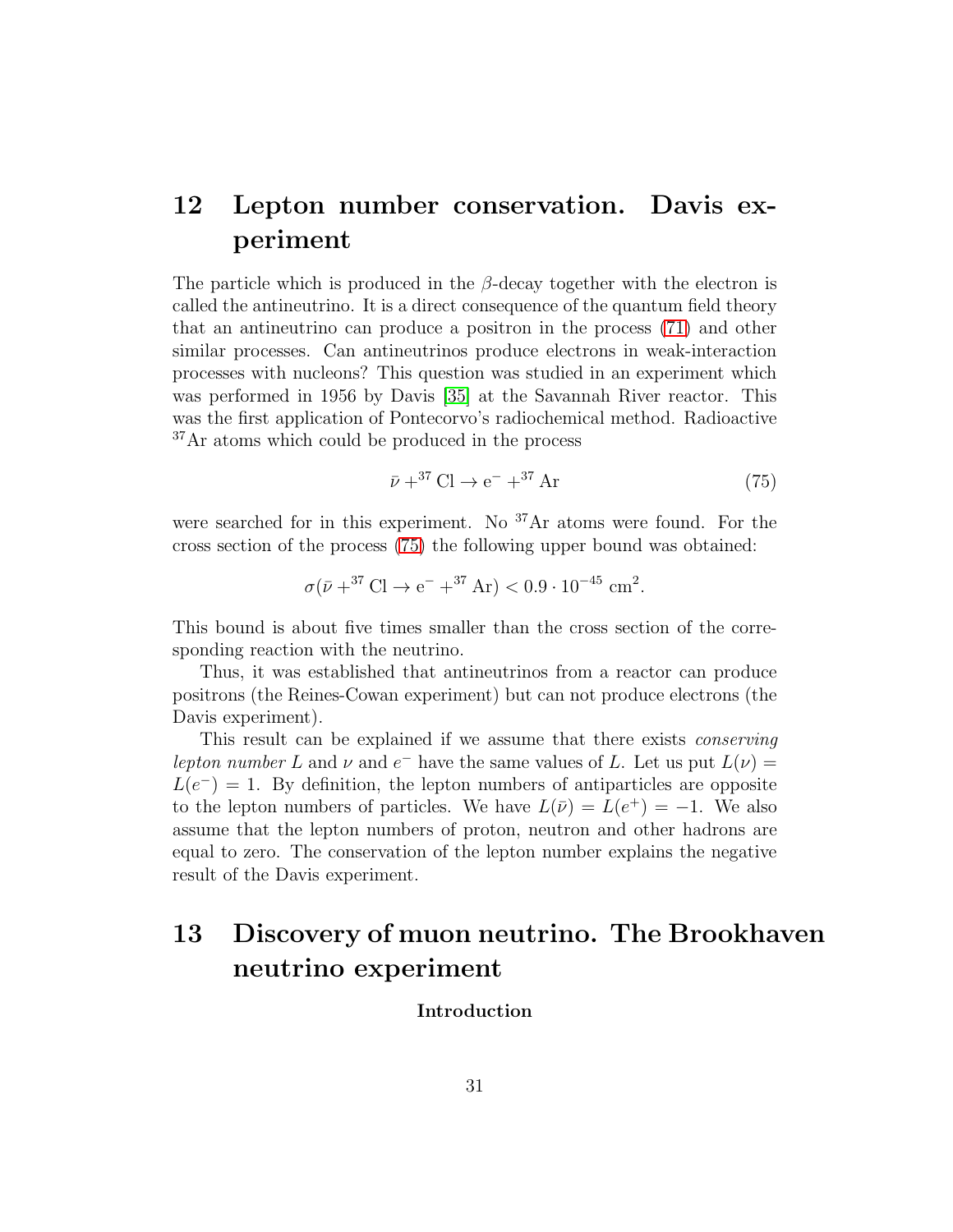The discovery of the second (muon) neutrino was a great event in physics. It was proved that two different neutrinos  $\nu_e$  and  $\nu_\mu$  corresponded to two different (in mass) leptons  $e$  and  $\mu$ . Now we know that with the discovery of  $\nu_{\mu}$  it was established that in addition to the first family of leptons  $(\nu_e, e)$ there existed the second family  $(\nu_{\mu}, \mu)$ .

The Brookhaven neutrino experiment was the first experiment with high energy neutrinos originating from decays of pions, kaons and muons produced at accelerators. As we will see later, important discoveries were made in high energy accelerator neutrino experiments.

When the universal V-A theory of weak interaction was formulated by Feynman and Gell-Mann, Marshak and Sudarshan they considered only one type of neutrinos.

There was, however, an idea of many physicists that neutrinos which take part in the weak interaction together with an electron and a muon could be different.[28](#page-31-0) Let us call neutrinos which participate in weak processes together with electrons and neutrinos which participate in weak processes together with muons, correspondingly, the electron and muon neutrinos  $(\nu_e \text{ and } \nu_\mu)$ . The charged current of the current  $\times$  current theory takes in this case the form

<span id="page-31-3"></span>
$$
j^{\alpha} = 2 \left( \bar{p}_L \gamma^{\alpha} n_L + \bar{\nu}_{\mu L} \gamma^{\alpha} e_L + \bar{\nu}_{e L} \gamma^{\alpha} \mu_L \right) \tag{76}
$$

Are  $\nu_e$  and  $\nu_\mu$  the same or different particles? The answer to this fundamental question was obtained in the famous Brookhaven neutrino experiment in 1962 [\[37\]](#page-87-5).

The first indication that  $\nu_e$  and  $\nu_\mu$  are different particles was obtained from the data on the search for the decay  $\mu \to e\gamma$ . If  $\nu_e$  and  $\nu_\mu$  are identical particles, the  $\mu \to e\gamma$  decay is allowed. The probability of the decay  $\mu \to e\gamma$ in the theory with the W-boson was calculated in  $[38]^{29}$  $[38]^{29}$  $[38]^{29}$  soon after the V-A theory has been proposed. It was found that the ratio  $R$  of the probability of the decay  $\mu^+ \to e^+ \gamma$  to the probability of the decay  $\mu^+ \to e^+ + \nu + \bar{\nu}$  was given by

<span id="page-31-2"></span>
$$
R \simeq \frac{\alpha}{24 \pi} \simeq 10^{-4} \tag{77}
$$

<span id="page-31-0"></span><sup>28</sup>Pontecorvo [\[36\]](#page-87-7) remembered "....for people working with muons in the old times, the question about different types of neutrinos has always been present. True, later on many theoreticians forgot all about it and some of them "invented" again the two neutrinos....

<span id="page-31-1"></span><sup>&</sup>lt;sup>29</sup>Such a theory is a non renormalizable one. In [\[38\]](#page-87-6) the cut-off  $\Lambda \simeq m_W$  was applied.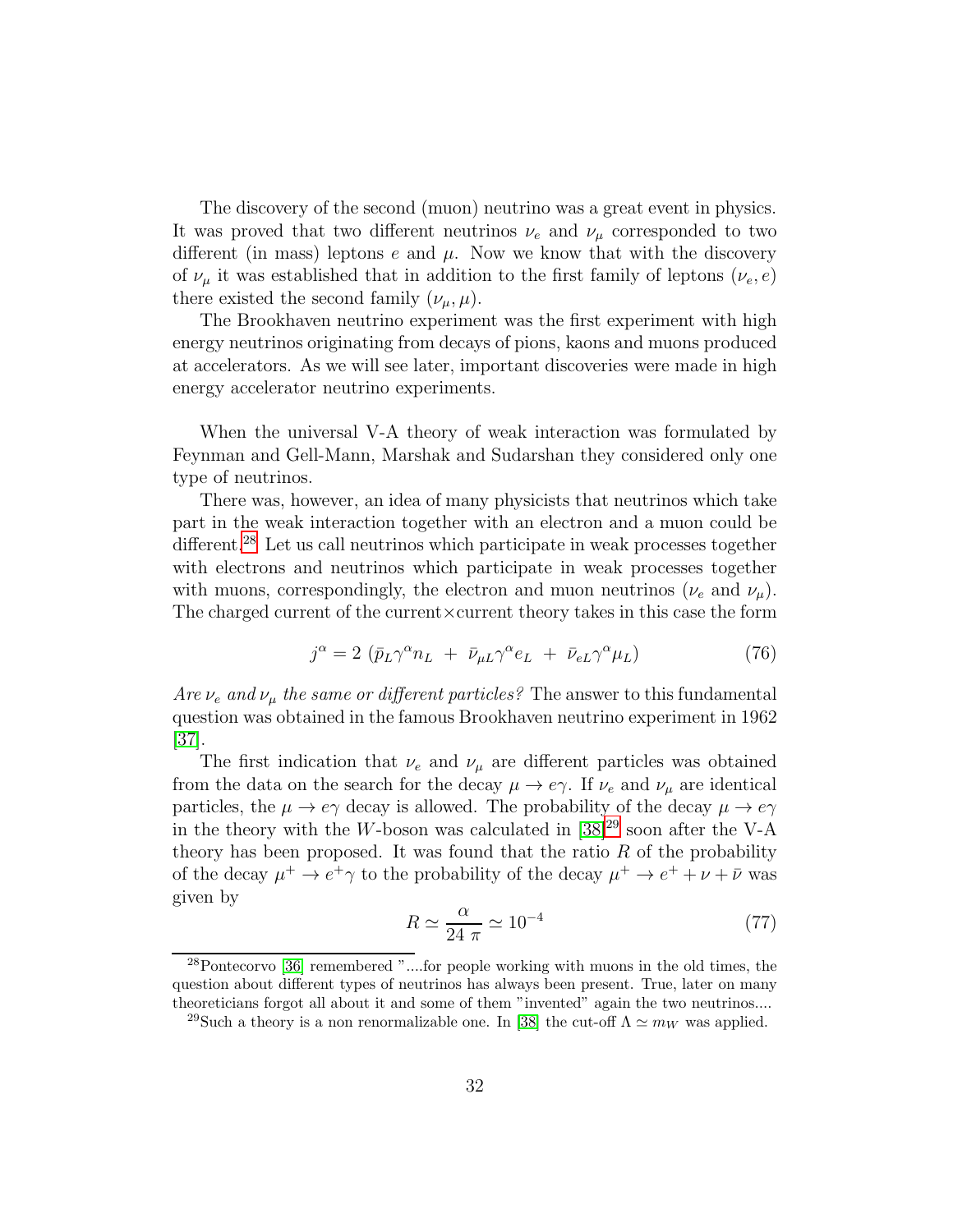The decay  $\mu \to e\gamma$  was not observed in experiment. At the time of the Brookhaven experiment, for the upper bound of the ratio R much smaller than [\(77\)](#page-31-2) value

$$
R < 10^{-8},\tag{78}
$$

has been found.

A direct proof of the existence of the second (muon) type of the neutrino was obtained by L.M. Lederman, M. Schwartz, J. Steinberger et al. in the first experiment with accelerator neutrinos in 1962. The idea of the experiment was proposed by B.Pontecorvo in 1959 [\[39\]](#page-87-8).<sup>[30](#page-32-0)</sup>

A beam of  $\pi^+$ 's in the Brookhaven experiment was obtained by the bombardment of a Be target by protons with an energy of 15 GeV. In the decay channel (about 21 m long) practically all  $\pi^+$ 's decay. After the channel there was shielding material (13.5 m of iron), in which charged particles were absorbed. After the shielding there was neutrino detector (aluminium spark chamber, 10 tons) in which the production of charged leptons was observed.

The dominant decay channel of the  $\pi^+$ -meson is

<span id="page-32-1"></span>
$$
\pi^+ \to \mu^+ + \nu_\mu. \tag{79}
$$

According to the universal  $V - A$  theory, the ratio R of the width of the decay

<span id="page-32-2"></span>
$$
\pi^+ \to e^+ + \nu_e \tag{80}
$$

to the width of the decay [\(79\)](#page-32-1) is given by the relation [\(60\)](#page-23-0). Thus, the decay  $\pi^+ \to e^+ \nu_e$  is strongly suppressed with respect to the decay  $\pi^+ \to \mu^+ + \nu_\mu$ .

The reason for this suppression can be easily understood. Indeed, let us consider the decay [\(80\)](#page-32-2) in the rest frame of the pion. The helicity of the neutrino is equal to  $-1$ . If we neglect the mass of the  $e^+$ , the helicity of the positron will be equal to  $+1$  (the helicity of the positron will be in this case the same as the helicity of the antineutrino). Thus, the projection of the total angular momentum on the neutrino momentum will be equal to -1. The spin of the pion is equal to zero and consequently the process [\(80\)](#page-32-2) in the limit  $m_e \to 0$  is forbidden. These arguments explain the appearance of

<span id="page-32-0"></span><sup>30</sup>B. Pontecorvo came to the idea of such an experiment thinking about a possible neutrino program at Meson Factories which were under construction at different places. "At the Laboratory of Nuclear Problems of JINR (Dubna) in 1958 a proton relativistic cyclotron was being designed with a beam energy 800 MeV and beam current 500 A. I started to think about experimental research program for such an accelerator"[\[36\]](#page-87-7). The Dubna Meson Factory eventually was not built.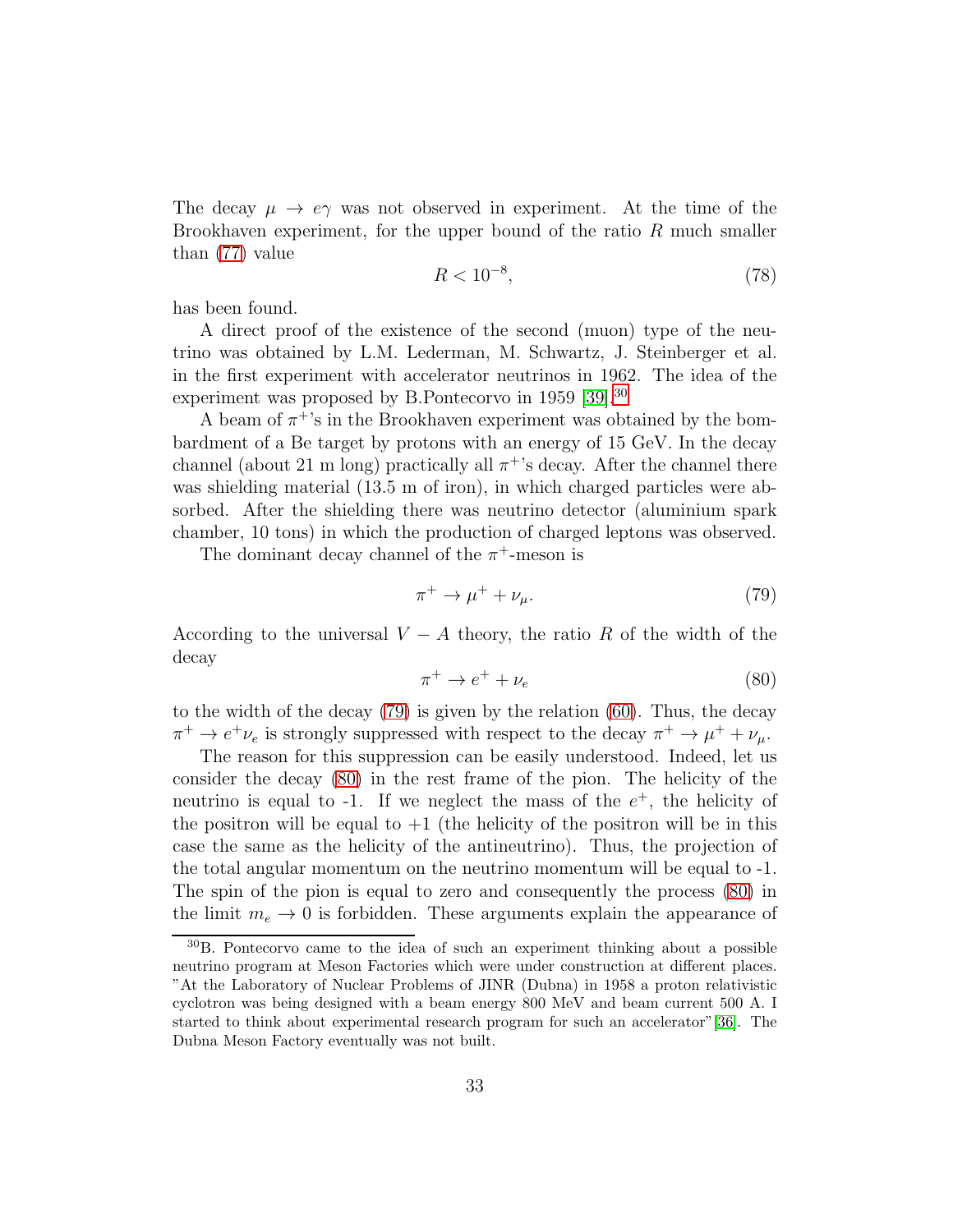the small factor  $(\frac{m_e}{m_\mu})^2$  in [\(60\)](#page-23-0). From (60) it follows that the neutrino beam in the Brookhaven experiment was practically a pure  $\nu_{\mu}$  beam (with a small admixture of  $\nu_e$  from decays of muons and kaons).

Neutrinos, emitted in the decay [\(79\)](#page-32-1), produce  $\mu^-$  in the process

$$
\nu_{\mu} + N \to \mu^{-} + X. \tag{81}
$$

If  $\nu_{\mu}$  and  $\nu_{e}$  were the same particles, neutrinos from the decay [\(79\)](#page-32-1) would produce also  $e^-$  in the reaction

$$
\nu_{\mu} + N \to e^- + X. \tag{82}
$$

Due to the  $\mu - e$  universality of the weak interaction one could expect to observe in the detector practically equal numbers of muons and electrons.

In the Brookhaven experiment 29 muon events were detected. The observed six electron candidates could be explained by the background. The measured cross section was in agreement with the  $V - A$  theory. Thus, it was proved that  $\nu_{\mu}$  and  $\nu_{e}$  were different particles.

In 1963, with the invention of the magnetic horn at the CERN laboratory the intensity and purity of neutrino beams were greatly improved. In a more precise 45 ton spark-chamber experiment and in the large bubble chamber experiment the Brookhaven result was fully confirmed.

The results of the Brookhaven and other experiments suggested that the total electron and muon lepton numbers  $L_e$  and  $L_\mu$ , which are called flavor lepton numbers, were conserved:

<span id="page-33-0"></span>
$$
\sum_{i} L_e^{(i)} = \text{const}; \quad \sum_{i} L_\mu^{(i)} = \text{const}
$$
 (83)

The flavor lepton numbers of particles are given in Table I. The lepton numbers of antiparticles are opposite to the lepton numbers of the corresponding particles.

#### Table I

Flavor lepton numbers of particles

| Lepton number $\nu_e$ e |  | hadrons, $\gamma$ |
|-------------------------|--|-------------------|
|                         |  |                   |
|                         |  |                   |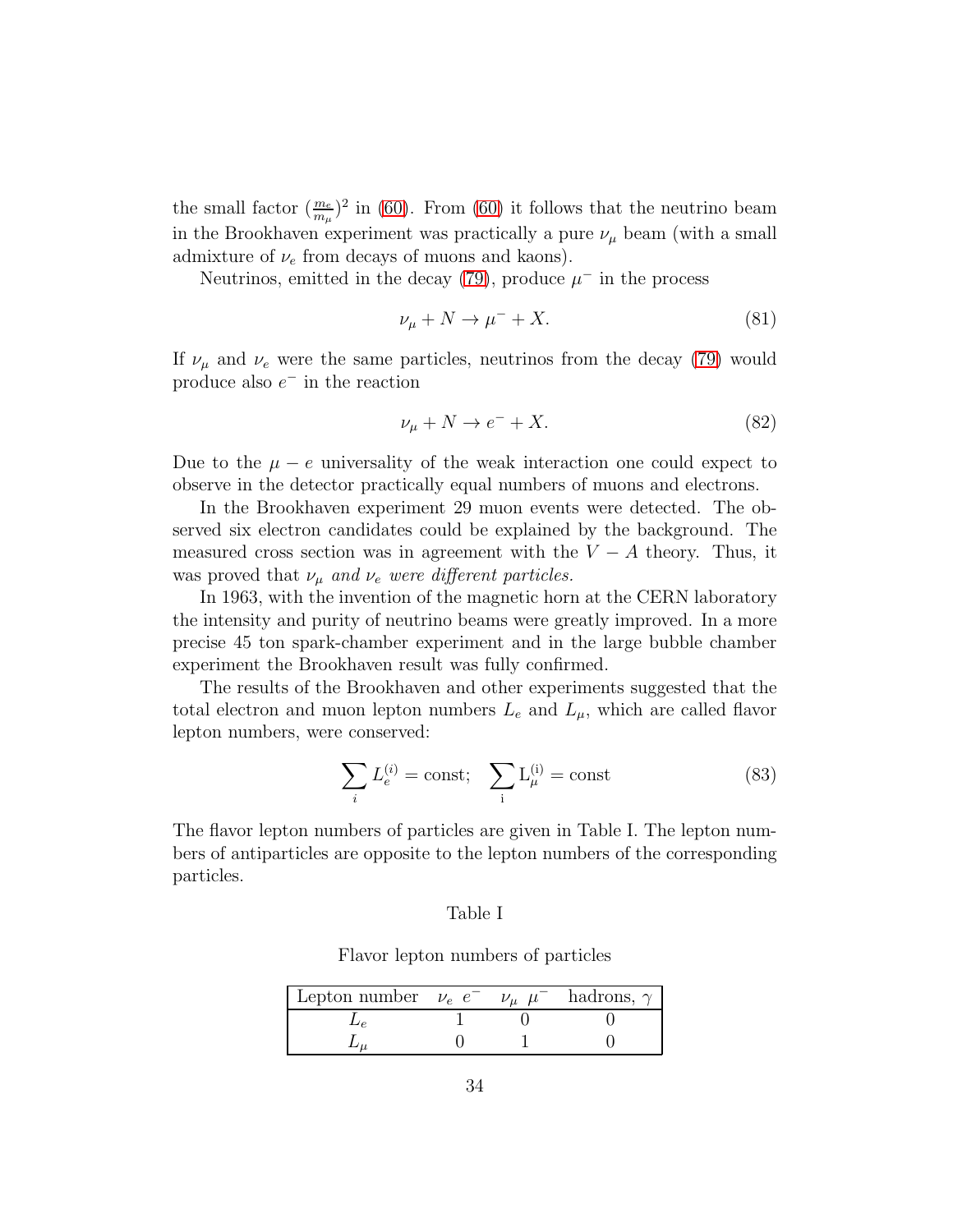We know now that the notion of the flavor lepton number is an approximate one. It is valid only if we neglect small neutrino masses. The conservation laws [\(83\)](#page-33-0) are violated in neutrino transitions (oscillations) which are due to small neutrino masses and neutrino mixing. Later we will discuss neutrino masses, mixing and oscillations in detail.

In 1988 the Nobel Prize was awarded to L. Lederman, M. Schwartz and J. Steinberger "for the neutrino beam method and the demonstration of the doublet structure of the leptons through the discovery of the muon neutrino".

## 13.1 Strange particles. Quarks. Cabibbo current Introduction

With the idea of quarks, physics of elementary particles and, in particular, physics of the weak interaction and of the neutrino was changed. If the fundamental weak interaction is the interaction of quarks and leptons, the phenomenological rules  $|\Delta S| = 1$  and  $\Delta Q = \Delta S$ , which were established for semi-leptonic decays of strange particles, have a natural explanation. The prediction of the charmed quark was motivated by the Cabibbo mixture of quarks, and the Cabibbo-GIM mixture of quarks implied a symmetry between lepton and quark terms in the charged weak current. This symmetry was based on the fact that the number of lepton pairs (  $(\nu_e, e^-)$  and  $(\nu_\mu, \mu^-)$ ) was equal to the number of quark pairs  $((u, d)$  and  $(c, s))$ . Taking into account that fields of d and s quarks are mixed it was natural to extend the leptonquark symmetry of the charged current and to assume that neutrinos are also mixed. This implies the assumption that neutrinos have small, nonzero masses.

The current  $\times$  current Hamiltonian [\(62\)](#page-23-3) with CC current [\(76\)](#page-31-3) is the Hamiltonian of such processes in which  $e, \nu_e, \mu, \nu_\mu, p, n, \pi^{\pm}$  and other non strange particles take part. The strange particles were discovered in cosmic rays in the fifties. Their decays were studied in detail in accelerator experiments. From the investigation of the semi-leptonic decays

$$
K^+ \to \mu^+ + \nu_\mu, \quad \Lambda \to n + e^- + \bar{\nu}_e,
$$
  

$$
\Sigma^- \to n + e^- + \bar{\nu}_e, \quad \Xi^- \to \Lambda + \mu^- + \bar{\nu}_\mu
$$

and others the following *phenomenological rules* were formulated.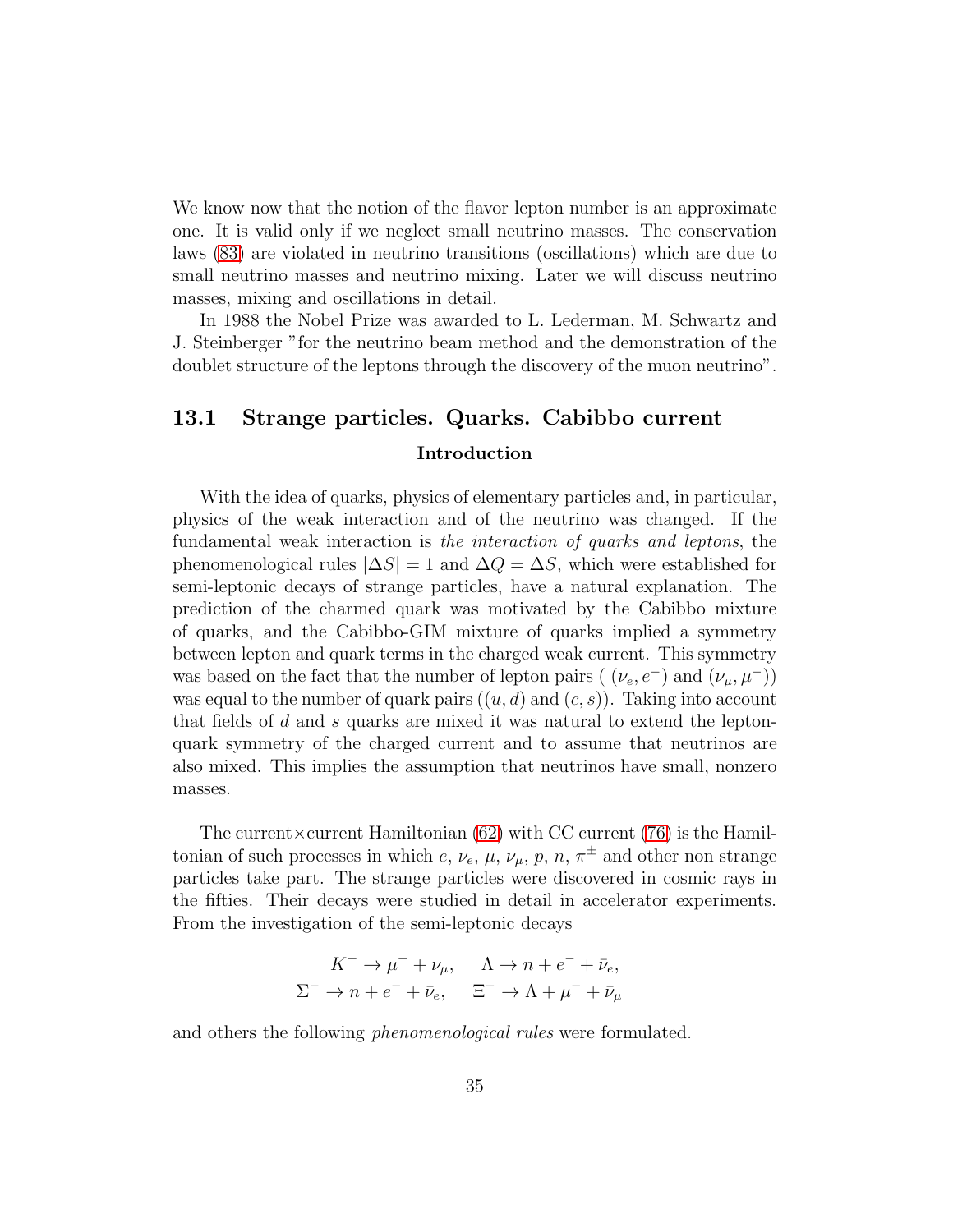I. The strangeness S in the decays of strange particles is changed by one

$$
|\Delta S| = 1.
$$

Here  $\Delta S = S_f - S_i$ , where  $S_i$  ( $S_f$ ) is the initial (final) total strangeness of the hadrons. As an example, according to this rule, the decay  $\Xi^-$  →  $p+\pi^-+e^-+\bar{\nu}_e$ , in which  $\Delta S=2$ , is forbidden. From the data of experiments for the ratio R of the width of the decay  $\Xi^- \to n + \pi^- + e^- + \bar{\nu}_e$  to the total decay width of  $\Xi^-$  the following upper bound was obtained:  $R < 4 \cdot 10^{-4}$ . <sup>[31](#page-35-0)</sup>

II. The semi-leptonic decays of strange particles obey the rule

$$
\Delta Q = \Delta S.
$$

Here  $\Delta Q = Q_f - Q_i$  where  $Q_i$  ( $Q_f$ ) is the initial (final) total electric charge of hadrons (in the unit of the proton charge). According to this rule, the decay  $\Sigma^+ \to n + e^+ + \nu_e$  is forbidden. From experimental data it follows that  $R < 5 \cdot 10^{-6}$ .

III. The decays of strange particles are suppressed with respect to the decays of non-strange particles.

In 1964, Gell-Mann and Zweig made the assumption that strange and nonstrange hadrons are bound states of  $u, d$  and  $s$  quarks. The quantum numbers of the quarks are presented in Table II.

#### Table II.

Quantum numbers of quarks  $(Q)$  is the charge, S is the strangeness, B is the baryon number)

| )uark                     |   |  |
|---------------------------|---|--|
| $\boldsymbol{\mathit{u}}$ | 3 |  |
| A.                        | 3 |  |
| S                         |   |  |

From the point of view of the theory of quarks p, n,  $\Lambda$ ,  $\Sigma^+$ ,  $\Xi^-$  and other baryons are bound states of three quarks  $(p = (uud), n = (udd), \Lambda =$ (uds),  $\Sigma^+ = (uus)$ ,  $\Xi^- = (dss)$ , etc.) and  $\pi^+$ ,  $K^-$ ,  $\overline{K}^0$  and other mesons are bound states of a quark and an antiquark  $(\pi^+ = (u\bar{d}), K^- = (s\bar{u}), \bar{K}^0 =$  $(d\bar{s})$ , etc.).

<span id="page-35-0"></span> $31$  Here and below we present data given in "The Review of Particle Physics" [\[46\]](#page-87-9).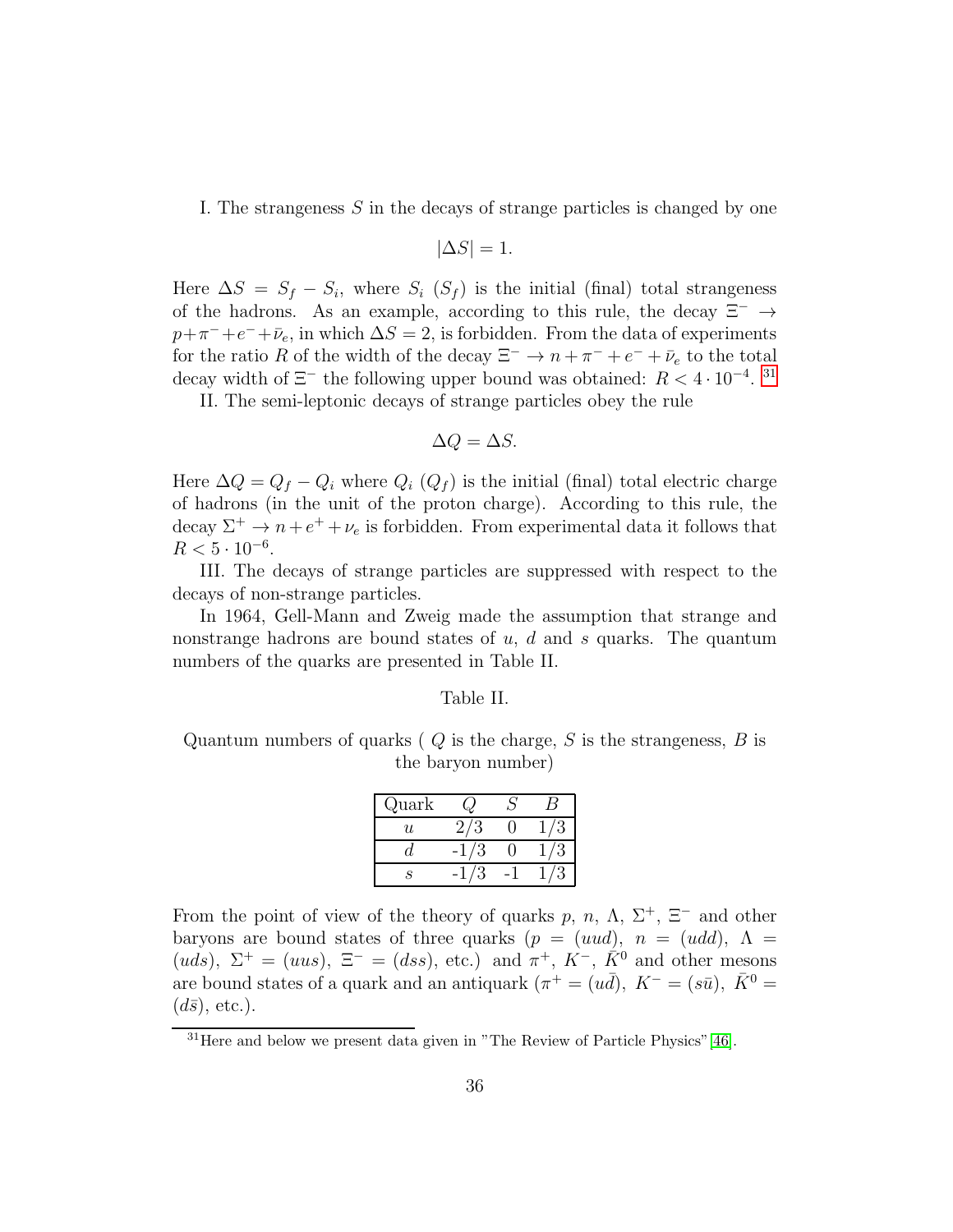One of the first argument s in favor of the quark structure of the hadrons was obtained from the study of the weak decays of strange particles. In expression [\(76\)](#page-31-0) for the charged current enter the fields of protons and neutrons. If a proton and a neutron are bound states of quarks we can assume that the fundamental weak interaction is the interaction of charged leptons, neutrinos and quarks.

Let us build hadronic charged currents from the quark fields. The current [\(76\)](#page-31-0) changes the charge by one. If we accept the Feynman-Gell-Mann, Marshak-Sudarshan prescription (the left-handed components of the fermion fields enter into the weak current) there are only two possibilities to build such currents from the fields of  $u, d$  and  $s$  quarks:

$$
j_{\alpha}^{\Delta S=0} = 2\bar{u}_L \gamma_{\alpha} d_L \quad \text{and} \quad j_{\alpha}^{\Delta S=0} = 2\bar{u}_L \gamma_{\alpha} s_L. \tag{84}
$$

The first current changes the charge by one and does not change the strangeness  $(\Delta Q = 1, \Delta S = 0)$ . The second current changes the charge by one and the strangeness by one ( $\Delta Q = 1, \Delta S = 1$ ). The matrix elements of these currents automatically satisfy  $|\Delta S| = 1$  and  $\Delta Q = \Delta S$  rules.

In order to take into account the rule III (suppression of the decays with the change of the strangeness with respect to the decays in which the strangeness is not changed) and describe decays of different strange parti-cles N. Cabibbo [\[32\]](#page-87-0) introduced a parameter  $\theta_C$ , which later was called the Cabibbo angle, and assumed that the hadronic charged current was a combination of currents  $j_{\alpha}^{\Delta S=0}$  and  $j_{\alpha}^{\Delta S=1}$  with the coefficients  $\cos \theta_C$  and  $\sin \theta_C$ , respectively. Assuming a weak universality Cabibbo suggested that in the total hadronic current

$$
j_{\alpha}^{h} = aj_{\alpha}^{\Delta S=0} + bj_{\alpha}^{\Delta S=1}
$$
\n(85)

the real coefficients a and b would satisfy the condition  $a^2 + b^2 = 1$ . From this condition it follows that  $a = \cos \theta_C$  and  $b = \sin \theta_C$ . The Cabibbo paper was written before the quark hypothesis appeared. He assumed that the current which did not change strangeness and the current which changed the strangeness by one are the  $1 + i2$  and  $4 + i5$  components of the  $SU(3)$  octet current. Cabibbo found that with the parameter he introduced it was possible to describe all data on the semi-leptonic decays of mesons and baryons. From analysis of the data he found that  $\sin \theta_C \simeq 0.2$ .

The Cabibbo current had the form

$$
j_{\alpha}^{\text{Cabbibo}} = 2 \left( \cos \theta_C \ \bar{u}_L \gamma_\alpha d_L + \sin \theta_C \ \bar{u}_L \gamma_\alpha s_L \right) = \bar{u}_L \gamma_\alpha d_L^{\text{mix}},\tag{86}
$$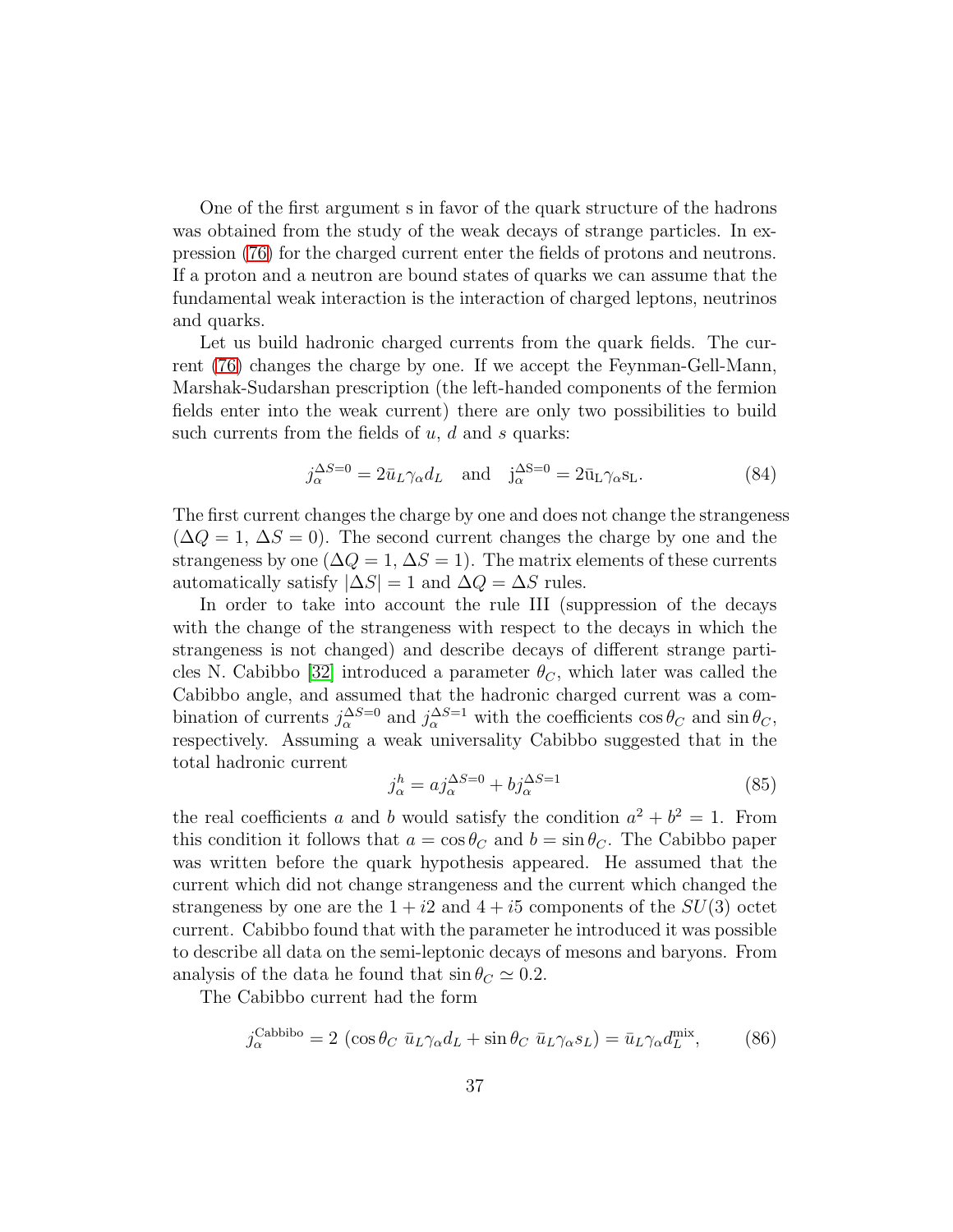where

$$
d_L^{\text{mix}}(x) = \cos \theta_C d_L(x) + \sin \theta_C s_L(x). \tag{87}
$$

The total charged current took the form

<span id="page-37-0"></span>
$$
j_{\alpha} = 2 \left( \bar{\nu}_{eL} \gamma_{\alpha} e_L + \bar{\nu}_{\mu L} \gamma_{\alpha} \mu_L + \bar{u}_L \gamma_{\alpha} d_L^{\text{mix}} \right).
$$
 (88)

As it is seen from this expression, the lepton and quark terms have the same form and enter into the current with the same coefficients (universality). However, there was asymmetry in the current [\(88\)](#page-37-0): there are two lepton terms and one quark term. This asymmetry was connected with the fact that four leptons  $(e, \nu_e, \mu, \nu_\mu)$  and only three quarks  $(u, d, s)$  were known at that time.

### 13.2 Charmed quark. Quark mixing

Some years later it was discovered that the charged current [\(88\)](#page-37-0) creates some problems. Namely, the current [\(88\)](#page-37-0) generates neutral currents which change the strangeness by one. Such a neutral current induces the decay

$$
K^+ \to \pi^+ + \nu + \bar{\nu}.\tag{89}
$$

with a decay rate which is many orders of magnitude larger than the upper bound obtained in experiments.

The solution of the problem was proposed in 1970 by Glashow, Illiopulos and Maiani (GIM) [\[41\]](#page-87-1). They assumed that there existed a fourth "charmed" quark c with the charge  $2/3$  and there was an additional term in the weak charged current

$$
j_{\alpha}^{\text{GIM}} = 2 \left( -\sin \theta_C \ \bar{c}_L \gamma_\alpha d_L + \cos \theta_C \ \bar{c}_L \gamma_\alpha s_L \right) \tag{90}
$$

into which the field of the new quark c enters. In the theory with this additional current a "dangerous" neutral current which changes the strangeness does not appear.

The total weak charged currents take the form

<span id="page-37-1"></span>
$$
j_{\alpha}(x) = 2 \left( \bar{\nu}_{eL}(x) \gamma_{\alpha} e_L(x) + \bar{\nu}_{\mu L}(x) \gamma_{\alpha} \mu_L(x) + \bar{u}_L(x) \gamma_{\alpha} d_L^{\text{mix}}(x) + \bar{c}_L(x) \gamma_{\alpha} s_L^{\text{mix}}(x) \right),\tag{91}
$$

where

<span id="page-37-2"></span>
$$
d_L^{\text{mix}}(x) = \cos \theta_C d_L(x) + \sin \theta_C s_L(x)
$$
  
\n
$$
s_L^{\text{mix}}(x) = -\sin \theta_C d_L(x) + \cos \theta_C s_L(x).
$$
 (92)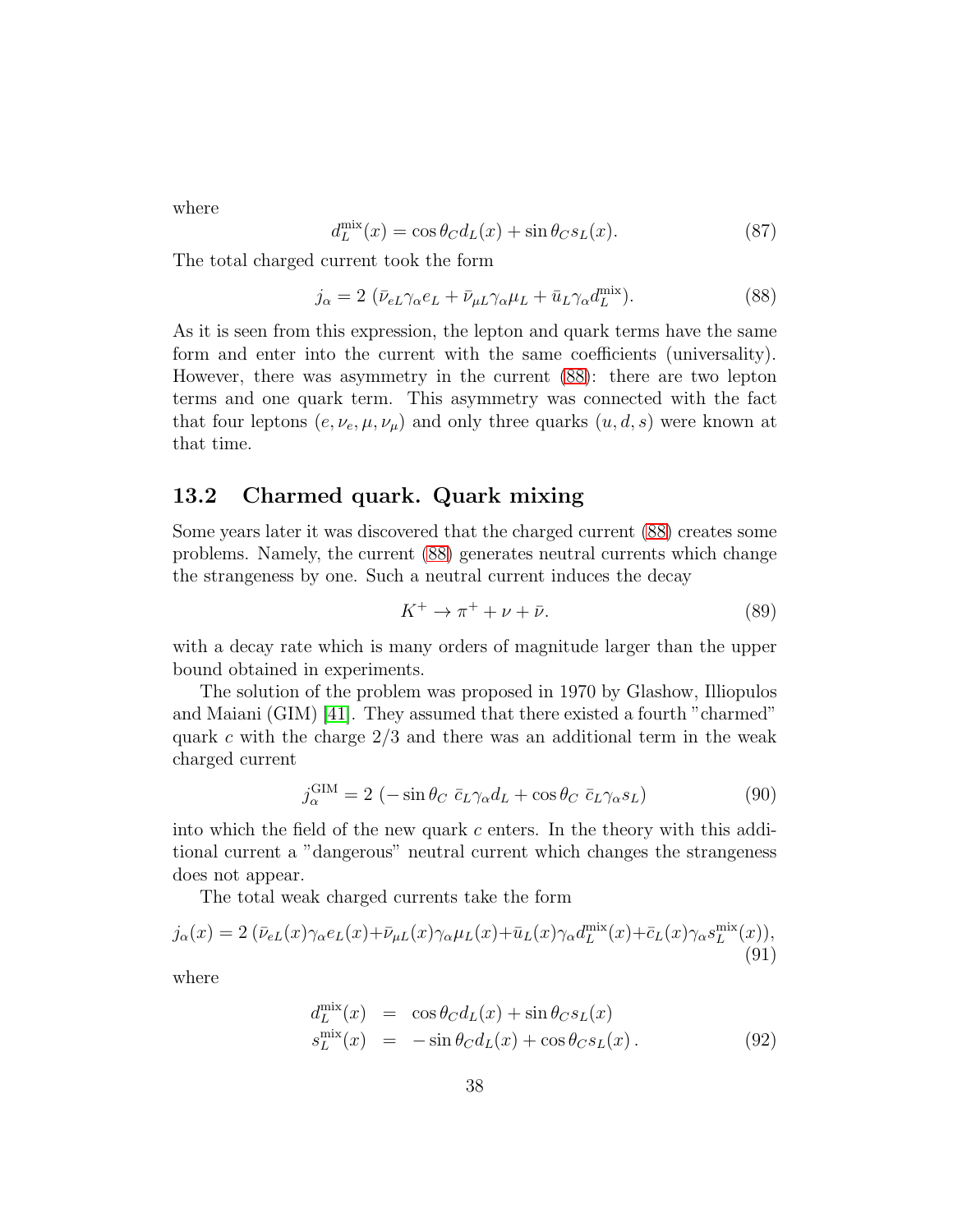Thus, the field of d and s quarks, which have the same charge  $(-1/3)$  and differ in their masses, enter into the charged current [\(91\)](#page-37-1) in the form of the orthogonal combinations  $d_L^{\text{mix}}(x)$  and  $s_L^{\text{mix}}(x)$  ("mixed form"). The Cabibbo angle  $\theta_C$  is the mixing angle.

With the additional c-quark the numbers of leptons and quarks are equal and there is symmetry between lepton and quark terms in the current [\(91\)](#page-37-1). It would be, however, a full lepton-quark symmetry of the charged current if the neutrino masses were different from zero and the fields of neutrinos with definite masses, like the fields of quarks, enter into the CC in a mixed form

$$
\nu_{\mu L}(x) = \cos \theta \nu_{1L}(x) + \sin \theta \nu_{2L}(x)
$$
  
\n
$$
\nu_{eL}(x) = -\sin \theta \nu_{1L}(x) + \cos \theta \nu_{2L}(x),
$$
\n(93)

where  $\nu_1(x)$  and  $\nu_2(x)$  are the fields of neutrinos with masses  $m_1$  and  $m_2$  and  $\theta$  is the neutrino mixing angle (generally different from  $\theta_C$ ).

We know now that mixing of quarks exists, neutrino masses are different from zero and neutrino mixing (in a more general form; see later) is confirmed by experiment. The lepton-quark symmetry arguments we presented above were early arguments in favor of the neutrino masses and mixing put forward in the seventies (see [\[42\]](#page-87-2)).

If the c-quark, a constituent of hadrons, exists, in this case a new family of "charmed" particles must exist. This prediction was perfectly confirmed by experiment. In 1974 the  $J/\Psi$  particles  $(m_{J/\Psi} \simeq 3096.9 \text{ MeV})$ , bound states of  $(c - \bar{c})$ , were discovered. In 1976,  $D^+ = (c\bar{d})$ ,  $D^- = (\bar{c}d)$   $(m_{D^{\pm}} \simeq 1868.6)$ MeV),  $D^0 = (c\bar{u})$ ,  $\bar{D}^0 = (\bar{c}u)(m_{D^{\pm}} \simeq 1864.8 \text{ MeV})$  were discovered. Later many charmed mesons and baryons were found in experiment. All data obtained from the investigation of weak decays and neutrino reactions were in agreement with the current  $\times$  current theory with the current given by [\(91\)](#page-37-1).

# 14 Discovery of the third charged lepton  $\tau$ . The third family of leptons and quarks

We do not know why the muon, the particle which has the same interaction as the electron but with a mass 206.8 times larger than the electron mass, exists (the masses of the electron and the muon are  $m_e = 0.51$  MeV and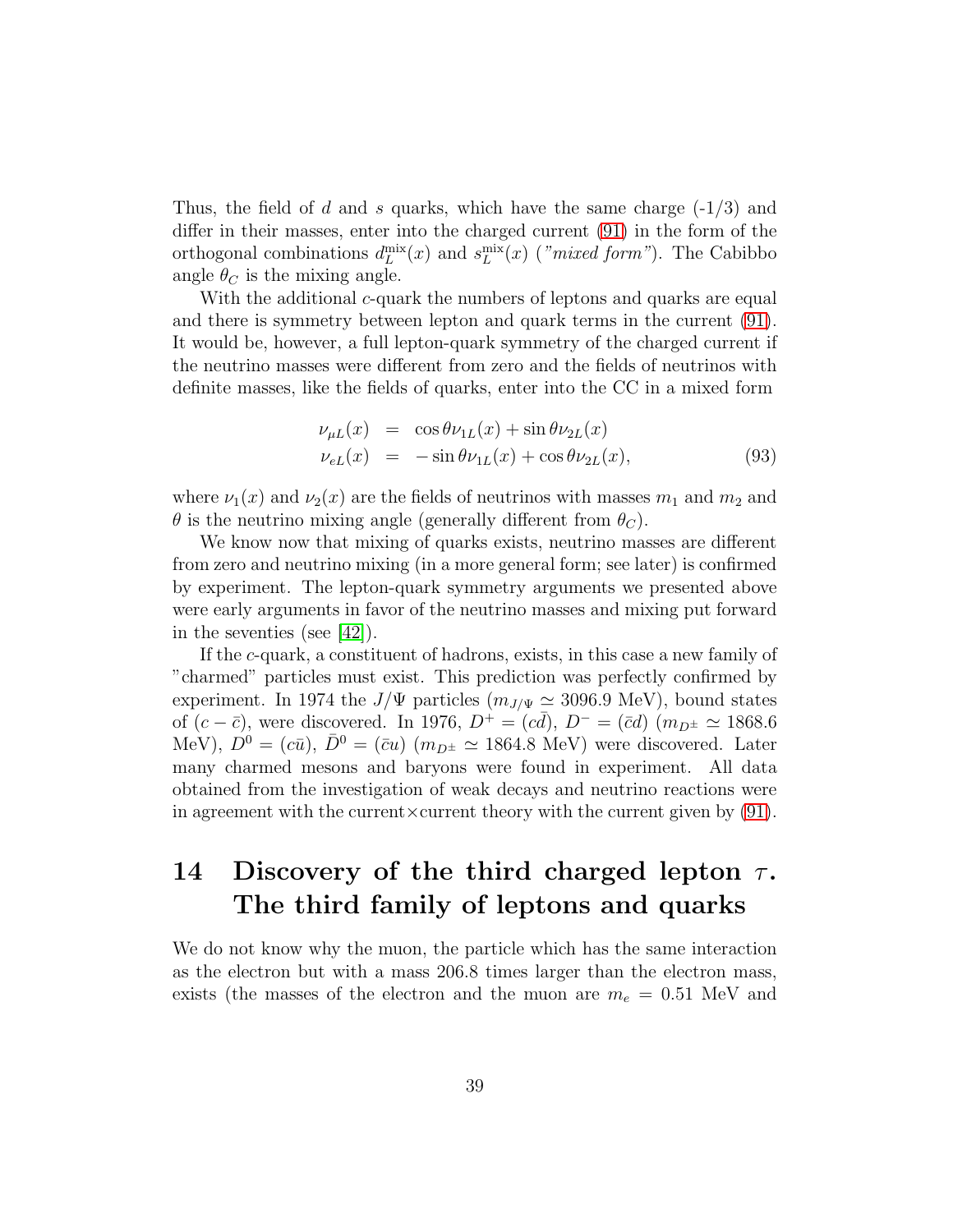$m_{\mu} = 105.6 \text{ MeV}$ <sup>[32](#page-39-0)</sup>. In such a situation it was natural to ask whether more heavier than  $\mu$  (sequential) lepton(s) exist.

The answer to this question was obtained in experiments which were performed in 1975-77 by M. Perl et al. at the  $e^+ - e^-$  collider at Stanford [\[43\]](#page-87-3). In these experiments, the third lepton  $\tau^{\pm}$  was discovered.<sup>[33](#page-39-1)</sup> The  $\tau$ -lepton decays into an electron (muon) and two neutrinos, pion(s) and neutrino etc. Its mass  $m_{\tau} = 1776.8$  MeV.

Let us combine a charged lepton, a neutrino and quark fields in the following way

1.  $(\nu_e, e^-)$   $(u, d)$ .

2.  $(\nu_{\mu}, \mu^{-})$   $(c, s)$ .

In the first group (family, generation) enter the fields of the lightest leptons and quarks, and in the second family enter fields of heavier leptons and quarks<sup>[34](#page-39-2)</sup>.

The discovery of the  $\tau$  could mean that there exists a third family of leptons and quarks. In this case a third type of the neutrino  $\nu_{\tau}$ , which takes part in weak processes together with  $\tau$ , and an additional pair of quarks (the top quark t with electric charge  $2/3$  and bottom quark b with electric charge  $-1/3$ ) must exist.

Let us notice that at the time when the  $\tau$ -lepton was discovered, the Standard Model of the electroweak interaction which we will discuss later existed. Due to the  $SU(2) \times U(1)$  symmetry of this theory the existence of the  $\tau$  requires the existence of  $\nu_{\tau}$ , t, b.

All these expectations were confirmed by experiment. In 1977 Υ-particles, a bound state of  $(b - b)$ , were discovered at the Fermilab (  $m_{\Upsilon} = 9460.3$ MeV). Later  $B^+ = (b\bar{u})^2 (m_{B^+} = 5279.2 \text{ MeV}) B^0 = (d\bar{b})^2 (m_{B^0} = 5279.5$ MeV) and other *B*-mesons,  $\Lambda_b^0 = (ubd)$   $(m_{\Lambda_b} = 5629.2 \text{ MeV})$  and other bottom baryons were detected and studied in many experiments. The mass of the b quark is equal to  $m_b = 4.20^{+0.17}_{-0.07}$  GeV. In 1995, at the Fermilab the tquark was discovered. The t-quark is the heaviest known elementary particle

<span id="page-39-0"></span><sup>&</sup>lt;sup>32</sup>The question which was put many years ago by the Nobel Prize winner I.Rabi "Who ordered the  $\mu$ -meson?" still has no answer. Now we can also ask who ordered s, c and other quarks

<span id="page-39-1"></span><sup>33</sup>In 1995 M. Perl was awarded the Nobel Prize "for the discovery of the tau lepton".

<span id="page-39-2"></span><sup>&</sup>lt;sup>34</sup>For quark masses we have:  $m_u = (1.5-3.3)$  MeV,  $m_d = (3.5-6.0)$  MeV,  $m_s = 104^{+26}_{-34}$ MeV,  $m_c = 1.27^{+0.07}_{-0.11}$  GeV.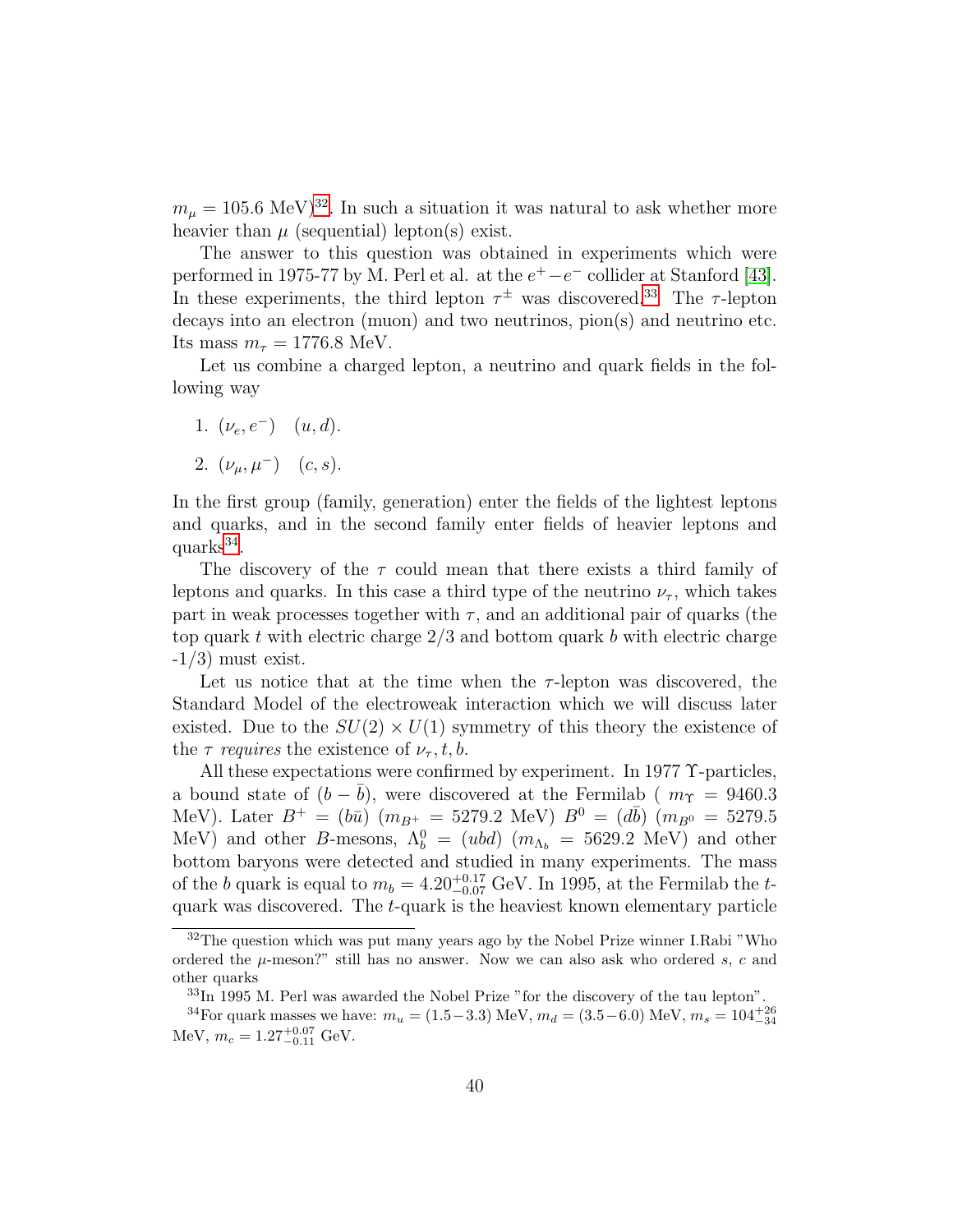$(m_t = (171.2 \pm 2.1) \text{ GeV})$ . The third type of neutrino  $\nu_{\tau}$ , the partner of the  $\tau$ -lepton, was observed in 2000 in an experiment performed by the DONUT Collaboration at Fermilab 44. In this experiment the production of  $\tau$  in the process  $\nu_{\tau} + (A, Z) \rightarrow \tau + \dots$  was observed. At the energy of the experiment the  $\tau$ -lepton decays, producing predominantly a single charged particle at an average distance of 2 mm from the production point. Nuclear emulsion was used to detect the  $\tau$  production. A signature of the event in the emulsion was a track with a kink.

In the case of three generations the charged current takes the form

<span id="page-40-0"></span>
$$
j_{\alpha}^{CC}(x) = 2 \left( \bar{\nu}_{eL}(x) \gamma_{\alpha} e_L(x) + \bar{\nu}_{\mu L}(x) \gamma_{\alpha} \mu_L(x) + \bar{\nu}_{\tau L}(x) \gamma_{\alpha} \tau_L(x) + \bar{u}_L(x) \gamma_{\alpha} d_L^{\text{mix}}(x) + \bar{c}_L(x) \gamma_{\alpha} s_L^{\text{mix}}(x) + \bar{t}_L(x) \gamma_{\alpha} b_L^{\text{mix}}(x) \right). \tag{94}
$$

The Cabibbo-GIM mixing of quarks [\(92\)](#page-37-2) was generalized for the case of three families of quarks by Kobaya shi and Maskawa in 1973 [\[45\]](#page-87-5). They assumed that "mixed" fields  $d_L^{\text{mix}}(x), s_L^{\text{mix}}(x), b_L^{\text{mix}}(x)$  were connected with the left-handed components of the fields of  $d$ ,  $s$  and  $b$  quarks by the unitary transformation:

$$
d_L^{\text{mix}}(x) = \sum_{q=u,s,b} V_{uq} q_L(x), \ \ s_L^{\text{mix}}(x) = \sum_{q=u,s,b} V_{cq} q_L(x), \ \ b_L^{\text{mix}}(x) = \sum_{q=u,s,b} V_{tq} q_L(x). \tag{95}
$$

The unitary  $3\times3$  matrix V is called the Cabibbo-Kobayashi-Maskawa (CKM) mixing matrix. The matrix  $V$  is characterized by three mixing angles and one phase which is responsible for CP violation.

Kobayashi and Maskawa showed that in the case of two generations of quarks it is impossible to explain  $\mathbb{CP}$  violation which was observed in decays of neutral K- mesons. This was a main motivation for the assumption of the existence of the third generation of quarks made in 1973 before the  $\tau$ lepton, b and t quarks were discovered. In 2008 Kobayashi and Maskawa were awarded the Nobel Prize for "for the discovery of the origin of the broken symmetry which predicts the existence of at least three families of quarks in nature".

On the basis of the lepton-quark symmetry it was natural to assume that the neutrino fields  $\nu_e, \nu_\mu, \nu_\tau$  were also mixed (see [\[42\]](#page-87-2)):

$$
\nu_{lL}(x) = \sum_{i=1}^{3} U_{li} \nu_{iL}(x) \quad l = e, \mu, \tau \tag{96}
$$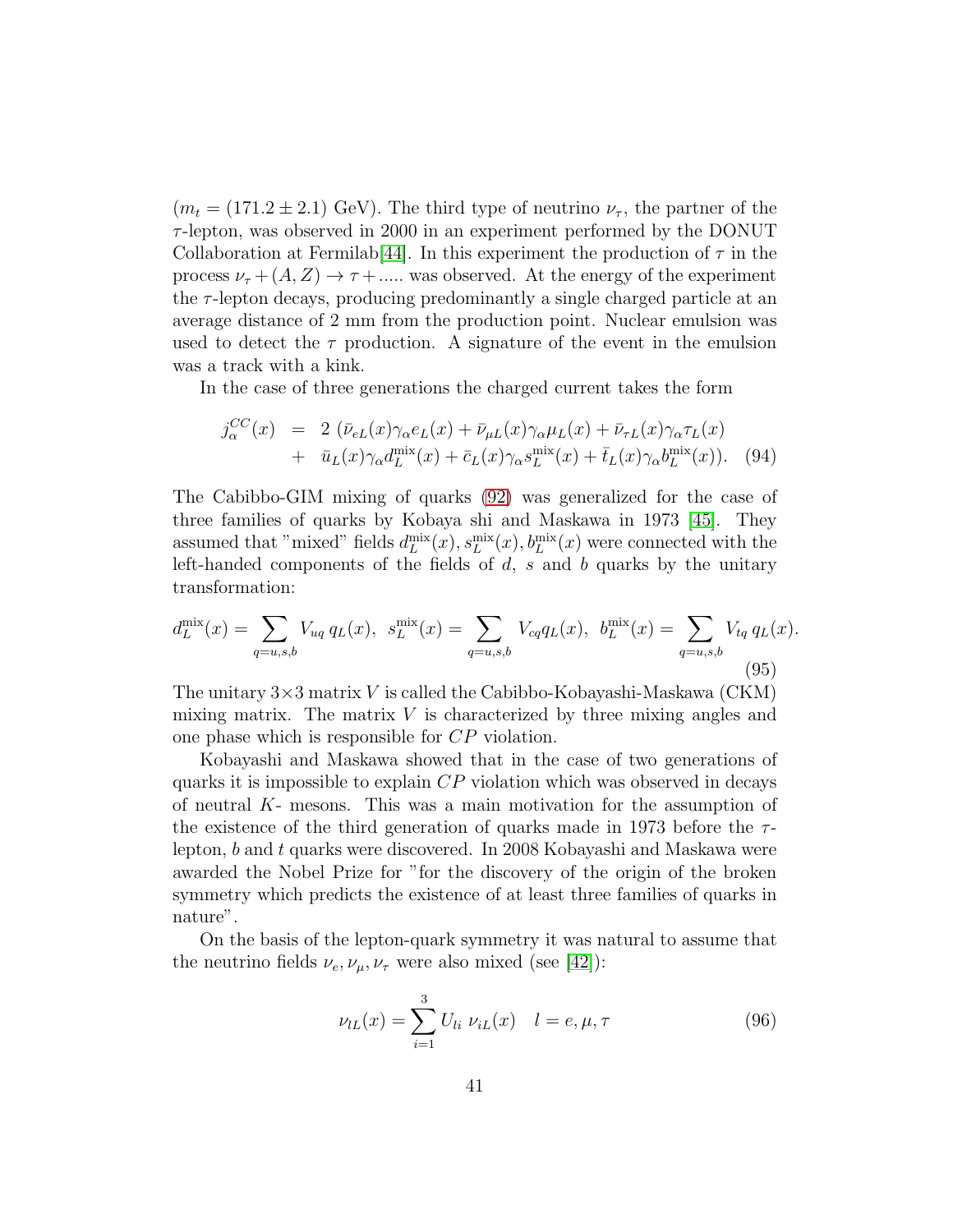Here U is the unitary  $3 \times 3$  neutrino mixing matrix.

In the theory with the intermediate vector boson  $W^{\pm}$  the Lagrangian of the CC weak interaction has the form

$$
\mathcal{L}_\mathcal{I}^{CC}(x) = -\frac{g}{2\sqrt{2}} j_\alpha^{CC}(x) W^\alpha(x) + \text{h.c.}
$$
 (97)

where the charged current  $j_{\alpha}^{CC}(x)$  is given by expression [\(94\)](#page-40-0).

## 15 Number of families of quarks and leptons

How many families of quarks and leptons exist in nature? The answer to this fundamental question was obtained in experiments made at SLC (Stanford) and LEP (CERN). In these experiments the width of the decay

$$
Z^0 \to \nu_l + \bar{\nu}_l, \quad l = e, \mu, \tau, \dots \tag{98}
$$

was determined. The  $Z^0$ -boson has a mass  $m_Z = 91.1876 \pm 0.0021$  GeV. Different decay modes of the  $Z^0$ -boson  $(Z^0 \to l^+ + l^- \ (l = e, \mu, \tau), \quad Z^0 \to \tau$ hadrons) were investigated in detail at  $(e^+ - e^-)$  colliders.

Neglecting small neutrino masses we have

<span id="page-41-0"></span>
$$
\sum_{l} \Gamma(Z^0 \to \nu_l \bar{\nu}_l) = n_{\nu_f} \Gamma(Z^0 \to \nu \bar{\nu}), \tag{99}
$$

where  $n_{\nu_f}$  is the number of neutrino-antineutrino pairs and  $\Gamma(Z^0 \to \nu \bar{\nu})$  is the width of the decay of the  $Z^0$  into a neutrino-antineutrino pair (this width is known from the Standard Model calculations).

From [\(99\)](#page-41-0) we find the following relation:

$$
n_{\nu_f} = \frac{\sum_l \Gamma(Z^0 \to \nu_l \bar{\nu}_l)}{\Gamma(Z^0 \to l\bar{l})} \left( \frac{\Gamma(Z^0 \to l\bar{l})}{\Gamma(Z^0 \to \nu \bar{\nu})} \right)_{SM} \tag{100}
$$

The first ratio is measured in experiments. The second ratio is known from the SM calculations  $(\int \frac{\Gamma(Z^0 \to \nu \bar{\nu})}{\Gamma(Z^0 \to \nu \bar{\nu})}$  $\Gamma(Z^0 \rightarrow l\bar{l})$  $\setminus$  $_{SM} = 1.991 \pm 0.001$ .

From the data of four LEP experiments it was found [\[46\]](#page-87-6)

$$
n_{\nu_f} = 2.984 \pm 0.008. \tag{101}
$$

Thus, it was established that the number of different types of neutrinos was equal to three (only  $\nu_e, \nu_\mu, \nu_\tau$  exist in nature). Each family of leptons and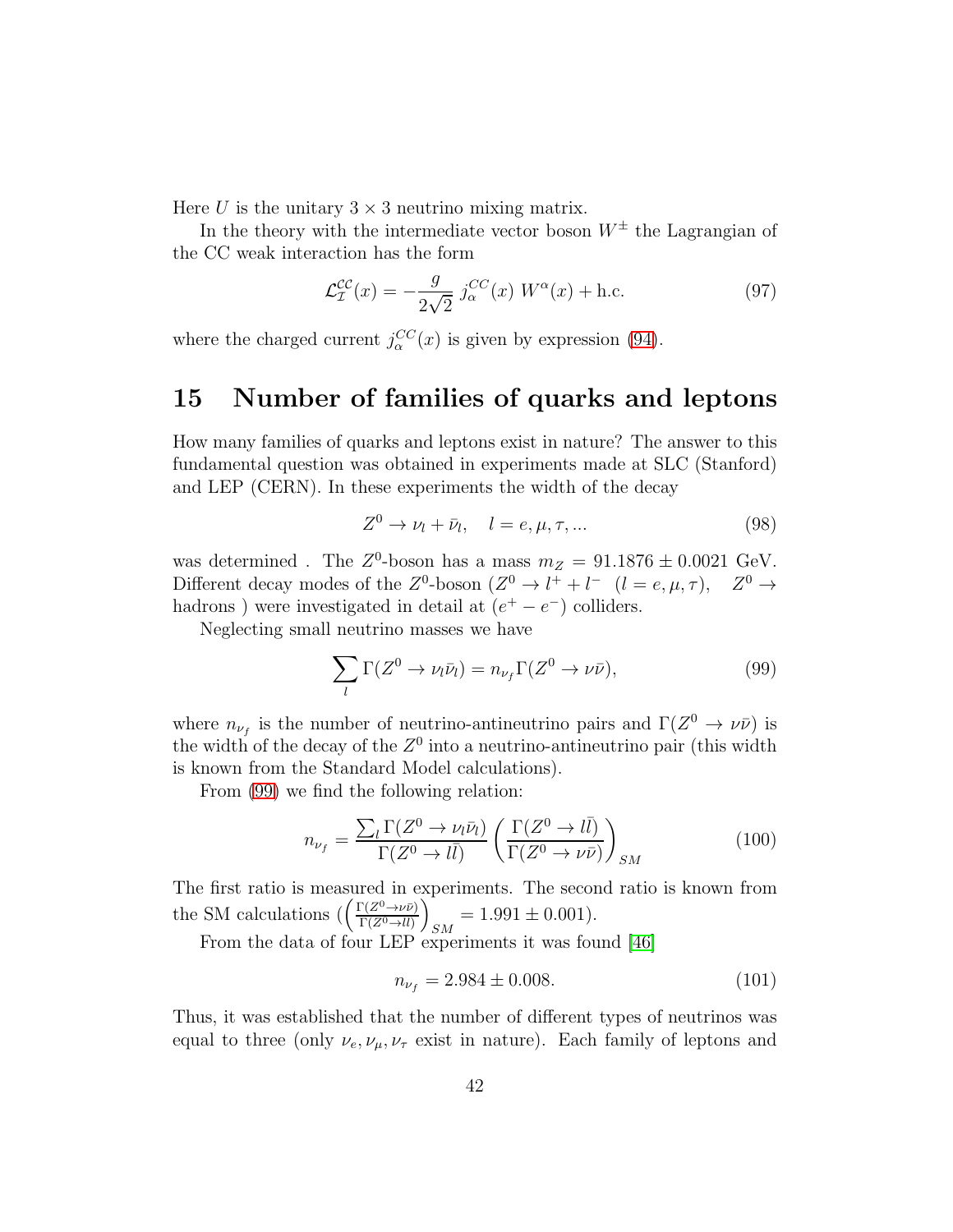quarks has his own neutrino. We conclude that only three families of leptons and quarks exist in nature. [35](#page-42-0)

# 16 Unified theory of weak and electromagnetic interactions. The Standard Model

#### Introduction

The unified theory of weak and electromagnetic interactions (Standard Model) is a theory of interaction of neutrinos, charged leptons and quarks with the  $W^{\pm}$ ,  $Z^0$  bosons and  $\gamma$ -quanta in a wide range of energies. This theory was confirmed by numerous experiments including very precise LEP (CERN) experiments.

The SM is based on the spontaneously broken local gauge  $SU(2) \times U(1)$ symmetry and it is built in such a way to include the charged current of the phenomenological  $V - A$  theory and the electromagnetic interaction of charged leptons and quarks.

The SM predicts the existence of the  $W^{\pm}$  and  $Z^{0}$  bosons. This prediction was confirmed by experiment. In 1984, C. Rubbia and S. Van der Meer were awarded the Nobel Prize "for their decisive contributions to the large project, which led to the discovery of the field particles W and Z, communicators of weak interaction".

Taking into account radiative corrections, for masses and decay widths of the  $W^{\pm}$  and  $Z^{0}$  bosons from the Standard Model it was obtained [\[46\]](#page-87-6)

$$
(m_W)_{SM} = (80.420 \pm 0.031) \text{ GeV}, \quad (\Gamma_W)_{SM} = (2.0910 \pm 0.0007) \text{ GeV} \tag{102}
$$

$$
(m_Z)_{SM} = (91.1874 \pm 0.0021) \,\text{GeV}, \, (\Gamma_Z)_{SM} = (2.4954 \pm 0.0009) \,\text{GeV}. \, (103)
$$

These values are in agrement with the measured masses and decay widths:

$$
m_W = (80.384 \pm 0.014) \text{ GeV}, \quad \Gamma_W = (2.085 \pm 0.042) \text{ GeV} \tag{104}
$$

$$
m_Z = (91.1876 \pm 0.0021) \text{ GeV}, \Gamma_W = (2.4952 - 0.0023) \text{ GeV} \tag{105}
$$

<span id="page-42-0"></span><sup>35</sup>From these data we can not exclude, however, that there exist neutral leptons with masses larger than  $\frac{m_Z}{2}$  which can not be produced in decays of the  $Z^0$ -bosons. Thus, we can not exclude the existence of new families in which instead of neutrinos such heavy neutral leptons are present.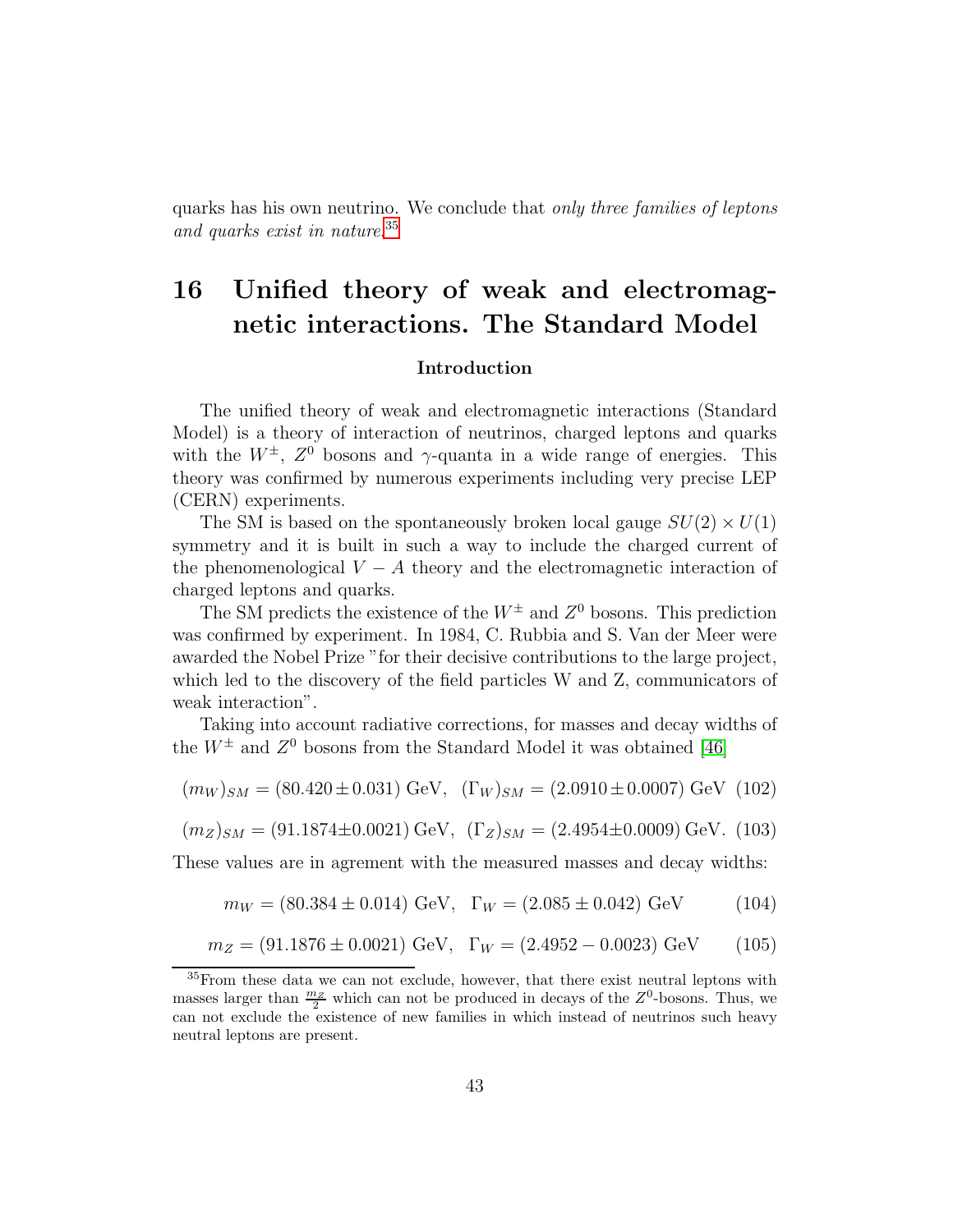The Standard Model predicts a new class of weak interactions: neutral currents. Numerous experimental data confirm this prediction. The standard neutral current is diagonal in quark, charged lepton and neutrino fields and is characterized by  $\sin^2 \theta_W$ . The values of this parameter determined from different data  $(e^+ - e^-$ , deep inelastic neutrino-nucleon scattering, P-odd asymmetry in deep-inelastic electron-nucleon scattering, etc.) are compatible with each other. From the fit of all data it was found

$$
\sin^2 \theta_W = 0.23108 \pm 0.00005. \tag{106}
$$

The Standard Model provides a natural framework for quark mixing. However, the SM can not predict the masses of quarks and charged leptons and the CKM mixing angles.

Neutrino masses are not of the Standard Model Higgs origin. For the generation of small neutrino masses and neutrino mixing a new (or additional) mechanism is needed.

In 1979 S. Glashow, S. Weinberg, and A. Salam were awarded the Nobel prize "for their contributions to the theory of the unified weak and electromagnetic interaction between elementary particles, including, inter alia, the prediction of the weak neutral current".[36](#page-43-0). In 1999 G. t'Hooft and M Veltman were awarded the Nobel Prize "for elucidating the quantum structure of electroweak interactions in physics".

In 1967-68, S. Weinberg [\[47\]](#page-87-7) and A. Salam [\[48\]](#page-88-0) proposed a new theory which unified the weak and electromagnetic interactions into one electroweak interaction. They built such a theory for the electron neutrino and the electron. Later all three families of leptons and quarks were included in the theory. It is called the Standard Model (SM).

The Standard Model predicted a new class of the weak interaction (Neutral currents), the  $W^{\pm}$  and  $Z^{0}$  vector bosons and the masses of these particles, the existence of the scalar Higgs boson, etc. All predictions of the Standard Model are in perfect agreement with existing experimental data.

<span id="page-43-0"></span><sup>36</sup> In his Nobel lecture S. Weinberg remembered how he came to the idea of the electroweak theory. He tried to apply ideas of local gauge invariance and spontaneous symmetry breaking to strong interaction of hadrons. These attempts failed. "At some point at the fall of 1967, while driving to my office at MIT, it occurred to me that I had been applying the right ideas to the wrong problem. It is not the  $\rho$ -meson that is massless: it is the photon. And its partner is not the A1, but the massive intermediate vector boson...The weak and electromagnetic interactions could then be described in a unified way..."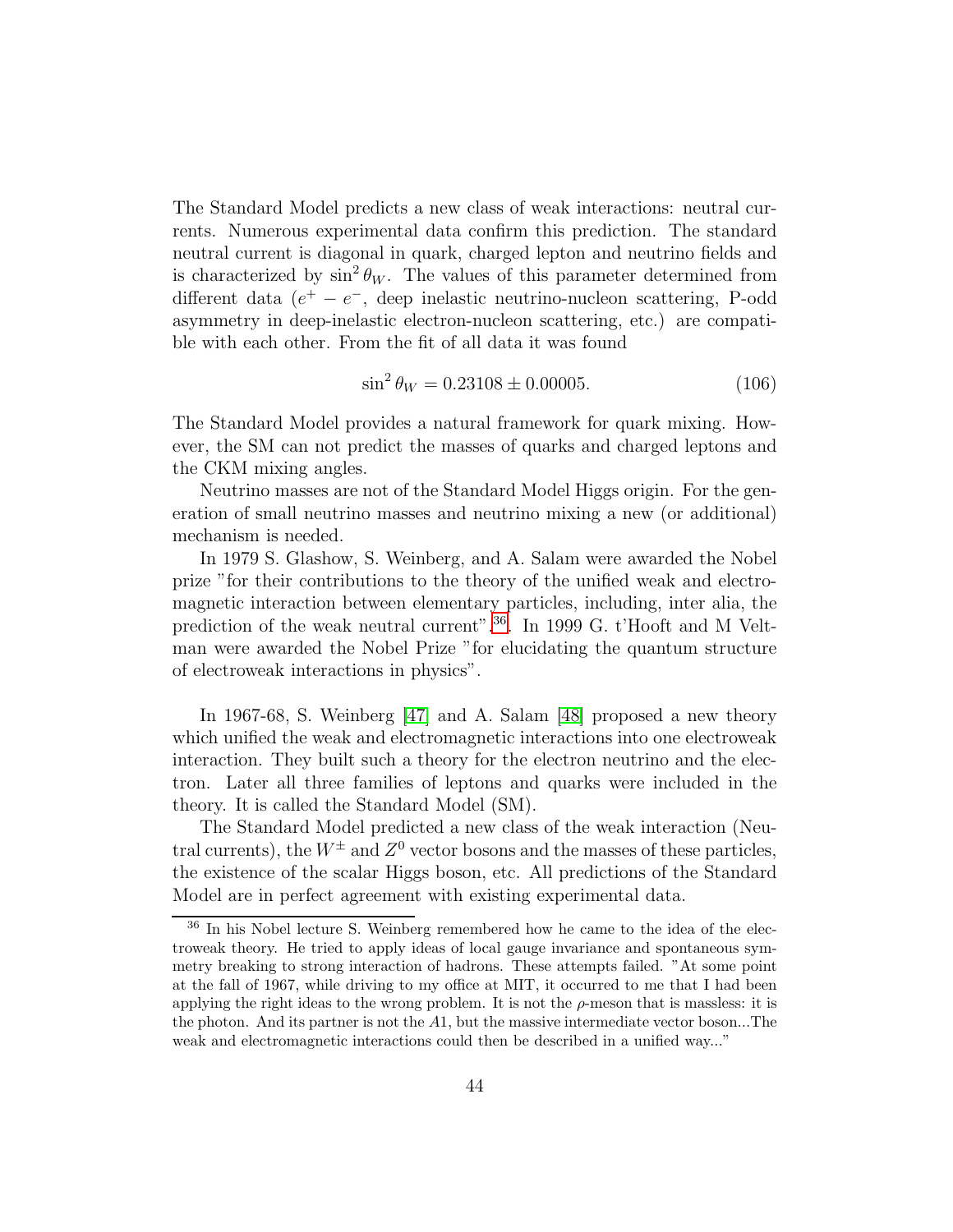Recently it was anounced by the CMS [\[49\]](#page-88-1) and ATLAS [\[50\]](#page-88-2) collaborations, working at the LHC accelerator at CERN, that they discovered a Higgs-like boson with mass equal to 125 GeV. In order to prove that the discovered new particle is the Standard Model Higgs boson it is necessary to determine its spin and parity.(The SM Higgs boson must be scalar particle with spin equal to zero and positive parity). This will be done in futuure experiments.

Neutrinos played an extremely important role in the establishment of the SM. In neutrino experiments fundamental parameters of the theory were determined. Neutrinos played also an important role in the establishment of the quark structure of nucleons and its investigation.

The V-A current  $\times$  current theory of the weak interaction, which we considered in the previous sections, has been a very successful theory. It allowed one to describe all experimental data, which existed in the sixties. However, the current×current theory and also the theory with the intermediate  $W^{\pm}$  vector boson were unrenormalizable theories. The infinities at higher orders of perturbation theory could not be excluded in these theories by the renormalization of the masses and other physical parameters.

This was the main reason why, in spite of great phenomenological successes, the current  $\times$ current theory of the weak interaction and the theory with the intermediate vector boson were not considered as satisfactory. The Standard Model was born in the sixties in an attempt to build a renormalizable theory of weak interaction. The only renormalizable physical theory that was known at that time was quantum electrodynamics. The renormalizable theory of the weak interaction was built in the framework of the unification of the weak and electromagnetic (electroweak) interactions. This theory was proposed by Weinberg [\[47\]](#page-87-7) and Salam [\[48\]](#page-88-0). The same theory with the unification of the weak and electromagnetic interactions but without the mechanism of spontaneous symmetry breaking (see later) was proposed by Glashow in 1961 [\[51\]](#page-88-3). Weinberg and Salam suggested that the SM would be a renormalizable theory but they did not prove that. The renormalizability of the SM was proved in 1971 by t'Hooft [\[52\]](#page-88-4).

We will briefly discuss now the Standard Model of the electroweak interactions.[37](#page-44-0) The Standard Model is based on

1. Phenomenological V-A theory of the weak interaction.

<span id="page-44-0"></span><sup>&</sup>lt;sup>37</sup>This section requires some knowledge of the Quantum Field Theory (QFT) and a group theory. Readers who are not familiar with QFT and (or) the theory of groups can simply follow the main ideas of the SM, skipping technical details.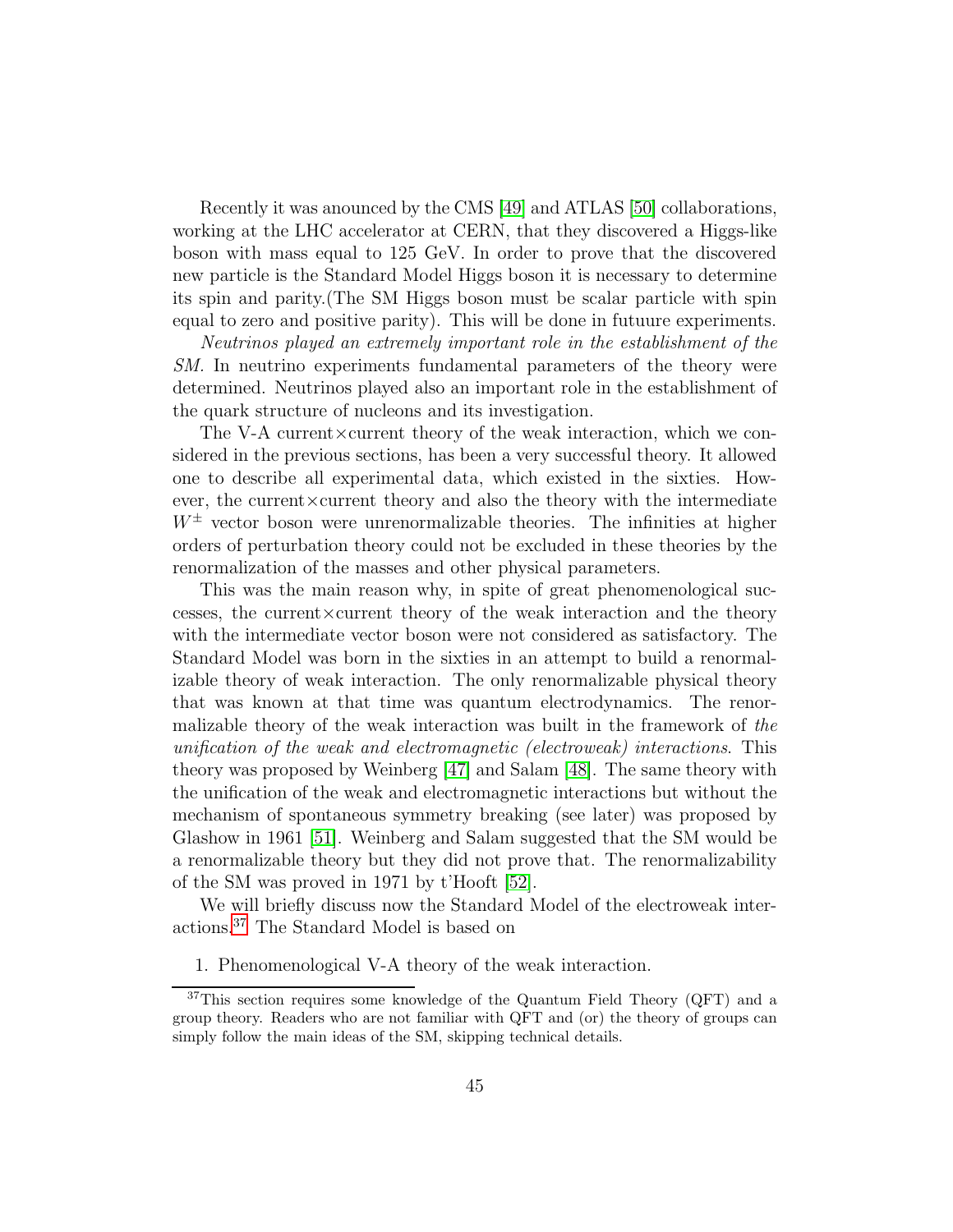- 2. Local gauge  $SU(2) \times U(1)$  invariance of the Lagrangian of fields of massless quarks, leptons and vector bosons [38](#page-45-0) .
- 3. Minimal interaction of fermions and vector bosons.
- 4. Spontaneous breaking of symmetry and the Higgs mechanism of the generation of masses of quarks and leptons.
- 5. Unification of the weak and electromagnetic interactions into one electroweak interaction.

The minimal group which ensures the CC interaction of leptons and quarks with  $W^{\pm}$ -bosons is the local  $SU(2)$  group if we assume that lefthanded components of the fields of quarks and leptons form doublets (the meaning of primes will be clear later)

$$
\psi_{1L} = \begin{pmatrix} u'_L \\ d'_L \end{pmatrix}, \ \psi_{2L} = \begin{pmatrix} c'_L \\ s'_L \end{pmatrix}, \ \psi_{3L}(x) = \begin{pmatrix} t'_L \\ b'_L \end{pmatrix} \tag{107}
$$

and

$$
\psi_{eL} = \begin{pmatrix} \nu'_{eL} \\ e'_L \end{pmatrix}, \ \psi_{\mu L} = \begin{pmatrix} \nu'_{\mu L} \\ \mu'_{L} \end{pmatrix}, \ \psi_{\tau L} = \begin{pmatrix} \nu'_{\tau L} \\ \tau'_{L} \end{pmatrix}
$$
 (108)

We assume also that the right-handed components of the fields of quark and leptons are singlets.

From the local  $SU(2)$  invariance it follows that the minimal interaction includes only the left-handed components of quark and lepton fields and has the form

<span id="page-45-1"></span>
$$
\mathcal{L}_I(x) = \left(-\frac{g}{2\sqrt{2}}j_\alpha^{CC}(x)W^\alpha(x) + \text{h.c}\right) - g j_\alpha^3(x) A^{\alpha 3}(x) . \tag{109}
$$

Here

<span id="page-45-2"></span>
$$
j_{\alpha}^{CC} = 2(\bar{u'}_L \gamma_\alpha d'_L + \bar{c'}_L \gamma_\alpha s'_L + \bar{t'}_L \gamma_\alpha b'_L) + 2 \sum_{l=e,\mu,\tau} \bar{\nu}'_L \gamma_\alpha l'_L \tag{110}
$$

is the charged current of the quarks and leptons,

$$
j_{\alpha}^3 = \sum_{a=1,2,3} \bar{\psi}_{aL} \frac{1}{3} \tau_3 \gamma_{\alpha} \psi_{aL} + \sum_{l=e,\mu,\tau} \bar{\psi}_{lL} \frac{1}{3} \tau_3 \gamma_{\alpha} \psi_{lL},\tag{111}
$$

<span id="page-45-0"></span><sup>&</sup>lt;sup>38</sup>The  $SU(2)$  group is a group of unitary  $2 \times 2$  matrices with determinant equal to 1; the phase factors  $e^{i\Lambda}(x)$  ( $\Lambda(x)$  is a function of x) form a  $U(1)$  group.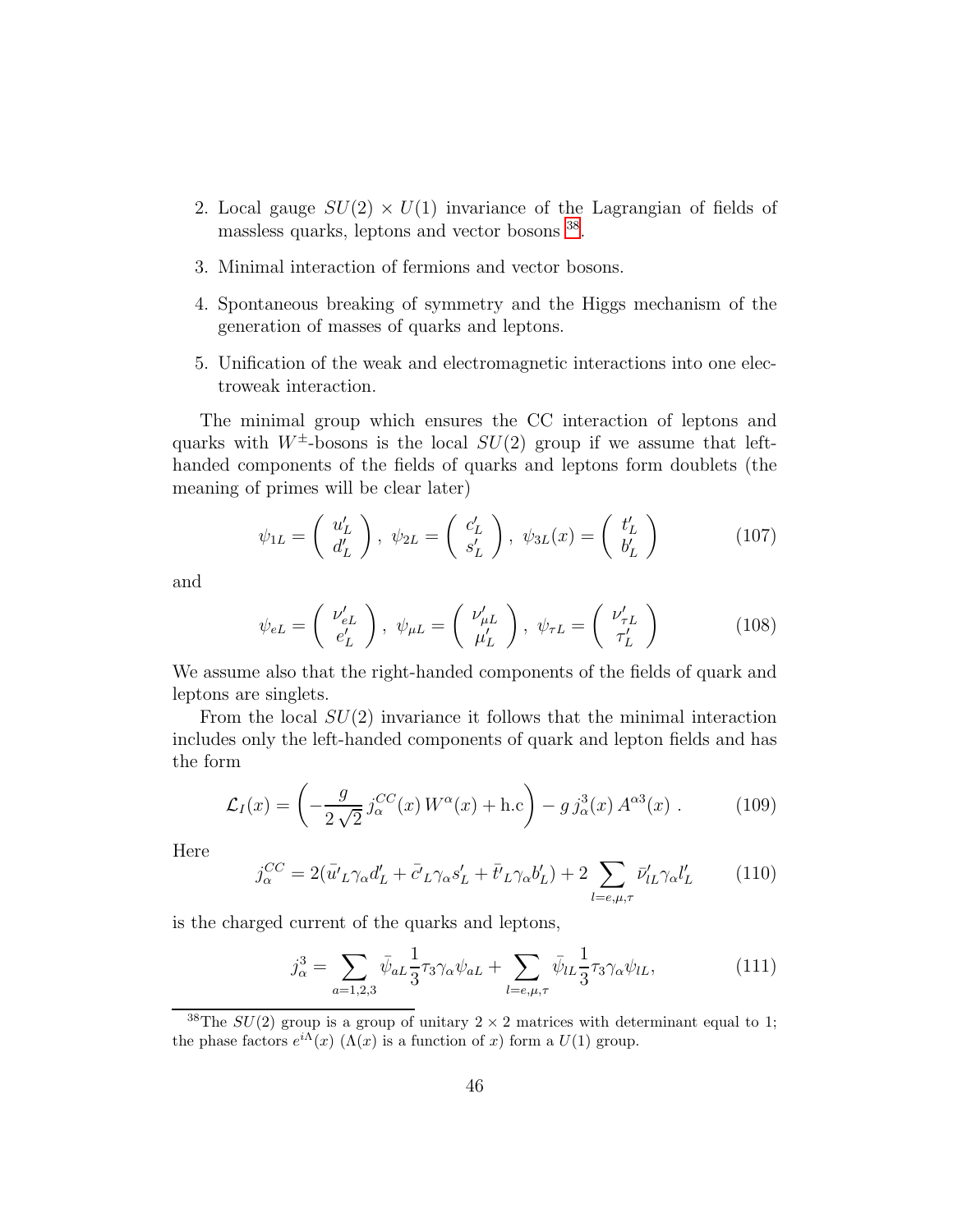$(\tau_3)$  is the third Pauli matrix) and g is a constant connected with the  $SU(2)$ group. The field  $A^{\alpha 3}(x)$  is the field of neutral vector particles.

We would like to unify the weak and electromagnetic interactions on the basis of the local gauge invariance. The first term of [\(109\)](#page-45-1) is the Lagrangian of the CC weak interaction. However, the second term violates parity and cannot be identified with the Lagrangian of the electromagnetic interaction.

In order to unify the weak interaction (which maximally violates parity) and the electromagnetic interactions (which conserve parity) in one electroweak interaction we must enlarge the symmetry group. The Standard Model is based on the local gauge  $SU(2) \times U(1)$  invariance. This is a minimal enlargement of the  $SU(2)$  group which generates the charge current weak interaction.

The  $U(1)$  group is the group of the hypercharge Y which is determined by the Gell-Mann-Nishijima relation

$$
Q = I_3 + \frac{1}{2}Y,\t(112)
$$

where  $Q$  is the electric charge (in the unit of the proton charge) and  $I_3$  is the third component of the isotopic spin.

The invariance under the additional  $U(1)$  group can be realized if in addition to the vector  $W^{\alpha}$  field (field of vector  $W^{\pm}$  bosons) and the field of neutral vector particles  $A^{\alpha 3}$  the field of neutral vector particles  $B^{\alpha}$  exists.

The Lagrangian of the minimal interaction takes the form

$$
\mathcal{L}_I(x) = \left(-\frac{g}{2\sqrt{2}}j_\alpha^{CC}(x)W^\alpha(x) + \text{h.c}\right) + \mathcal{L}_I^0(x). \tag{113}
$$

Here

<span id="page-46-0"></span>
$$
\mathcal{L}_I^0(x) = -g \, j^3_\alpha(x) \, A^{\alpha 3}(x) - g' \, (j^{\text{EM}}_\alpha(x) - j^3_\alpha(x)) \, B^\alpha(x) \tag{114}
$$

is the Lagrangian of interaction of quarks and neutral vector particles,

$$
j_{\alpha}^{\text{EM}} = \left(\frac{2}{3}\right) \sum_{q=u,c,t} \bar{q}' \,\gamma_{\alpha} \, q' + \left(-\frac{1}{3}\right) \sum_{q=d,s,b} \bar{q}' \,\gamma_{\alpha} \, q' + \left(-1\right) \sum_{l=e,\mu,\tau} \bar{l}' \,\gamma_{\alpha} \, l \tag{115}
$$

is the electromagnetic current of the quarks and leptons and  $g'$  is a constant connected with the  $U(1)$  group.

Up to now we considered fields of massless particles. The Standard Model is based on the Higgs mechanism of the generation of masses of the  $W^{\pm}$ - and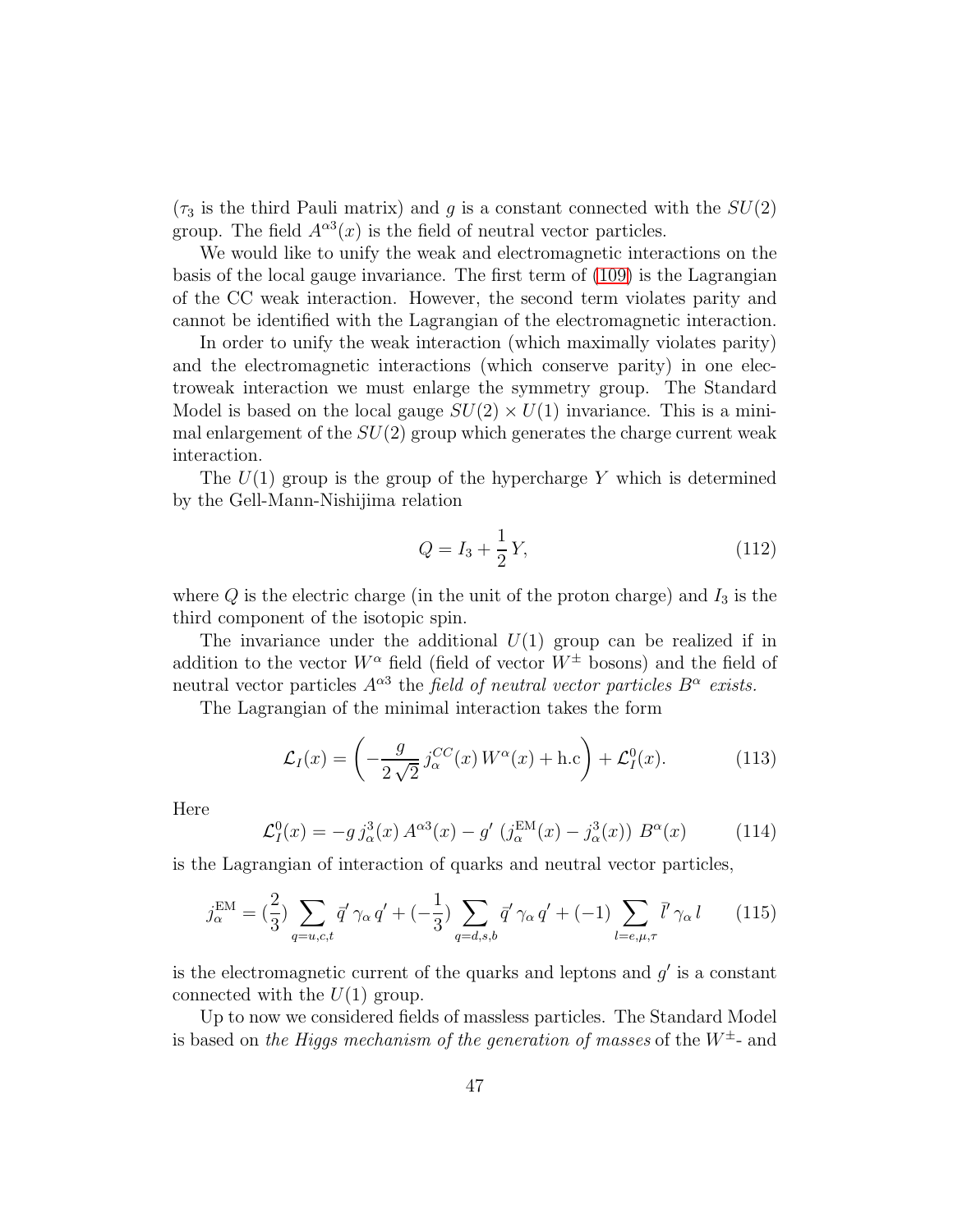$Z<sup>0</sup>$  bosons, quarks, lepton and other particles. We will assume that in our system enter scalar complex fields of charged and neutral particles ( $\phi_+$  and  $\phi_0$ ) and that these fields form the  $SU(2)$  doublet

$$
\phi = \begin{pmatrix} \phi_+ \\ \phi_0 \end{pmatrix} . \tag{116}
$$

The Lagrangian of the Higgs field is chosen in such a way that the energy of the field reaches a minimum when the value of the field is different from zero. This means that the Higgs vacuum is not an empty state. Moreover due to the symmetry there are many (infinite) degenerate vacuum states. If we choose a definite vacuum field, say,

$$
\phi_0 = \begin{pmatrix} 0\\ \frac{v}{\sqrt{2}} \end{pmatrix} \tag{117}
$$

we will violate the symmetry  $(v$  is a constant). Such a violation is called spontaneous.

Before spontaneous violation of the symmetry we had a massless complex (charged)  $W_\alpha$  vector field and two massless real (neutral) vector fields  $A^3_\alpha$  and  $B_{\alpha}$ . After spontaneous violation of the symmetry, the masses of the  $W^{\frac{\alpha}{2}}$  and  $Z^0$  bosons are generated. The field of  $Z^0$  bosons is the following combination of  $A^3_\alpha$  and  $B_\alpha$  fields:

$$
Z_{\alpha} = \frac{g}{\sqrt{g^2 + g'^2}} A_{\alpha}^3 - \frac{g'}{\sqrt{g^2 + g'^2}} B_{\alpha}.
$$
 (118)

For the masses of the  $W^{\pm}$  and  $Z^{0}$  bosons we have the following relations:

<span id="page-47-0"></span>
$$
m_W^2 = \frac{1}{4} g^2 v^2, \quad m_Z^2 = \frac{1}{4} (g^2 + g'^2) v^2.
$$
 (119)

After spontaneous violation of the symmetry the mass of particles, quanta of the field

$$
A_{\alpha} = \frac{g'}{\sqrt{g^2 + g'^2}} A_{\alpha}^3 + \frac{g}{\sqrt{g^2 + g'^2}} B_{\alpha},
$$
\n(120)

which is an orthogonal to  $Z_{\alpha}$ , remain equal to zero.

Let us introduce the weak (Weinberg) angle  $\theta_W$  by the relation

$$
\frac{g'}{g} = \tan \theta_W. \tag{121}
$$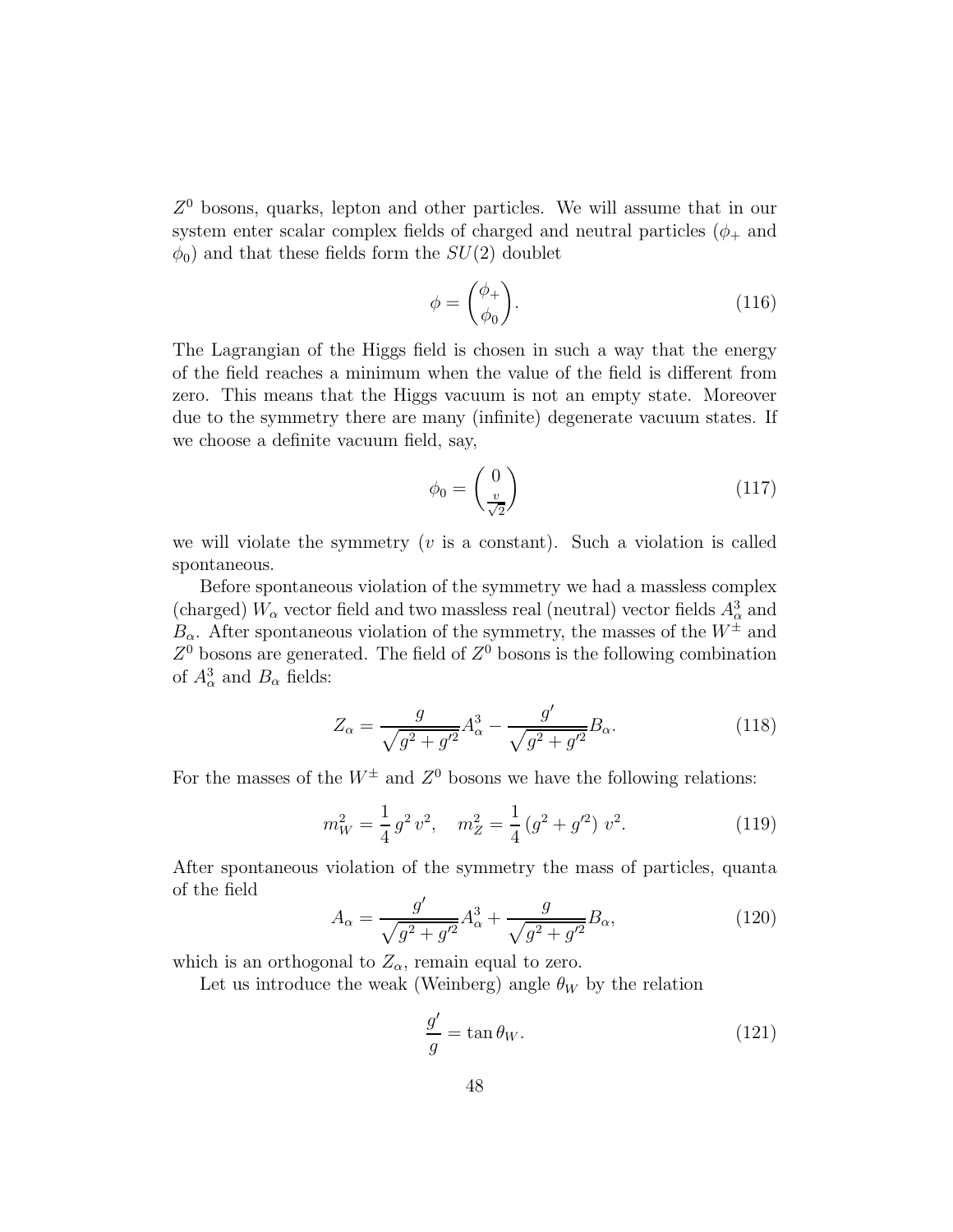We have

<span id="page-48-0"></span>
$$
A_{\alpha} = \cos \theta_W B_{\alpha} + \sin \theta_W A_{\alpha}^3, \quad Z_{\alpha} = -\sin \theta_W B_{\alpha} + \cos \theta_W A_{\alpha}^3. \tag{122}
$$

From [\(114\)](#page-46-0) and [\(122\)](#page-48-0) we find the following expression for the Lagrangian of interaction of quarks and leptons with neutral vector particles

<span id="page-48-1"></span>
$$
\mathcal{L}_I^0 = -\frac{g}{2\cos\theta_W} j_\alpha^{\text{NC}} Z^\alpha - g\sin\theta_W j_\alpha^{\text{EM}} A^\alpha \,, \tag{123}
$$

where

$$
j_{\alpha}^{\text{NC}} = 2 j_{\alpha}^3 - 2 \sin^2 \theta_W j_{\alpha}^{\text{EM}}.
$$
 (124)

From [\(123\)](#page-48-1) we can draw the following important conclusions:

1. The second term of [\(123\)](#page-48-1) is the Lagrangian of the electromagnetic interaction of quarks and charged leptons if the constants g and  $\sin \theta_W$ satisfy the following (unification) condition:

<span id="page-48-2"></span>
$$
g \sin \theta_W = e,\tag{125}
$$

where e is the proton charge.

2. The unification of the weak and electromagnetic interaction is possible if in addition to the charged vector  $W^{\pm}$ -boson there exists a neutral vector  $Z^0$ -boson with a mass larger than the mass of the  $W^{\pm}$ -boson (see relation  $(119)$ ). As a consequence of the unification a new (neutral current) interaction of quarks, charged leptons and neutrinos with the  $Z^0$ -boson appears.

The Fermi constant is given by the relation

$$
\frac{G_F}{\sqrt{2}} = \frac{g^2}{8m_W^2}.\tag{126}
$$

From this relation and  $(119)$  it follows that the parameter v (vacuum expectation value), which characterizes the scale of the  $SU(2) \times U(1)$  symmetry breaking, is given by

$$
v = (\sqrt{2} G_F)^{-1/2} \simeq 246 \text{ GeV}.
$$
 (127)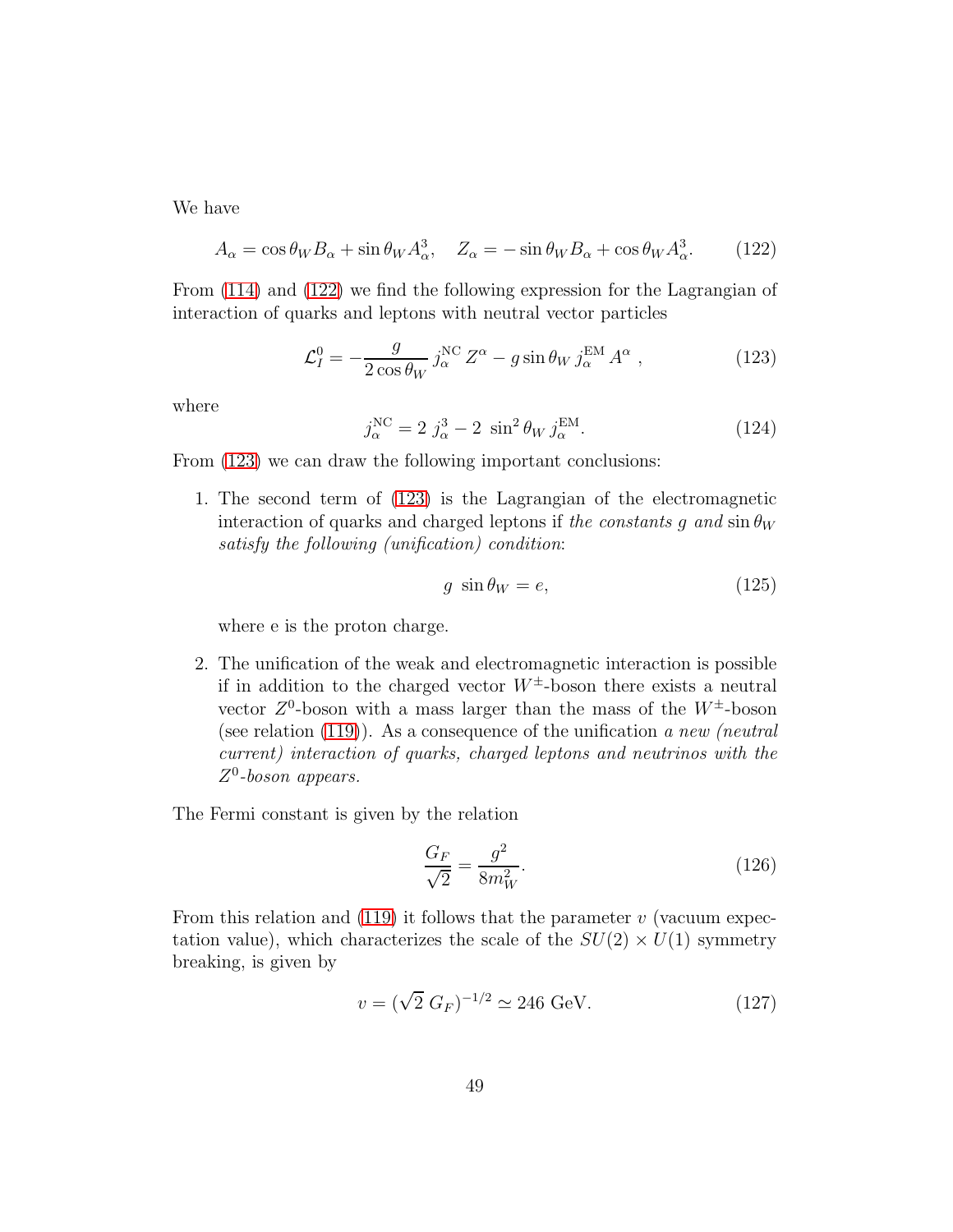From the unification condition [\(125\)](#page-48-2) and relations [\(119\)](#page-47-0) it follows that the masses of the  $W$  and  $Z$  bosons are given by the following relations

$$
m_W = \left(\frac{\pi \alpha}{\sqrt{2} \, G_F}\right)^{1/2} \frac{1}{\sin \theta_W}, \quad m_Z = \left(\frac{\pi \alpha}{\sqrt{2} \, G_F}\right)^{1/2} \frac{1}{\sin \theta_W \cos \theta_W}, \quad (128)
$$

where  $\alpha = \frac{e^2}{4\pi}$  $\frac{e^2}{4\pi}$  is the fine structure constant.

The value of the parameter  $\sin \theta_W$  can be determined from the study of neutral current (NC) processes. Thus, the Standard Model predicts the masses of the  $W^{\pm}$  and  $Z^{0}$  bosons. This prediction is in an agreement with experimental data.

We will now briefly discuss a much less predictive part of the SM, the Higgs mechanism of the generation of masses of quarks and leptons. In order to generate the masses of fermions we need to assume that the total Lagrangian of the system contains an  $SU(2) \times U(1)$  invariant Lagrangian of a Yukawa interaction of fermions and Higgs boson. For example, the Lagrangian

<span id="page-49-0"></span>
$$
\mathcal{L}_Y^{\text{down}}(x) = -\frac{\sqrt{2}}{v} \sum_{a=1...q_R'=d_R'\dots} \bar{\psi}_{aL}(x) M_{a;q}^{\text{down}} q'_R(x) \phi(x) + \text{h.c.}, \qquad (129)
$$

after spontaneous violation of the symmetry generates masses of the  $d$ ,  $s$  and b quarks. The matrix  $M^{\text{down}}$  in [\(129\)](#page-49-0) is a complex  $3\times3$  matrix. The Standard Model does not put any constraints on this matrix. After the diagonalization of the matrix  $M^{\text{down}}$  and another similar matrix  $M^{\text{up}}$  we find

<span id="page-49-1"></span>
$$
q'_{L} = \sum_{q=d,...} V_{q'_{L}q_{L}}^{\text{down}} q_{L} \quad (q'_{L} = d'_{L},...)
$$
 
$$
q'_{L} = \sum_{q=u,...} V_{q'_{L}q_{L}}^{\text{up}} q_{L} \quad (q'_{L} = u'_{L},...)
$$
 (130)

Here  $V^{\text{down}}$  and  $V^{\text{up}}$  are the unitary  $3 \times 3$  matrices and  $q_L$  is the left-handed component of the field of q-quark with mass  $m_q$   $(q = u, c, t, d, s, b)$ .

For the lepton fields we have

<span id="page-49-2"></span>
$$
l'_{L} = \sum_{l=e,\mu,\tau} V^{\text{lep}}_{l'_{L}l_{L}} l_{L} \quad (l'_{L} = e'_{L}, \mu'_{L}, \tau'_{L}), \tag{131}
$$

where  $l_L$  is the left-handed component of the field of the lepton  $l$  with mass  $m_l$   $(l = e, \mu, \tau)$ .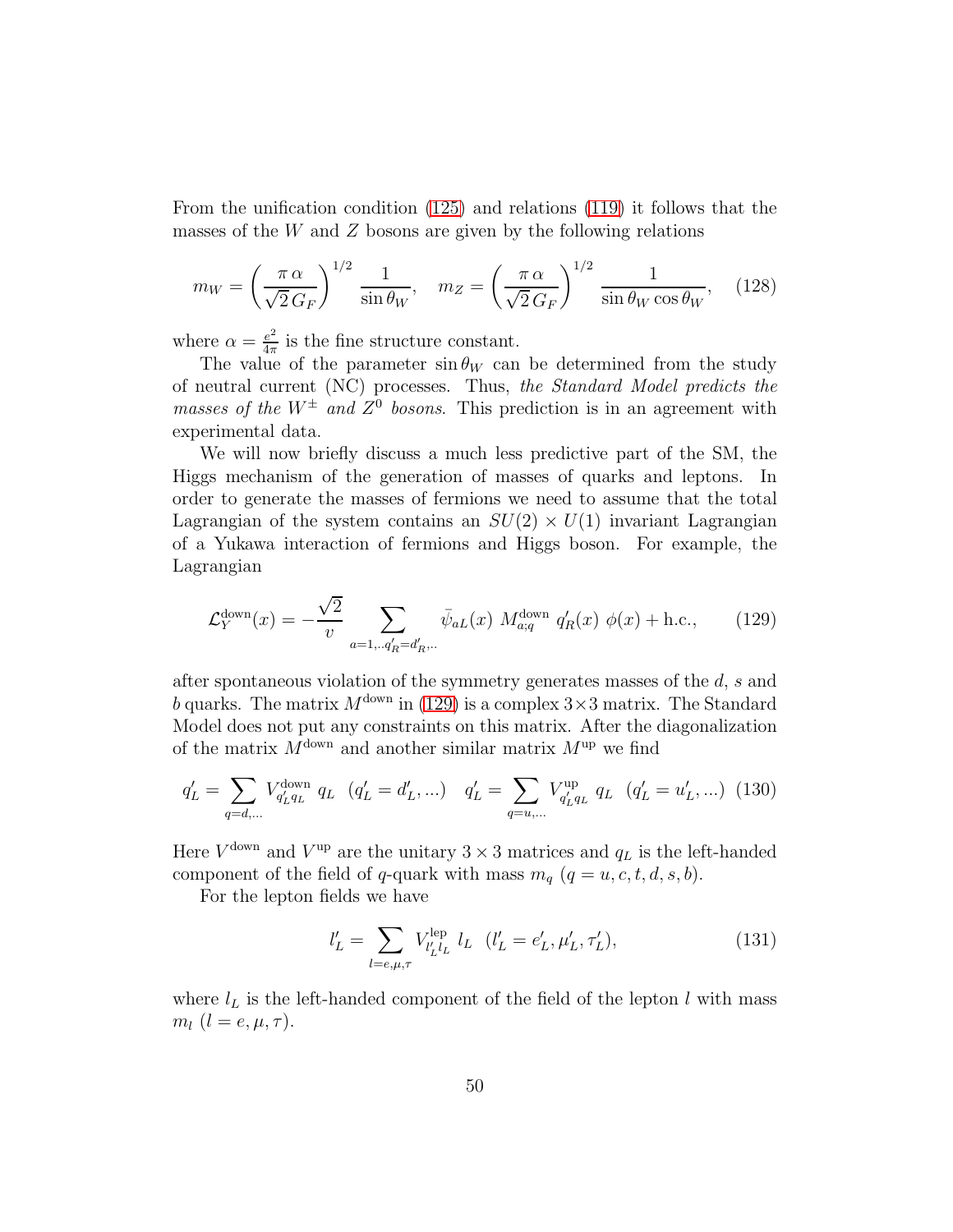Similar relations connect the primed right-handed components of the fields of quarks and leptons and the right-handed components of fields of quarks and leptons with definite masses.

It is important that the matrices  $V^{\text{down}}$  and  $V^{\text{up}}$  are *different and uni*tary. From  $(110)$ ,  $(130)$  and  $(131)$  we obtain the following expression for the charged current:

$$
j_{\alpha}^{CC} = 2(\bar{u}_L \gamma_\alpha d_L^{\text{mix}} + \bar{c}_L \gamma_\alpha s_L^{\text{mix}} + \bar{t}_L \gamma_\alpha b_L^{\text{mix}}) + 2 \sum_{l=e,\mu,\tau} \bar{\nu}_{lL} \gamma_\alpha l_L. \tag{132}
$$

Here

$$
q_L^{\text{mix}} = \sum_{q=d,s,b} V_{q_L^{\text{mix}}q_L} q_L, \quad q_L^{\text{mix}} = d_L^{\text{mix}}, s_L^{\text{mix}}, b_L^{\text{mix}}, \tag{133}
$$

where

$$
V = V^{\text{L,up} \dagger} V^{\text{L,down}} \tag{134}
$$

is the  $3 \times 3$  unitary mixing Cabibbo-Kobayashi-Maskawa mixing matrix and

$$
\nu_{lL} = \sum_{l_1 = e, \mu, \tau} (V^{\text{lep}})_{l_L l_{1L}}^{\dagger} \nu'_{l_1 L}.
$$
\n(135)

Taking into account the unitarity of the matrices which connect  $L(R)$ -components of primed fields with  $L(R)$ -components of fields of particles with definite masses it is easy to show that in the neutral current and in the electromagnetic current we must change primed fields of quarks, leptons and neutrinos by the corresponding physical non primed fields. This means that the NC of the SM does not change strangeness, charm etc.

From discussion of the Higgs mechanism for quarks and charged leptons we could make the following conclusions

- 1. The Higgs mechanism provides a natural framework for the unitary CKM mixing of quarks in the charged current. It leaves electromagnetic and neutral currents diagonal over fields.
- 2. However, the Standard Model cannot predict masses of quarks and charged leptons and CKM mixing angles. In the SM these quantities are parameters which have to be determined from experimental data.

What about neutrino masses and mixing in the Standard Model? Many people claim that in the Standard Model neutrinos are massless two-component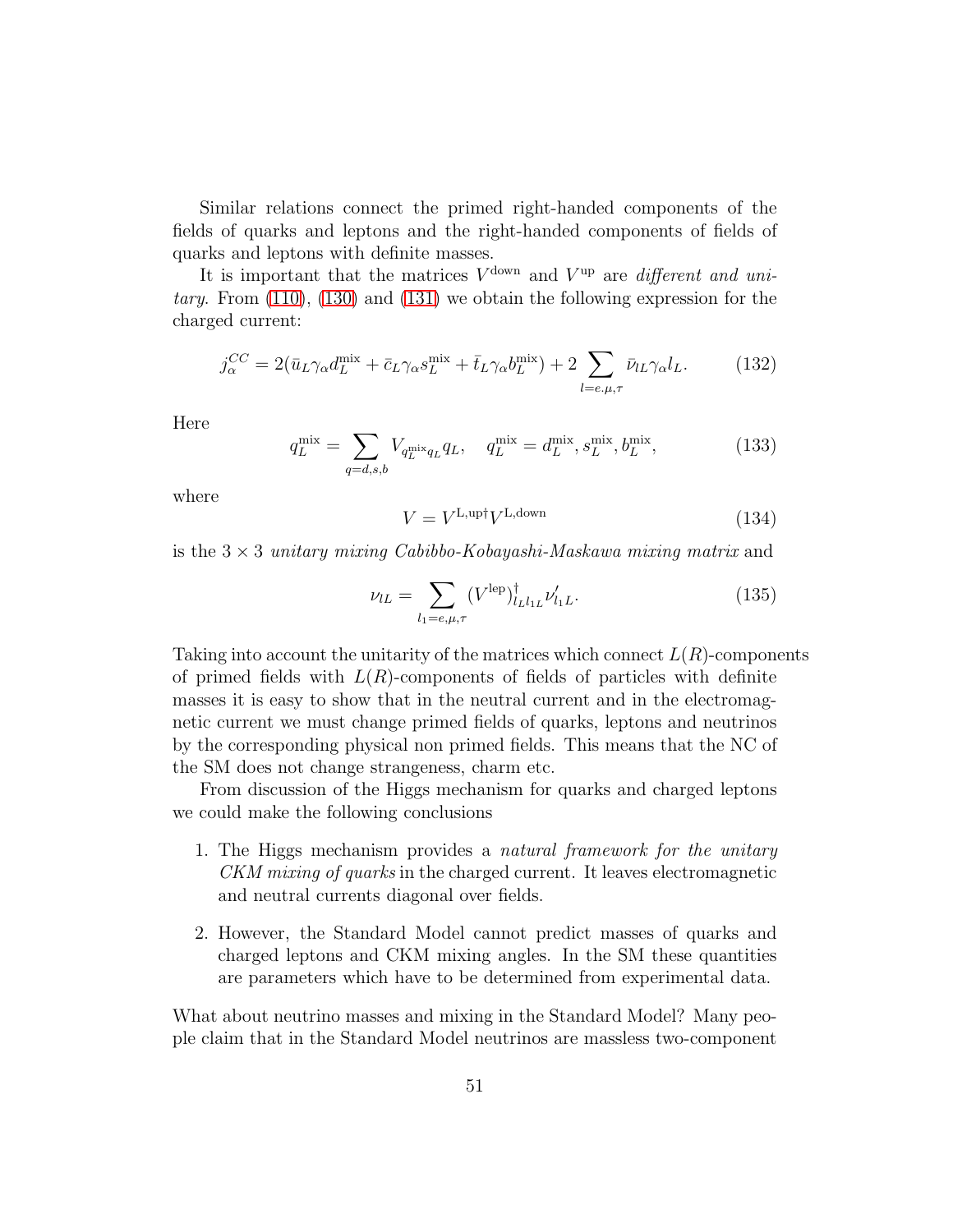particles. If we assume that there are no right-handed fields  $\nu'_{IR}$ , in this case the corresponding Yukawa interaction can not be built and flavor neutrinos  $\nu_{LL}$  will be massless two-component particles. But this is equivalent to assume from the very beginning that neutrinos are the Landau, Lee and Yang and Salam two-component massless particles.[39](#page-51-0)

We can generate neutrino masses by the standard Higgs mechanism in the same way as masses of quarks and charged leptons were generated. In this case neutrino masses would be proportional to the parameter  $v$  and we could expect that they are of the same order of magnitude as the masses of other fermions, partners of neutrinos.

Let us consider for illustration the masses of the quarks and leptons of the third family. We have

$$
m_t \approx 1.7 \cdot 10^2 \text{ GeV}
$$
  $m_b \approx 4.7 \text{ GeV}$   
 $m_3 \le 2.2 \text{ 10}^{-9} \text{ GeV}$   $m_\tau \approx 1.8 \text{ GeV}$  (136)

The masses of t, b and  $\tau$  differ by not more than 2 orders of magnitude. The neutrino masses differ from the masses of quarks and charged leptons by (at least)  $(9-11)$  orders of magnitude. It is very unlikely that the masses of quarks, leptons and neutrinos are of the same Higgs origin. For neutrino masses a new (or additional) mechanism is needed. A possible mechanism of the generation of small neutrino masses will be discussed briefly later.

# 17 Neutrino and discovery of Neutral Currents

#### Introduction

The discovery of the neutral currents in the Gargamelle neutrino experiment at CERN in 1973 opened a new era in the physics of the weak and electromagnetic interactions. The Gargamelle result was the first confirmation of the approach based on the idea of the unification of these interactions.

At the beginning of the seventies the Glashow-Weinberg-Salam model was considered as a correct strategy and one of the possible models. However,

<span id="page-51-0"></span><sup>39</sup>Originally, the Standard Model was built with massless two-component neutrinos. It was natural in 1967 for the authors of the Standard Model to make this assumption.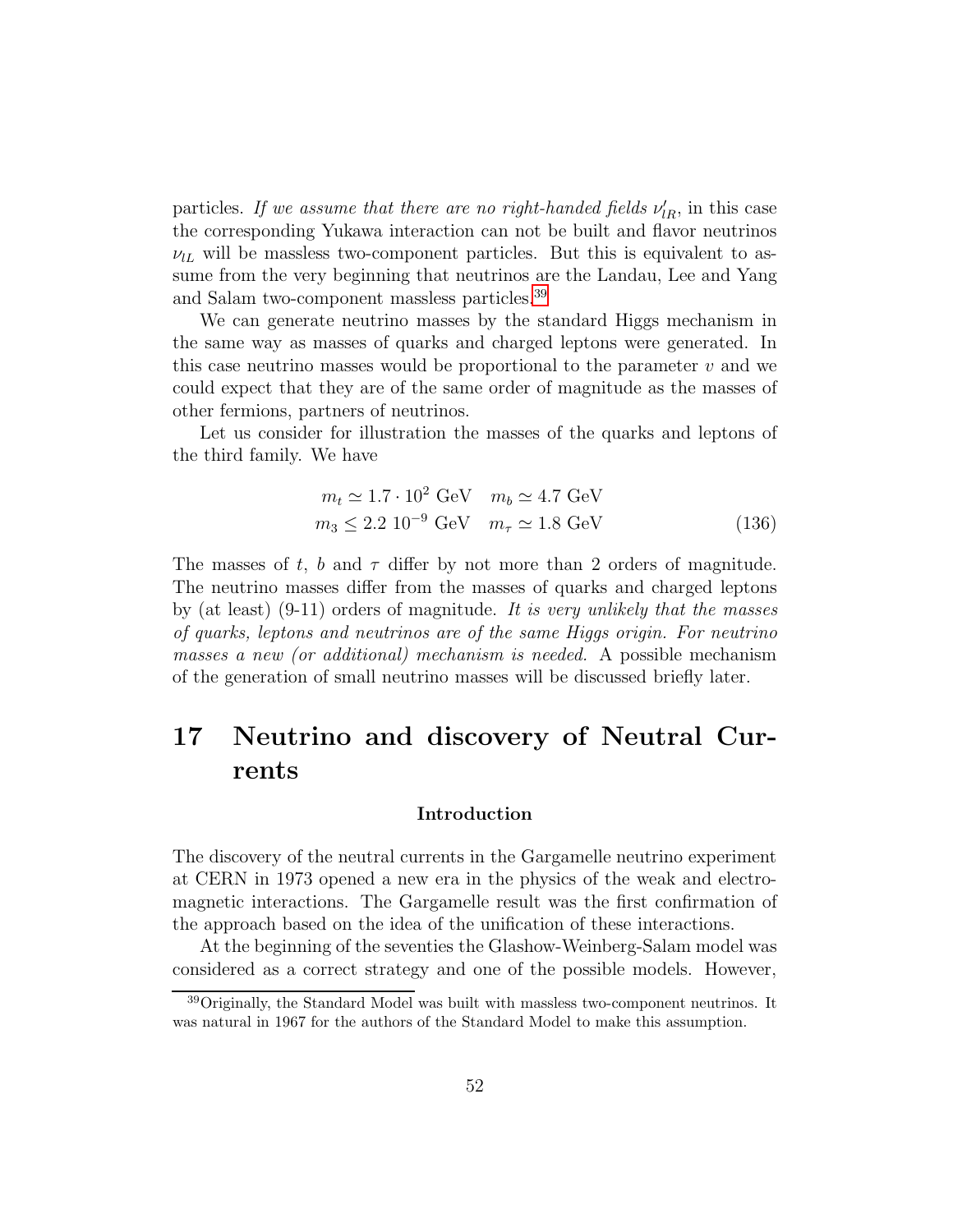after the Gargamelle discovery of NC neutrino processes, detailed investigations of the effects of NC in deep inelastic electron(muon)-nucleon scattering and in atomic transitions, the discovery of  $W^{\pm}$  and  $Z^{0}$  bosons and precise measurement of their masses, high precision studies of different electroweak processes at the  $e^+ - e^-$  colliders SLC(Stanford) and LEP (CERN) fully confirmed the minimal Glashow-Weinberg-Salam model. This model became the Standard Model of the weak and electromagnetic interactions. It perfectly describes the existing electroweak data.

Up to now, however, there is no proof of the correctness of the standard Higgs mechanism. The search for the scalar Higgs boson and the investigation of the mechanism of the symmetry breaking are first priority problems for experiments at the LHC collider at CERN.

Neutral currents were discovered in 1973 at CERN. This was the first confirmation of the unified theory of weak and electromagnetic interactions.

Due to the exchange of the  $W$ -boson between lepton and quark vertices  $\nu_{\mu}$  ( $\bar{\nu}_{\mu}$ ) produce  $\mu^{-}$  ( $\mu^{+}$ ) in the inclusive processes

<span id="page-52-0"></span>
$$
\nu_{\mu} + N \to \mu^{-} + X, \quad \bar{\nu}_{\mu} + N \to \mu^{+} + X. \tag{137}
$$

Here X means any possible final state of hadrons. If  $Q^2 \ll m_W^2$  ( $Q^2$  is the square of the momentum transfer) the effective Hamiltonian of the processes [\(137\)](#page-52-0) has the form

$$
\mathcal{H}^{CC} = \frac{G_F}{\sqrt{2}} 2\bar{\mu}_L \gamma^\alpha \nu_{\mu L} j_\alpha^{CC} + \text{h.c.},\tag{138}
$$

where  $j_{\alpha}^{CC}$  is the quark charged current and  $G_F$  is the Fermi constant (he Fermi constant has the following numerical value  $G_F = 1.166364(5) \cdot 10^{-5} \text{GeV}^{-2}$ . In the seventies the CC processes [\(137\)](#page-52-0) were intensively studied in neutrino experiments at the Fermilab and CERN. These experiments were very important for the establishment of the quark structure of the nucleon.

If in addition to the CC interaction there exists also the NC interaction, in this case processes

<span id="page-52-1"></span>
$$
\nu_{\mu} + N \to \nu_{\mu} + X, \quad \bar{\nu}_{\mu} + N \to \bar{\nu}_{\mu} + X \tag{139}
$$

induced by the exchange of the Z-boson between neutrino and quark vertices become possible. The signature of such processes is hadrons in the final state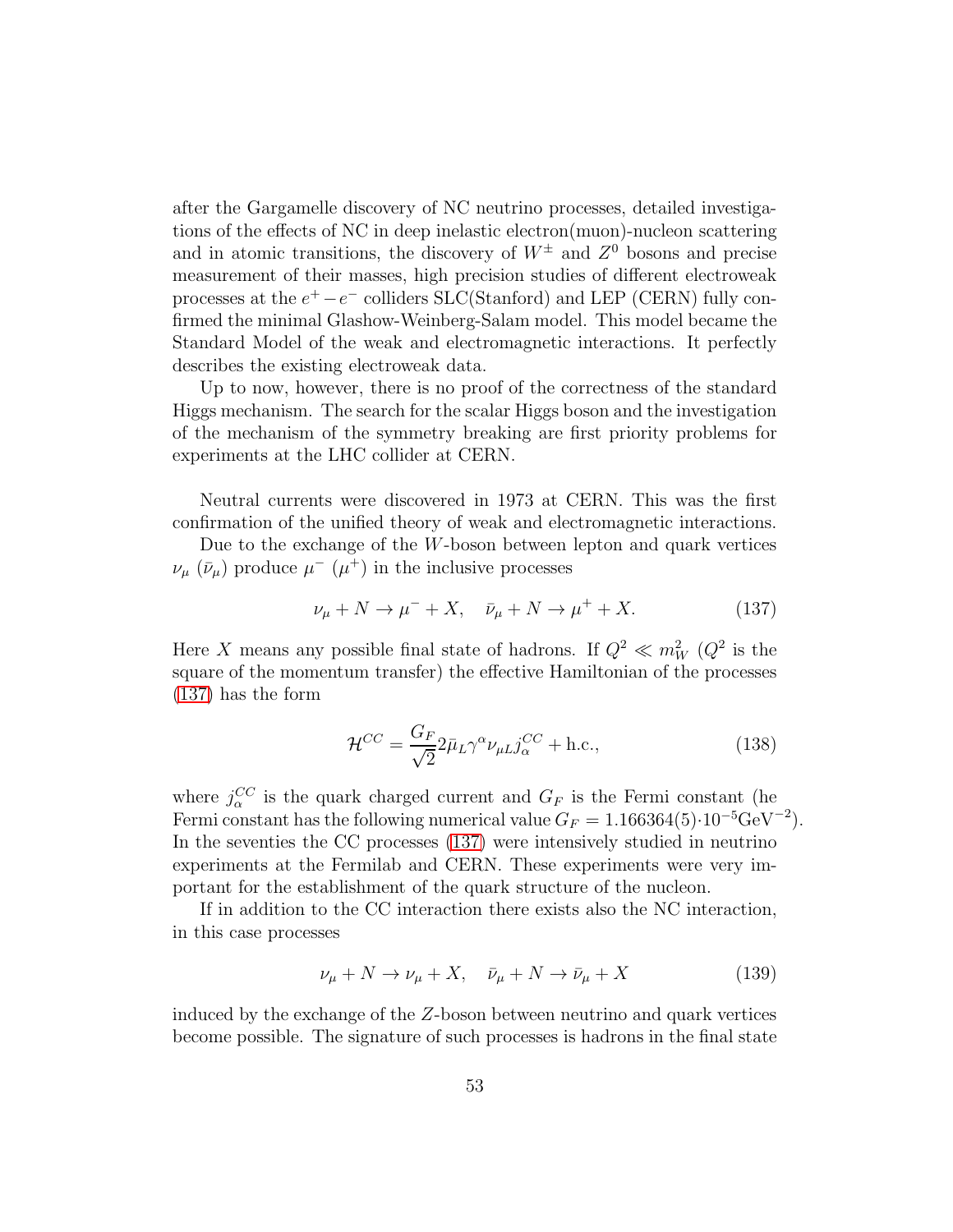(no muons). The effective SM Hamiltonian of the processes [\(139\)](#page-52-1) has the form

$$
\mathcal{H}^{NC} = \frac{G_F}{\sqrt{2}} 2\bar{\nu}_{\mu L} \gamma^{\alpha} \nu_{\mu L} j_{\alpha}^{NC} + \text{h.c.},\tag{140}
$$

where  $j_{\alpha}^{NC}$  is the neutral current of quarks. Thus, in the framework of the Standard Model CC and NC interactions are characterized by the same Fermi constant. We can expect that the cross section of the processes [\(137\)](#page-52-0) and [\(139\)](#page-52-1) are comparable.

The processes [\(139\)](#page-52-1) were observed in the large bubble chamber Gargamelle at CERN in 1973. The bubble chamber Gargamelle (4.8 m long, 2 m in diameter, filled with 18 tonnes of liquid Freon) was built specially for the study of neutrino processes. At the first meeting of the collaboration in Milan (1968), where the neutrino program was discussed, the search for NC induced processes had the eighth priority. The main aim of the experiment was an investigation of the structure of a nucleon through the observation of CC processes [\(137\)](#page-52-0). The Glashow-Weinberg-Salam model was considered at that time only as one of the possibilities.

At the beginning of 1973 one event of the NC process

<span id="page-53-0"></span>
$$
\nu_{\mu} + e \rightarrow \nu_{\mu} + e. \tag{141}
$$

was found in the Gargamelle chamber. Taking into account that the background for  $(141)$  is very small (less than  $1\%$ ) this one event motivated the intensive search for hadronic NC-induced processes [\(137\)](#page-52-0) which have cross sections about two orders of magnitude larger than the cross section of the NC leptonic process [\(141\)](#page-53-0).

The main problem in the search for hadronic NC processes was a background from neutrons produced in CC neutrino interactions in the surrounding materials. The proof of the neutrino origin of NC hadronic events followed from the fact that the ratio of selected NC events and CC events did not depend on the longitudinal and radial distances, whereas hadronic events of the neutron origin would have shown strong dependence on the distance. Obviously, the large size of the bubble chamber was very important for the detection of NC events. In the first Gargamelle publication [\[54\]](#page-88-5) for the ratio R of the number of NC and CC events the following values were given

$$
R_{\nu} = 0.21 \pm 0.03, \quad R_{\bar{\nu}} = 0.45 \pm 0.09. \tag{142}
$$

In the beginning these data were confirmed by the HPWF collaboration working at the Fermilab. However, later the HPWF collaboration modified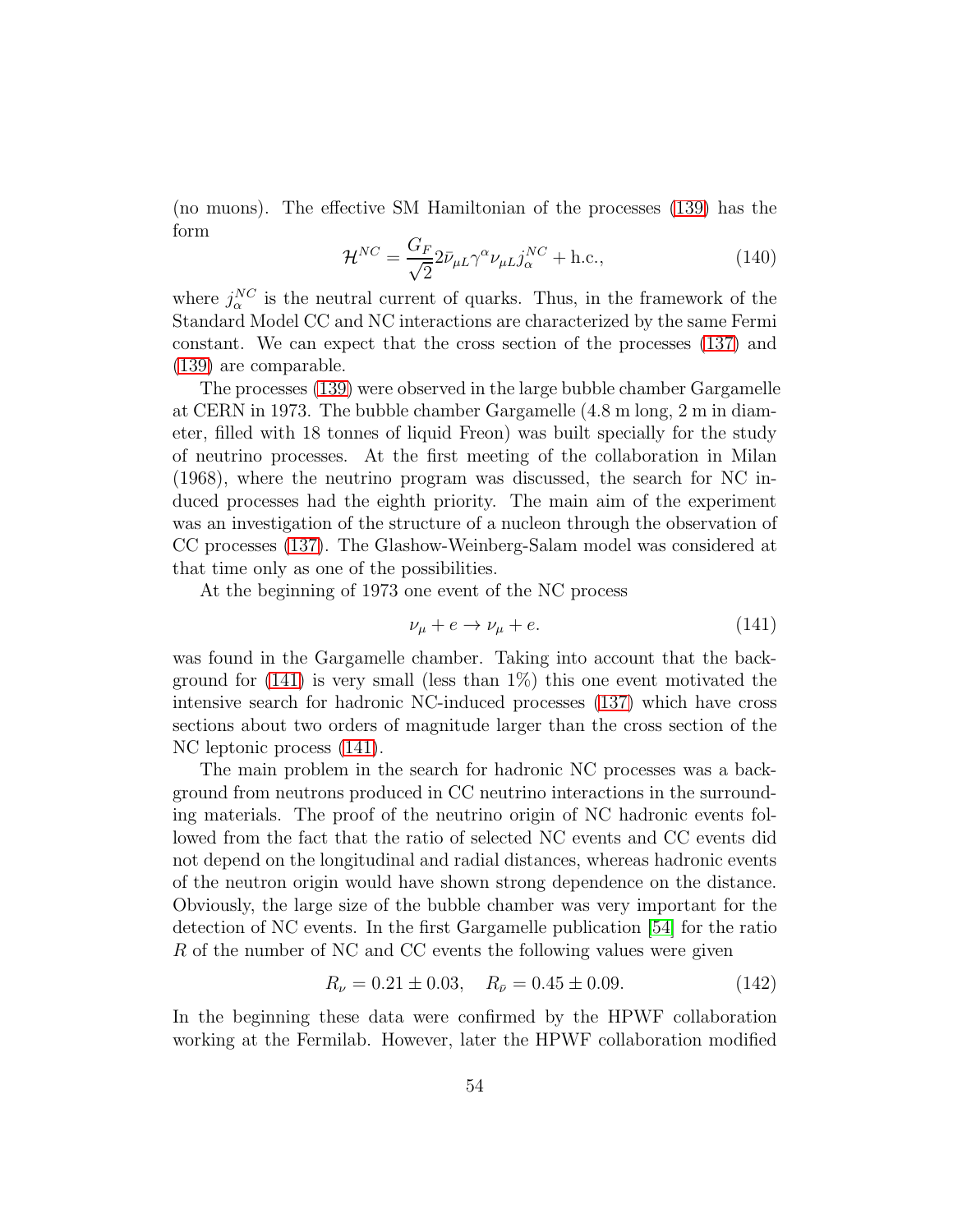their detector and for the ratio  $R_{\nu}$  they announced a result compatible with zero  $(R_{\nu} = 0.05 \pm 0.05)$ . For about one year many people at CERN and other places did not believe in the correctness of the Gargamelle result.

By the middle of 1974 the Gargamelle collaboration doubled their statistics and confirmed their original result. The HPWF collaboration made a new measurement and also confirmed the Gargamelle finding. This result was confirmed by other Fermilab neutrino experiments. The discovery of the neutral currents was firmly established.

The eighties and nineties were the years of intensive study of different NC-induced processes. The effects of neutral currents were observed in the experiments on the measurement of the asymmetry in the deep inelastic scattering of polarized electrons (and muons) on an unpolarized nucleon target and on the study of atomic processes  $40$ , in experiments on the study of  $\nu_\mu(\bar{\nu}_\mu) + e \rightarrow \nu_\mu(\bar{\nu}_\mu) + e$  processes, etc. All these data were in perfect agreement with the SM. The values of the parameter  $\sin^2 \theta_W$  obtained from the data of different experiments are in a good agreement with each other. From the measurement of the cross sections of NC neutrino reactions [\(139\)](#page-52-1) and CC neutrino reactions [\(137\)](#page-52-0) it was obtained [\[55\]](#page-88-6)

$$
\sin^2 \theta_W = 0.2277 \pm 0.0016. \tag{143}
$$

## 18 Neutrino masses, mixing and oscillations

## 18.1 Earliest ideas of neutrino masses and oscillations Introduction

The earliest ideas of neutrino masses, mixing and oscillations were based on arguments like an analogy between weak interactions of leptons and hadrons (quarks), the Nagoya model with the neutrino as a constituent of the proton and other baryons, etc.

After the great success of the theory of the two-component massless neutrinos, for many years these ideas were not shared by the majority of physicists.

<span id="page-54-0"></span><sup>&</sup>lt;sup>40</sup>In such experiments, the effect of interference of diagrams with the exchange of  $\gamma$  and Z was revealed.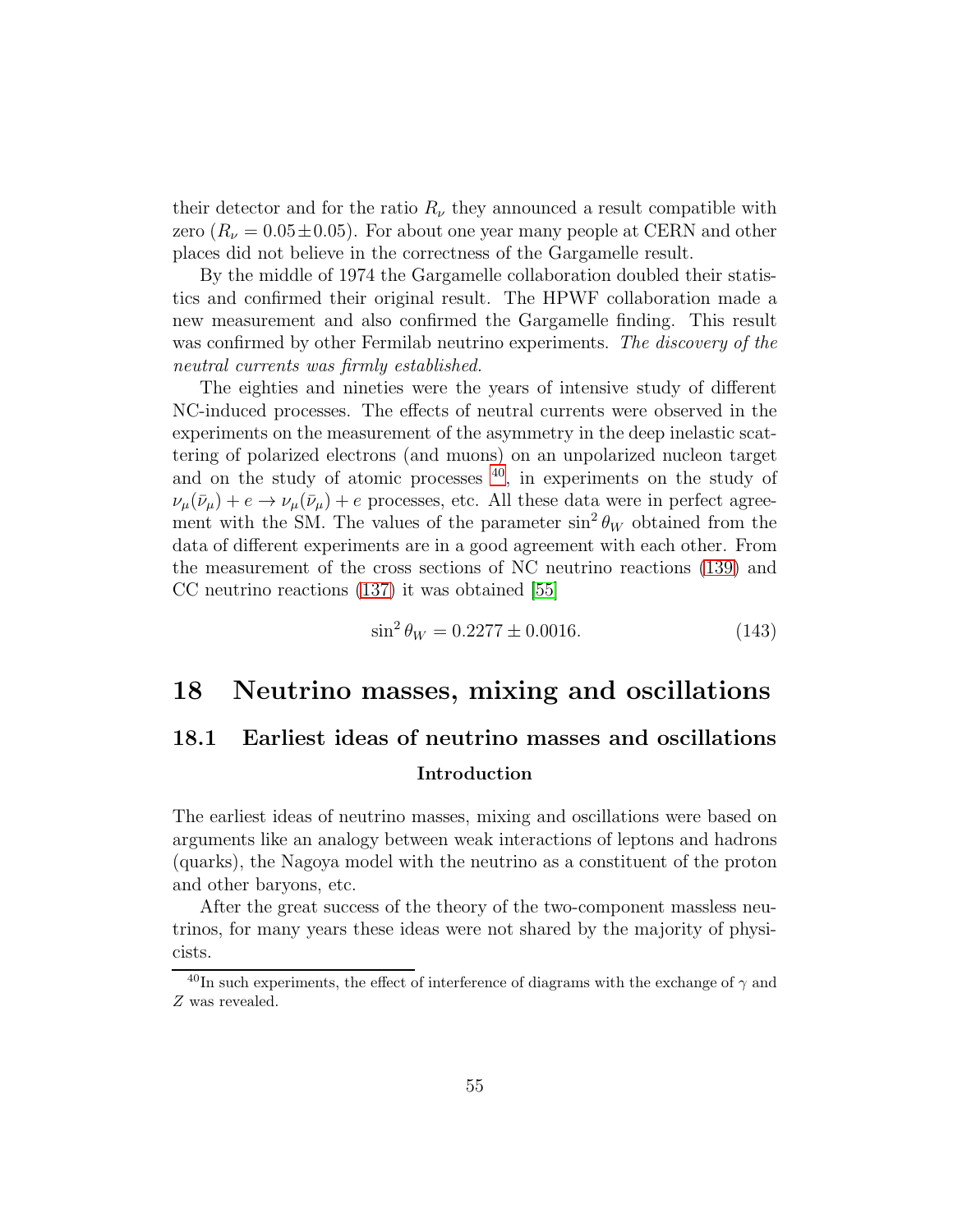Of course, it was absolutely unknown in the seventies whether neutrinos had small masses and, if they had masses, whether they were mixed. However, understanding of neutrino oscillations as an interference phenomenon made it clear (S. Bilenky and B. Pontecorvo [\[67\]](#page-88-7)) that

- 1. Experiments on the search for neutrino oscillations constitute the most sensitive way to look for small neutrino mass-squared differences.
- 2. Experiments with neutrinos from different facilities are sensitive to different values of neutrino mass-squared differences. Neutrino oscillations must be searched for in all possible neutrino experiments (solar, atmospheric, reactor, accelerator).

This strategy was summarized in [\[67\]](#page-88-7). After many years of efforts it brought success.

The first idea of neutrino masses and oscillations was suggested in 1957- 58 by B. Pontecorvo [\[57,](#page-88-8) [58\]](#page-88-9). At that time the Gell-Mann and Pais [\[56\]](#page-88-10) theory of  $K^0 \rightleftarrows \overline{K}^0$  mixing and oscillations was confirmed by experiment. Pontecorvo was fascinated by the idea of particle-mixing and oscillations and thought about a possibility of oscillations in the lepton world. In such a way he came to the idea of neutrino oscillations which was a very courageous idea at the time when there was a common opinion that the neutrino is a two-component massless particle.

Before discussing neutrino oscillations let us briefly consider  $(K^0 - \bar{K}^0)$ mixing and oscillations which were studied in detail in many experiments.  $K^0$  and  $\bar{K}^0$  are particles with strangeness equal to +1 and -1, respectively. They are produced in hadronic processes  $(\pi_- + p \to K^0 + \Lambda$  etc) in which the strangeness is conserved. For the states of  $K^0$  and  $\bar{K}^0$  we have

$$
H_0 \mid K^0 \rangle = m \mid K^0 \rangle, \quad H_0 \mid \bar{K}^0 \rangle = m \mid \bar{K}^0 \rangle. \tag{144}
$$

Here  $H_0$  is the sum of the free Hamiltonian and Hamiltonians of the strong and electromagnetic interactions,  $|K^0\rangle$  and  $|\bar{K}^0\rangle$  are states of  $K^0$  and  $\bar{K}^0$  (in the rest frame) and m is their mass. The arbitrary phase of  $|K^0\rangle$  and  $|\bar{K}^0\rangle$ can be chosen in such a way that

$$
|\bar{K}^0\rangle = CP \; |K^0\rangle,\tag{145}
$$

where  $C$  is the operator of the charge conjugation and  $P$  is the operator of the space inversion.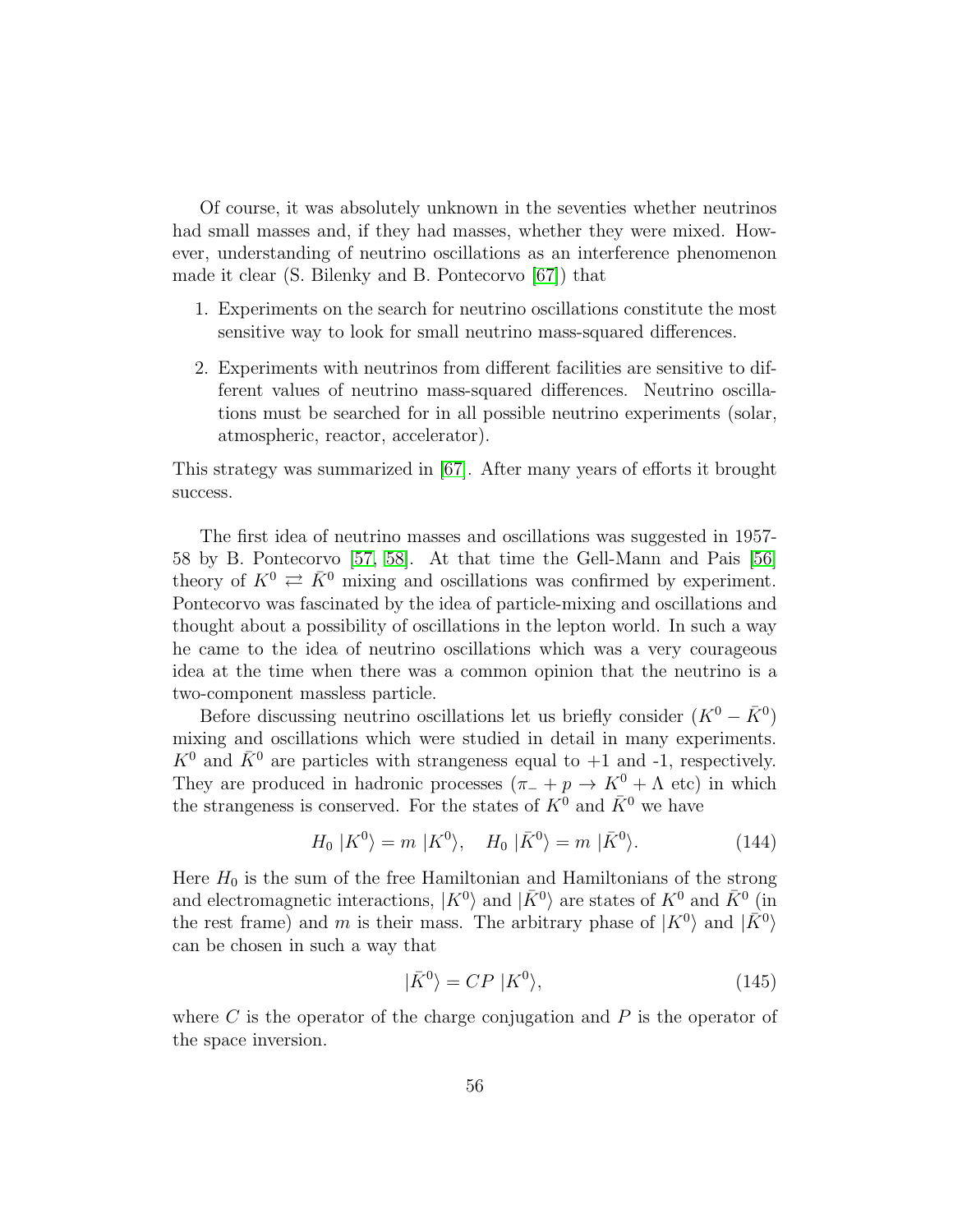The weak interaction does not conserve strangeness. Eigenstates of the total Hamiltonian, which includes the Hamiltonian of the weak interaction, are superpositions

<span id="page-56-0"></span>
$$
|K_S^0\rangle = p |K^0\rangle + q |\bar{K}^0\rangle, \quad |K_L^0\rangle = p |K^0\rangle - q |\bar{K}^0\rangle. \tag{146}
$$

From the normalization condition of the states  $|K_{S,L}^0\rangle$  it follows that the coefficients p and q satisfy the condition  $|p|^2 + |q|^2 = 1$ . From [\(146\)](#page-56-0) we find the following relations

<span id="page-56-3"></span>
$$
|K^0\rangle = \frac{1}{2p} \left( |K_S^0\rangle + |\bar{K}_L^0\rangle \right), \quad |\bar{K}^0\rangle = \frac{1}{2q} \left( |K_S^0\rangle - |\bar{K}_L^0\rangle \right). \tag{147}
$$

Thus, the states of particles with definite strangeness  $K^0$  and  $\bar{K}^0$  are superpositions ("mixtures") of the states of particles with definite masses and widths  $K^0_S$  and  $\bar{K}^0_L$ , eigenstates of the total effective nonhermitian Hamiltonian  $H$ :

$$
H \mid K_{S,L}^0 \rangle = \lambda_{S,L} \mid K_{S,L}^0 \rangle. \tag{148}
$$

Here

$$
\lambda_{S,L} = m_{S,L} - \frac{i}{2} \Gamma_{S,L},\tag{149}
$$

where  $m_{S,L}$  and  $\Gamma_{S,L}$  are the mass and the total width of  $K_S^0$  ( $K_L^0$ ). From experimental data it follows that the lifetimes of  $K_S^0$  (Short-lived) and  $K_L^0$ (Long-lived) are given by [\[46\]](#page-87-6)

$$
\tau_S = \frac{1}{\Gamma_S} = (0.8953 \pm 0.0005) \cdot 10^{-10} s, \quad \tau_L = \frac{1}{\Gamma_L} = (5.116 \pm 0.021) \cdot 10^{-8} s.
$$
\n(150)

States with definite masses and widths are evolved in proper time  $t$  as follows:

<span id="page-56-1"></span>
$$
|K_S^0\rangle_t = e^{-i\lambda_S t} |K_S^0\rangle, \quad |K_L^0\rangle_t = e^{-i\lambda_L t} |K_L^0\rangle.
$$
 (151)

Let us consider the evolution in time of a state  $|K^0\rangle$  which describes  $K^0$ particles produced in a strong process. We will neglect small effects of CP violation. In this case we have  $p = q = \frac{1}{\sqrt{2}}$  $\frac{1}{2}$  and

$$
|K_S^0\rangle \simeq |K_1^0\rangle = \frac{1}{\sqrt{2}}(|K^0\rangle + |\bar{K}^0\rangle), \ |K_L^0\rangle \simeq |K_2^0\rangle = \frac{1}{\sqrt{2}}(|K^0\rangle - |\bar{K}^0\rangle). \tag{152}
$$

Thus, in the case of CP-conservation we have the following mixing relations

<span id="page-56-2"></span>
$$
|K^{0}\rangle = \frac{1}{\sqrt{2}}(|K_{1}^{0}\rangle + |K_{2}^{0}\rangle), \quad |\bar{K}^{0}\rangle = \frac{1}{\sqrt{2}}(|K_{1}^{0}\rangle - |K_{2}^{0}\rangle). \tag{153}
$$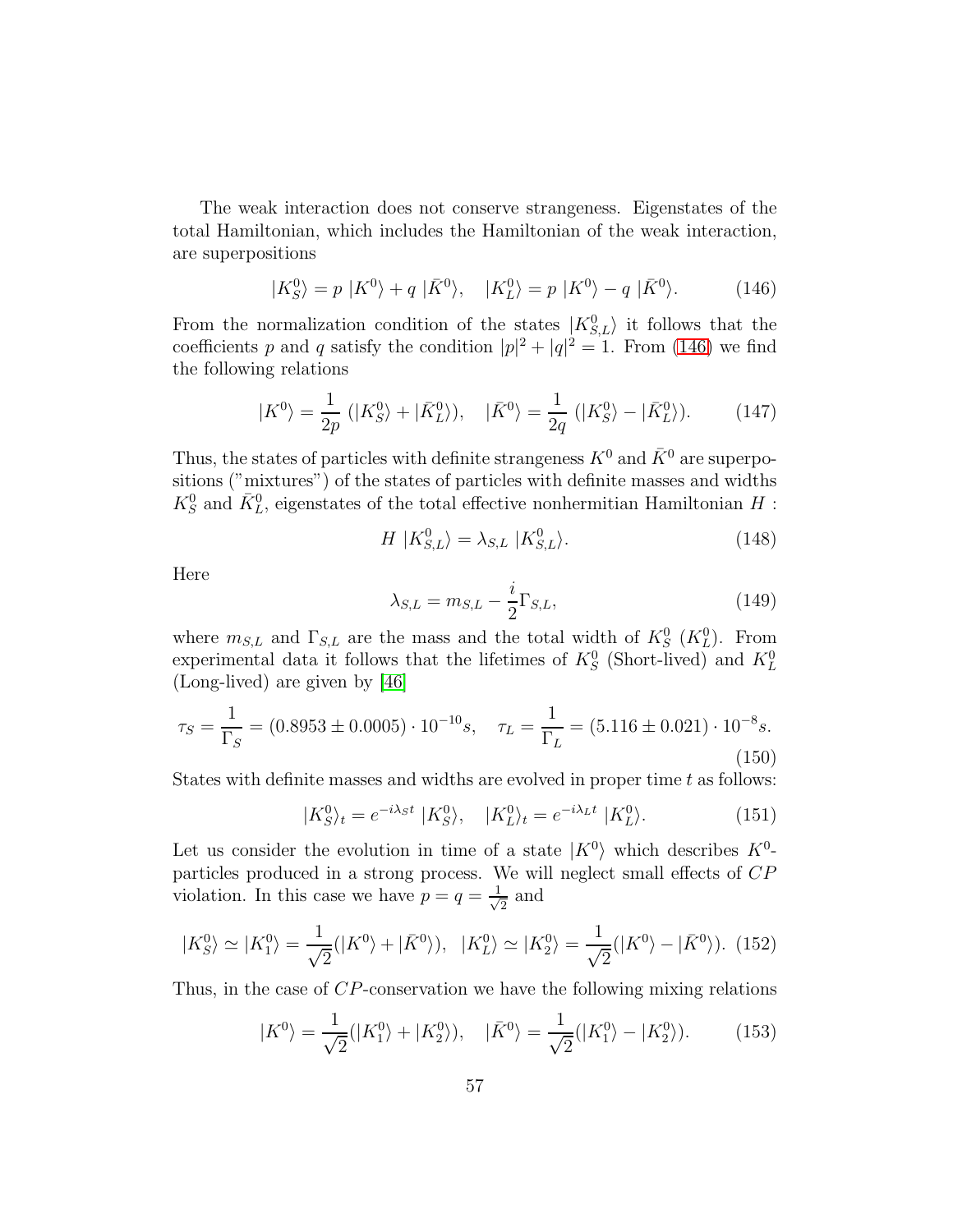From [\(151\)](#page-56-1) and [\(153\)](#page-56-2) we find

$$
|K^{0}\rangle_{t} = \frac{1}{\sqrt{2}} (e^{-i\lambda_{S}t} |K_{1}^{0}\rangle + e^{-i\lambda_{L}t} |K_{2}^{0}\rangle) = g_{+}(t)|K^{0}\rangle + g_{-}(t)|\bar{K}^{0}\rangle, \quad (154)
$$

where

$$
g_{+}(t) = \frac{1}{2}(e^{-i\lambda_{S}t} + e^{-i\lambda_{L}t}), \quad g_{-}(t) = \frac{1}{2}(e^{-i\lambda_{S}t} - e^{-i\lambda_{L}t}).
$$
 (155)

The state  $|\bar{K}^0\rangle_t$  depends on time in a similar way

<span id="page-57-0"></span>
$$
|\bar{K}^0\rangle_t \simeq \frac{1}{\sqrt{2}} (e^{-i\lambda_S t} |K_1^0\rangle - e^{-i\lambda_L t} |K_2^0\rangle) = g_+(t) |\bar{K}^0\rangle + g_-(t) |K^0\rangle. \tag{156}
$$

Thus, because of the mixing [\(147\)](#page-56-3) at  $t > 0$  the states  $|K^0\rangle_t$  and  $|\bar{K}^0\rangle_t$  are superpositions of  $|K^0\rangle$  and  $|\bar{K}^0\rangle$ . The probability of the transition  $K^0 \to \bar{K}^0$ during the time  $t$  is given by the expression

$$
P(K^{0} \to \bar{K}^{0}; t) = |g(t)|^{2} = \frac{1}{4} (e^{-\Gamma_{S}t} + e^{-\Gamma_{L}t} - 2e^{-\frac{1}{2}(\Gamma_{S} + \Gamma_{L})t} \cos \Delta mt), \tag{157}
$$

where  $\Delta m = m_L - m_S$ . Thus, the oscillating term of the probability is determined by the mass difference of the  $K^0_L$  and  $K^0_S$  mesons. Let us stress that this term originates from the interference of the exponents in [\(156\)](#page-57-0).

The study of the t-dependence of the probability  $P(K^0 \to \bar{K}^0; t)$  in the region  $\Delta m t \geq 1$  allows one to determine the mass difference  $\Delta m$ . From the analysis of the experimental data it was found  $41$ 

$$
\Delta m = (3.483 \pm 0.006) \cdot 10^{-6} \text{eV}.
$$
 (158)

The measurement of such a small quantity became possible because of the interference nature of the  $K^0 \to \bar{K}^0$  oscillations.

We will discuss now Pontecorvo's idea of neutrino oscillations. Pontecorvo believed in the existence of symmetry between weak interaction of leptons and hadrons and he came first to the idea of muonium -antimuonum oscillations [\[57\]](#page-88-8) which in the framework of the lepton-hadron symmetry are analogous to  $K^0 \rightleftarrows \overline{K}^0$  oscillations. (muonium is the bound state  $(\mu^+ - e^-)$  and antimuonum is the bound state of  $(\mu^- - e^+)$ ). In [\[57\]](#page-88-8), Pontecorvo also mentioned neutrino oscillations. This was soon after the two-component theory

<span id="page-57-1"></span><sup>&</sup>lt;sup>41</sup>This value is many orders of magnitude smaller than the masses of the neutral kaons  $(m_{K^0} = 497.614 \pm 0.022 \text{MeV})$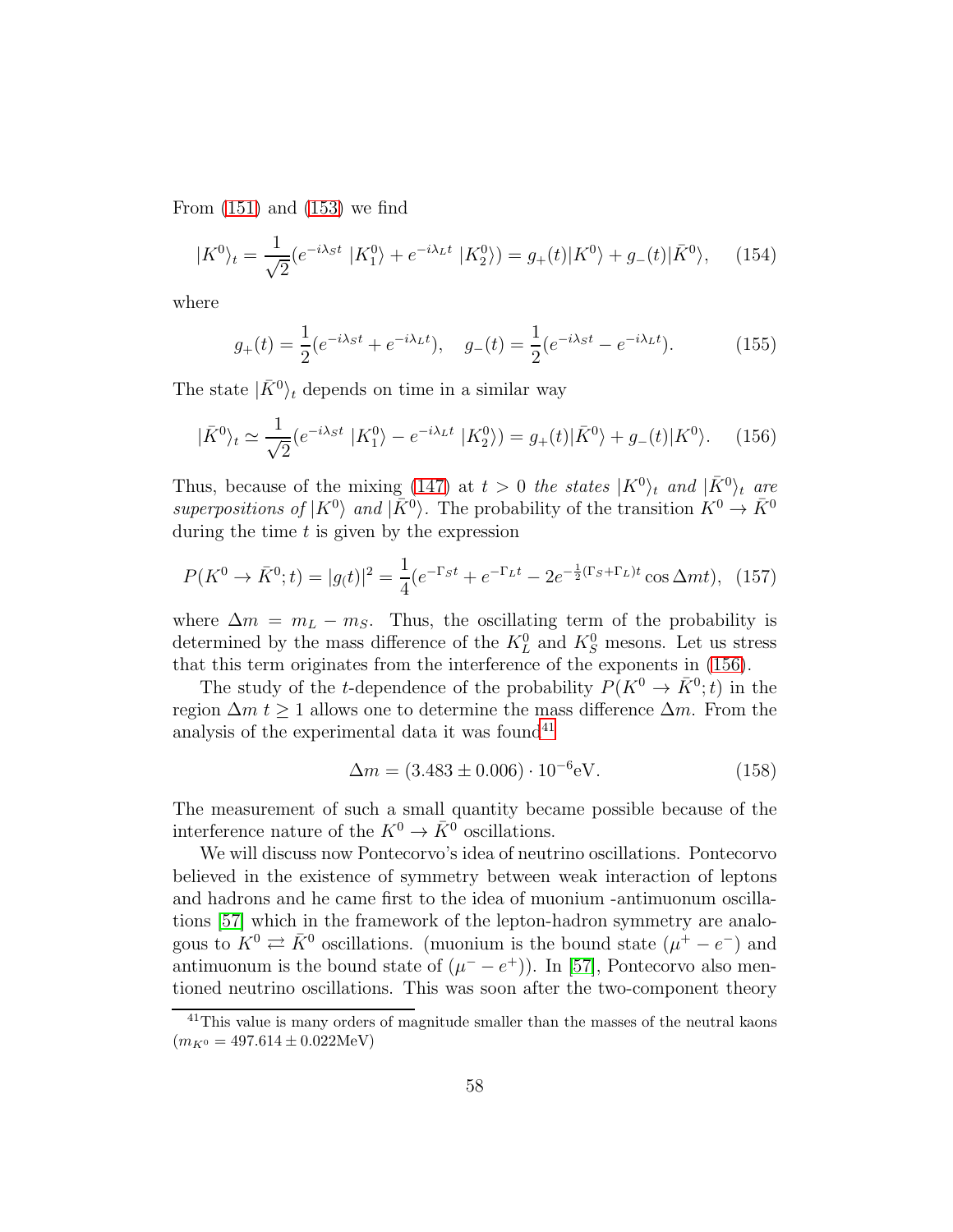of a massless neutrino was proposed and the neutrino helicity was measured in the Goldhaber et al. experiment. Only one type of neutrino was known at that time. Everybody believed that there were only two neutrino states:  $\nu_L$  and  $\bar{\nu}_R$ . Pontecorvo assumed that

- 1. Neutrinos had small masses.
- 2. Lepton number was not conserved.
- 3. Additional neutrino states  $\bar{\nu}_L$  and  $\nu_R$  existed so that  $\nu_L$  could be transferred into  $\bar{\nu}_L$  and  $\bar{\nu}_R$  could be transferred into  $\nu_R$ .

Pontecorvo wrote in [\[57\]](#page-88-8): "If the theory of two-component neutrino theory was not valid (which is hardly probable at present) and if the conservation law for neutrino charge took not place, neutrino  $\rightarrow$  antineutrino transitions in vacuum would be in principle possible."

A special paper on neutrino oscillations [\[58\]](#page-88-9) was published by B. Pontecorvo in 1958. At that time R. Davis was doing an experiment with reactor antineutrinos [\[35\]](#page-87-8) with the aim to test the conservation of the lepton number L. Davis searched for the production of  $37\text{Ar}$  in the process

<span id="page-58-0"></span>
$$
\bar{\nu} + ^{37}Cl \to e^- + ^{37}Ar, \tag{159}
$$

which is evidently forbidden if  $L$  is conserved. A rumor reached B. Pontecorvo that Davis had seen some events [\(159\)](#page-58-0). B.Pontecorvo who had earlier been thinking about neutrino oscillations was very excited with a possibility to explain Davis "events" by  $\bar{\nu}_R \rightarrow \nu_R$  oscillations.

He wrote: "Recently the question was discussed [\[57\]](#page-88-8) whether there exist other *mixed* neutral particles beside the  $K^0$  mesons, i.e., particles that differ from the corresponding antiparticles, with the transitions between particle and antiparticle states not being strictly forbidden. It was noted that the neutrino might be such a mixed particle, and consequently there existed a possibility of real neutrino  $\rightleftarrows$  antineutrino transitions in vacuum, provided that lepton (neutrino) charge was not conserved. This means that the neutrino and antineutrino are mixed particles, i.e., a symmetric and antisymmetric combination of two truly neutral Majorana particles  $\nu_1$  and  $\nu_2$  of different combined parity".

So basically by analogy with the  $K^0 - \bar{K}^0$  mixing [\(153\)](#page-56-2) Pontecorvo assumed that

<span id="page-58-1"></span>
$$
|\bar{\nu}_R\rangle = \frac{1}{\sqrt{2}}(|\nu_1\rangle + |\nu_2\rangle), \quad |\nu_R\rangle = \frac{1}{\sqrt{2}}(|\nu_1\rangle - |\nu_2\rangle), \tag{160}
$$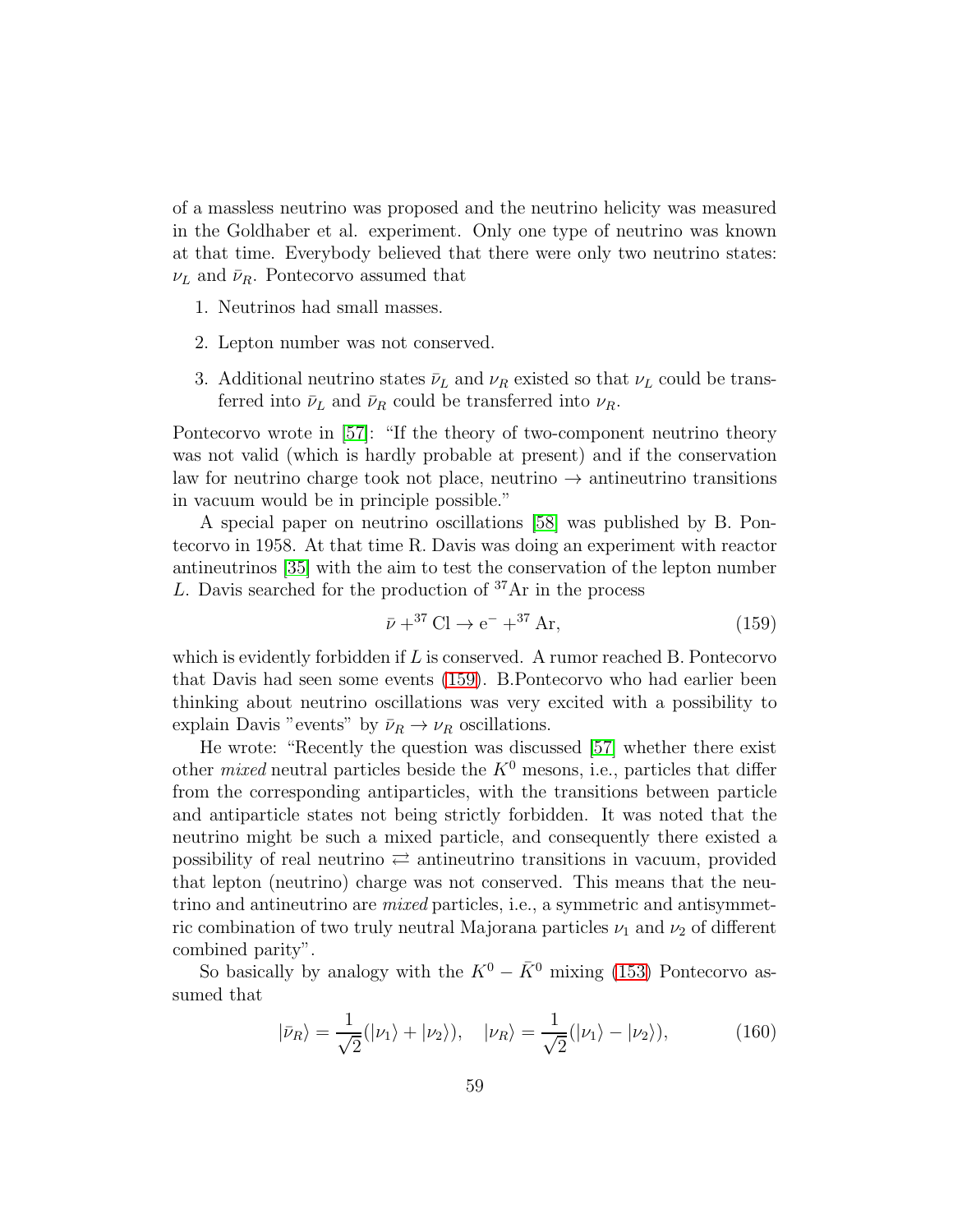where  $|\nu_{1,2}\rangle$  are states of Majorana neutrinos  $\nu_{1,2}$  with masses  $m_{1,2}$ .

In contrast to  $K_{S,L}^0$  the neutrinos  $\nu_{1,2}$  are stable particles <sup>[43](#page-59-1)</sup>. From [\(160\)](#page-58-1) we find (in the lab. system)

<span id="page-59-2"></span>
$$
|\bar{\nu}_R\rangle_t = \frac{1}{\sqrt{2}} (e^{-iE_1t}|\nu_1\rangle + e^{-iE_2t}|\nu_2\rangle) = \frac{1}{2}(g_+(t)|\bar{\nu}_R\rangle + g_-(t)|\nu_R\rangle). \tag{161}
$$

Here

<span id="page-59-3"></span>
$$
g_{\pm}(t) = (e^{-iE_1t} \pm e^{-iE_2t}), \quad E_i = \sqrt{p^2 + m_i^2} \simeq p + \frac{m_i^2}{2E}, \quad (162)
$$

where p is the neutrino momentum. In neutrino experiments we have  $p \gg m_i$ and  $p \simeq E$  (*E* is the neutrino energy).

From [\(161\)](#page-59-2) and [\(162\)](#page-59-3) for the transition probabilities we obtain the following expressions:

<span id="page-59-4"></span>
$$
P(\bar{\nu}_R \to \nu_R) = \frac{1}{2}(1 - \cos\frac{\Delta m^2 L}{2E}), \quad P(\bar{\nu}_R \to \bar{\nu}_R) = 1 - \frac{1}{2}(1 - \cos\frac{\Delta m^2 L}{2E}),
$$
\n(163)

where  $\Delta m^2 = m_2^2 - m_1^2$  and  $L \simeq t$  is the distance between neutrino source and neutrino detector.

Thus, in the case of the neutrino oscillations the probability for a reactor antineutrino to survive  $P(\bar{\nu}_R \to \bar{\nu}_R)$  depends on the distance L. B. Pontecorvo wrote in [\[58\]](#page-88-9):"...the cross section of the production of neutrons and positrons in the process of the absorption of antineutrinos from a reactor by protons would be smaller than the expected cross section. It would be extremely interesting to perform the Reines-Cowan experiment at different distances from reactor".

Pontecorvo obviously did not know the value of the neutrino mass-squared difference  $\Delta m^2$ . If it is relatively large, the cosine terms in [\(163\)](#page-59-4) disappear due to averaging over neutrino energies and distance. In this case  $P(\bar{\nu}_R \to \bar{\nu}_R) = P(\bar{\nu}_R \to \nu_R) = \frac{1}{2}$ . Discussing this case he wrote :"...a beam of neutral leptons consisting mainly of antineutrinos when emitted from a nuclear reactor, will consist at some distance L from the reactor of half neutrinos and half antineutrinos."

If  $\Delta m^2$  is very small, in this case the cosine terms are practically equal to one and the effect of oscillations of reactor antineutrinos could not be

<span id="page-59-0"></span><sup>&</sup>lt;sup>42</sup>If the lepton number L is violated, there is no way to distinguish a neutrino and an antineutrino: they are the same particles. A theory of such particles was proposed by E. Majorana in 1937 [\[24\]](#page-86-0).

<span id="page-59-1"></span><sup>43</sup>No indications in favor of neutrino decays were found.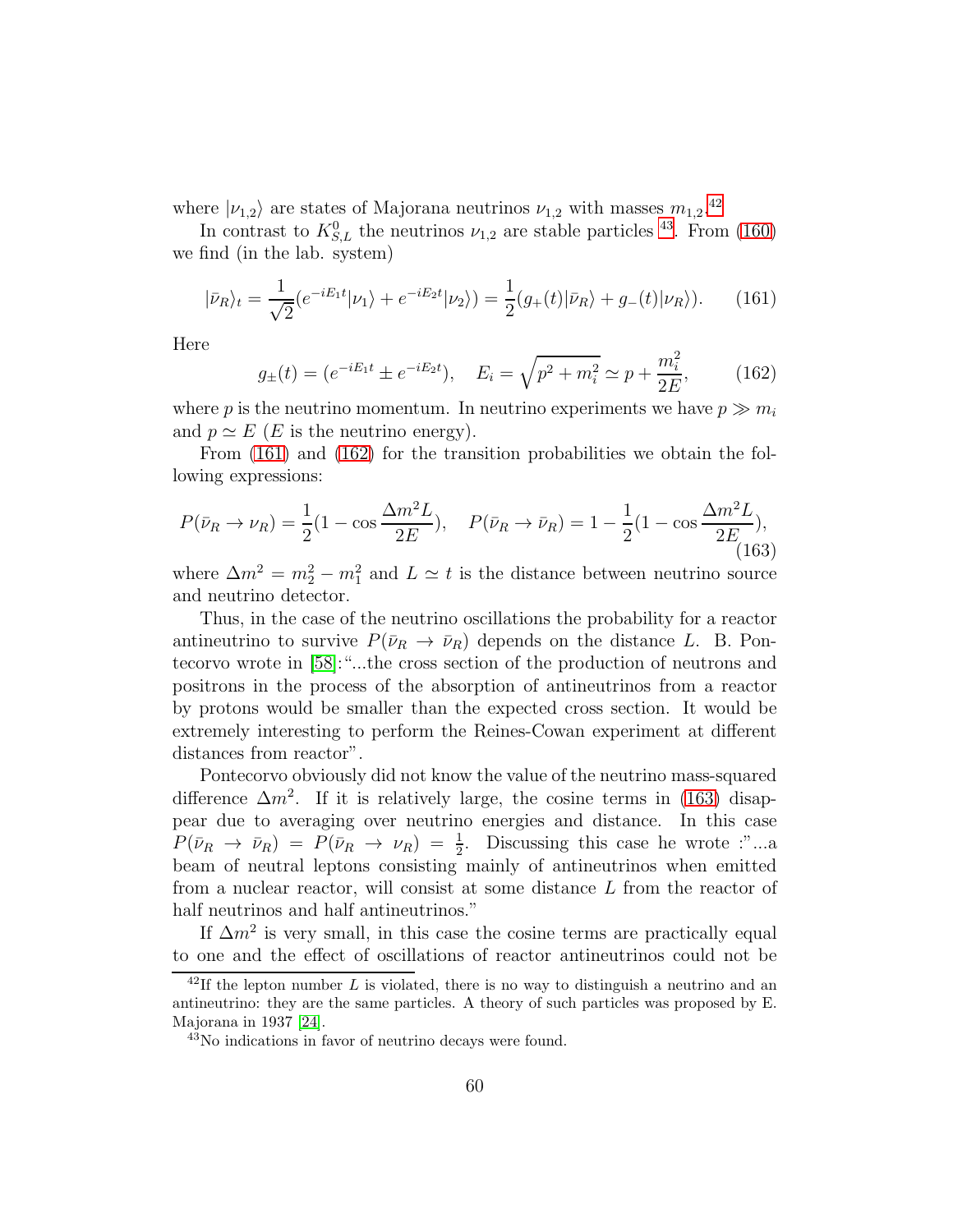observed. Pontecorvo noticed in [\[58\]](#page-88-9): "...effect of transformation of neutrino into antineutrino and vice versa may be unobservable in laboratory, but will certainly occur, at least, on an astronomic scale".

Let us stress again that the proposal of neutrino oscillations immediately after the great success of the two-component neutrino theory and in the situation when only one type of neutrino was known was a very nontrivial one. The Pontecorvo paper was written at the time when the Davis reactor experiment was not yet finished and candidate-events [\(159\)](#page-58-0) existed. In order to explain them he had to assume that  $\nu_R$  interacts with matter. He wrote:"... it is impossible to conclude a priori that the antineutrino beam which at first is essentially incapable of inducing the reaction in question transforms itself into a beam in which a definite fraction of particles can induce such reaction".

In spite of the fact that the candidate-events [\(159\)](#page-58-0) disappeared and only an upper bound for the cross section of the process [\(159\)](#page-58-0) was found in the Davis experiment, Pontecorvo continued to believe in neutrino oscillations. He liked the idea that neutrinos (antineutrinos) produced in weak processes can oscillate into antineutrinos (neutrinos) which have no (standard) weak interaction. He proposed to name such noninteracting neutrinos sterile. The idea of sterile neutrinos is very popular nowadays.

The program of the study of oscillations of reactor antineutrinos, which was outlined by B. Pontecorvo in the very first paper on neutrino oscillations, was realized in the KamLAND experiment about 40 years later. We will discuss this experiment in the next subsection.

After the first paper on the neutrino oscillations Pontecorvo continued to think about this fascinating phenomenon. His belief in neutrino masses was based on the fact that there was no principle (like gauge invariance for photon) which requires the neutrino to be a massless particle.

In the sixties, B. Pontecorvo discussed the problem of neutrino masses with L. Landau, one of the authors of the two-component neutrino theory. Landau agreed with Pontecorvo that after the V-A theory, which was based on the assumption that the left-handed components of all fields entered into weak interaction Hamiltonian, neutrino was not longer special particles and it would be natural for neutrinos to have small masses.

After the discovery of the second neutrino  $\nu_{\mu}$  Pontecorvo applied his idea of neutrino oscillations to the case of two types of neutrinos  $\nu_e$  and  $\nu_\mu$ . In the second paper on neutrino oscillations published in 1967 [\[59\]](#page-88-11) Pontecorvo considered  $\nu_e \rightleftarrows \nu_\mu$ ,  $\nu_e \rightleftarrows \bar{\nu}_{eL}$  (sterile),  $\nu_e \rightleftarrows \bar{\nu}_{\mu L}$  (sterile), etc. oscillations and applied the idea of neutrino oscillations to solar neutrinos.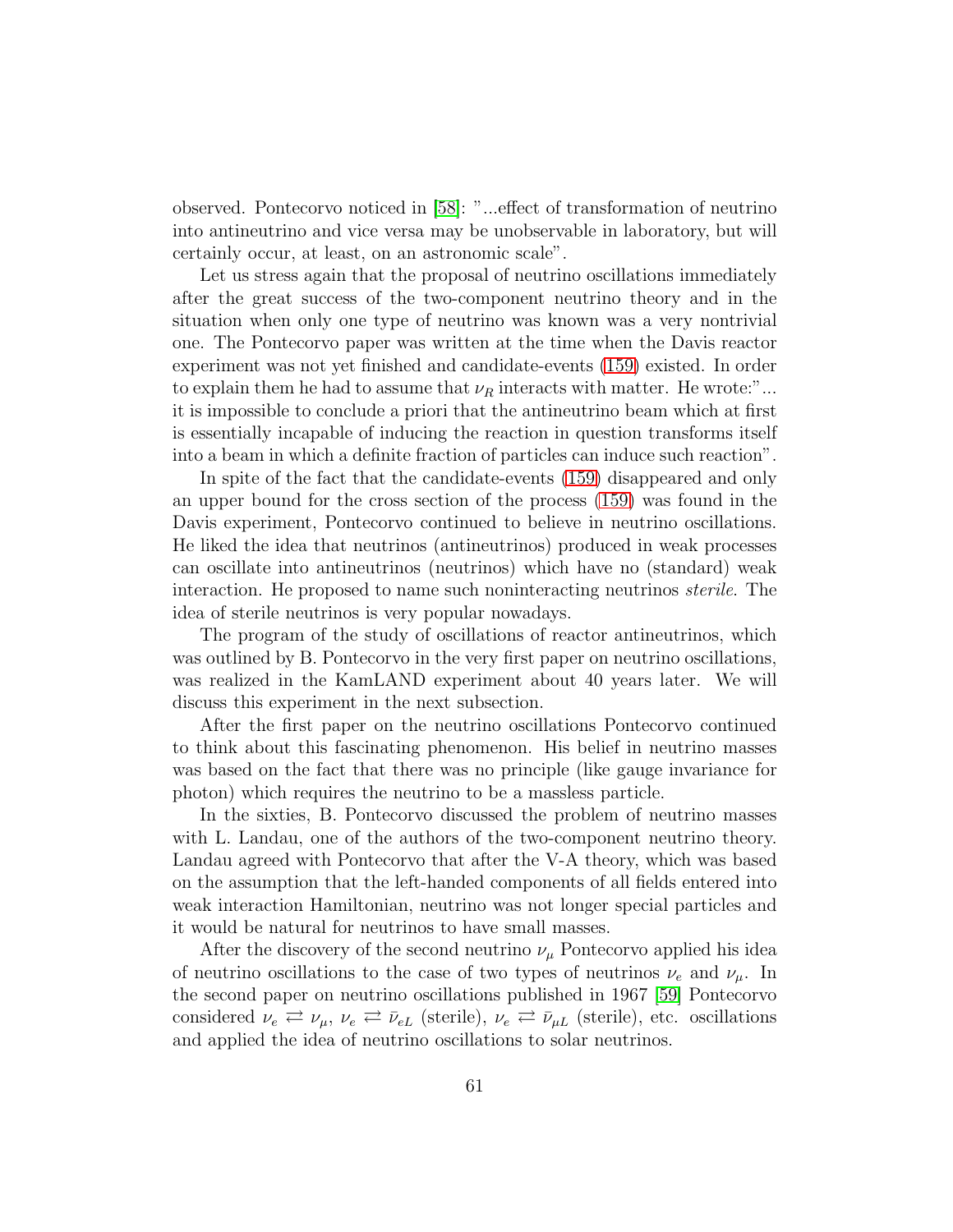At that time R. Davis started his famous experiment on the detection of the solar neutrinos in which the radiochemical method of neutrino detection, proposed by B.Pontecorvo in 1946, was used. Solar neutrinos were detected in this experiment via the the observation of the reaction

$$
\nu_e + ^{37}Cl \to e^- + ^{37}Ar. \tag{164}
$$

In the paper [\[59\]](#page-88-11) B. Pontecorvo wrote: "From an observational point of view the ideal object is the sun. If the oscillation length is smaller than the radius of the sun region effectively producing neutrinos, (let us say one tenth of the sun radius  $R_{\odot}$  or 0.1 million km for <sup>8</sup>B neutrinos, which will give the main contribution in the experiments being planned now), direct oscillations will be smeared out and unobservable. The only effect on the earth's surface would be that the flux of observable sun neutrinos must be two times smaller than the total (active and sterile) neutrino flux."

The first Davis results was obtained at the end of the sixties (see [\[60\]](#page-88-12)). It was found that the upper bound of the observed flux of the solar  $\nu_e$ 's was  $(2-3)$  times smaller than the predicted flux. This result created "the solar neutrino problem". In [\[59\]](#page-88-11) Pontecorvo envisaged the solar neutrino problem. He understood, however, that the prediction of the flux of highenergy  ${}^{8}B$  neutrinos, which gave the major contribution to the event rate in the Davis experiment, was an extremely difficult problem: "Unfortunately, the relative weight of different thermonuclear reactions in the sun and its central temperature are not known well enough to permit a comparison of the expected and observed solar neutrino intensities." It took many years of research to prove that the observed depletion of fluxes of solar neutrinos are effects of neutrino transitions due to neutrino masses, mixing and interaction of neutrinos with matter which we will briefly discuss later.

The first phenomenological scheme of neutrino mixing was proposed by V. Gribov and B. Pontecorvo in 1969 [\[61\]](#page-88-13). They assumed that only the left-handed flavor fields  $\nu_{eL}(x)$  and  $\nu_{\mu L}(x)$  entered into the total Lagrangian. There was a widespread opinion at that time that in this case neutrino masses must be equal to zero. V. Gribov and B. Pontecorvo showed that this is not the case if the total lepton number  $L$  is violated. In this case

<span id="page-61-0"></span>
$$
\nu_{eL}(x) = \cos \theta \nu_{1L}(x) + \sin \theta \nu_{2L}(x)
$$
  

$$
\nu_{\mu L}(x) = -\sin \theta \nu_{1L}(x) + \cos \theta \nu_{2L}(x),
$$
 (165)

where  $\nu_1(x)$  and  $\nu_2(x)$  are the fields of *Majorana neutrinos with masses*  $m_1$ and  $m_2$  and  $\theta$  is the mixing angle.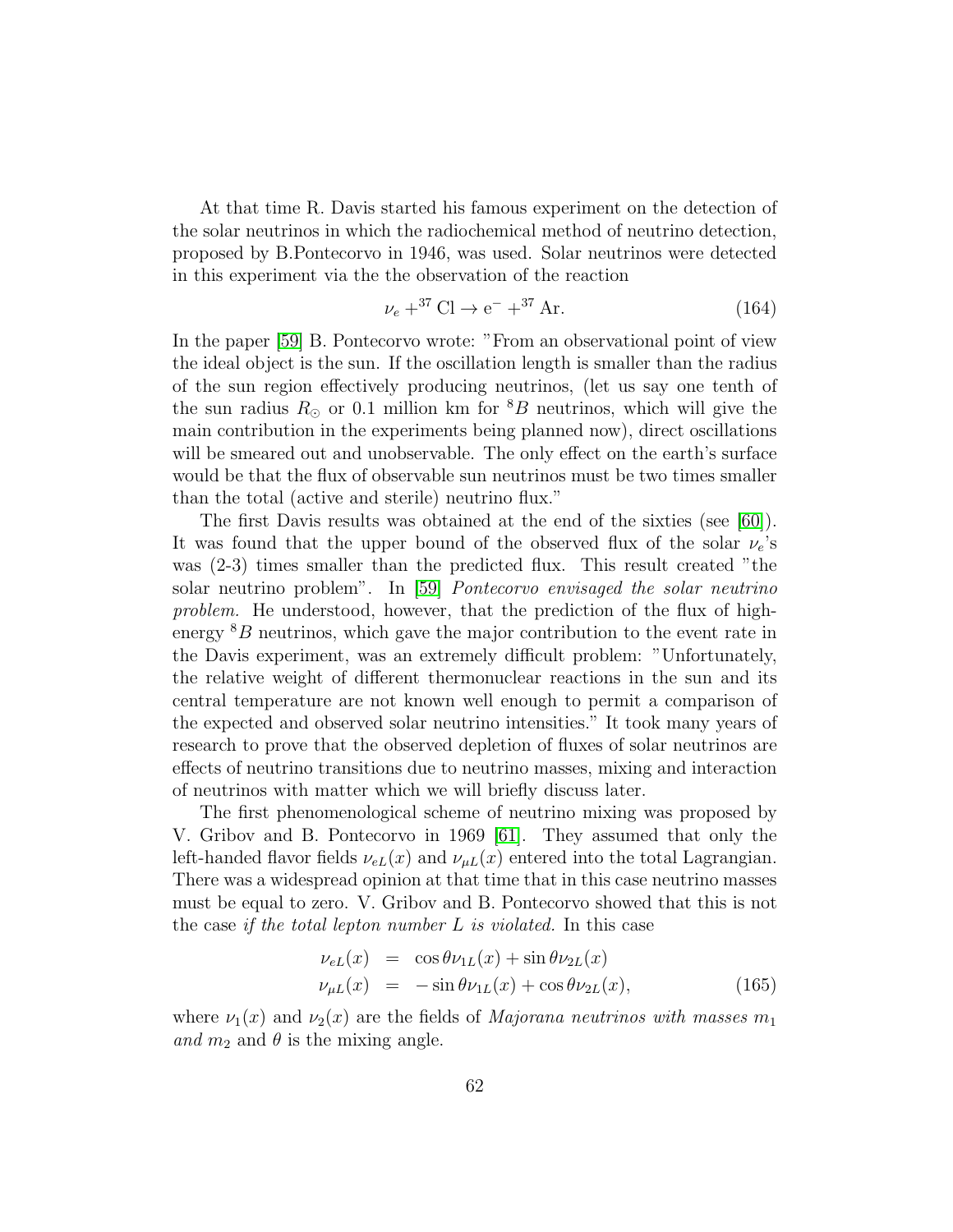The scheme of two-neutrino mixing, proposed by V. Gribov and B. Pontecorvo, was the minimal one. In this scheme:

- The only possible oscillations are  $\nu_e \rightleftarrows \nu_\mu$ .
- There are no sterile neutrinos.
- To four states of flavor neutrinos and antineutrinos (left-handed  $\nu_e$ ,  $\nu_\mu$ and right-handed  $\bar{\nu}_e$ ,  $\bar{\nu}_\mu$ ) there correspond four states of two massive Majorana neutrinos with helicities  $\pm 1$ .

In [\[61\]](#page-88-13) the following general expression for the two-neutrino survival probability in vacuum was obtained  $^{44}$  $^{44}$  $^{44}$ 

$$
P(\nu_e \to \nu_e) = 1 - \frac{1}{2}\sin^2 2\theta (1 - \cos \frac{\Delta m^2 L}{2E}).
$$
 (166)

In [\[61\]](#page-88-13) and later in [\[62\]](#page-88-14) the effect of vacuum  $\nu_e \rightleftarrows \nu_\mu$  oscillations on the flux of solar  $\nu_e$ 's on the earth was discussed.

In the eighties the Cabibbo-GIM mixing  $(92)$  of d and s quarks was fully established. In the papers [\[63,](#page-88-15) [64,](#page-88-16) [65\]](#page-88-17) neutrino mixing

<span id="page-62-1"></span>
$$
\nu_{eL}(x) = \cos \theta \nu_{1L}(x) + \sin \theta \nu_{2L}(x)
$$
  

$$
\nu_{\mu L}(x) = -\sin \theta \nu_{1L}(x) + \cos \theta \nu_{2L}(x) \qquad (167)
$$

was introduced on the basis of the lepton-quark analogy. The main ideas were the following:

- 1. Neutrinos like all other fundamental fermions (charged leptons and quarks) are massive particles.
- 2. The mixing is a general feature of gauge theories with a mass generation mechanism based on the spontaneous violation of symmetry. Thus, it is quite natural to assume that fields of neutrinos like fields of quarks enter into the charged current in a mixed form.

In [\(167\)](#page-62-1),  $\nu_1(x)$  and  $\nu_2(x)$  are the fields of neutrinos with masses  $m_1$  and  $m<sub>2</sub>$ . However, in contrast to the Gribov-Pontecorvo scheme, in this scheme the total lepton number is conserved and  $\nu_{1,2}$  are the Dirac particles (like

<span id="page-62-0"></span><sup>&</sup>lt;sup>44</sup>Expression [\(163\)](#page-59-4) corresponds to the case of maximal mixing  $\theta = \frac{\pi}{4}$ .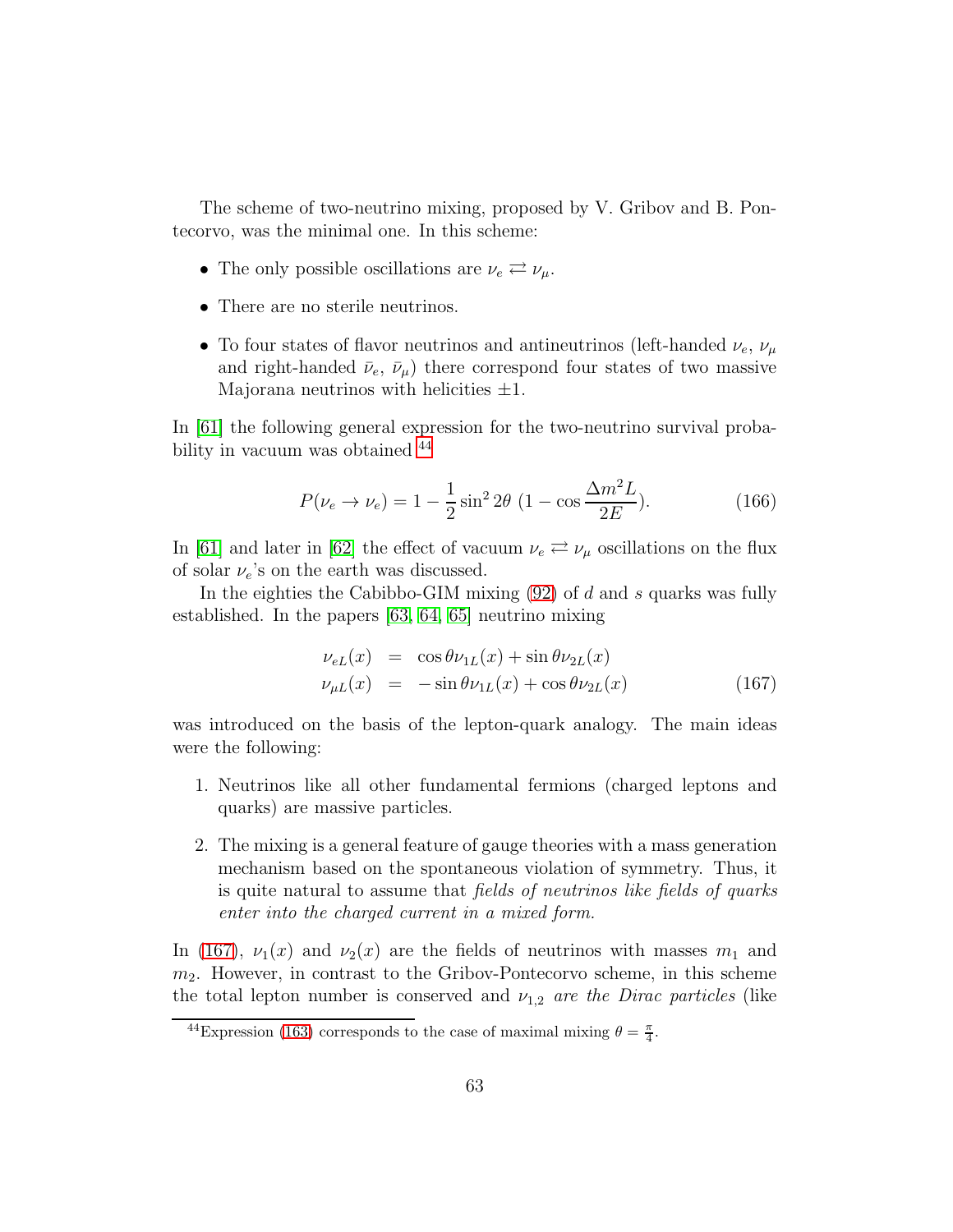quarks). In [\[63,](#page-88-15) [64,](#page-88-16) [65\]](#page-88-17) possible neutrino oscillations in reactor and accelerator neutrino experiments were discussed.

As we have seen earlier, the initial ideas of neutrino masses, mixing and oscillations were based on symmetry (analogy) of weak interactions of leptons and hadrons (and later leptons and quarks). In 1962 Maki, Nakagawa and Sakata [\[66\]](#page-88-18) introduced the neutrino mixing in the framework of the Nagoya model in which the proton and other baryons were considered as bound states of neutrinos and a vector boson  $B^+$ , "a new sort of matter". At that time the Brookhaven experiment, in which it was proved that  $\nu_e$  and  $\nu_\mu$  were different particles, was not yet finished. However, there was an indication, based on the fact the decay  $\mu^+ \to e^+ + \gamma$  was not observed, that  $\nu_e$  and  $\nu_\mu$ were different types of neutrinos determined by the weak charged current

$$
j_{\alpha}^{CC} = 2(\bar{\nu}_{eL}\gamma_{\alpha}e_L + \bar{\nu}_{\mu L}\gamma_{\alpha}\mu_L). \tag{168}
$$

The authors wrote: "We assume that there exists a representation which defines the true neutrinos  $\nu_1$  and  $\nu_2$  through orthogonal transformation"

$$
\nu_1 = \cos \delta \nu_e - \sin \delta \nu_\mu \n\nu_2 = \sin \delta \nu_e + \cos \delta \nu_\mu,
$$
\n(169)

where  $\delta$  is the Cabibbo angle. In [\[66\]](#page-88-18) it was assumed that the "true neutrino"  $\nu_1$  was a constituent of baryons and possessed some mass  $m_1$ . Further, the authors assumed that there existed an additional interaction of  $\nu_2$  with a field of heavy particles X which ensured the difference of masses of  $\nu_2$  and  $\nu_1$ .

In contrast to [\[58,](#page-88-9) [59,](#page-88-11) [61\]](#page-88-13), in [\[66\]](#page-88-18) the quantum phenomenon of neutrino oscillations, based on the difference of phases which were gained in propagation of neutrinos with definite masses, was not considered. Nevertheless  $\nu_e \rightarrow \nu_\mu$ transitions were discussed in [\[66\]](#page-88-18). The authors wrote: "Weak neutrinos

$$
\nu_e = \cos \delta \nu_1 + \sin \delta \nu_2 \n\nu_\mu = -\sin \delta \nu_1 + \cos \delta \nu_2
$$
\n(170)

are not stable due to the occurrence of virtual transition  $\nu_e \rightleftarrows \nu_\mu$  caused by this additional interaction with  $\nu_2$ ". Moreover, in connection with the Brookhaven neutrino experiment they noticed : ..." a chain of reactions

$$
\pi^+ \rightarrow \mu^+ + \nu_\mu
$$
  

$$
\nu_\mu + Z \rightarrow (\mu^- \text{ and/or}) e^-
$$
 (171)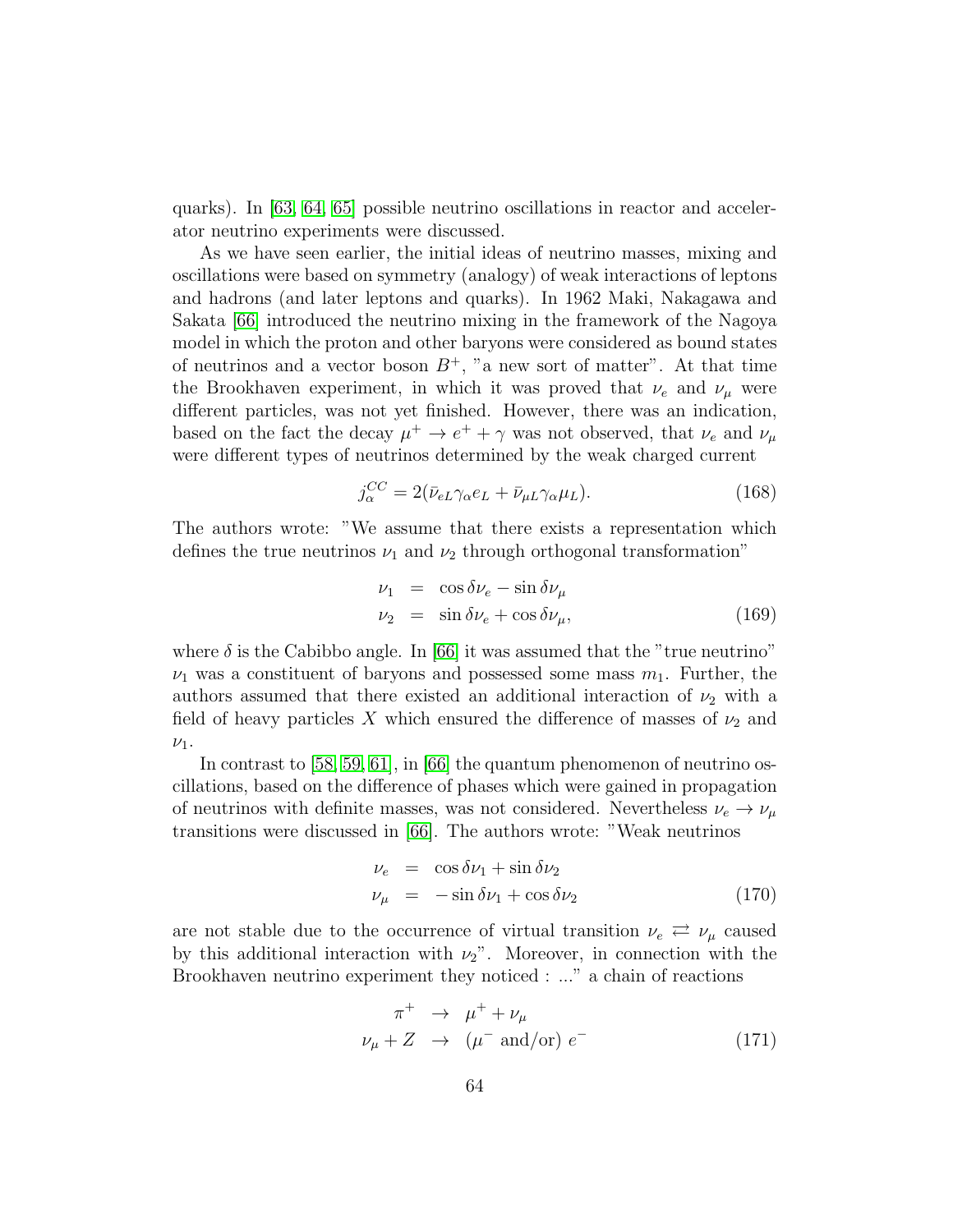is useful to check the two-neutrino hypothesis only when

$$
|m_{\nu_2} - m_{\nu_1}| \leq \text{ eV} \tag{172}
$$

under the conventional geometry of the experiments. Conversely, the absence of  $e^-$  will be able not only to verify the two-neutrino hypothesis but also to provide an upper limit of the mass of the second neutrino  $\nu_2$  if the present scheme should be accepted."

The papers [\[61,](#page-88-13) [63,](#page-88-15) [64,](#page-88-16) [65,](#page-88-17) [66\]](#page-88-18) were written at the time when only two types of flavor neutrinos  $\nu_e$  and  $\nu_\mu$  were known. In [\[61\]](#page-88-13) it was assumed that there was no conserved lepton number and neutrinos with definite masses  $\nu_1$  and  $\nu_2$  were truly neutral Majorana particles. In [\[63,](#page-88-15) [64,](#page-88-16) [65,](#page-88-17) [66\]](#page-88-18) it was assumed that the total lepton number L was conserved and  $\nu_1$  and  $\nu_2$  were Dirac particles  $(L(\nu_i) = 1, L(\bar{\nu}_i) = -1)$ . After the discovery of the  $\tau$ -lepton it was natural to assume that there existed (at least) three different types of neutrinos. The mixing relations [\(165\)](#page-61-0) and [\(167\)](#page-62-1) were generalized for an arbitrary number *n* of flavor neutrinos in the following way (see [\[67\]](#page-88-7)):

<span id="page-64-0"></span>
$$
\nu_{lL} = \sum_{i=1}^{n} U_{li} \nu_{iL}, \quad l = e, \mu, \dots \tag{173}
$$

Here U is a unitary  $n \times n$  matrix  $(U^{\dagger}U = 1)$ . The matrix U is called the mixing matrix. As we will see later, the existing neutrino oscillation data can be described if we assume that U is the  $3\times3$  matrix. This matrix is usually called the Pontecorvo-Maki-Nakagawa-Sakata (PMNS) mixing matrix in order to pay tribute to the pioneering contribution of these authors to the neutrino mixing and oscillations.

The mixing [\(173\)](#page-64-0) is not the most general one. In the most general case we have (see [\[68\]](#page-89-0))

<span id="page-64-1"></span>
$$
\nu_{lL} = \sum_{i=1}^{n+n_{st}} U_{li} \nu_{iL}
$$
\n
$$
\nu_{sL} = \sum_{i=1}^{n+n_{st}} U_{si} \nu_{iL}, \qquad (174)
$$

where the index s takes  $n_{st}$  values and U is a unitary  $(n + n_{st}) \times (n + n_{st})$ mixing matrix. The fields  $\nu_{sL}$  are fields of the sterile neutrinos which have no standard weak interaction. Due to the mixing [\(174\)](#page-64-1) transitions between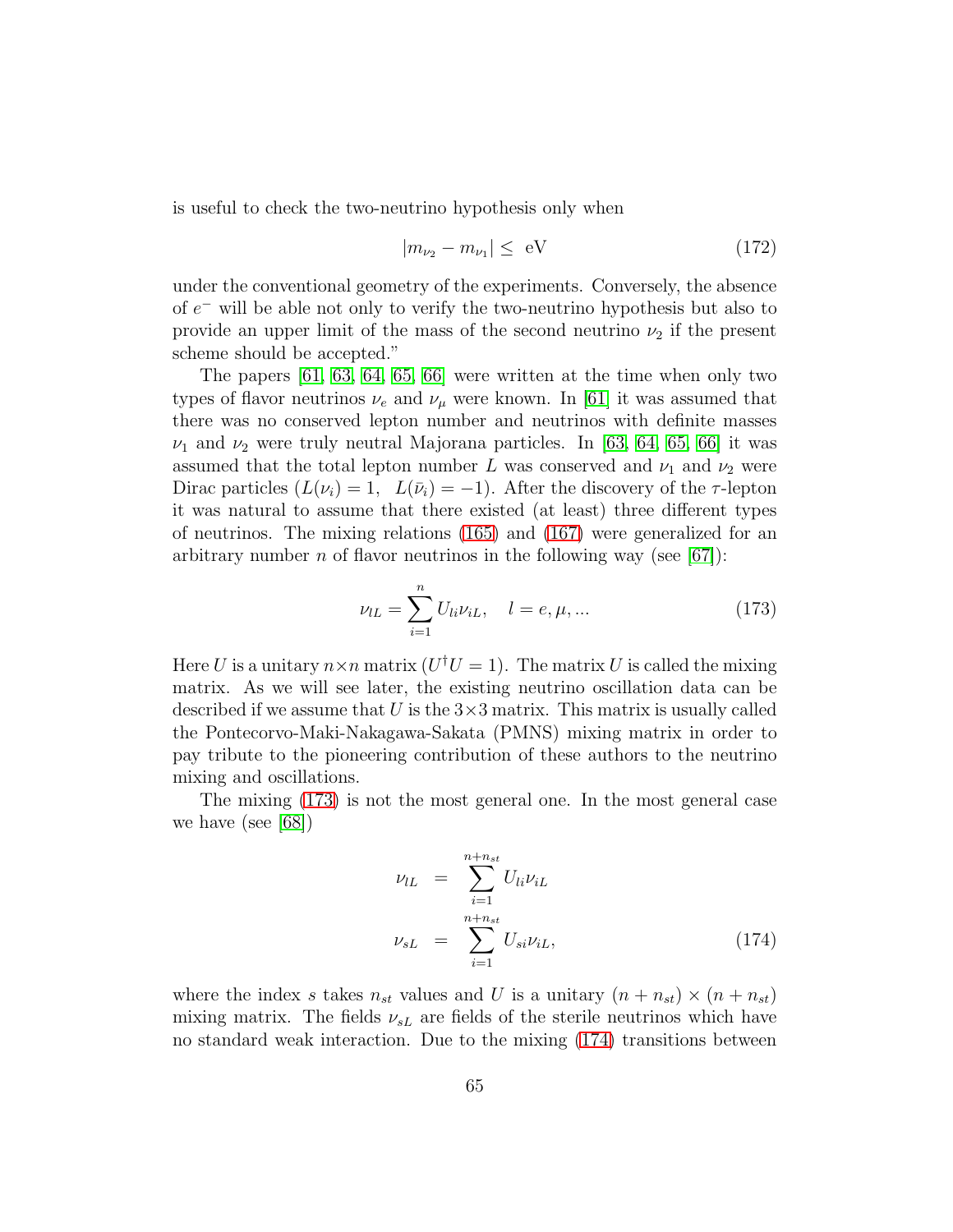flavor neutrinos  $\nu_l \rightleftarrows \nu_{l'}$  as well as transitions between flavor and sterile neutrinos  $\nu_l \rightleftarrows \nu_{sL}$  are possible.

In spite of the fact that in the seventies some plausible arguments for small nonzero masses were given and a general phenomenological theory of neutrino mixing and oscillations was developed there was no so much interest in neutrino masses and oscillations at that time: the idea of massless twocomponent neutrinos was still the dominant one. In the first review on neutrino oscillations [\[67\]](#page-88-7) only about ten neutrino oscillation papers existing at that time were referred to.

## 18.2 Neutrino oscillations at the time when neutrino masses started to be considered as a signature of the physics beyond the SM

#### Introduction

In the eighties and nineties with new solar neutrino experiments and the increase in the number of detected atmospheric neutrino events the evidence in favor of neutrino masses and oscillations, coming from these experiments, became stronger and stronger. However, the interpretation of the data of solar neutrino experiments depended on the Standard Solar Model. In experiments with neutrinos of terrestrial origin (reactor and accelerator neutrinos) no positive indications in favor of neutrino oscillations were found. In 1998, the situation with neutrino oscillations drastically changed.

The situation with neutrino masses and the mixing problem drastically changed at the end of the seventies with appearance of the models of grand unification (GUT). In these models leptons and quarks enter into the same multiplets, and the generation of masses of quarks and charged leptons in some models naturally lead to nonzero neutrino masses. At that time the famous seesaw mechanism of the neutrino mass generation [\[71\]](#page-89-1), which could explain the smallness of the neutrino masses with respect to the masses of quarks and charged leptons, was proposed.

After the appearance of the GUT models and the seesaw mechanism of neutrino mass generation, masses and mixing of neutrinos started to be considered as a signature of the physics beyond the Standard Model. The problem of neutrino masses and oscillations started to attract more and more attention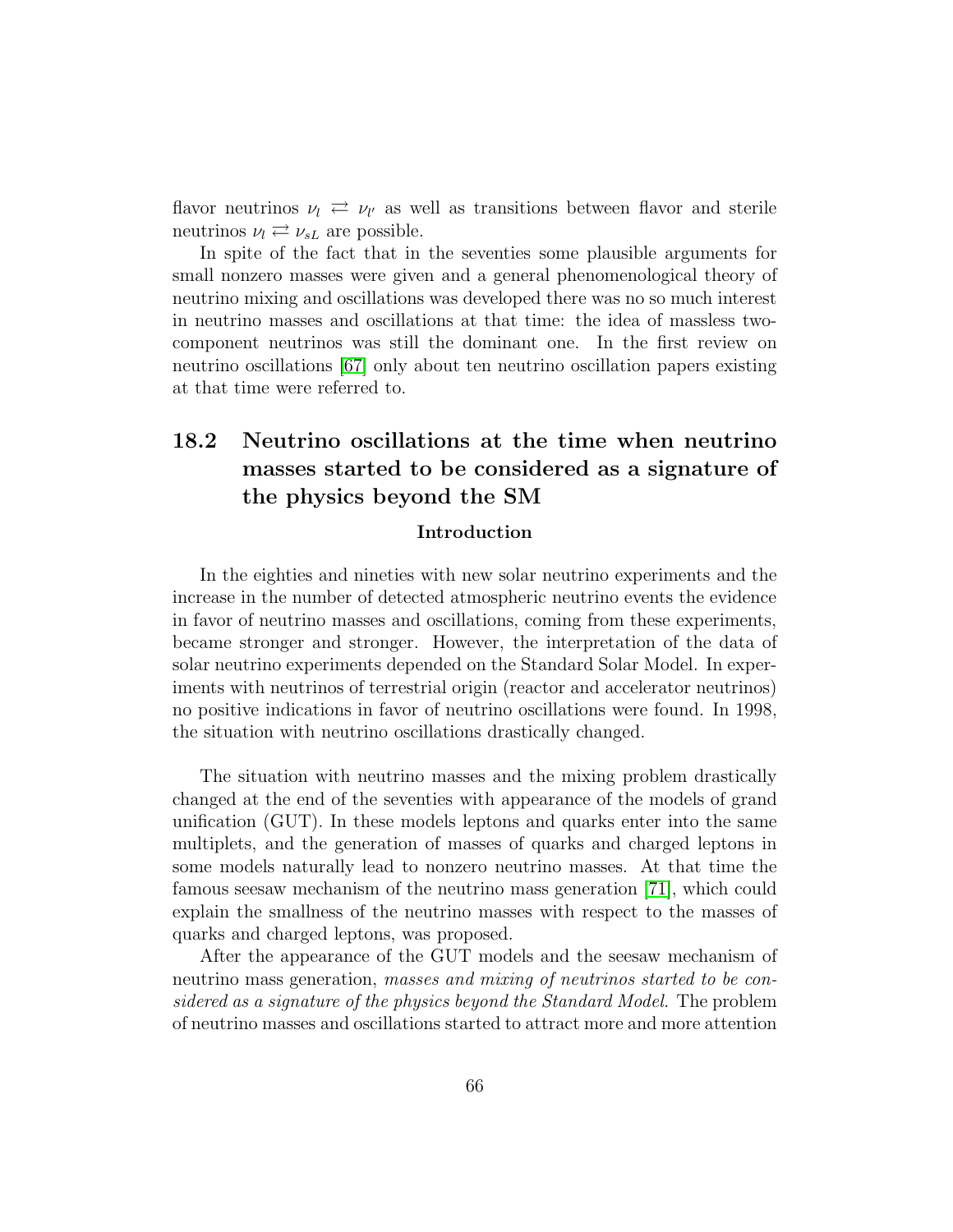of theoreticians and experimentalists. Several short-baseline[45](#page-66-0) experiments on the search for neutrino oscillations with reactor and accelerator neutrinos were performed in the eighties. No positive indications in favor of oscillations in these experiments with artificially produced neutrinos were found at that time.<sup>[46](#page-66-1)</sup>

On the other hand, indications in favor of oscillations of solar neutrinos were strengthened in the eighties. The second solar neutrino experiment Kamiokande was performed [\[69\]](#page-89-2). In this experiment high energy solar neutrinos from the decay  ${}^{8}B \rightarrow {}^{8}Be + e^{+} + \nu_{e}$  were detected via the observation of the recoil electrons from the elastic  $\nu + e \rightarrow \nu + e$  scattering. The ratio of the observed flux of the solar neutrinos to the predicted flux obtained in the Kamiokande experiment was about 1/2.

In the Kamiokande and IMB water Cherenkov detectors high energy muons and electrons, produced by atmospheric muon and electron neutri-nos were detected.<sup>[47](#page-66-2)</sup> It was found in these experiments that the ratio of the numbers of the  $\nu_{\mu}$  and  $\nu_{e}$  events was significantly smaller than the (practically model independent) predicted ratio [\[70\]](#page-89-3). This effect was called the atmospheric neutrino anomaly. The anomaly could be explained by the disappearance of  $\nu_{\mu}$  due to transitions of  $\nu_{\mu}$  into other neutrino states.

At the beginning of the nineties two new solar neutrino experiments GALLEX [\[72\]](#page-89-4) and SAGE [\[73\]](#page-89-5) were performed. In these experiments, like in the first Davis experiment, Pontecorvo's radiochemical method of neutrino detection was used. Solar  $\nu_e$ 's were detected via the observation of radioactive <sup>71</sup>Ge atoms produced in the process

<span id="page-66-3"></span>
$$
\nu_e + {}^{71}Ga \to e^- + {}^{71}Ge. \tag{175}
$$

There are three main sources of  $\nu_e$ 's in the sun

1. The pp reaction  $p + p \rightarrow d + e^+ + \nu_e$  ( $E \le 0.42$  MeV).

<span id="page-66-0"></span><sup>45</sup>Distances between sources and detectors in these experiments were a few hundred meters or less.

<span id="page-66-1"></span><sup>&</sup>lt;sup>46</sup>Recently, fluxes of  $\bar{\nu}_e$ 's from reactors were recalculated. It occurred that the fluxes are (3-4) % higher than the fluxes used in the analysis of old reactor neutrino oscillation data. Thus, these data nowadays are interpreted as an indication in favor of short-baseline neutrino oscillations. New reactor and accelerator neutrino experiments are under preparation in order to check the hypothesis of short-baseline oscillations.

<span id="page-66-2"></span><sup>&</sup>lt;sup>47</sup>Atmospheric neutrinos are produced mainly in decays of pions produced in processes of interactions of cosmic rays in the atmosphere, and muons which are produced in decays of pions  $(\pi^{\pm} \to \mu^{\pm} + \nu_{\mu}(\bar{\nu}_{\mu}), \mu^{\pm} \to e^{\pm} + \nu_{e}(\bar{\nu}_{e}) + \bar{\nu}_{\mu}(\nu_{\mu})).$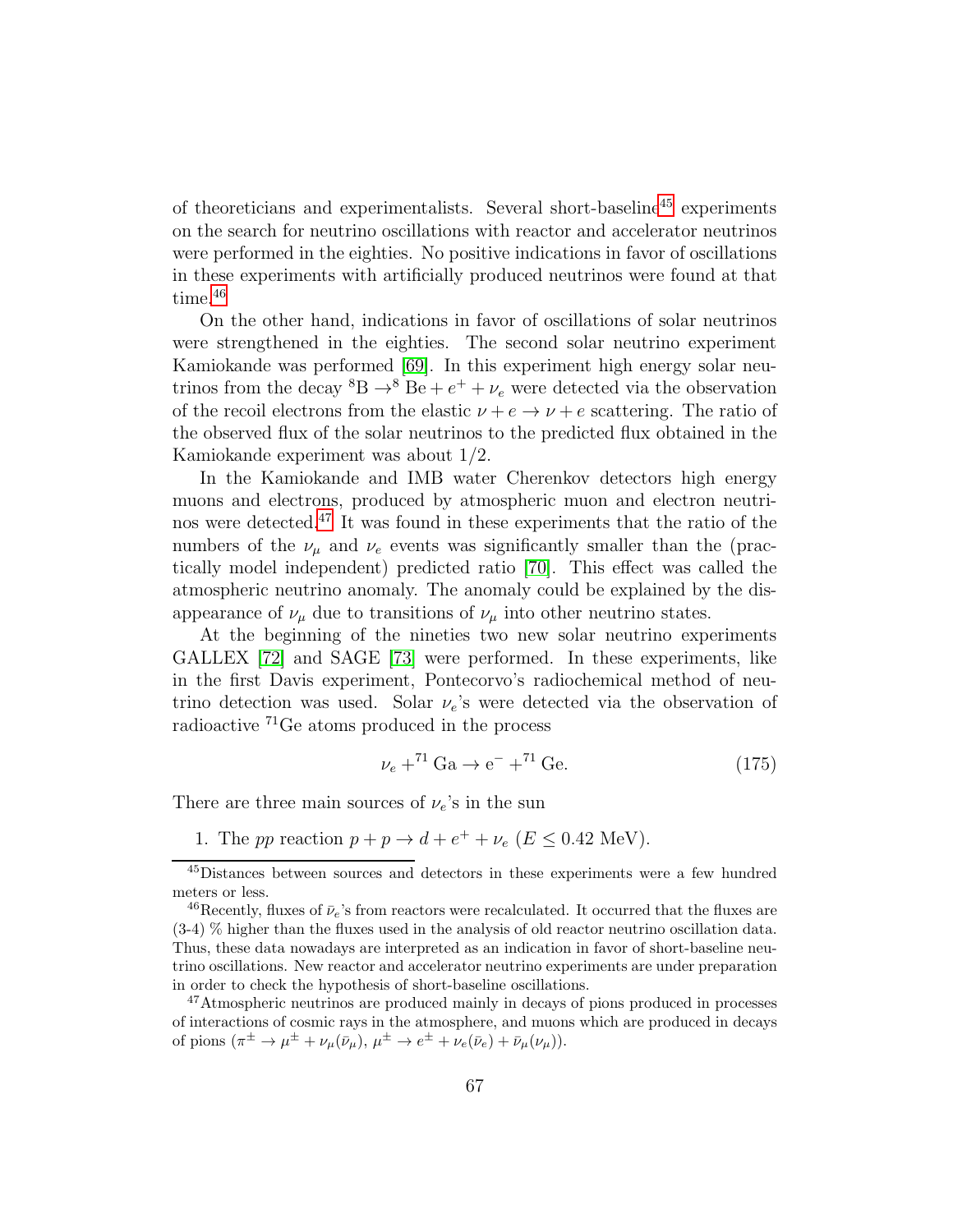- 2. The <sup>7</sup>Be capture  $e^- + ^7$ Be  $\rightarrow ^7$  Li +  $\nu_e$  ( $E = 0.86$  MeV).
- 3. The <sup>8</sup>B decay <sup>8</sup>B  $\rightarrow$ <sup>8</sup> Be +  $e^+ + \nu_e$  ( $E \le 15$  MeV).

The threshold of the Cl  $-$  Ar reaction [\(70\)](#page-27-0) is equal to 0.81 MeV. Thus, in the Davis experiment mainly <sup>8</sup>B neutrinos can be detected. The threshold of the reaction [\(175\)](#page-66-3) is equal to 0.23 MeV. This means that in the GALLEX and SAGE experiments neutrinos from all reactions of thermonuclear cycles in the sun including low-energy neutrinos from the  $pp \to de^+\nu_e$  reaction were detected. This reaction gives the largest contribution to the flux of the solar neutrinos. The flux of the *pp* neutrinos can be connected with the luminosity of the sun and can be predicted in a model independent way.

The event rates measured in the GALLEX and SAGE experiments were approximately two times smaller than the predicted rates. Thus, in these experiments additional important evidence was obtained in favor of the disappearance of solar  $\nu_e$  on the way from the central region of the sun, where solar neutrinos are produced, to the earth.

Solar  $\nu_e$ 's are produced in the central region of the sun and on the way to the earth pass about  $7 \cdot 10^5$  km of the solar matter. It was discovered in the nineties [\[74\]](#page-89-6) that for neutrino propagation in matter not only masses and mixing but also coherent interaction are important. This interaction gives an additional contribution to the Hamiltonian of a neutrino in matter which is determined by the electron number-density. If the electron density depends on the distance (as in the case of the sun) the transition probabilities between different flavor neutrinos in matter can have the resonance character (MSW effect).

### 18.3 Golden years of neutrino oscillations (1998-2004)

In 1998, in the Super-Kamiokande atmospheric neutrino experiment[\[75\]](#page-89-7) (Japan) significant up-down asymmetry of the high-energy muon events was observed. Neutrinos produced in the earth atmosphere and coming from above pass distances from about 20 km to 500 km. Neutrinos coming to the detector from below pass the earth and travel distances from 500 km to about 12 000 km. It was discovered in the Super-Kamiokande experiment that the number of up-going high-energy muon neutrinos was about two times smaller than the number of the down-going high-energy muon neutrinos. Thus, it was proved that the number of observed muon neutrinos depends on the distance which neutrinos passed from a production point in the atmosphere to the detector.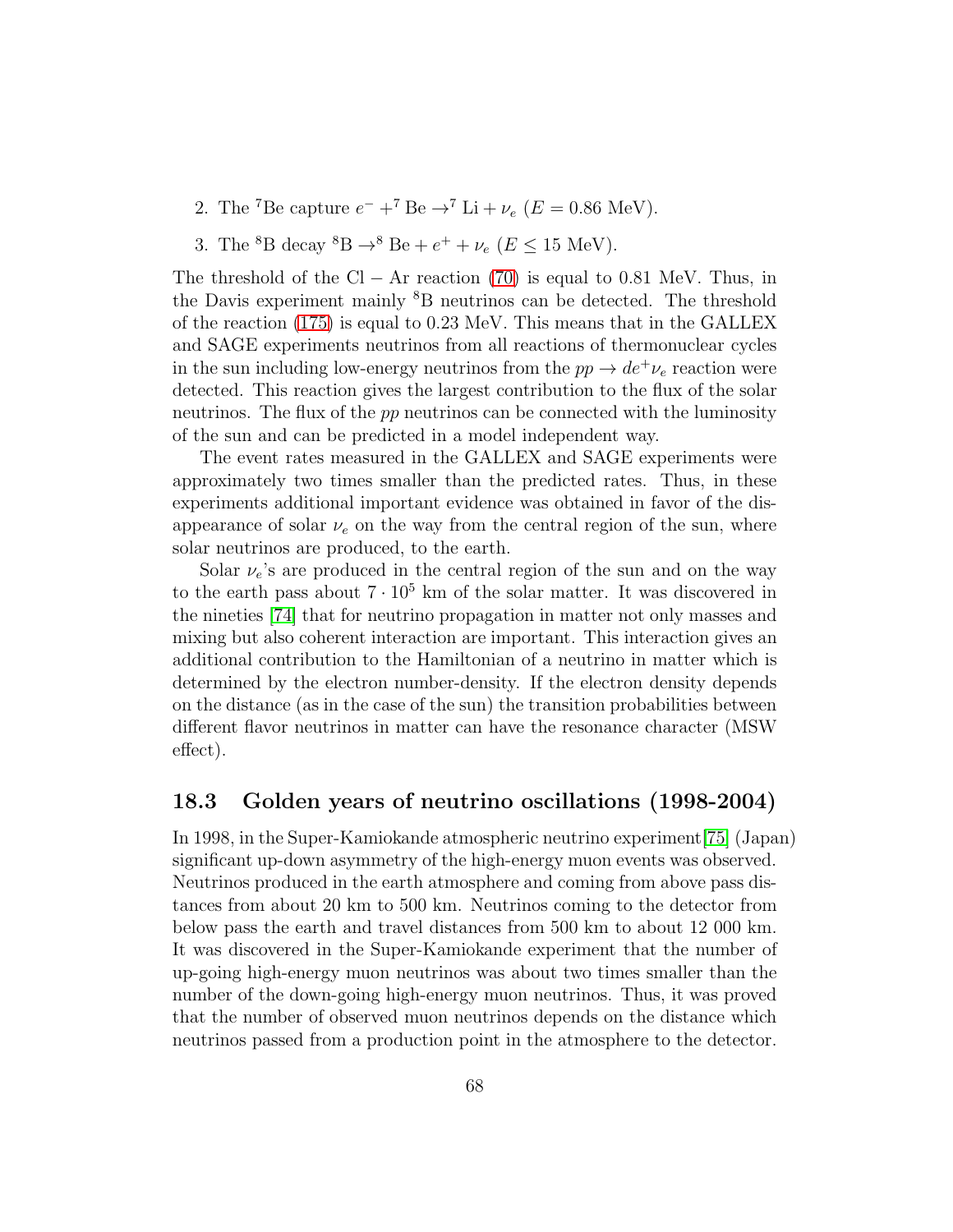The Super-Kamiokande atmospheric neutrino result was the first model independent evidence of neutrino oscillations. This result marked a new era in the investigation of neutrino oscillations - an era of experiments with neutrinos from different sources which provide model independent evidence of neutrino oscillations.

In 2002 in the SNO solar neutrino experiment [\[76\]](#page-89-8) (Canada) model independent evidence of the disappearance of solar  $\nu_e$  was obtained. In this experiment high-energy solar neutrinos from  ${}^{8}B$ -decay were detected through the observation of CC and NC reactions. The detection of solar neutrinos through the observation of the CC reaction allows one to determine the flux of solar  $\nu_e$  on the earth, while the detection of solar neutrinos through the observation of the NC reaction allows one to determine the flux of all flavor neutrinos  $(\nu_e, \nu_\mu$  and  $\nu_\tau)$ . It was shown in the SNO experiment that the flux of the solar  $\nu_e$  was approximately three times smaller than the flux of  $\nu_e$ ,  $\nu_\mu$ and  $\nu_{\tau}$ . Thus, it was proved that solar  $\nu_e$ 's on the way from the sun to the earth were transferred to  $\nu_{\mu}$  and  $\nu_{\tau}$ .

In 2002-2004 model independent evidence of oscillations of reactor  $\nu_e$  was obtained in the KamLAND reactor experiment [\[77\]](#page-89-9) (Japan). In this experiment  $\nu_e$ 's from 55 reactors at an average distance of about 170 km from the large KamLAND detector were recorded. It was found that the total number of  $\bar{\nu}_e$  events was about 0.6 of the number of the expected events. A significant distortion of the  $\bar{\nu}_e$  spectrum with respect to the expected spectrum was observed in the experiment.

Neutrino oscillations were observed also in the long-baseline accelerator K2K experiment [\[78\]](#page-89-10) (the distance L between the source and the detector was about 250 km) and in the MINOS accelerator neutrino experiment [\[79\]](#page-89-11) (with a distance L of about 730 km). These experiments fully confirmed the results obtained in the atmospheric Super-Kamiokande experiment.

Thus, neutrino oscillations were discovered. It was proven that neutrinos had small masses and that the flavor neutrinos  $\nu_e, \nu_\mu, \nu_\tau$  were "mixed particles". The analysis of existing data, which we will briefly discuss in the next subsection, shows that existing neutrino oscillation data are well described if we assume the three-neutrino mixing.

### 18.4 Present status of neutrino oscillations

#### Introduction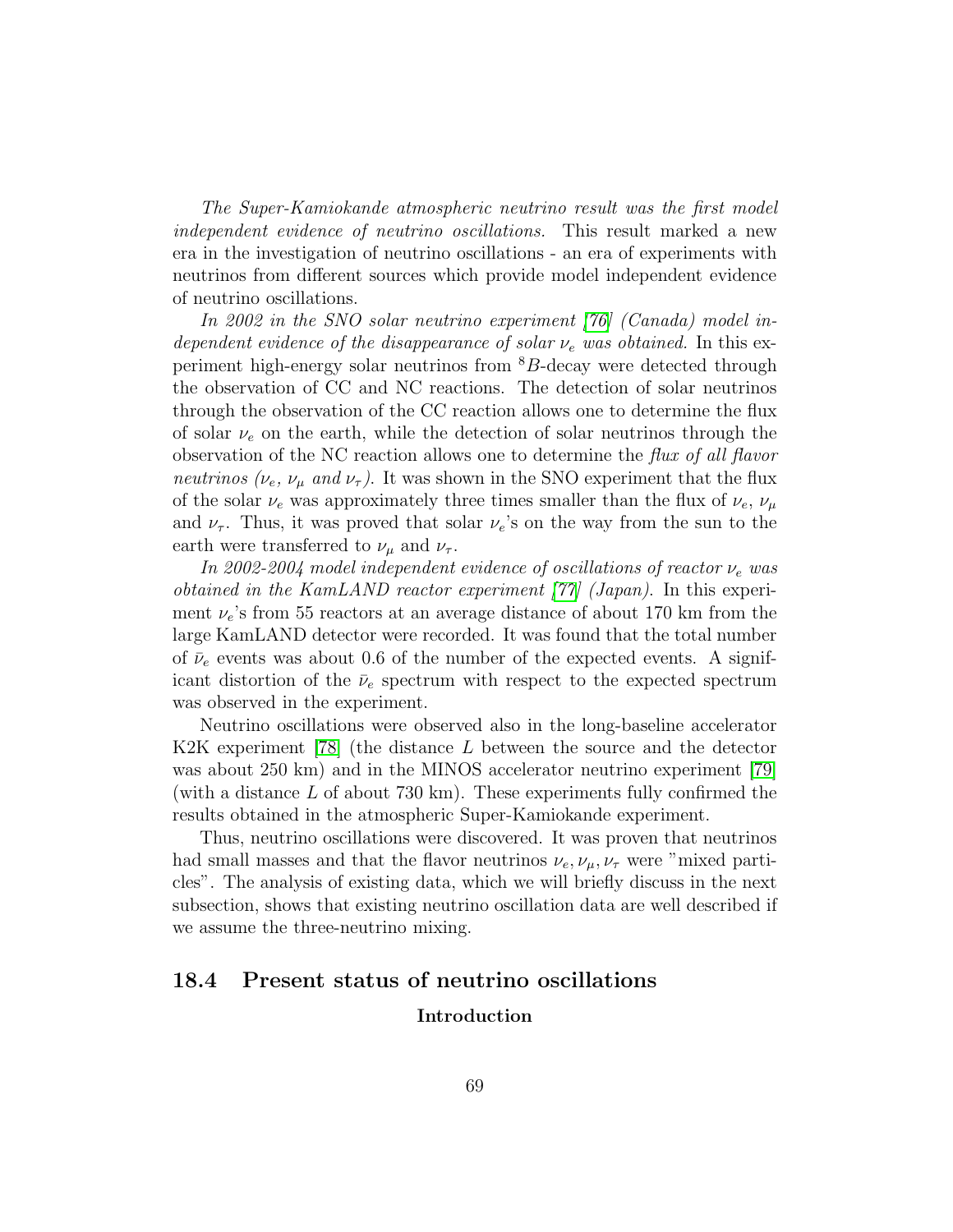The discovery of neutrino oscillations was a result of efforts of many physicists for many years. It required to build very large neutrino detectors (like Super-Kamiokande, SNO, KamLAND and others) and to overcome severe background problems. Nevertheless, there were several "lucky circumstances" which made it possible to discover and investigate this phenomenon in some detail.

In the case of tree-neutrino mixing there are two independent masssquared differences  $\Delta m_{23}^2$  and  $\Delta m_{12}^2$ . It was a "lucky circumstance" that both mass-squared differences could be reached in neutrino experiments: the first one in the atmospheric Super-Kamiokande experiment<sup>[48](#page-69-0)</sup> and the second one in the long baseline KamLAND reactor experiment. The second "lucky circumstance" was the fact that the neutrino mixing angles  $\theta_{23}$  and  $\theta_{12}$  are large. As a result, effects of neutrino oscillations in the Super-Kamiokande and KamLAND experiments were large. This, of course, "simplified" the observation of neutrino oscillations in these experiments.

In this subsection we will briefly discuss the present status of the neutrino mixing and oscillations. We will consider the case of the three-neutrino mixing. "Mixed" flavor fields  $\nu_{LL}(x)$ , which enter into CC and NC, are given in this case by the relations

<span id="page-69-1"></span>
$$
\nu_{lL}(x) = \sum_{i=1}^{3} U_{li} \ \nu_{iL}(x). \quad l - e, \mu, \tau \tag{176}
$$

Here U is the  $3 \times 3$  unitary PMNS mixing matrix and  $\nu_i(x)$  is the field of neutrinos with mass  $m_i$ .

There is a lot of discussions in the literature on the methods of derivation from [\(176\)](#page-69-1) of the observable probability for the transition between different types of neutrinos. Practically all methods give the same expression for the transition probability. We will stress here the physical principles on which oscillations are based and we will use the formalism which is similar to the formalism of the  $K^0 \rightleftarrows \overline{K}^0$  oscillations.

We know from neutrino oscillation experiments (see later) that the neutrino mass squared differences  $\Delta m_{ik}^2 = m_k^2 - m_i^2$  are so small that the quantities  $\frac{E}{\Delta m_{ik}^2}$  (*E* is the neutrino energy) are macroscopically large (about 10 km

<span id="page-69-0"></span><sup>48</sup>Long-baseline accelerator experiments started at the time when indications (MINOS) and evidence (K2K, T2K) of neutrino oscillations were obtained in the atmospheric neutrino experiments.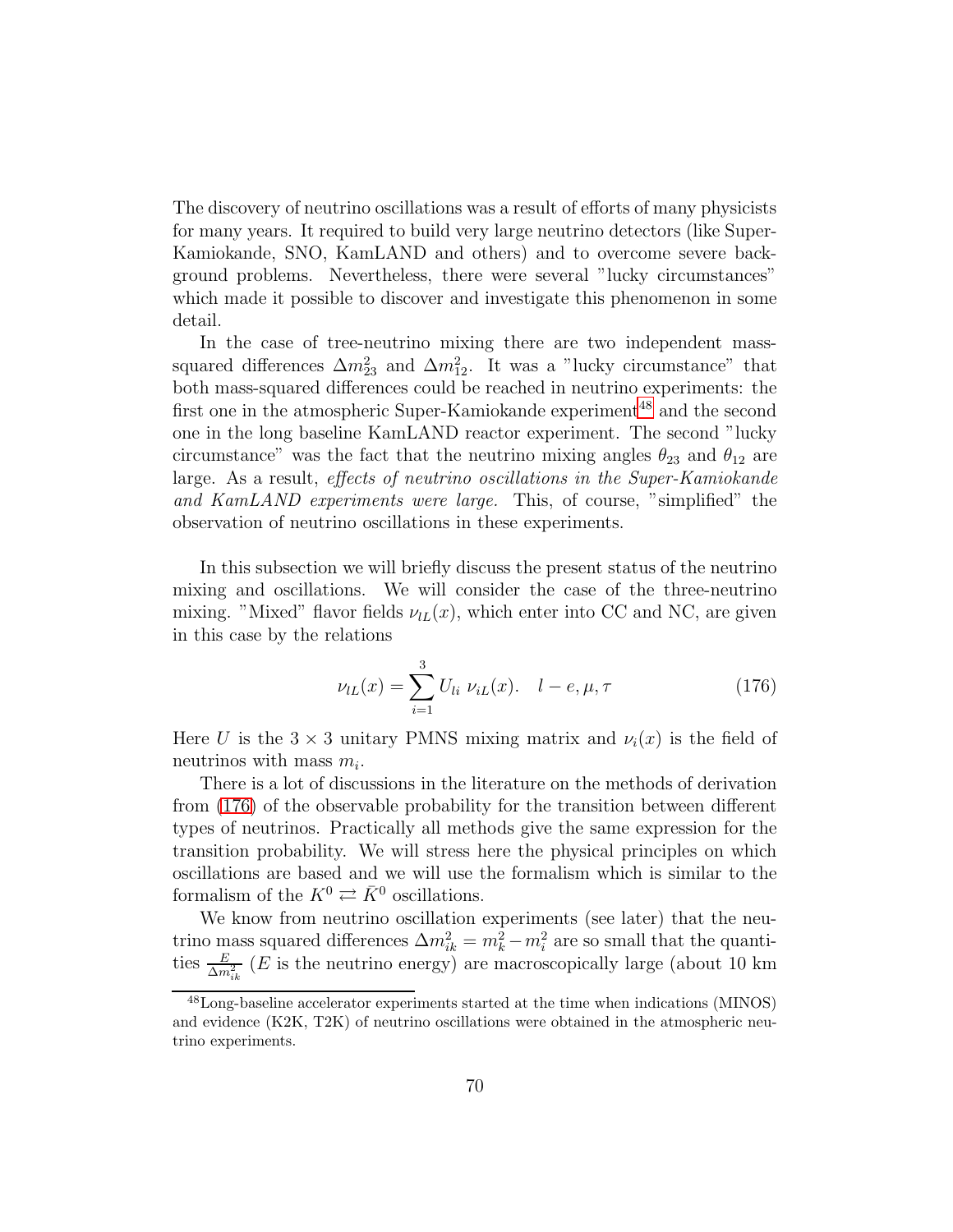for reactor neutrinos and about 100 km for accelerator neutrinos). As a result, differences between momenta of neutrinos with different masses produced in weak decays or reactions are much smaller than quantum mechanical uncertainties of momenta (determined by the Heisenberg uncertainty relation). Thus, production (and detection) of neutrinos with different masses can not be resolved and in CC weak processes together with a lepton  $l^+$  a flavor neutrino  $\nu_l$ , which is described by the coherent superposition

<span id="page-70-0"></span>
$$
|\nu_l\rangle = \sum_{i=1}^3 U_{li}^* |\nu_i\rangle, \qquad (177)
$$

is produced (and detected).

We are interested in neutrino beams. Thus, the states  $|\nu_i\rangle$  in [\(177\)](#page-70-0) are states of neutrinos  $\nu_i$  with mass  $m_i$ , helicity -1, momentum  $\vec{p}$  and energy  $E_i = \sqrt{p^2 + m_i^2} \simeq p + \frac{m_i^2}{2p}.$ 

If at  $t = 0$  a flavor neutrino  $\nu_l$  is produced, we have for the neutrino state in vacuum at  $t > 0$ 

<span id="page-70-1"></span>
$$
|\nu_l\rangle_t = e^{-iH_0t} \sum_i |\nu_i\rangle U_{li}^* = \sum_i |\nu_i\rangle e^{-iE_i t} U_{li}^*,
$$
 (178)

where  $H_0$  is the free Hamiltonian. Neutrinos are detected via the observation of weak processes in which flavor neutrinos take part  $(\nu_l + N \to l' + X$  etc). Developing [\(178\)](#page-70-1) over states  $|\nu_{l'}\rangle$  we find

<span id="page-70-2"></span>
$$
|\nu_l\rangle_t = \sum_{l'} |\nu_{l'}\rangle \sum_i U_{l'i} e^{-iE_i \ t} U_{li}^*.
$$
 (179)

If  $m_i = m$ , in this case  $E_i = E$ ,  $\sum_i U_{l'i} U_{li}^* = \delta_{l'l}$  and  $|\nu_l\rangle_t = e^{-iE_t t} |\nu_l\rangle$ . Thus, if all neutrino masses are equal, the produced  $\nu_l$  will always remain  $\nu_l$ . If neutrino masses are different, in this case the initial  $\nu_l$  can be transferred into another flavor neutrino  $\nu_{l'}$ . The probability of the transition  $\nu_l \to \nu_{l'}$  is given by the expression

$$
P(\nu_l \to \nu_{l'}) = |\sum_i U_{l'i} e^{-iE_i \ t} U_{li}^*|^2.
$$
 (180)

Taking into account that for ultrarelativistic neutrinos  $t \simeq L$ , where L is the distance between the neutrino source and the neutrino detector, and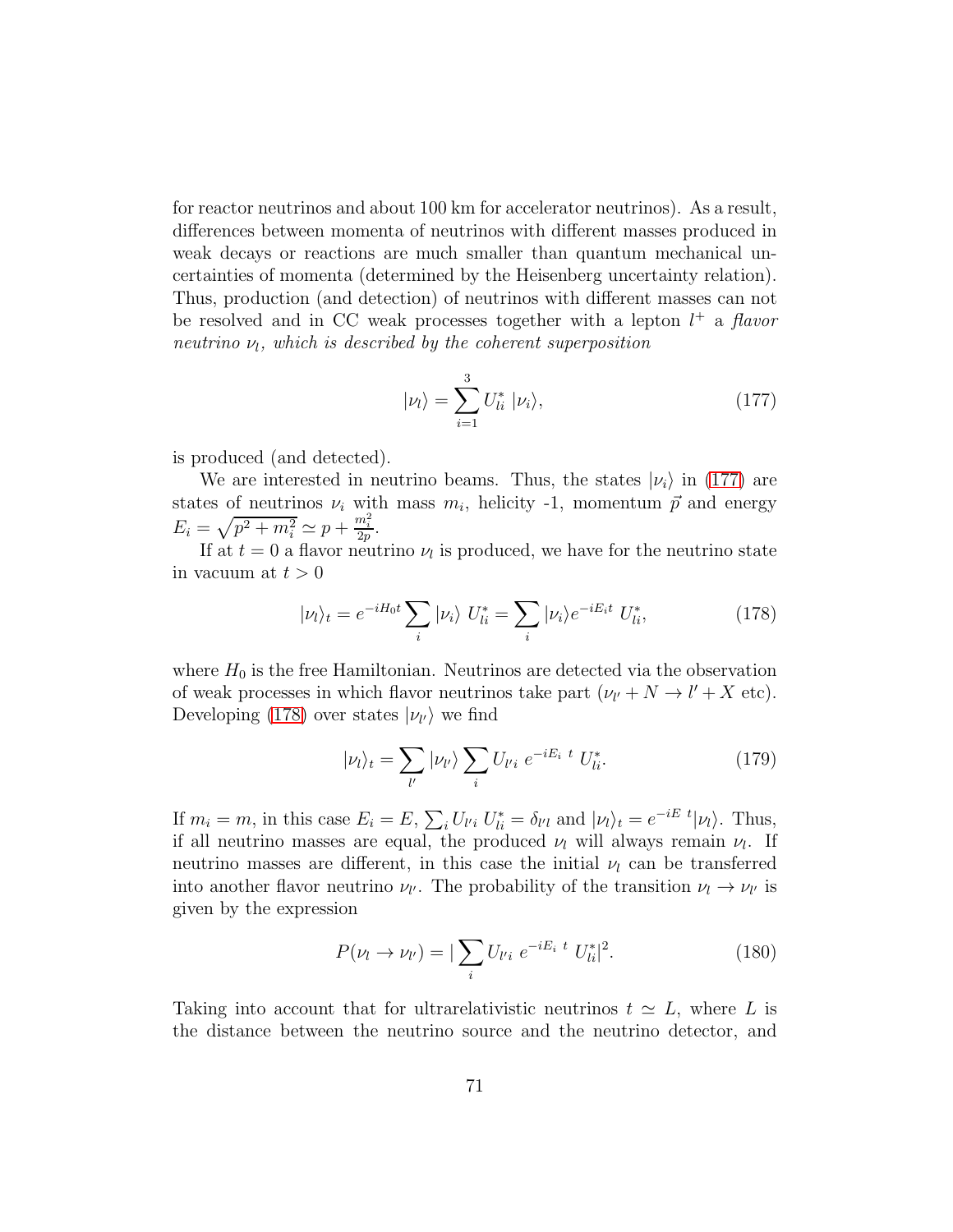$E_i - E_2 = \frac{\Delta m_{2i}^2 L}{2E}$  we can rewrite expression [\(181\)](#page-71-0) in the form

<span id="page-71-0"></span>
$$
P(\nu_l \to \nu_{l'}) = |\delta_{l'l} + \sum_{i \neq 2} U_{l'i} \ (e^{-i\frac{\Delta m_{2i}^2 L}{2E}} - 1) \ U_{li}^*|^2. \tag{181}
$$

It follows from this expression that the probability of the transition depends periodically on the parameter  $\frac{L}{E}$ . expression [\(181\)](#page-71-0) describes neutrino oscillations in vacuum. It is clear from [\(178\)](#page-70-1) and [\(179\)](#page-70-2) that neutrino oscillations happen if the states of neutrinos with different masses *gain different phases* after the evolution of the neutrino beam during the time t (at the distance  $L$ ).

The unitary  $3 \times 3$  matrix U is characterized by four parameters: three mixing angles  $\theta_{12}$ ,  $\theta_{23}$ ,  $\theta_{13}$  and one phase  $\delta$ . In the case of three neutrino masses there are two independent mass-squared differences  $\Delta m_{23}^2$  and  $\Delta m_{12}^2$ . Thus, in the general case the transition probability  $P(\nu_l \to \nu_{l'})$  depends on six parameters.

It follows from the analysis of experimental data that two parameters are small:

$$
\frac{\Delta m_{12}^2}{\Delta m_{23}^2} \simeq \frac{1}{30}, \quad \sin^2 2\theta_{13} = 0.092 \pm 0.016 \pm 0.005. \tag{182}
$$

In the first (leading) approximation we can neglect contributions of these parameters to neutrino transition probabilities. In this approximation, a rather simple picture of neutrino oscillations emerges.

In the leading approximation in the atmospheric region of  $\frac{L}{E}$  (for  $\frac{\Delta m_{23}^2 L}{2E}$ ) 1)  $\nu_{\mu} \rightleftarrows \nu_{\tau}$  oscillations take place. In this case, the  $\nu_{\mu} \rightarrow \nu_{\mu}$  survival probability has the simple two-neutrino form

$$
P(\nu_{\mu} \to \nu_{\mu}) \simeq 1 - P(\nu_{\mu} \to \nu_{\tau}) \simeq 1 - \frac{1}{2} \sin^2 2\theta_{23} \ (1 - \cos \Delta m_{23}^2 \frac{L}{2E}). \tag{183}
$$

Thus, in the leading approximation neutrino oscillations in the atmospheric region are characterized by the parameters  $\Delta m_{23}^2$  and  $\sin^2 2\theta_{23}$ .

In the KamLAND reactor region  $\left(\frac{\Delta m_{12}^2 L}{2E} \gtrsim 1\right) \bar{\nu}_e \rightleftarrows \bar{\nu}_{\mu,\tau}$  take place. For the  $\bar{\nu}_e \rightarrow \bar{\nu}_e$  survival probability we have

$$
P(\bar{\nu}_e \to \bar{\nu}_e) = 1 - \frac{1}{2}\sin^2 2\theta_{12} \ (1 - \cos \Delta m_{12}^2 \frac{L}{2E}). \tag{184}
$$

Thus, in the leading approximation, neutrino oscillations in the KamLAND reactor region are characterized by the parameters  $\Delta m_{12}^2$  and  $\sin^2 2\theta_{12}$ .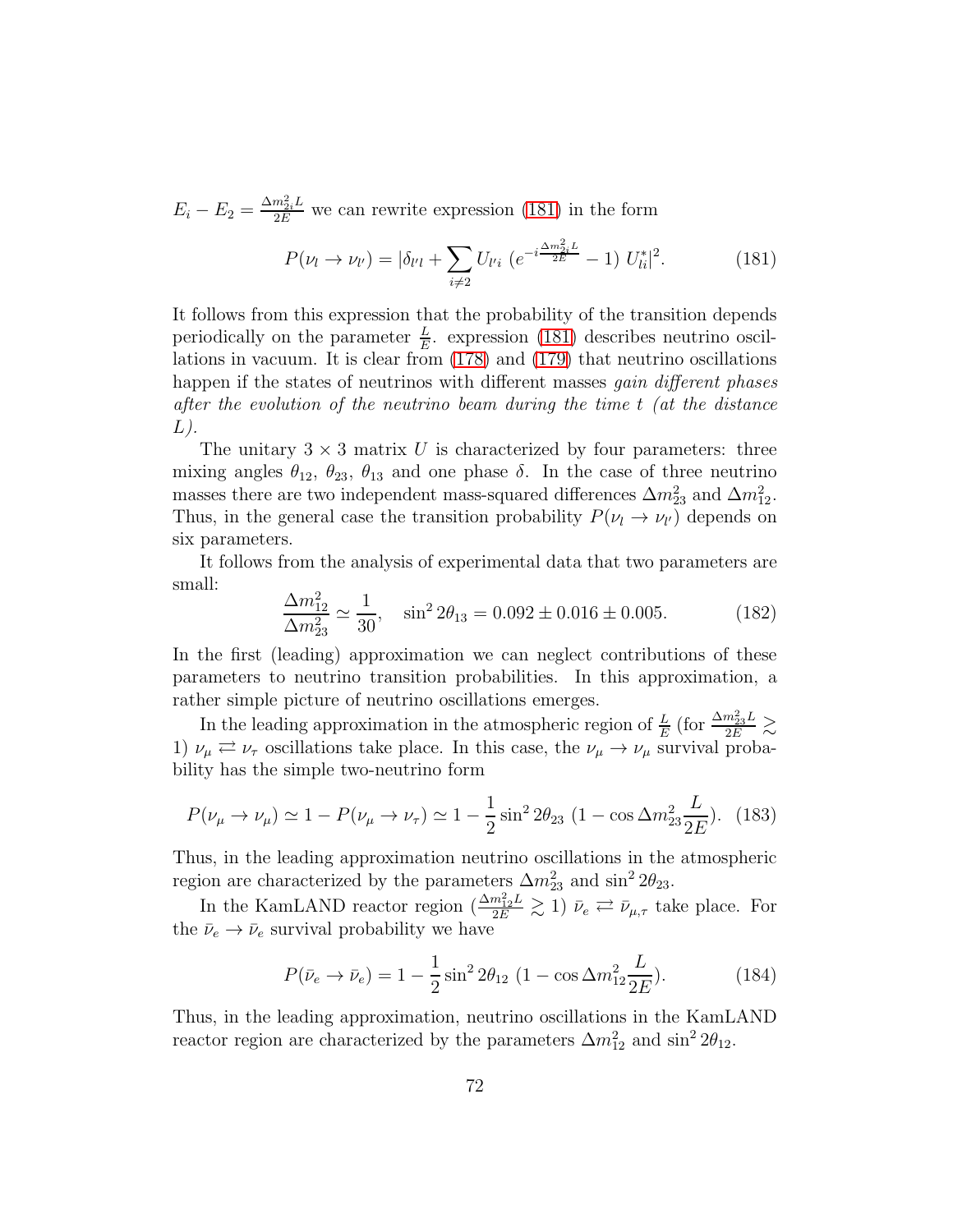We also remark that in leading approximation the probability of the solar neutrinos to survive is given by the two-neutrino  $\nu_e \to \nu_e$  survival probability in matter which depends on the parameters  $\Delta m_{12}^2$  and  $\sin^2 \theta_{12}$  and the electron number density.

The leading approximation gives the dominant contribution to the expressions for the neutrino transition probabilities. Until recently, in the analysis of neutrino oscillation data two-neutrino expressions [\(183\)](#page-71-0) and [\(184\)](#page-71-1) were used. Now with the improvement of the accuracy of the experiments threeneutrino transition probabilities are started to be used in the analysis of the data.

We will briefly discuss the results that were obtained in some neutrino oscillation experiments.

# The SNO solar neutrino experiment[\[76\]](#page-89-0).

The experiment was carried out in the Creighton mine (Sudbury, Canada) at a depth of 2092 m. Solar neutrino were detected by a large heavy-water detector (1000 tons of  $D_2O$  contained in an acrylic vessel of 12 m in diameter). The detector was equipped with 9456 photo-multipliers to detect light created by particles which are produced in neutrino interaction.

The high-energy  ${}^{8}B$  neutrinos were detected in the SNO experiment. An important feature of the SNO experiment was the observation of solar neutrinos via three different processes.

1. The CC process

<span id="page-72-1"></span>
$$
\nu_e + d \rightarrow e^- + p + p \tag{185}
$$

2. The NC process

<span id="page-72-0"></span>
$$
\nu_x + d \to \nu_x + p + n \quad (x = e, \mu, \tau) \tag{186}
$$

3. Elastic neutrino-electron scattering (ES)

$$
\nu_x + e \to \nu_x + e \ . \tag{187}
$$

The detection of solar neutrinos through the observation of the NC reaction [\(186\)](#page-72-0) allows one to determine the total flux of  $\nu_e$ ,  $\nu_\mu$  and  $\nu_\tau$  on the earth. In the SNO experiment it was found

$$
\Phi_{\nu_{e,\mu,\tau}}^{NC} = (5.25 \pm 16^{+0.11}_{-0.13}) \cdot 10^6 \text{ cm}^{-2} \text{ s}^{-1}.
$$
\n(188)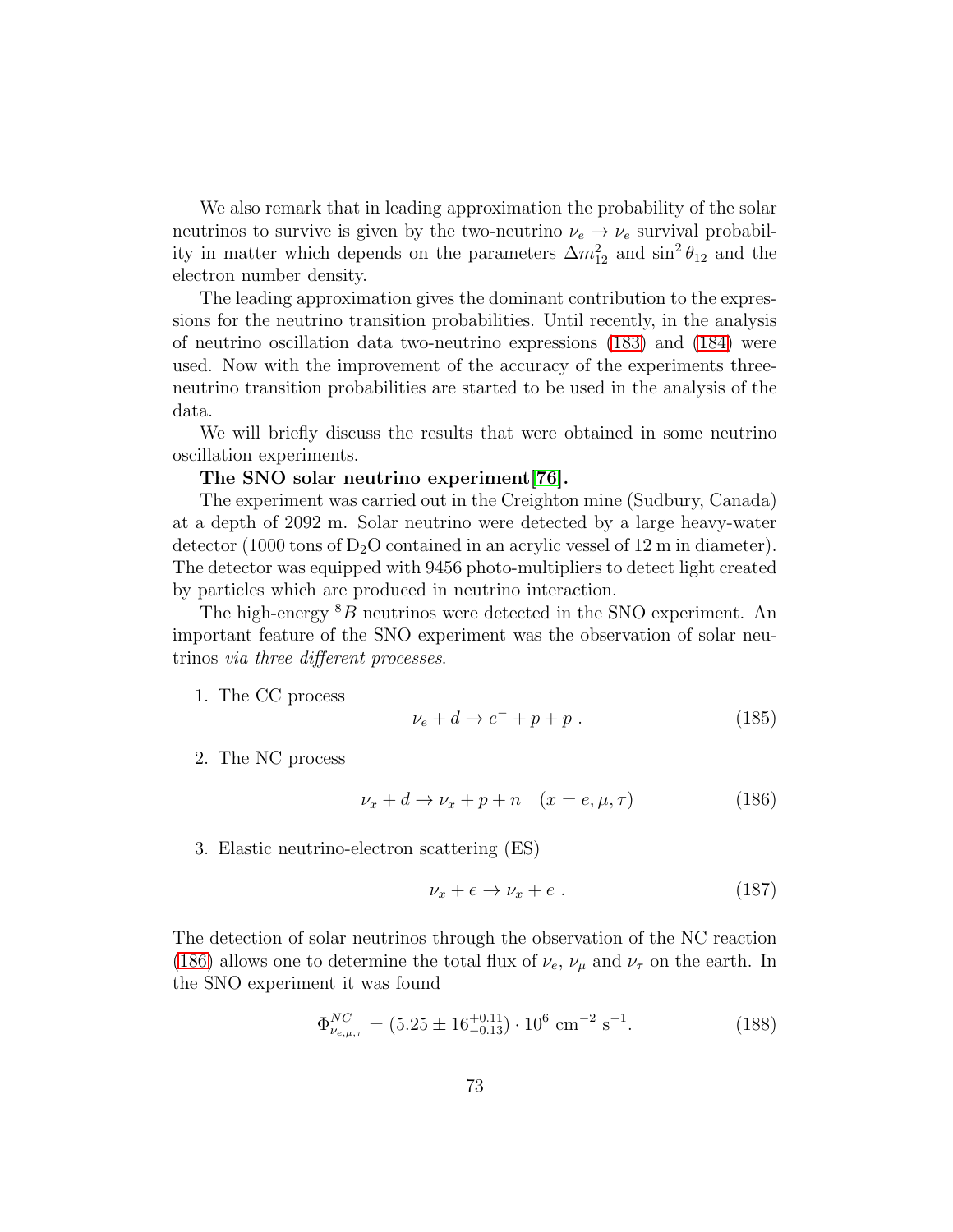The total flux of all active neutrinos on the earth must be equal to the total flux of  $\nu_e$  emitted by the sun (if there are no transitions of  $\nu_e$  into sterile neutrinos). The flux measured by SNO is in agreement with the total flux of  $\nu_e$  predicted by the Standard Solar Model:

$$
\Phi_{\nu_e}^{SSM} = (4.85 \pm 0.58) \cdot 10^6 \text{ cm}^{-2} \text{ s}^{-1}.
$$
\n(189)

The detection of the solar neutrinos via reaction [\(185\)](#page-72-1) allows one to determine the total flux of  $\nu_e$  on the earth. It was found in the SNO experiments that the total flux of  $\nu_e$  was about three times smaller than the total flux of all active neutrinos.

From the ratio of the fluxes of  $\nu_e$  and  $\nu_e$ ,  $\nu_\mu$  and  $\nu_\tau$  the  $\nu_e$  survival probability can be determined. It was shown in the SNO experiment that in the high-energy  ${}^8B$  region the  $\nu_e$  survival probability did not depend on the neutrino energy and was equal to

$$
\frac{\Phi_{\nu_e}^{CC}}{\Phi_{\nu_{e,\mu,\tau}}^{NC}} = P(\nu_e \to \nu_e) = 0.317 \pm 0.016 \pm 0.009.
$$
\n(190)

Thus, it was proved in a direct, model independent way that solar  $\nu_e$  on the way to the earth are transformed into  $\nu_{\mu}$  and  $\nu_{\tau}$ .

## The KamLAND reactor neutrino experiment[\[77\]](#page-89-1)

The KamLAND detector is situated in the Kamioka mine (Japan) at a depth of about 1 km. The neutrino target is a 1 kiloton liquid scintillator which is contained in a 13 m-diameter transparent nylon balloon suspended in 1800  $m<sup>3</sup>$  non-scintillating buffer oil. The balloon and buffer oil are contained in an 18 m-diameter stainless-steel vessel. On the inner surface of the vessel 1879 photomultipliers are mounted.

In the KamLAND experiment  $\bar{\nu}_e$  from 55 reactors situated at distances of  $175 \pm 35$  km from the Kamioka mine are detected.

Reactor  $\bar{\nu}_e$ 's are detected in the KamLAND experiment through the observation of the process

$$
\bar{\nu}_e + p \to e^+ + n. \tag{191}
$$

The signature of the neutrino event is a coincidence between two  $\gamma$ -quanta produced in the annihilation of a positron (prompt signal) and  $a \approx 2.2$  MeV  $\gamma$ -quantum produced by a neutron capture in the process  $n + p \rightarrow d + \gamma$ (delayed signal).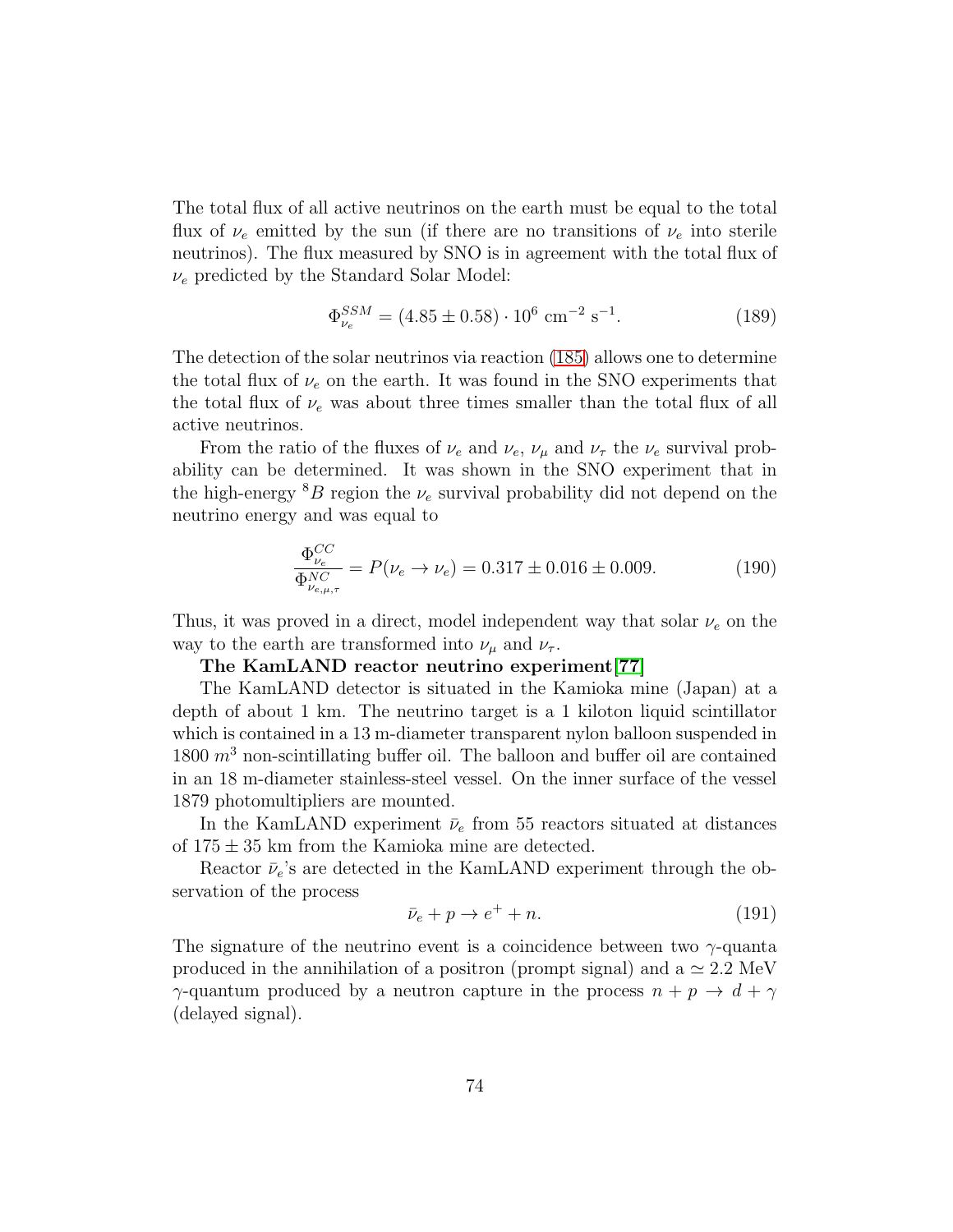The average energy of the reactor antineutrinos is 3.6 MeV. For such energies, distances of about 100 km are appropriate to study neutrino oscillations driven by the solar neutrino mass-squared difference  $\Delta m_{12}^2$ .

From March 2002 to May 2007 in the KamLAND experiment 1609 neutrino events were observed. The expected number of neutrino events (if there are no neutrino oscillations) is  $2179 \pm 89$ . Thus, it was observed in the experiment that  $\bar{\nu}_e$  disappeared on the way from the reactors to the detector.

As the  $\bar{\nu}_e$  survival probability depends on the neutrino energy we must expect that the detected spectrum of  $\bar{\nu}_e$  is different from the spectrum produced by a reactor. In fact in the KamLAND experiment a significant distortion of the initial antineutrino spectrum is observed.

The data of the experiment are well described if we assume that twoneutrino oscillations take place. For the neutrino oscillation parameters it was found

$$
\Delta m_{12}^2 = (7.66 \, \frac{^{+0.20}}{^{-0.22}}) \cdot 10^{-5} \, \text{eV}^2, \quad \tan^2 2\theta_{12} = 0.52 \, \frac{^{+0.16}}{^{-0.10}}. \tag{192}
$$

From the three-neutrino analysis of all solar neutrino data and the data of the KamLand reactor experiment for the neutrino oscillation parameters the following values were obtained

$$
\Delta m_{12}^2 = (7.41^{+0.21}_{-0.19}) \cdot 10^{-5} \text{ eV}^2, \quad \tan^2 \theta_{12} = 0.446^{+0.030}_{0.029}, \quad \sin^2 \theta_{13} < 0.053. \tag{193}
$$

# Super-Kamiokande atmospheric neutrino experiment[\[75\]](#page-89-2)

In the Super-Kamiokande atmospheric neutrino experiment the first modelindependent evidence in favor of neutrino oscillations was obtained (1998). The Super-Kamiokande detector is situated in the same Kamioka mine as the KamLAND detector. It consists of two optically separated water-Cherenkov cylindrical detectors with a total mass of 50 kilotons of water. The inner detector with 11146 photomultipliers has a radius of 16.9 m and a height of 36.2 m. The outer detector is a veto detector. It allows to reject cosmic ray muons. The fiducial mass of the detector is 22.5 kilotons.

In the Super-Kamiokande experiment atmospheric neutrinos in a wide range of energies from about 100 MeV to about 10 TeV are detected . Atmospheric  $\nu_{\mu}$  ( $\bar{\nu}_{\mu}$ ) and  $\nu_{e}$  ( $\bar{\nu}_{e}$ ) are detected through the observation of  $\mu^{-}$  ( $\mu^{+}$ ) and  $e^-$  ( $e^+$ ) produced in the processes

<span id="page-74-0"></span>
$$
\nu_{\mu}(\bar{\nu}_{\mu}) + N \to \mu^{-}(\mu^{+}) + X, \quad \nu_{e}(\bar{\nu}_{e}) + N \to e^{-}(e^{+}) + X. \tag{194}
$$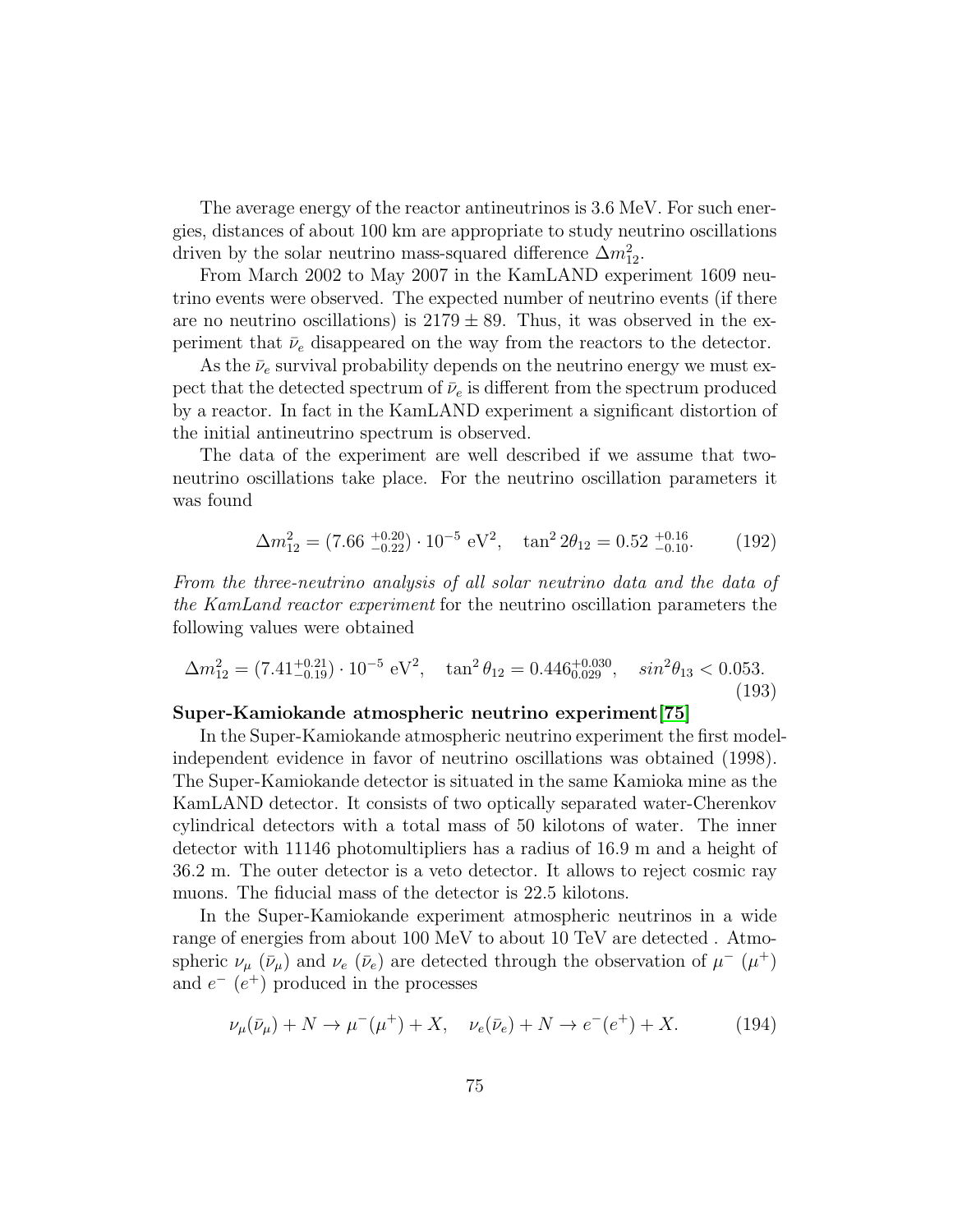For the study of neutrino oscillations it is important to distinguish electrons and muons produced in the processes [\(194\)](#page-74-0). In the Super-Kamiokande experiment leptons are observed through the detection of the Cherenkov radiation. The shapes of the Cherenkov rings of electrons and muons are completely different (in the case of electrons the Cherenkov rings exhibit a more diffuse light than in the muon case). The probability of a misidentification of electrons and muons is below 2%.

A model-independent evidence of neutrino oscillations was obtained by the Super-Kamiokande Collaboration through the investigation of the zenithangle dependence of the electron and muon events. The zenith angle  $\theta$  is determined in such a way that neutrinos going vertically downward have  $\theta = 0$  and neutrinos coming vertically upward through the earth have  $\theta = \pi$ . At neutrino energies  $E \geq 1$  GeV the fluxes of muon and electron neutrinos are symmetric under the change  $\theta \to \pi - \theta$ . Thus, if there are no neutrino oscillations in this energy region the numbers of electron and muon events must satisfy the relation

<span id="page-75-0"></span>
$$
N_l(\cos \theta) = N_l(-\cos \theta) \quad l = e, \mu. \tag{195}
$$

In the Super-Kamikande experiment a large violation of this relation for high energy muon events was established (a significant deficit of upward-going muons was observed). The number of electron events satisfies the relation [\(195\)](#page-75-0).

This result can naturally be explained by the disappearance of muon neutrinos due to neutrino oscillations. The probability for  $\nu_{\mu}$  to survive depends on the distance between the neutrino source and the neutrino detector. Downward going neutrinos ( $\theta \simeq 0$ ) pass a distance of about 20 km. On the other side upward going neutrinos ( $\theta \simeq \pi$ ) pass a distance of about 13000 km (earth diameter). The measurement of the dependence of the numbers of the electron and muon events on the zenith angle  $\theta$  allows one to span the whole region of distances from about 20 km to about 13000 km.

From the data of the Super-Kamiokande experiment for high-energy electron events was found

$$
\left(\frac{U}{D}\right)_e = 0.961^{+0.086}_{-0.079} \pm 0.016. \tag{196}
$$

For high-energy muon events the value

$$
\left(\frac{U}{D}\right)_{\mu} = 0.551^{+0.035}_{-0.033} \pm 0.004. \tag{197}
$$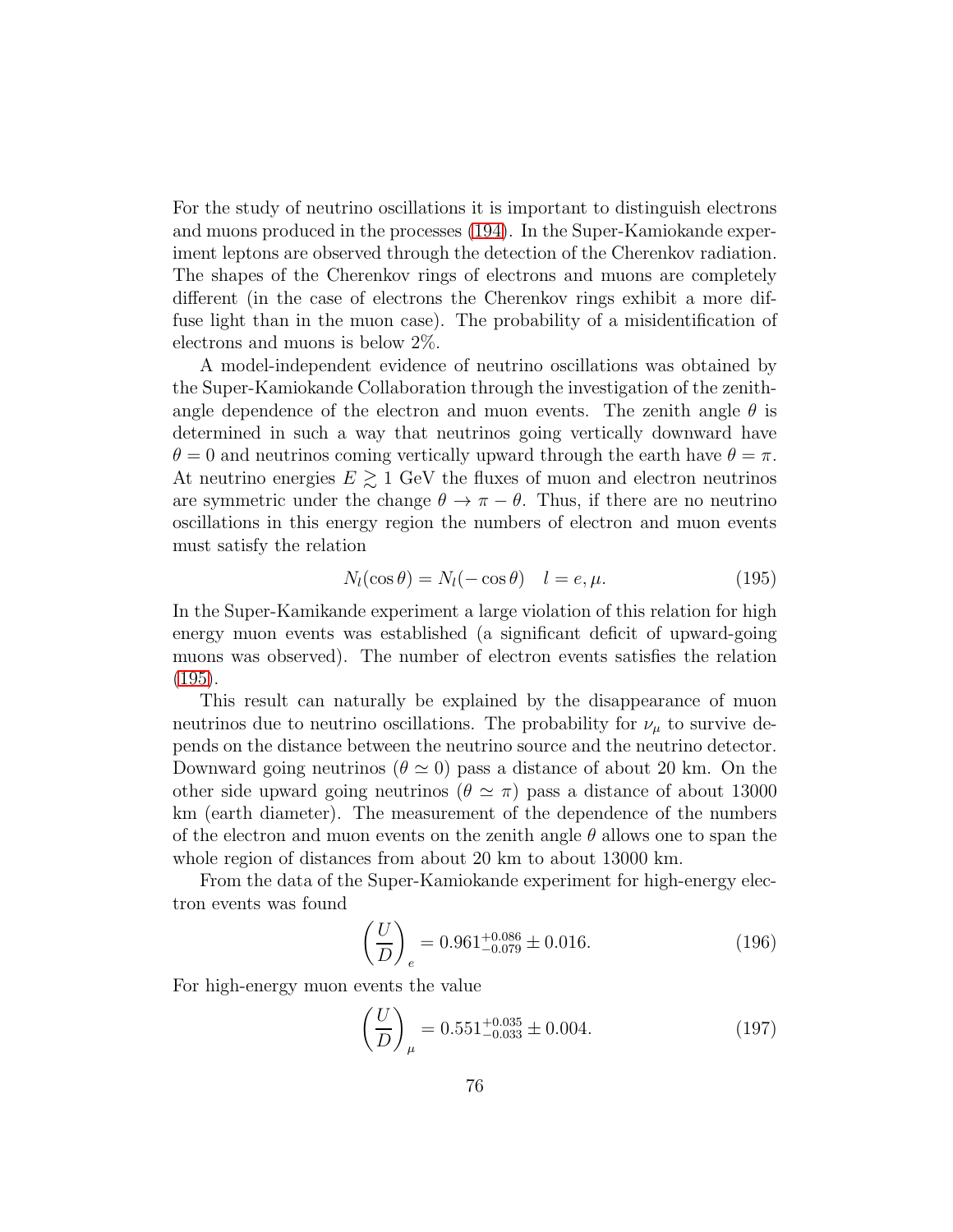was obtained. Here U is the total number of upward going leptons  $(-1 <$  $\cos \theta < -0.2$ ) and D is the total number of downward going leptons (0.2 <  $\cos \theta < 1$ ).

The data of the Super-Kamiokande atmospheric neutrino experiment are perfectly described if we assume that  $\nu_\mu$ 's disappear mainly due to  $\nu_\mu \rightleftarrows \nu_\tau$ oscillations. From the three-neutrino analysis of the data for neutrino oscillation parameters in the case of normal (inverted) neutrino mass spectrum it was found

$$
1.9(1.7) \cdot 10^{-3} \text{ eV}^2 \le \Delta m_{23}^2 \le 2.6(2.7) \cdot 10^{-3} \text{ eV}^2,
$$
  
 
$$
0.407 \le \sin^2 \theta_{23} \le 0.583, \quad \sin^2 \theta_{13} < 0.04(0.09).
$$
 (198)

The result of the Super-Kamiokande atmospheric neutrino experiment was confirmed by

# the long-baseline accelerator neutrino experiments K2K and MINOS [\[78,](#page-89-3) [79\]](#page-89-4)

In the MINOS experiment, muon neutrinos produced at the Fermilab Main Injector facility are detected. The MINOS data were obtained with neutrinos mostly with energies in the range  $1 \le E \le 5$  GeV.

There are two identical neutrino detectors in the experiment. The near detector with a mass of 1 kiloton is at a distance about 1 km from the target of the accelerator and about 100 m underground. The far detector with a mass of 5.4 kilotons is at a distance of 735 km from the target in the Sudan mine (about 700 m underground).

Muon neutrinos (antineutrinos) are detected in the experiment via the observation of the process

$$
\nu_{\mu}(\bar{\nu}_{\mu}) + \text{Fe} \rightarrow \mu^{-}(\mu^{+}) + \text{X}
$$
\n(199)

The neutrino energy is given by the sum of the muon energy and the energy of the hadronic shower.

In the near detector the initial neutrino spectrum is measured. This measurement allows to predict the expected spectrum of the muon neutrinos in the far detector in the case if there were no neutrino oscillations. A strong distortion of the spectrum of  $\nu_{\mu}(\bar{\nu}_{\mu})$  in the far detector was observed in the MINOS experiment.

From the two-neutrino analysis of the  $\nu_{\mu}$  data for the neutrino oscillations parameters the following values were obtained

$$
\Delta m_{23}^2 = (2.32 \, \frac{^{+0.12}}{^{-0.08}}) \cdot 10^{-3} \, \text{eV}^2, \quad \sin^2 2\theta_{23} > 0.90. \tag{200}
$$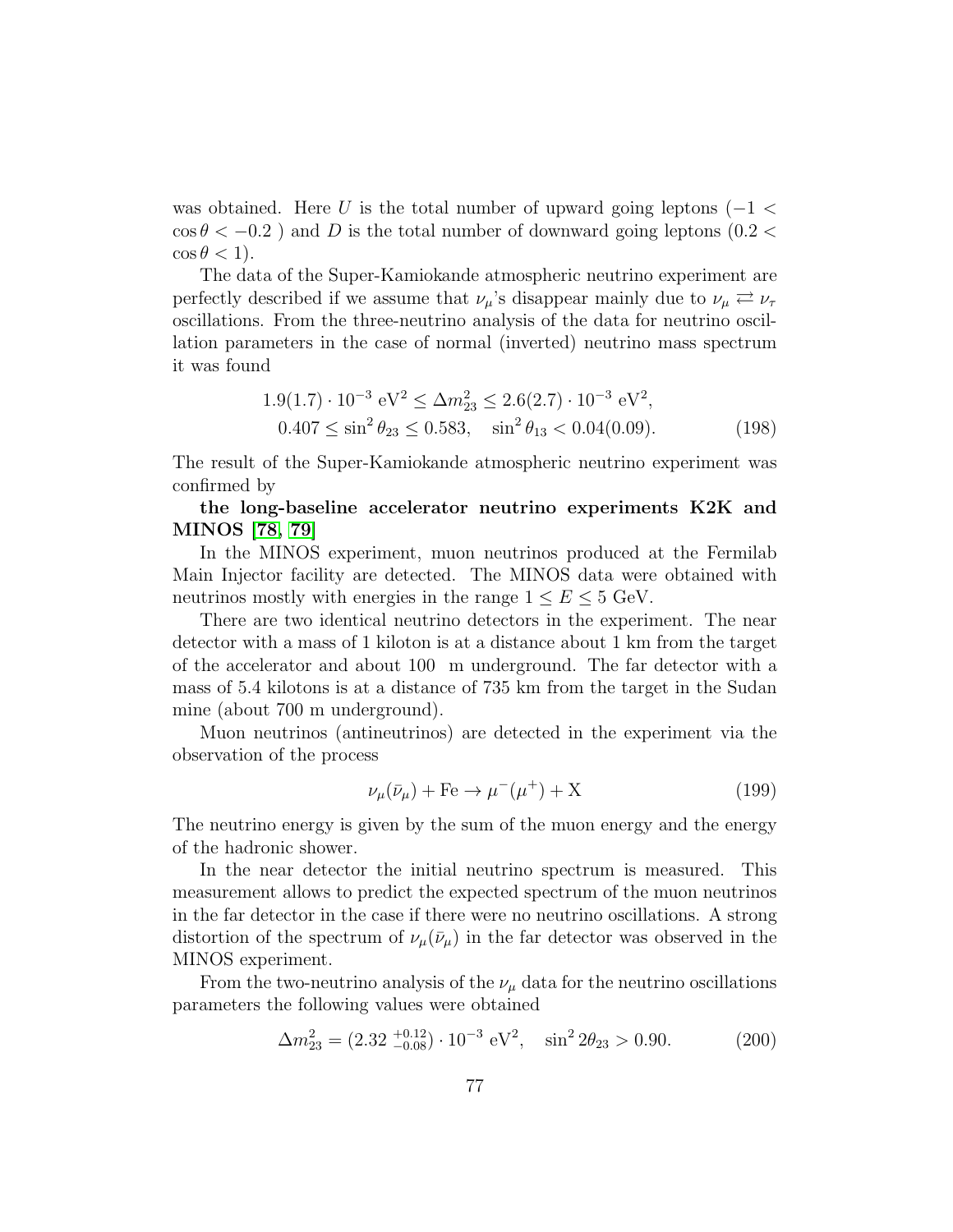## Indications in favor of nonzero  $\theta_{13}$

The value of the mixing angle  $\theta_{13}$  is extremely important for the future of the neutrino physics. If this angle is not equal to zero (and relatively large) in this case it will be possible to observe such a fundamental effect of the threeneutrino mixing as CP violation in the lepton sector. Another problem, the solution of which requires nonzero  $\theta_{13}$ , is the problem of the neutrino mass spectrum. In the case of the three massive neutrinos with two mass-squared differences  $\Delta m_{23}^2$  and  $\Delta m_{12}^2$  two neutrino mass spectra are possible

1. Normal spectrum

$$
m_1 < m_2 < m_3; \quad \Delta m_{12}^2 \ll \Delta m_{23}^2 \tag{201}
$$

2. Inverted spectrum

$$
m_3 < m_1 < m_2; \quad \Delta m_{12}^2 \ll |\Delta m_{13}^2| \tag{202}
$$

Let us notice that in order to have the same notation  $\Delta m_{12}^2$  for the solar masssquared difference for both spectra the neutrino masses are usually labeled differently in the cases of the normal and inverted neutrino mass spectra. In the case of the normal spectrum  $\Delta m_{23}^2 > 0$  and in the case of the inverted spectrum  $\Delta m_{13}^2 < 0$ .

For many years only an upper bound on the parameter  $\sin^2 \theta_{13}$  existed. This bound was obtained from the analysis of the data of the CHOOZ reactor experiment [\[80\]](#page-90-0).

In the CHOOZ experiment the detector (5 tons of Gd-loaded liquid scintillator) was at a distance of about 1 km from each of the two reactors of the CHOOZ power station (8.5 GWth). The detector had 300 m water equivalent of rock overburden which reduced the cosmic muon flux. The antineutrinos were detected through the observation of the classical reaction

$$
\bar{\nu}_e + p \to e^+ + n. \tag{203}
$$

For the ratio R of the total number of detected  $\bar{\nu}_e$  events to the number of the expected events it was found the value

$$
R = 1.01 \pm 2.8\% \text{ (stat)} \pm \pm 2.7\% \text{ (syst)}.
$$
 (204)

The data of the experiment was analyzed in the framework of two-neutrino oscillations with the  $\bar{\nu}_e$ -survival probability given by the expression

$$
P(\bar{\nu}_e \to \bar{\nu}_e) = 1 - \frac{1}{2}\sin^2 2\theta_{13} \left(1 - \cos \frac{\Delta m_{23}^2 L}{2E}\right)
$$
 (205)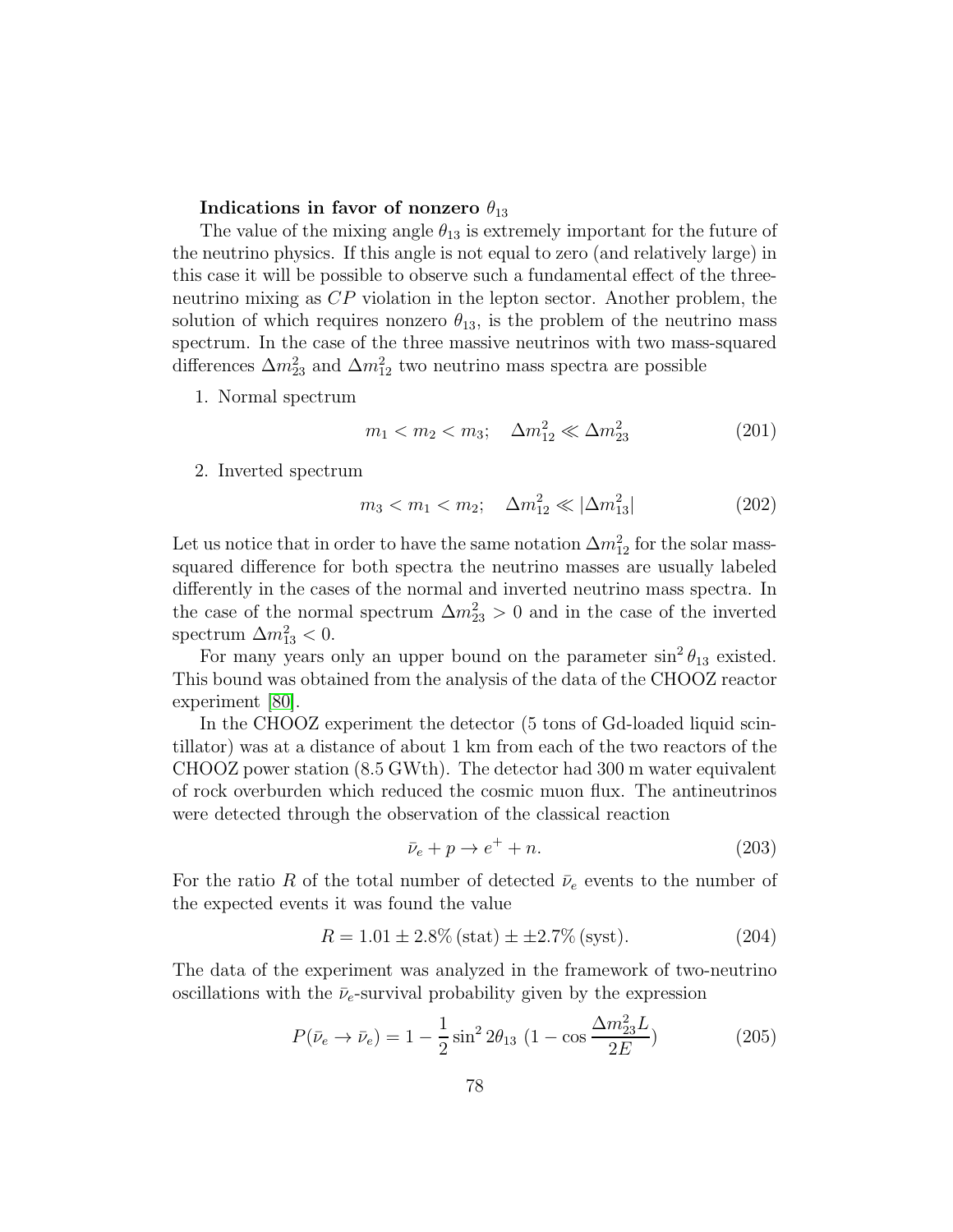From the data of the CHOOZ experiment the following upper bound

$$
\sin^2 2\,\theta_{13} \le 0.16. \tag{206}
$$

was obtained.

In a new long baseline T2K neutrino experiment [\[81\]](#page-90-1) an indication in favor of nonzero  $\theta_{13}$  was obtained. In this experiment muon neutrinos produced at the J-PARC accelerator in Japan are detected at a distance of 295 km in the water-Cherenkov Super-Kamiokande detector. The T2K experiment is the first off-axis neutrino experiment: the angle between the direction to the detector and the flight direction of the parent  $\pi^+$ 's is equal to 2°. This allows one to obtain a narrow-band neutrino beam with a maximal intensity at the energy  $E \simeq 0.6$  GeV which corresponds at the distance of  $L = 295$ km to the first oscillation maximum  $(E_0 = \frac{2.54}{\pi} \Delta m_{23}^2 L)$ .

At a distance of about 280 m from the target there are several near detectors which are used for the measurement of the neutrino spectrum and flux and for the measurement of cross sections of different CC and NC processes.

The initial beam (from decays of pions and kaons) is a beam of  $\nu_\mu$ 's with a small (about 0.4 %) admixture of  $\nu_e$ 's. The search for electrons in the Super-Kamiokande detector due to  $\nu_{\mu} \rightarrow \nu_{e}$  transitions was performed. Six  $\nu_e$  events were observed in the experiment. The expected number of electron events (without neutrino oscillations) is equal  $1.5 \pm 0.3$ . From the analysis of the data for the normal neutrino mass spectrum it was found:

$$
0.03 < \sin^2 2\theta_{13} < 0.28 \ (90\% \text{CL}) \quad \text{best fit}: \ \sin^2 2\theta_{13} = 0.11. \tag{207}
$$

For the inverted neutrino mass spectrum it was found

$$
0.04 < \sin^2 2\theta_{13} < 0.34 \ (90\% \text{CL}) \quad \text{best fit}: \ \sin^2 2\theta_{13} = 0.14. \tag{208}
$$

A similar experiment was performed by the MINOS collaboration. In this experiment for the normal (inverted) neutrino mass spectrum the following best fit value was found

$$
2\sin^2(\theta_{23})\sin^2(2\theta_{13}) = 0.041 \, \, ^{+0.047}_{-0.031} \, (0.079 \, \, ^{+0.071}_{-0.053}) \tag{209}
$$

The Double Chooz collaboration presented first indication in favor of reactor  $\bar{\nu}_e$ 's disappearence [\[84\]](#page-90-2). For the ratio of the observed and predicted  $\bar{\nu}_e$  events the value  $0.944 \pm 0.016 \pm 0.040$  was found. At 90% CL it was obtained  $0.015 \sin^2 2\theta_{13} < 0.16$ .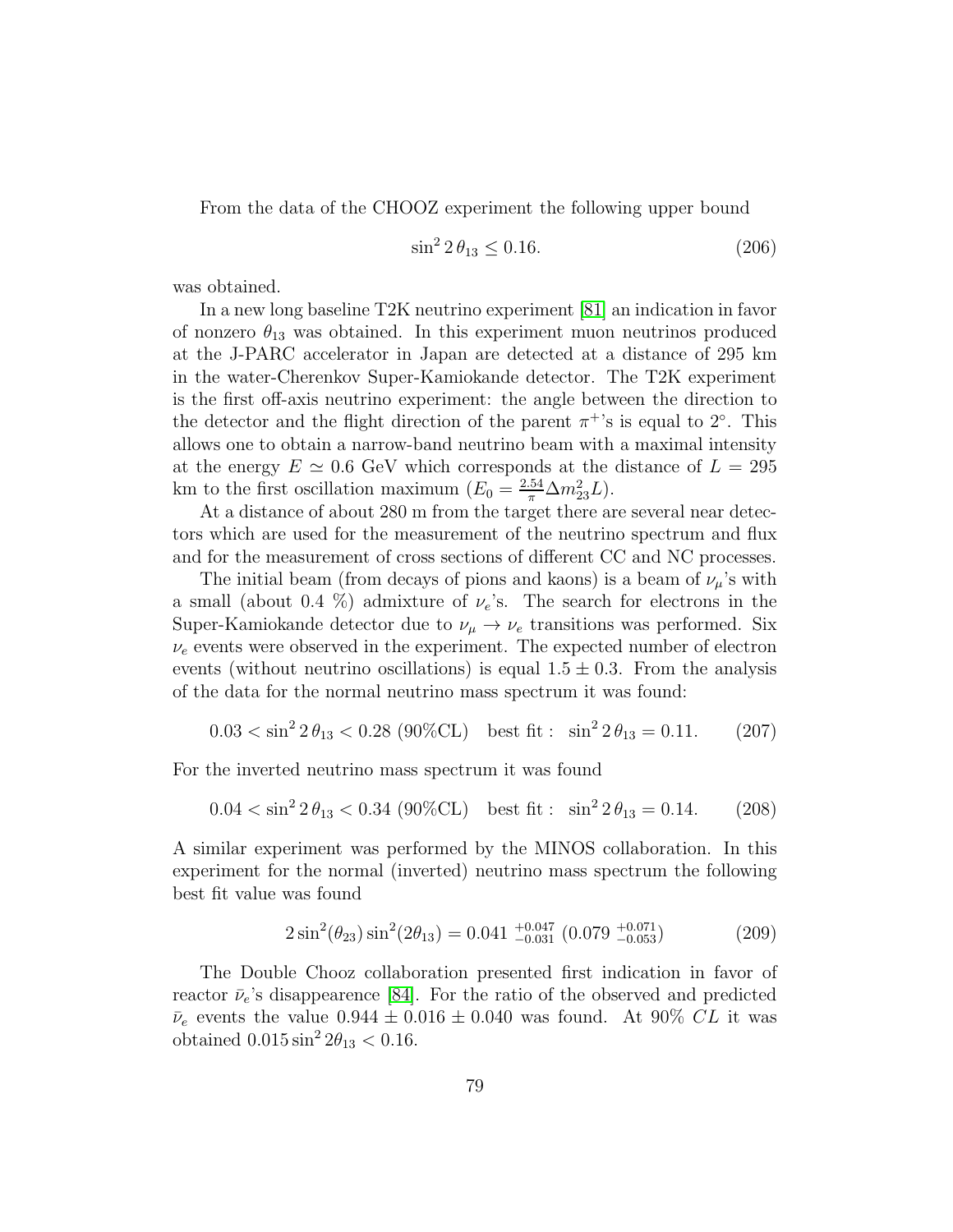# Measurement of nonzero  $\theta_{13}$ ; the Daya Bay and RENO experiments

Recently results of the Daya Bay reactor neutrino experiment were published [\[85\]](#page-90-3). In this experiment reactor antineutrinos from six reactors (the thermal power of each reactor is 2.9 Gw) were detected by three near detectors (distances 470 m and 570 m) and three far detectors (1648 m). Antineutrinos are detected via observation of the classical reaction

$$
\bar{\nu}_e + p \to e^+ + n.
$$

Each detector contains the 20-ton Gd-loaded liquid scintillator. During 55 days of the data taking 10416 (80376)  $\bar{\nu}_e$ -events were observed in far (near) detectors. The number of  $\bar{\nu}_e$  events in the far detectors can be predicted (assuming that there are no neutrino oscillations) on the basis of measurements performed in the near detectors. For the ratio  $R$  of the total numbers of the observed and predicted events the following value was obtained

$$
R = 0.940 \pm 0.011 \pm 0.004. \tag{210}
$$

The probability of  $\bar{\nu}_e$  to survive is given by the following expression

$$
P(\bar{\nu}_e \to \bar{\nu}_e) = 1 - \sin^2 2\theta_{13} \sin^2 1.267 \frac{\Delta m_{23}^2 L}{E},
$$
\n(211)

where  $\Delta m_{23}^2$  is the neutrino mass-squared difference in eV<sup>2</sup>, L is the sourcedetector distance in m and E is the antineutrino energy in MeV. From  $\chi^2$ analysis of the data it was found that

<span id="page-79-0"></span>
$$
\sin^2 2\,\theta_{13} = 0.092 \pm 0.016 \pm 0.005. \tag{212}
$$

Thus, zero value of the parameter  $\sin^2 2\theta_{13}$  is excluded at the level 5.2  $\sigma$ .

The value of the parameter  $\sin^2 2\theta_{13}$  obtained in the similar two-detectors reactor RENO experiment [\[86\]](#page-90-4) is in agreemment with [\(212\)](#page-79-0). In this experiment it was found

$$
\sin^2 2\theta_{13} = 0.113 + 0.013 + 0.019. \tag{213}
$$

# 19 Conclusion

We followed here some basic facts of the history of neutrinos, unique particles which brought three Nobel Prizes to elementary particle physics. The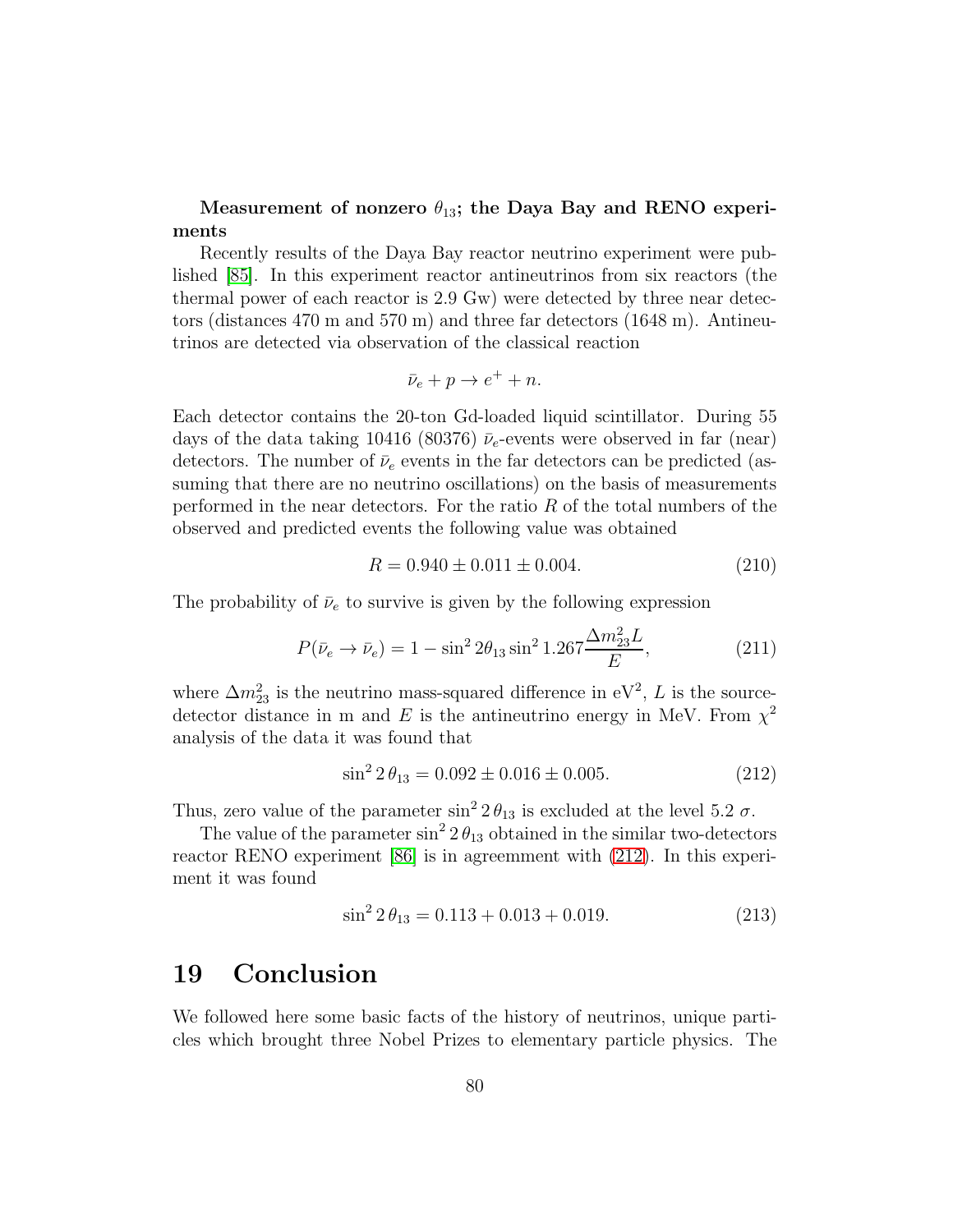neutrino history is very interesting, instructive, sometimes dramatic. There were many wrong experiments in the history of the neutrino (like  $\beta$ -decay experiments on electron-neutrino correlation which favored  $S, T$  couplings in the fifties, first experiment on the search for  $\pi \to e\nu$ -decay, experiments from which the existence of a heavy neutrino with a mass of 17 keV followed at the beginning of the nineties, etc.) and wrong common opinions lasting for many years (like the general opinion that the neutrino is an undetectable particle in the thirties and forties, the general opinion that the neutrino is a massless particle in the fifties and sixties, etc.).

The neutrino hypothesis was born in 1930 in an attempt to save the law of conservation of energy and momentum ("I have hit upon a desperate remedy to save the "exchange theorem" of statistics and the law of conservation of energy. Namely, the possibility that in the nuclei there could exist electrically neutral particles, which I will call neutrons, that have spin 1/2 and obey the exclusion principle and that further differ from light quanta in that they do not travel with the velocity of light." Pauli's letter). The assumption of the existence of the neutrino allowed Fermi to build a phenomenological theory of the β-decay of nuclei and other weak processes which could describe a lot of experimental data. However, it took more that twenty years to prove by a direct experiment that neutrinos exist.

There are two unique properties of neutrinos which determine their importance and their problems:

- 1. Neutrinos have only weak interaction.
- 2. Neutrinos have very small masses.

Since neutrinos have only weak interaction, cross sections of interaction of neutrinos with nucleons are extremely small. This means that it is necessary to develop special methods of neutrino detection (large detectors which often are situated in underground laboratories in order to prevent cosmic ray background etc). However, when methods of neutrino detection were developed, neutrinos became a unique instrument in the study of the sun (solar neutrino experiments allow us to obtain information about the central invisible region of the sun in which solar energy is produced in thermonuclear reactions), in the investigation of a mechanism of the Supernova explosion<sup>[49](#page-80-0)</sup> $(99\%$  of the

<span id="page-80-0"></span><sup>49</sup>On February 23, 1987 for the first time antineutrinos from Supernova SN1987A in the Large Magellanic Cloud were detected by Kamiokande, IMB and Baksan detectors.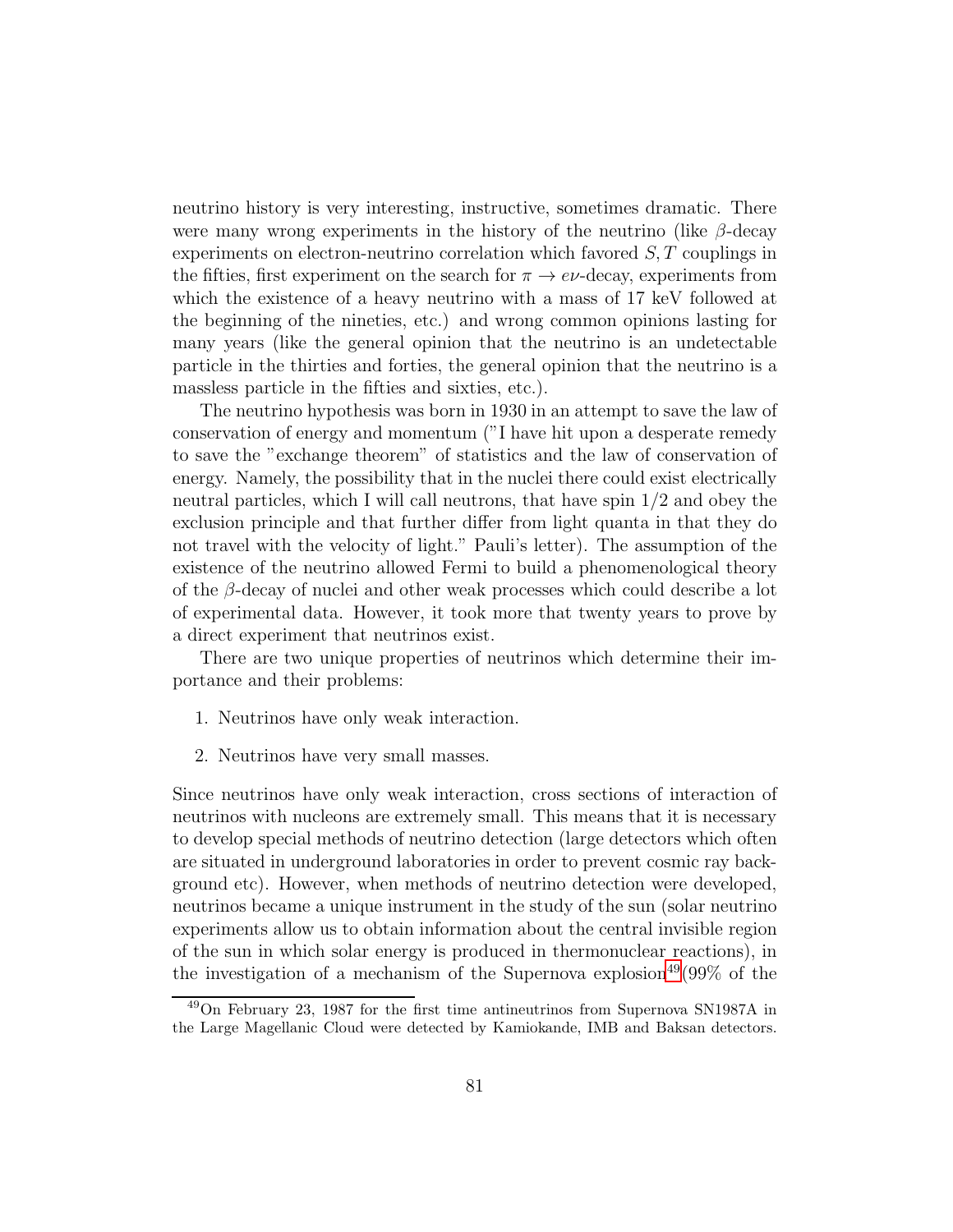energy produced in a Supernova explosion is emitted in neutrinos), in establishing the quark structure of a nucleon (through the study of the deep inelastic processes  $\nu_{\mu}(\bar{\nu}_{\mu}) + N \rightarrow \mu^{-}(\mu^{+} + X)$ , etc.

In the fifties the majority of physicists believed that the neutrino was a massless particle. This was an important, constructive assumption (in spite of that it was wrong). The theory of the two-component neutrino, which was based on this assumption, inspired the creation of the phenomenological  $V - A$  theory and later became part of the Standard Model of the electroweak interaction.

Neutrino masses are very small and it is very difficult to observe effects of neutrino masses in the  $\beta$ -decay and in other weak processes. However, small neutrino masses and, correspondingly, mass-squared differences make it possible the production (and detection) of the coherent flavor neutrino states of  $\nu_e$ ,  $\nu_\mu$ ,  $\nu_\tau$ ) and quantum-mechanical periodical transitions between different flavor neutrino states (neutrino oscillations). The observation of neutrino oscillations at large (macroscopic) distances allowed one to resolve small neutrino mass-squared differences.

The discovery of neutrino oscillations signifies a new era in neutrino physics, the era of investigation of neutrino properties. From the analysis of the existing neutrino oscillation data two mass-squared differences  $\Delta m^2_{23}$ and  $\Delta m_{12}^2$  and two mixing parameters  $\sin^2 \theta_{23}$  and  $\tan^2 \theta_{12}$  are determined with accuracies in the range  $(3-12)\%$ . The results of the first measurement of the parameter  $\sin^2 2\theta_{13}$  was recently announced by the Daya Bay collaboration.

One of the most urgent problems which will be addressed in the next neutrino oscillation experiments are

#### 1. CP violation in the lepton sector.

## 2. Character of the neutrino mass spectrum (normal or inverted?)

Relatively "large" value of the angle  $\theta_{13}$  obtained in the Daya Bay and other experiments open the way for the investigation of these problems in the near years.

One of the most important problems of the physics of massive and mixed neutrinos is the problem of the nature of neutrinos with definite masses  $\nu_i$ .

In 2002 The Nobel Prize was awarded to R. Davis (solar neutrinos) and M. Koshiba (supernova neutrinos) "for pioneering contributions to astrophysics, in particular for the detection of cosmic neutrinos".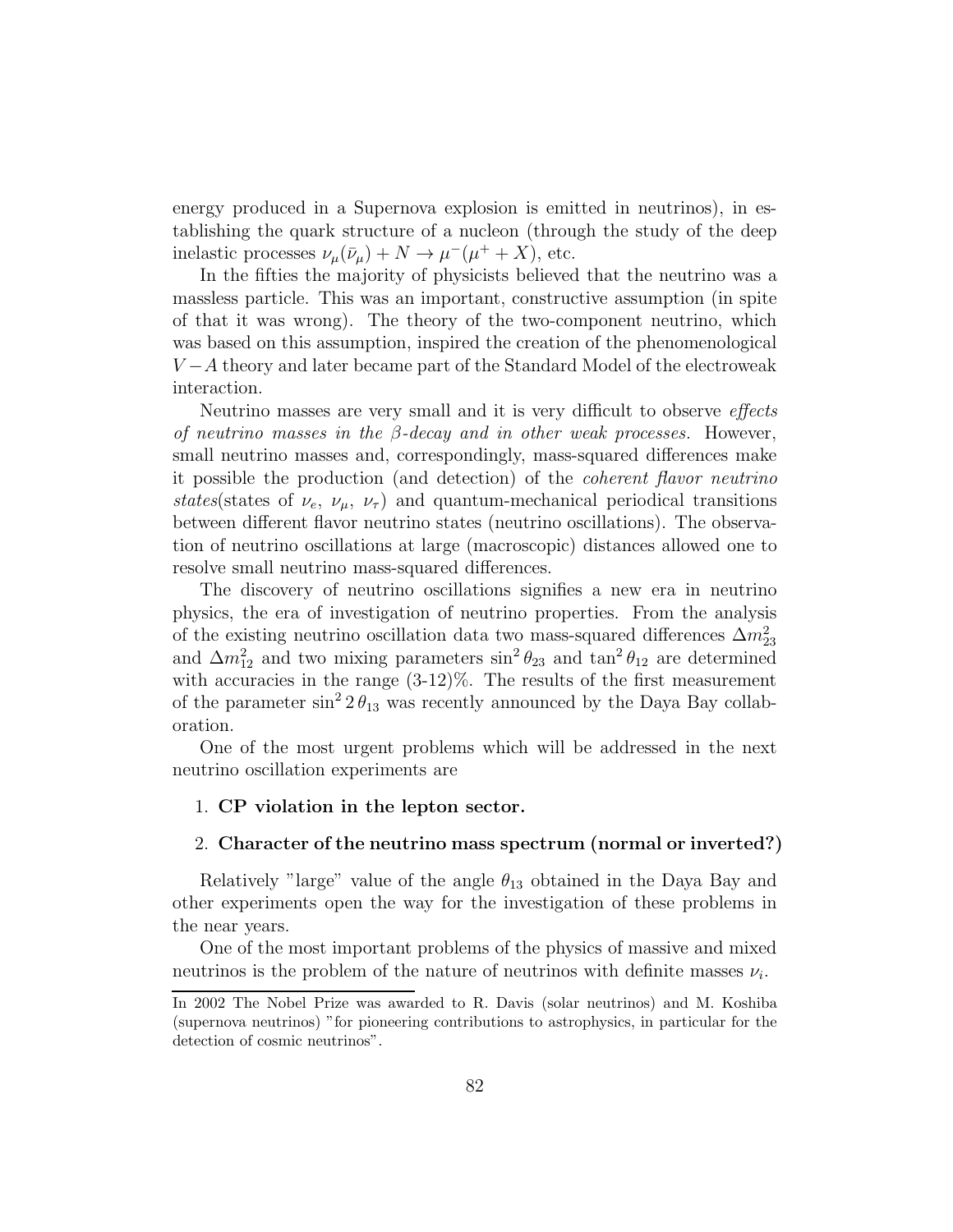# Are neutrinos with define masses Dirac particles possessing conserved lepton number or truly neutral Majorana particles?

The answer to this fundamental question can be obtained in experiments on the search for neutrinoless double  $\beta$ -decay ( $0\nu\beta\beta$ -decay) of some even-even nuclei

<span id="page-82-0"></span>
$$
(A, Z) \to (A, Z + 2) + e^- + e^-. \tag{214}
$$

This process is allowed only if the total lepton number is violated. If massive neutrinos are Majorana particles,  $0\nu\beta\beta$ -decay [\(214\)](#page-82-0) is the second order process in the Fermi constant with the exchange of the virtual neutrinos between neutron-proton-electron vertices. The matrix element of the process is proportional to the effective Majorana mass

$$
m_{\beta\beta} = \sum_{i} U_{ei}^2 m_i. \tag{215}
$$

Many experiments on the search for the  $0\nu\beta\beta$ -decay of different nuclei were performed. No evidence in favor of the process was obtained. The most stringent lower bound for the half-life of the process was obtained in the experiment [\[82\]](#page-90-5) on the search for the decay

$$
^{76}Ge \rightarrow ^{76}Se + e^- + e^-
$$

In this experiment the following lower bound was obtained

$$
T_{1/2}^{0\nu}({}^{76}\text{Ge}) > 1.9 \cdot 10^{25} \text{ years}
$$

Taking into account different calculations of the nuclear matrix element from this bound it can be found

$$
|m_{\beta\beta}| < (0.20 - 0.32) \text{ eV}.
$$

Future experiments on the search for the  $0\nu\beta\beta$ -decay will be sensitive to the value

$$
|m_{\beta\beta}| \simeq (\text{a few}) \; 10^{-2} \; \text{eV}
$$

and can probe the Majorana nature of  $\nu_i$  in the case of the inverted hierarchy of the neutrino masses

<span id="page-82-1"></span>
$$
m_3 \ll m_1 < m_2. \tag{216}
$$

Another fundamental problem of the physics of massive and mixed neutrinos is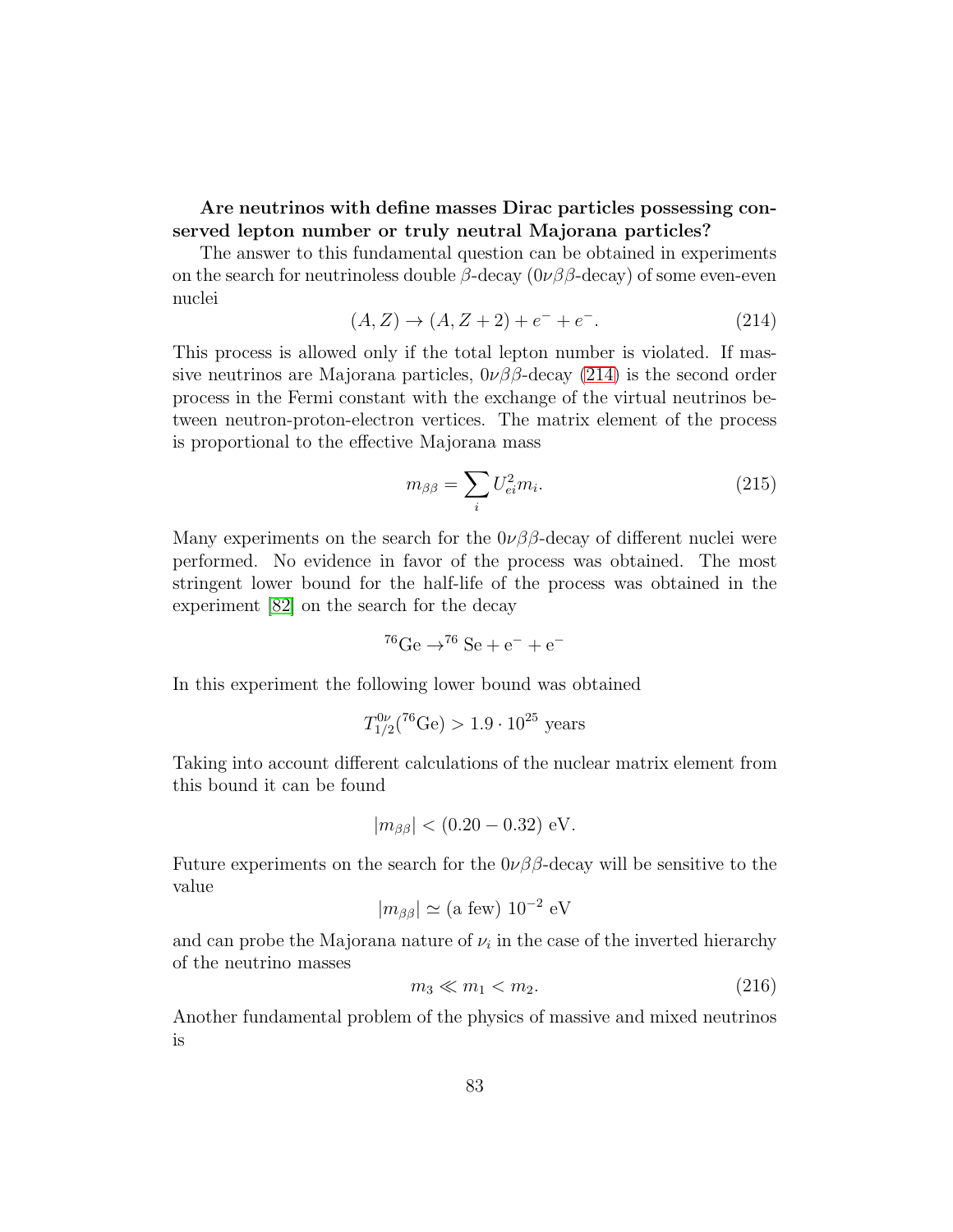## What are the absolute value of the neutrino masse?

From the data of neutrino oscillation experiments only the mass-squared differences can be determined. The absolute value of the "average" neutrino mass  $m_\beta$  can be inferred from the investigation of  $\beta$ -spectra. From the data of the latest MAINZ and Troitsk tritium experiments the following bound was obtained

$$
m_{\beta} < 2.3 \text{ eV},
$$

where  $m_{\beta} = \sqrt{\sum_i |U_{e1}|^2 m_i^2}$  is the "average" neutrino mass. The future tritium experiment KATRIN will be sensitive to

$$
m_{\beta} < 0.2 \text{ eV}
$$

Precision modern cosmology became an important source of information about absolute values of neutrino masses. Different cosmological observables (Large Scale Structure of the Universe, Gravitational Lensing of Galaxies, Primordial Cosmic Microwave Background, etc.) are sensitive to the sum of the neutrino masses  $\sum_i m_i$ . From the existing data the following bounds were obtained

$$
\sum_{i} m_i < (0.2 - 1.3) \text{ eV}.\tag{217}
$$

It is expected that future cosmological observables will be sensitive to the sum of neutrino masses in the range

$$
\sum_{i} m_i \simeq (0.05 - 0.6) \text{ eV}.
$$
 (218)

These future measurements, apparently, will probe the inverted neutrino mass hierarchy [\(216\)](#page-82-1) ( $\sum_i m_i \simeq 0.1$  eV) and even the normal neutrino mass hierarchy

$$
m_1 \ll m_2 \ll m_3, \quad \sum_i m_i \simeq 0.05 \text{ eV}.
$$
 (219)

The next question which needs to be answered is

## How many neutrinos with definite masses exist in nature?

We considered the minimal scheme with three flavor neutrinos  $(\nu_e, \nu_\mu, \nu_\tau)$ and, correspondingly, three massive neutrinos  $(\nu_1, \nu_2, \nu_3)$ . However, the number of massive light neutrinos can be more than three. In this case flavor neutrinos could oscillate into sterile states  $\nu_s$ , which do not have the standard weak interaction.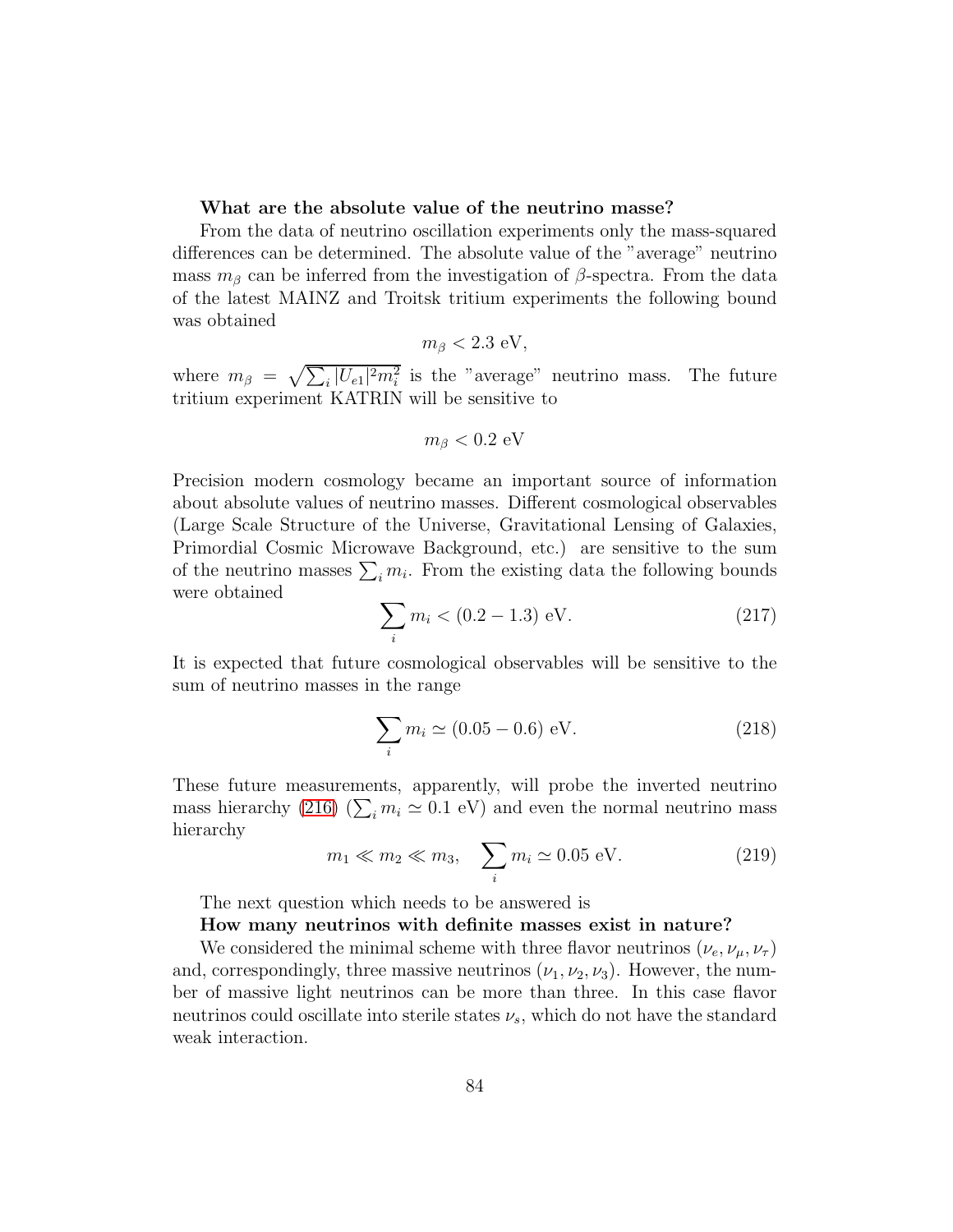For many years there was an indication in favor of more than three light neutrinos with definite masses obtained in a short-baseline LSND experiment [\[83\]](#page-90-6). In this experiment the  $\bar{\nu}_{\mu} \to \bar{\nu}_{e}$  transition driven by  $\Delta m^2 \simeq 1 \text{ eV}^2$ , which is much larger than the atmospheric mass-squared difference, was observed. Some indications in favor of more than three massive neutrinos were also obtained in the MiniBooNE and reactor experiments. New short-baseline accelerator and reactor experiments are urgently needed. Such experiments are now at preparation.

There are other questions connected with neutrinos which now are being actively discussed in the literature (neutrino magnetic moments, nonstandard interaction of neutrinos, etc.).

An explanation of small neutrino masses requires a new, beyond the Standard Model (Higgs) mechanism of neutrino mass generation. But what mechanism, what kind of new physics is required to explain small neutrino masses and peculiar neutrino mixing? This is at the moment an open question. Several new mechanisms of neutrino mass generation were proposed in the literature. Apparently, the most plausible mechanism is the seesaw mechanism of the neutrino mass generation [\[71\]](#page-89-5).

The seesaw mechanism is based on the assumption that the total lepton number  $L$  is violated at a large scale  $M$ . From the seesaw mechanism the following general consequences follow

- 1. Neutrinos with definite masses  $\nu_i$  are Majorana particles.
- 2. Neutrino masses are given by the seesaw formula

$$
m_i \simeq y_i \frac{v^2}{M},
$$

where  $y_i$  is a dimensionless Yukawa constant and the parameter  $v \simeq$ 250 GeV characterizes the scale of the violation of the electroweak symmetry.

The scale of the violation of the lepton number M depends on the Yukawa constants  $y_i$  which are unknown. Different options are discussed in the literature. If  $y_i v \simeq m_i^f$  $i$ <sup>f</sup>, where  $m_i$ <sup>f</sup>  $i<sub>i</sub>$  is the mass of a quark or a lepton, in this case  $M \simeq (10^{14} - 10^{15})$  GeV and the only implication of the violation of the lepton number in the region of the electroweak energies are Majorana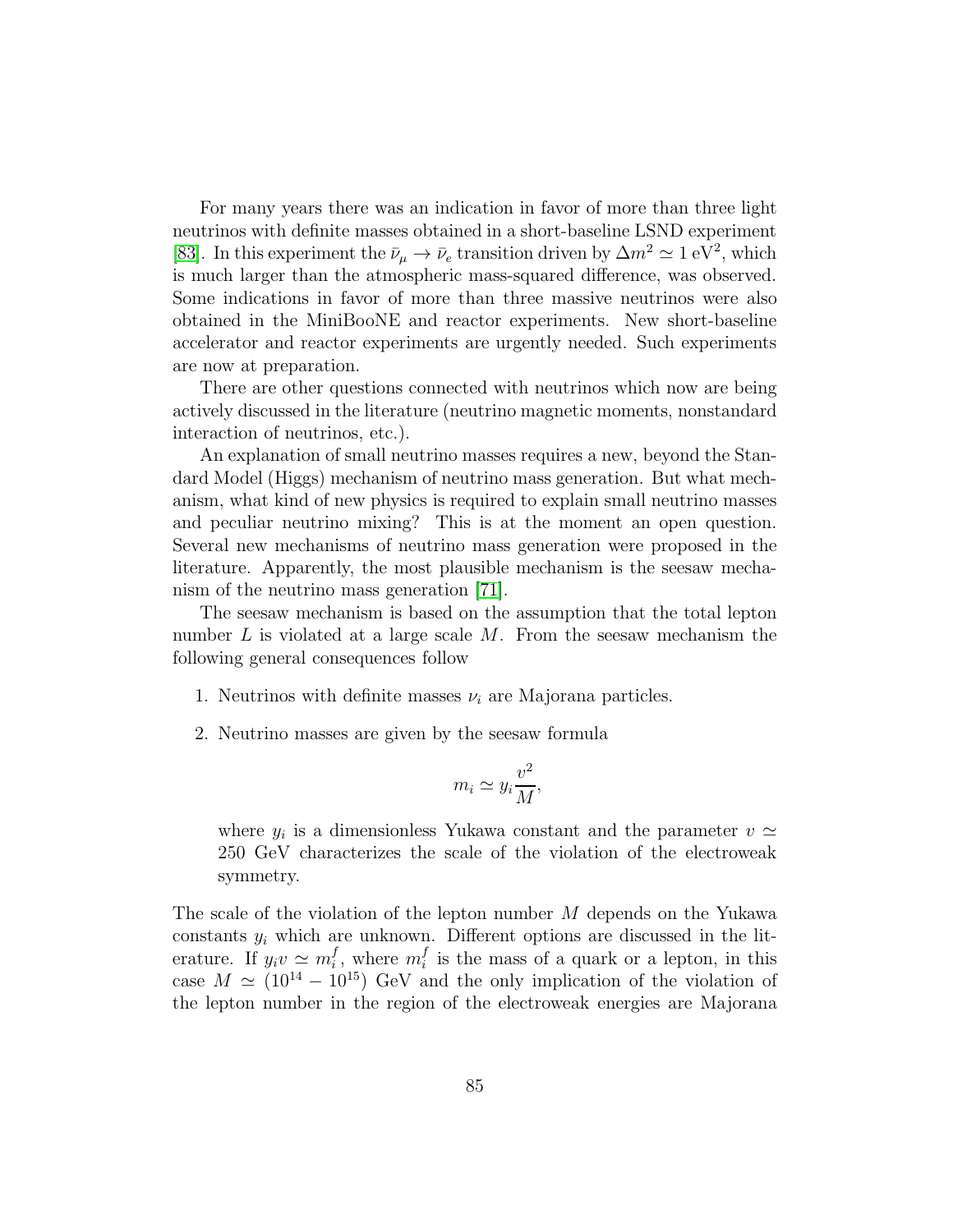neutrino masses.[50](#page-85-0)

If  $M \simeq 1$  TeV in this case  $y_i v \ll m_i^f$  $i<sup>I</sup>$ . Existence of Majorana particles with masses  $\simeq 1$  TeV could be revealed through (see [\[88\]](#page-90-7))

- 1. an additional contribution to the matrix elements of the neutrinoless double β-decay;
- 2. observation of the lepton number violating processes of production of pairs of the same sign leptons in proton-proton collisions at LHC.

In order to reveal the true nature of neutrino masses and mixing many new investigations must be performed. The history of neutrinos, unique particles, is continuing. There are no doubts that new surprises and discoveries (and, possibly, Nobel Prizes) are ahead.

I am thankful to the theory group of TRIUMF for the hospitality. It is a pleasure for me to thank W. Potzel for careful reading of the paper and numerous remarks and suggestions.

# References

- [1] C. D. Ellis and W.A. Wooster, Proc. Roy. Soc. A117 (1927) 109.
- [2] J. Chadwick, Nature 193 (1932) 312.
- [3] W. Heisenberg, Z.Phys.77 (1932)1; Z.Phys.78 (1932)156.
- [4] E. Majorana, Z.Phys.82 (1933)137.
- [5] D. Ivanenko, Nature 129 (1932)798.
- [6] E. Fermi, Zeitschr. f. Phys. 88 (1934) 161.
- [7] F. Perrin, Comptes Rendus 197 (1933) 1625.
- [8] G. Gamow and E. Teller, Phys. Rev. 49 (1936) 895.
- [9] H.Bethe and R.Peierls, Nature 133 (1934) 532.

<span id="page-85-0"></span><sup>50</sup>Let us notice that CP-violating decays of heavy Majorana particles, the seesaw partners of Majorana neutrinos, in the early Universe are commonly considered as a plausible source of the baryon asymmetry of the Universe [\[87\]](#page-90-8).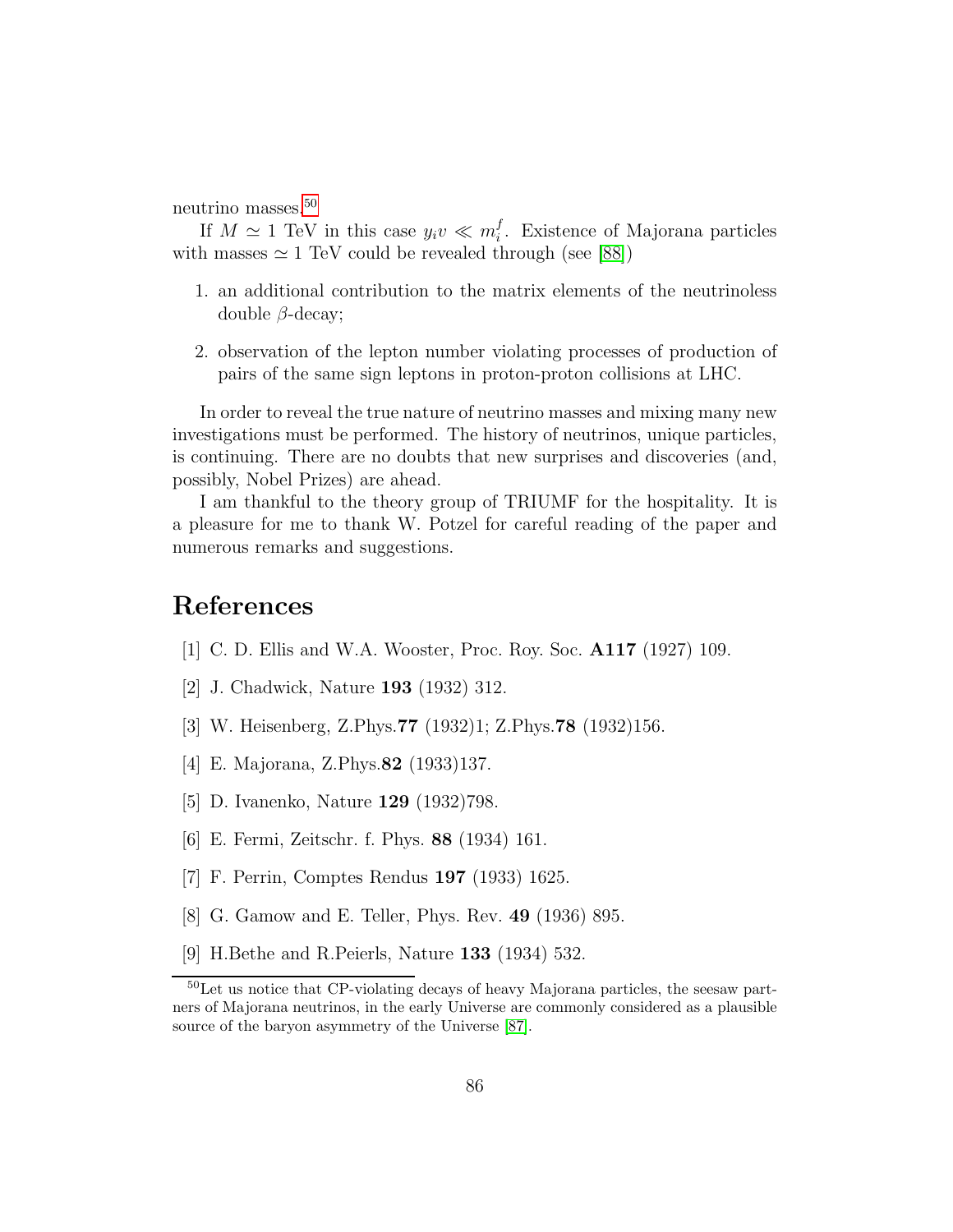- [10] B. Pontecorvo, Report PD-205, Chalk River Laboratory, 1946.
- [11] B.T. Cleveland et al. Astrophys. J. 496 (1998) 505.
- [12] B. Pontecorvo, Phys. Rev.72 (1947) 246.
- [13] G. Puppi, Nuovo Cimento 5 (1948) 587.
- [14] O. Klein, Nature **161** (1948) 897.
- [15] C. N. Yang and J. Tiomno, Phys. Rev.79 (1950) 495.
- [16] T. D. Lee and C. N. Yang, Phys. Rev. 104 (1956) 254.
- [17] C. S. Wu *et al.*, Phys. Rev. **105** (1957) 1413.
- [18] R. L. Garwin, L. M. Lederman and W. Weinrich, Phys. Rev. 105 (1957) 1415.
- [19] L. D. Landau, Nucl. Phys. 3 (1957) 127.
- [20] T. D. Lee and C. N. Yang, Phys. Rev. 105 (1957) 1671.
- [21] A. Salam, Nuovo Cim. 5 (1957) 299.
- [22] H. Weil, Z. Physik 56 (1929) 330.
- [23] W. Pauli, Handbuch der Physik, Springer Verlag, Berlin v.24 (1933) 226-227.
- [24] E. Majorana, Nuovo Cimento 5 (1937) 171.
- [25] M. Goldhaber, L. Grodzins and A. W. Sunyar, Phys. Rev. 109 (1958) 1015.
- [26] R. P. Feynman and M. Gell-Mann, Phys. Rev. 109 (1958) 193.
- [27] E. C. G. Sudarshan and R. E. Marshak, Phys. Rev. 109 (1958) 1860.
- [28] S.S.Gerstein and Ja.B Zeldovich, Sov. Phys. JETP 2(1956)576.
- [29] H.L. Anderson and C. Lattes, Nuovo Cimento 6 (1957) 1356.
- [30] T. Fazzini, G. Fidecaro et al., Phys. Rev. Lett. 1 (1958) 247.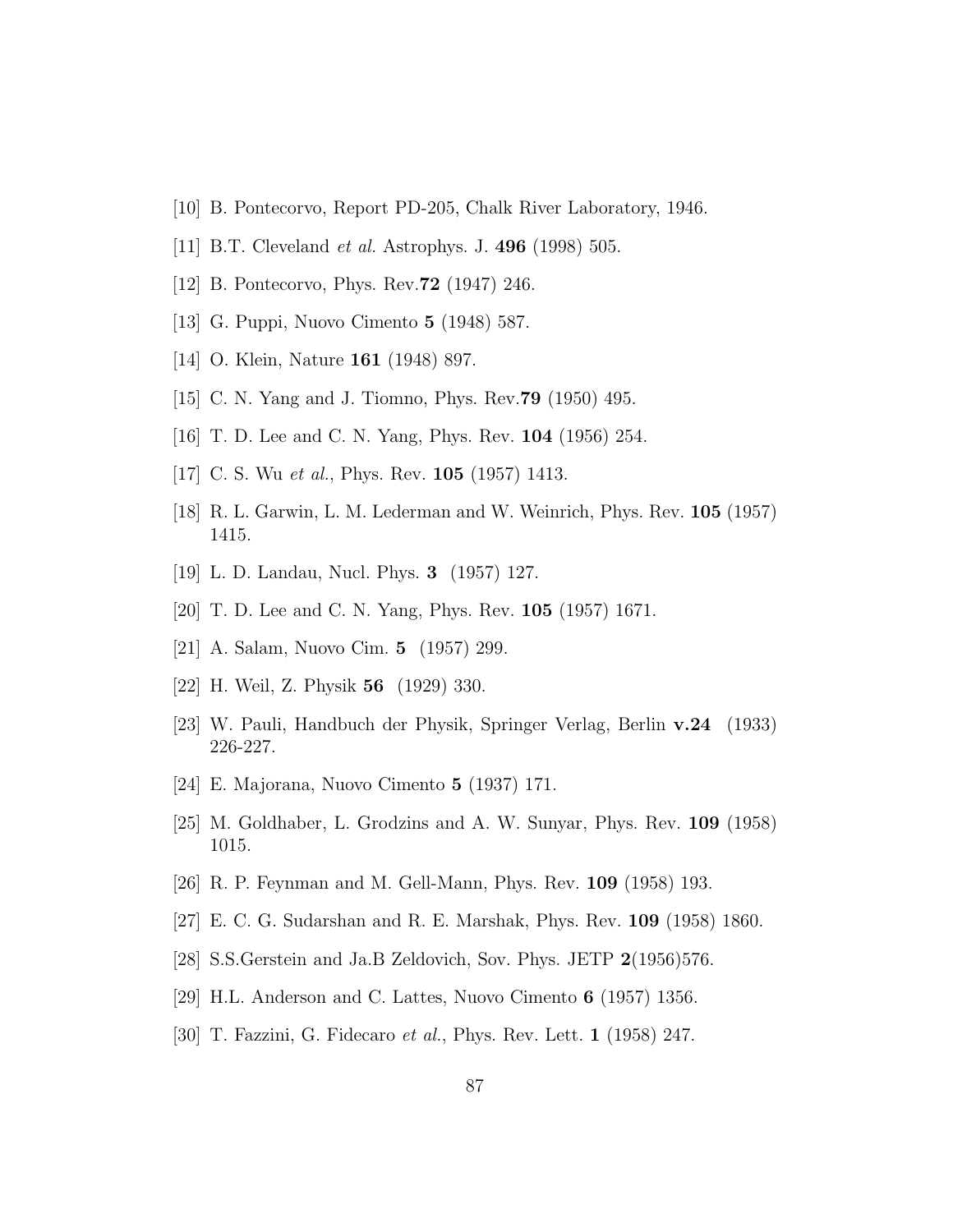- [31] F. Reines, H.S. Gurr and H.W. Sobel, Phys. Rev. Lett. 37 (1976) 315.
- [32] N. Cabibbo, Phys. Rev. Lett. 10 (1963) 531.
- [33] O. Klein, Proc. Symp. on Les Nouvelles Theories de la Physique, Warsaw, 1938 (Institut International de Coop-ration Intellectuelle, Paris, 1939), p.6.
- [34] F. Reines and C. L. Cowan, Phys. Rev. 92 (1953) 830; F. Reines and C. L. Cowan, Nature 178 (1956) 446; F. Reines and C. L. Cowan, Phys. Rev. 113 (1959) 273.
- [35] R. Davis, Bull. Am. Phys. Soc., Washington meeting, 1959.
- [36] B. Pontecorvo, Journal de Physique 43 N. 12 (1959) p.C8-221.
- [37] G. Danby, J.-M. Gaillard, K. Goulianos, L.M. Lederman, N. Mistry, M. Schwartz and J. Steinberger, Phys. Rev. Lett. 9 (1962) 36.
- [38] G. Feinberg, Phys. Rev. 110 (1958) 1482.
- [39] B. Pontecorvo, Sov. Phys. JETP 10 (1960) 1236.
- [40] K. Nakamura et al. (Particle Data Group), J. Phys. G37G 37 (2010) 075021.
- [41] S. L. Glashow, J. Iliopoulos and L. Maiani, Phys. Rev. D2 (1970) 1258.
- [42] S. M. Bilenky, B. Pontecorvo, Phys. Rep. 41 (1978) 225.
- [43] M. L. Perl *et al.*, Phys. Rev. Lett. **35**, 1489 (1975).
- [44] K. Kodama *et al.* (DONUT Collaboration), Physics Letters **B** 504 (2001) 218.
- [45] M. Kobayashi and T. Maskawa, Progress of Theoretical Physics 49 (2) (1973) 652.
- [46] K. Nakamura et al. (Particle Data Group), J. Phys. G37G 37 (2010) 075021.
- [47] S. Weinberg, Phys. Rev. Lett. **19** (1967) 1264.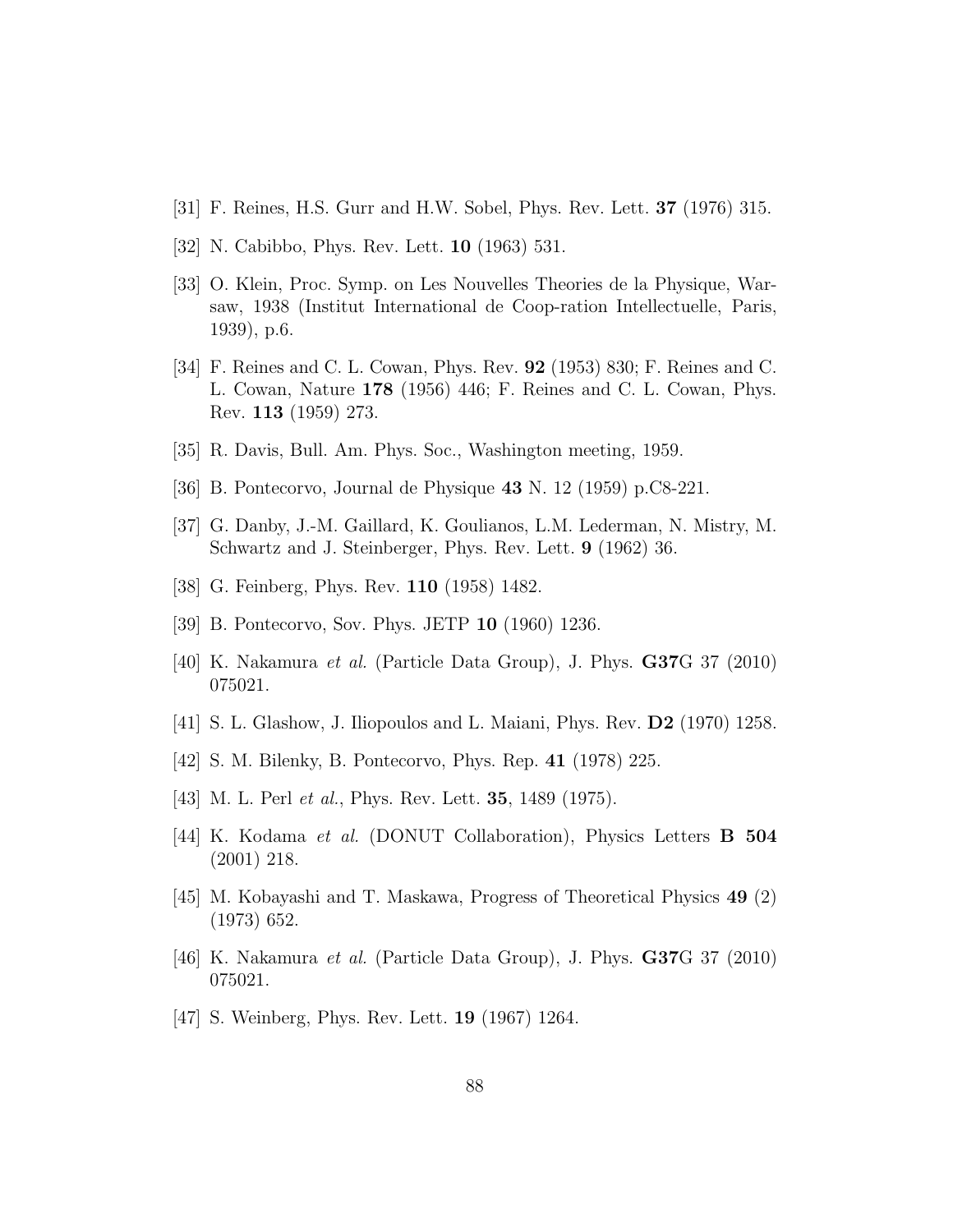- [48] A. Salam, Proc. of the Eighth Nobel Symposium (ed. N. Svartholm, Wiley-Interscience, New York (1968).
- [49] S. Chatrchyan *et al.*, Phys. Lett. **B716** (2012) 30.
- [50] G. Aad *et al.*, Phys. Lett. **B 716** (2012) 1.
- [51] S. L. Glashow, Nucl. Phys. **22** (1961) 579.
- [52] G. 't Hooft, Nucl. Phys. B35 (1971) 1967.
- [53] C. N. Yang and R. Mills, Phys. Rev.96 (1954) 191
- [54] F. J. Hasert *et al.*, Phys. Lett. **B46** (1973) 138.
- [55] G.P.Zeller *et al.*, Phys. Rev. Lett. **88** (2002) 091802.
- [56] M. Gell-Mann and A. Pais, Phys. Rev. 97 (1955) 1387.
- [57] B. Pontecorvo, J.Exptl. Theoret. Phys. 33 (1957) 549 [Sov. Phys. JETP 6 (1958) 429].
- [58] B. Pontecorvo, J.Exptl. Theoret. Phys. 34 (1958) 247 [Sov. Phys. JETP 7 (1958) 172].
- [59] B. Pontecorvo, J. Exptl. Theoret. Phys. 53 (1967) 1717. [Sov. Phys. JETP 26 (1968) 984].
- [60] R. Davis et al.,Proc. Conf. "Neutrino 72", Hungary, vol.I p. 29, (1972).
- [61] V. Gribov and B. Pontecorvo, Phys. Lett. B28 (1969) 493.
- [62] J. Bahcall and S. Frautschi, Phys. Lett. 29 (1969) 623.
- [63] S.M. Bilenky and B. Pontecorvo, Phys. Lett. B61 (1976) 248; Yad. Fiz. 3 (1976) 603 .
- [64] H. Fritzsch and P. Minkowski, Phys. Lett. B62 (1976) 72.
- [65] S. Eliezer and A. Swift, Nucl.Phys. B105 (1976) 45.
- [66] Z. Maki, M. Nakagava and S. Sakata, Prog. Theor. Phys. 28 (1962) 870.
- [67] S.M. Bilenky and B. Pontecorvo, Phys. Rep. 41 (1978) 225 .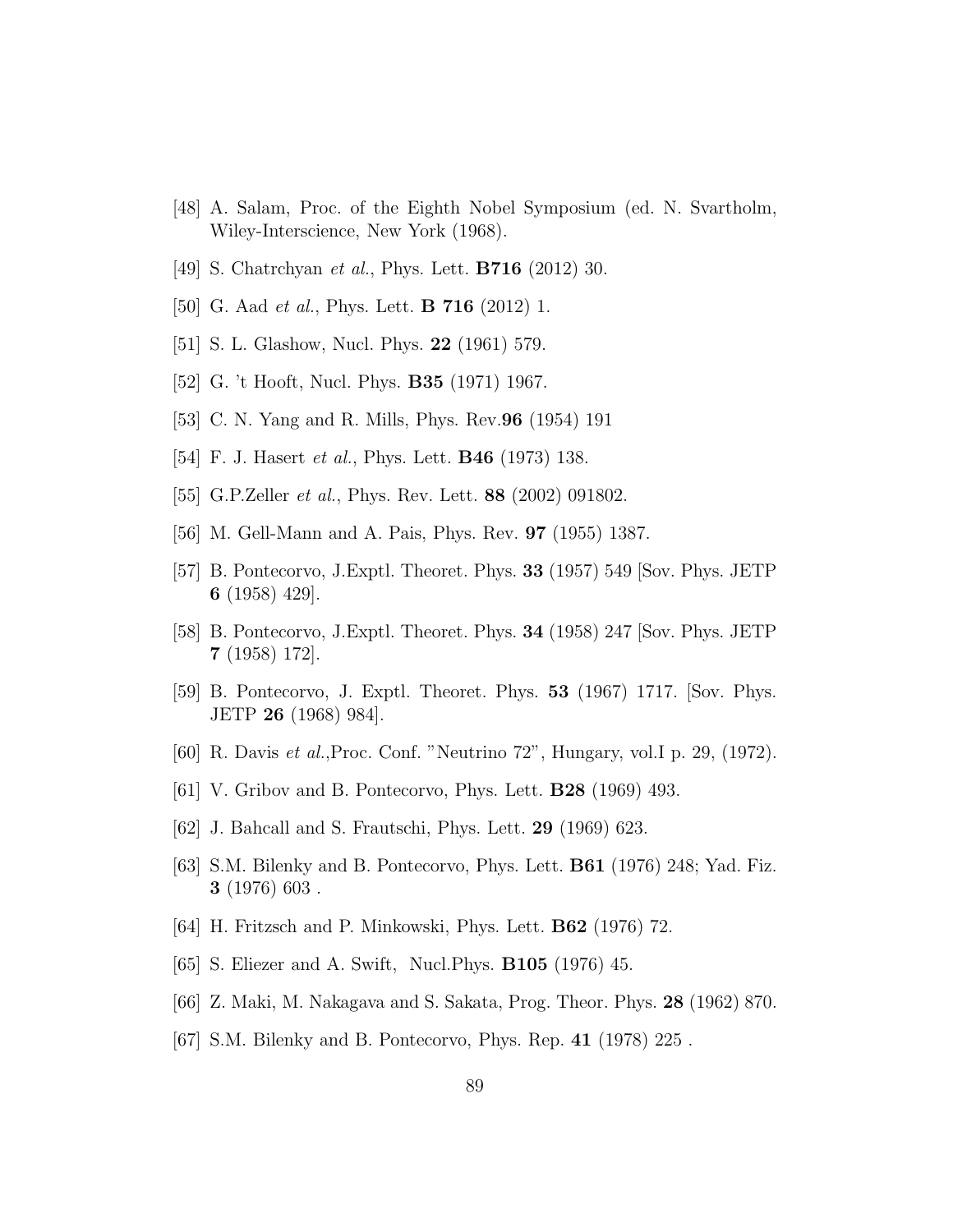- [68] S.M. Bilenky and B. Pontecorvo, Lett. Nuovo Cim. 17 (1976) 569.
- [69] K.S. Hirata *et al.*, Phys. Rev. Lett. **63** (1989) 16.
- <span id="page-89-5"></span>[70] K. Hirata et al., Phys. Rev. Lett. 58 (1987) 1490.
- [71] P. Minkowski, Phys. Lett. B 67 (1977) 421; M. Gell-Mann, P. Ramond and R. Slansky, in Supergravity, p. 315, edited by F. van Nieuwenhuizen and D. Freedman, North Holland, Amsterdam, (1979); T. Yanagida, Proc. of the Workshop on Unified Theory and the Baryon Number of the Universe, KEK, Japan, (1979); S.L. Glashow, NATO Adv.Study Inst. Ser. B Phys. 59 (1979) 687; R.N. Mohapatra and G. Senjanović, Phys. Rev. D23 (1981) 165.
- [72] P. Anselmann et al. (GALLEX Collaboration), Phys. Lett. B327 (1994) 377.
- [73] J.N. Abdurashitov et al. (SAGE Collaboration), Phys. Lett. **B328** (1994) 234.
- <span id="page-89-2"></span>[74] L. Wolfenstein, Phys. Rev. D17 (1978) 2369; S. P. Mikheev and A. Yu. Smirnov, Nuovo Cim. C9 (1986) 17.
- [75] Y. Fukuda et al. (Super-Kamiokande Collaboration), Phys. Rev. Lett. 81 (1998) 1562. R. Wendell et al. (Super-Kamiokande Collaboration), Phys.Rev. D81 (2010) 092004.
- <span id="page-89-1"></span><span id="page-89-0"></span>[76] Q.R. Ahmad *et al.* (SNO Collaboration), Phys. Rev. Lett. **89** (2002) 011301: B. Aharmim et al (SNO Collaboration) [arXiv:1109.0763.](http://arxiv.org/abs/1109.0763)
- [77] K. Eguchi et al. (KamLAND Collaboration), Phys. Rev. Lett. 90 (2003) 021802;T. Araki et al. (KamLAND Collaboration), Phys.Rev.Lett.94 (2005) 081801. Abe, S. et al. (KamLAND Collaboration), Phys. Rev. Lett. 100 (2008) 221803.
- <span id="page-89-4"></span><span id="page-89-3"></span>[78] M.H. Ahn et al. (K2K Collaboration), Phys. Rev. Lett. 90 (2003) 041801.
- [79] D.G. Michael et al. (MINOS Collaboration), Phys. Rev. Lett. 97 (2006) 191801. P. Adamson et al. (MINOS Collaboration), Phys. Rev. Lett. 106 (2011) 181801.